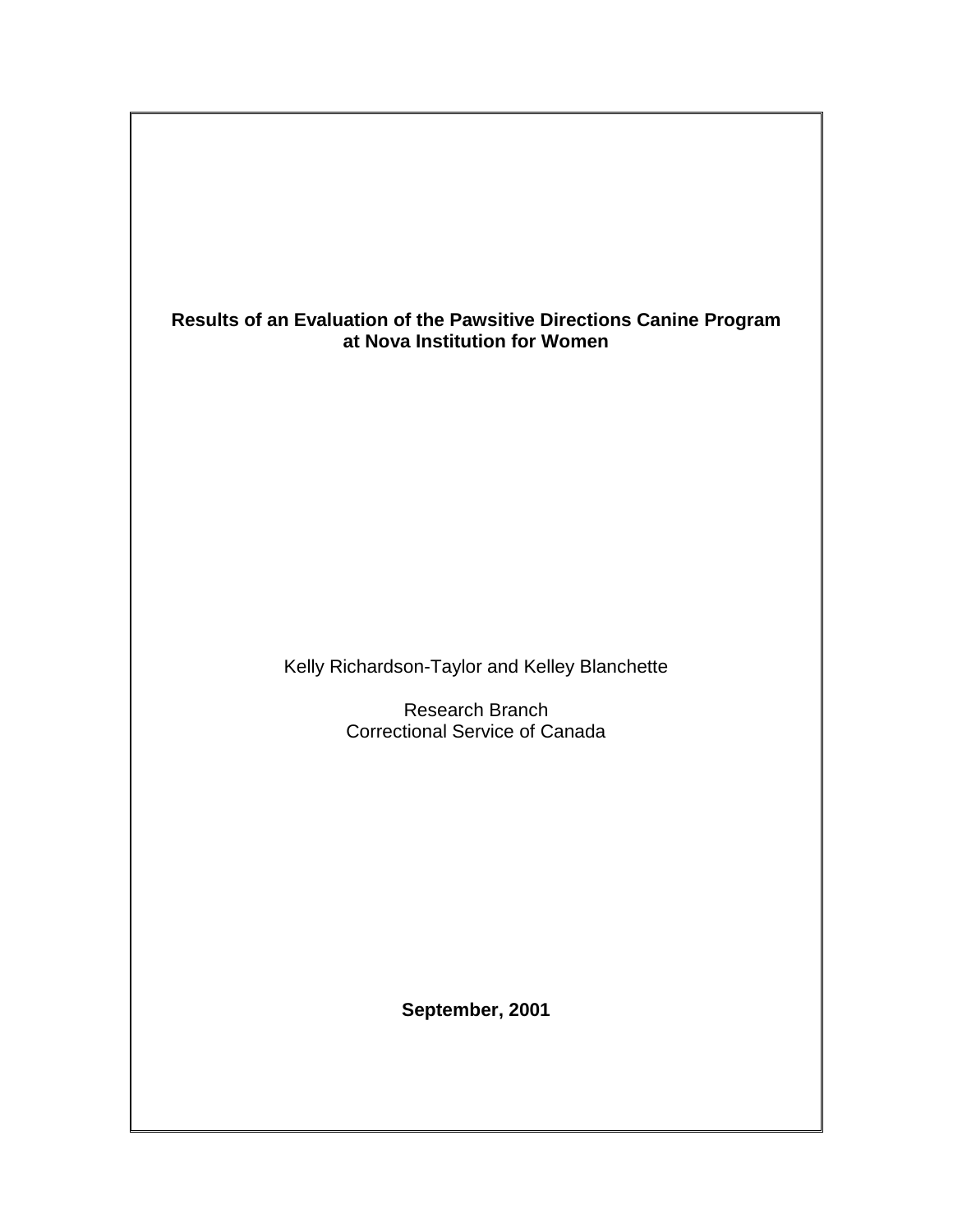#### **ACKNOWLEDGMENTS**

<span id="page-1-0"></span>This report would not have met its full completion without the assistance of the following people, and we therefore extend our utmost gratitude. First and foremost, to the program evaluation advisory committee consisting of: Marc Brideau, Carolyn Clark, Donna McDonagh, Hilda Vanneste and Steve Wormith, for the invaluable and insightful feedback that you have provided. To Heather Logan who, through phone conversations and interviews, offered her full cooperation and made this procedure a smooth one. To Janet Lai, for the thorough literature review regarding Pet Facilitated Therapy, without which the timeframe of this project would have surely been extended.

Throughout the development of the evaluation framework Mark Nafekh and Brigitte Dublois graciously provided relevant statistical data, we thank you for your assistance with the project. Thanks also to Paul Verbrugge and Joy Irving for their assistance with the data analyses. A preliminary visit to Nova Institution allowed us to fine tune aspects of the evaluation, during which time Mary Ennis, Ellen Langille, Anne Marie McDonald, and Diane Yetman not only provided feedback regarding the evaluation but made special arrangements to accommodate the visit. We thank you for your kindness and generosity. A special thanks to the staff and women at Nova Institution for your involvement and feedback, particularly to the program participants from the Pawsitive Directions Canine Program for allowing the researchers to see the program in action, and to your canine counterparts for allowing us to share in some of your daily routines. Finally, we send a special thank you to Marnie MacDonald for her essential aid with the data collection; her commitment to the project went above the call of duty and was greatly appreciated.

ii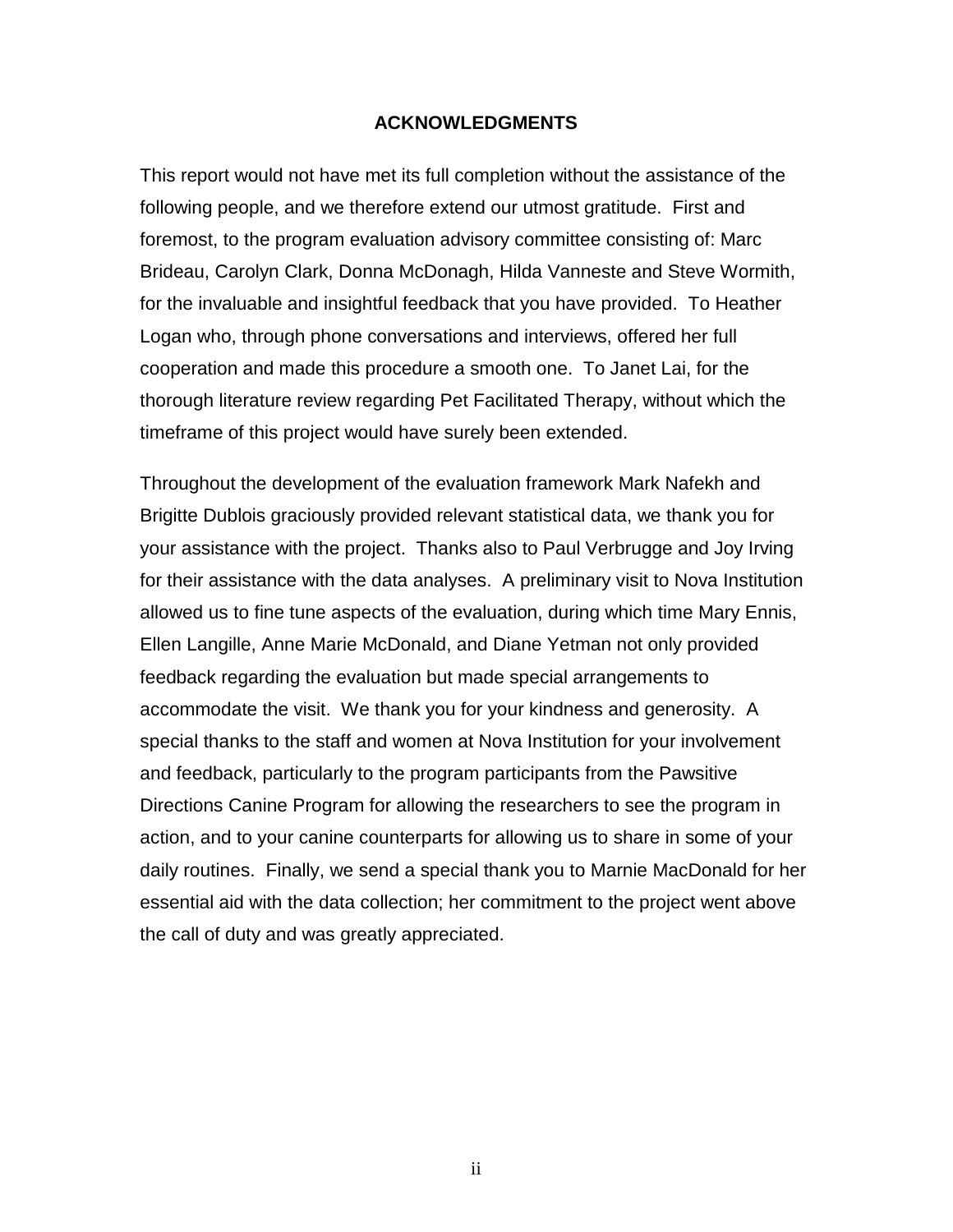#### **EXECUTIVE SUMMARY**

<span id="page-2-0"></span>This report presents results of an evaluation of the Pawsitive Directions Canine Program at Nova institution for Women. It is a canine-handler training program that introduces women inmates to the basics of dog husbandry and training, and relies on the principles of pet-facilitated therapy. It also specializes in the placement of dogs with adoptive families in need of a well-trained pet or assistance dog. The Pawsitive Directions Canine Program is exclusive to Nova Institution and has been accredited with local, provincial, national and international media exposure.

The comprehensive evaluation included both quantitative and qualitative data analysis techniques. The canine program clearly serves its own function and has its own place at the facility, while at the same time contributing positively to other institutional programs. The staff and offenders are aware of, and largely satisfied with the program's accomplishments. Pawsitive Directions Canine Program provides the dogs with a loving home, and the offenders with the opportunity to take on a significant responsibility. It builds the offenders' self-esteem, produces positive changes in the institutional environment, and changes the community's perception of women inmates at Nova Institution.

Results of the evaluation suggest that program improvement could be achieved in the following areas. First, it is recommended that the program steering committee be actively reinstated; second, staff training sessions should be implemented in order to effectively inform them regarding the program's operations; third, a formal "re-screening" process should be added to the standing order for the canine program; fourth, it is recommended that a small kennel be constructed for housing the dogs under *extreme* circumstances; and fifth, it is recommended that the goal objectives in the standing order for the canine program be amended to accord with the re-integration plans and the Mission statement of Correctional Services Canada.

iii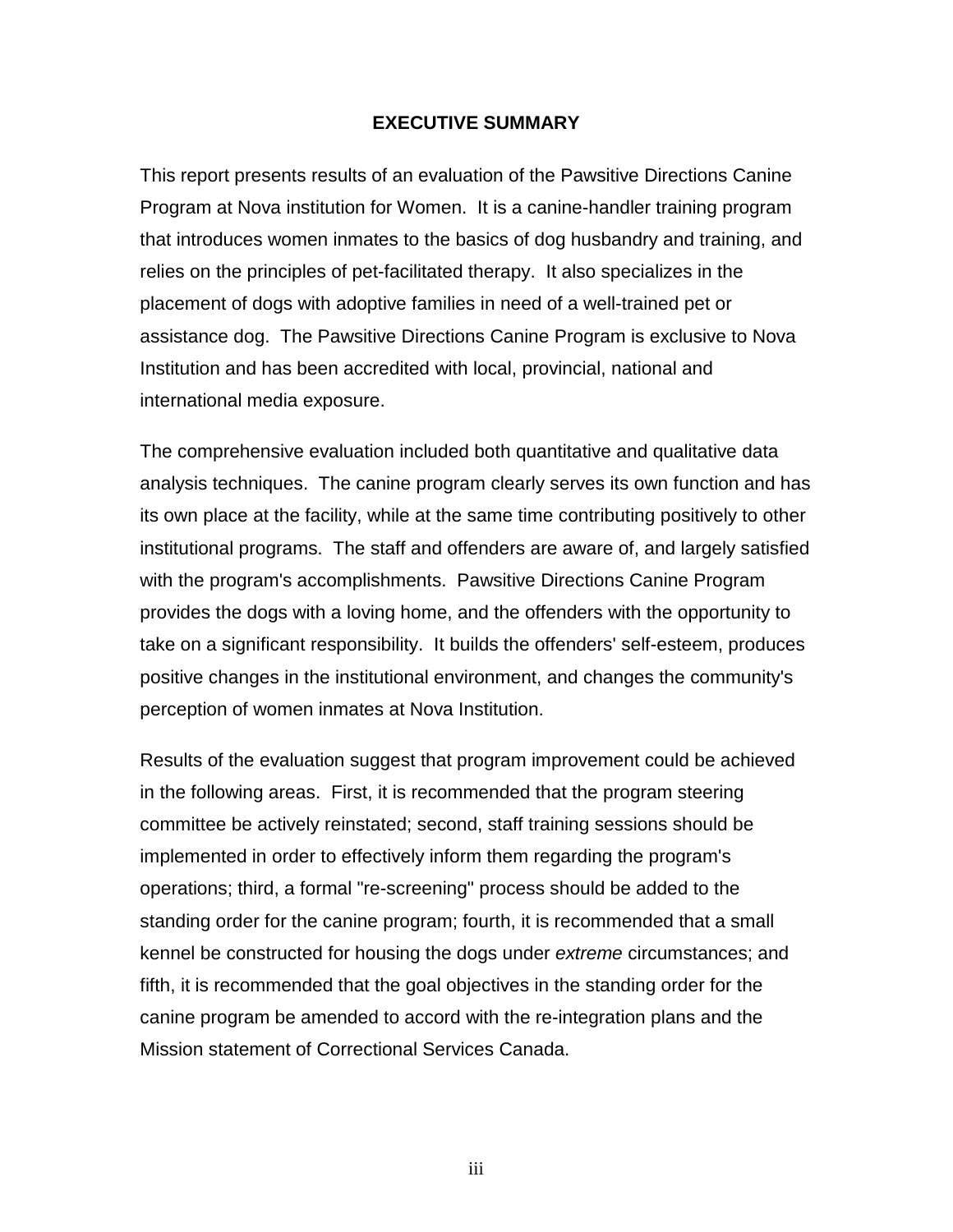Overall, the Pawsitive Directions Canine Program received a positive evaluation. It offers all involved parties an unquestionable opportunity. It is successful in attaining its set goals and objectives; while at the same time going above and beyond these objectives to offer further program advancement for its participants. The program facilitator's commitment to the program and influence on its success are well noted.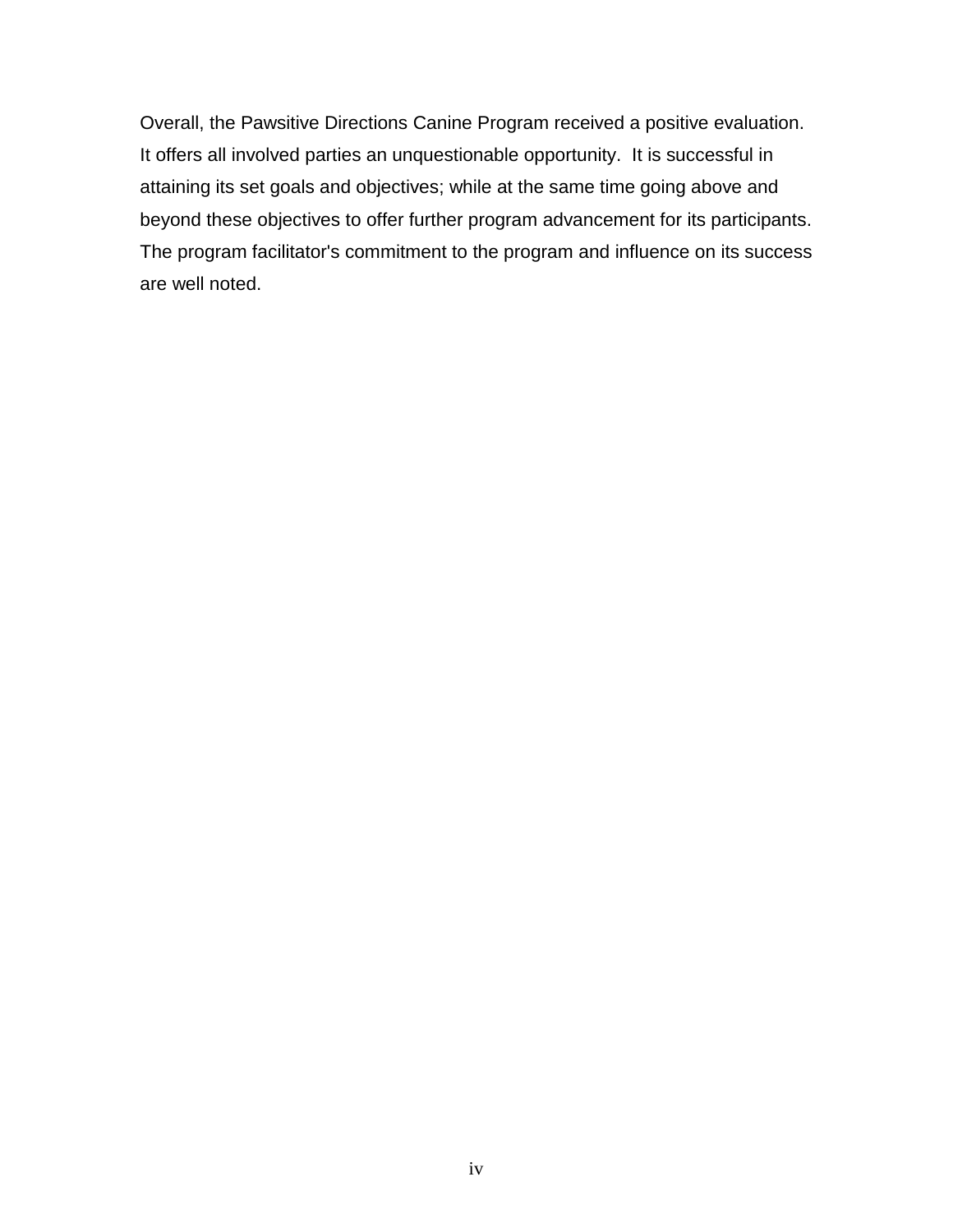# **TABLE OF CONTENTS**

| Center for Epidemiologic Studies-Depression Scale (CES-D)14<br>The Correctional Environment Status Inventory (CESI)15 |  |
|-----------------------------------------------------------------------------------------------------------------------|--|
|                                                                                                                       |  |
|                                                                                                                       |  |
|                                                                                                                       |  |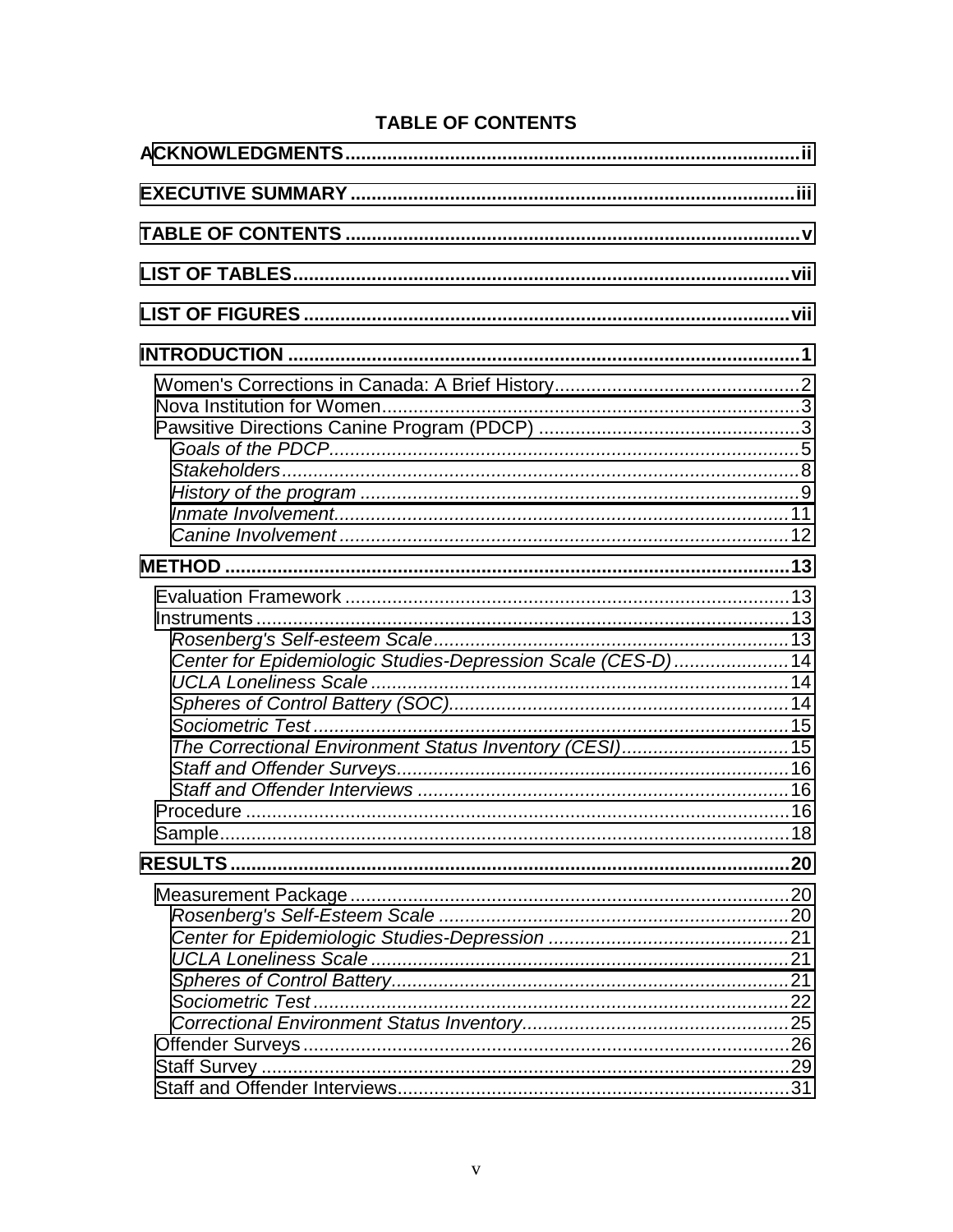| Program Rationale: Is there a need for the program?32<br>Are there adequate resources and support for establishing the PDCP?34<br>Are the activities of the program organized in a way that it's goals can be |  |
|---------------------------------------------------------------------------------------------------------------------------------------------------------------------------------------------------------------|--|
| Does the program create any positive or negative unintended effects?44                                                                                                                                        |  |
|                                                                                                                                                                                                               |  |
|                                                                                                                                                                                                               |  |
|                                                                                                                                                                                                               |  |
|                                                                                                                                                                                                               |  |
|                                                                                                                                                                                                               |  |
|                                                                                                                                                                                                               |  |
|                                                                                                                                                                                                               |  |
|                                                                                                                                                                                                               |  |
|                                                                                                                                                                                                               |  |
|                                                                                                                                                                                                               |  |
| APPENDIX G: ITEMS IN CESI SCALES AND SUBSCALES 67                                                                                                                                                             |  |
|                                                                                                                                                                                                               |  |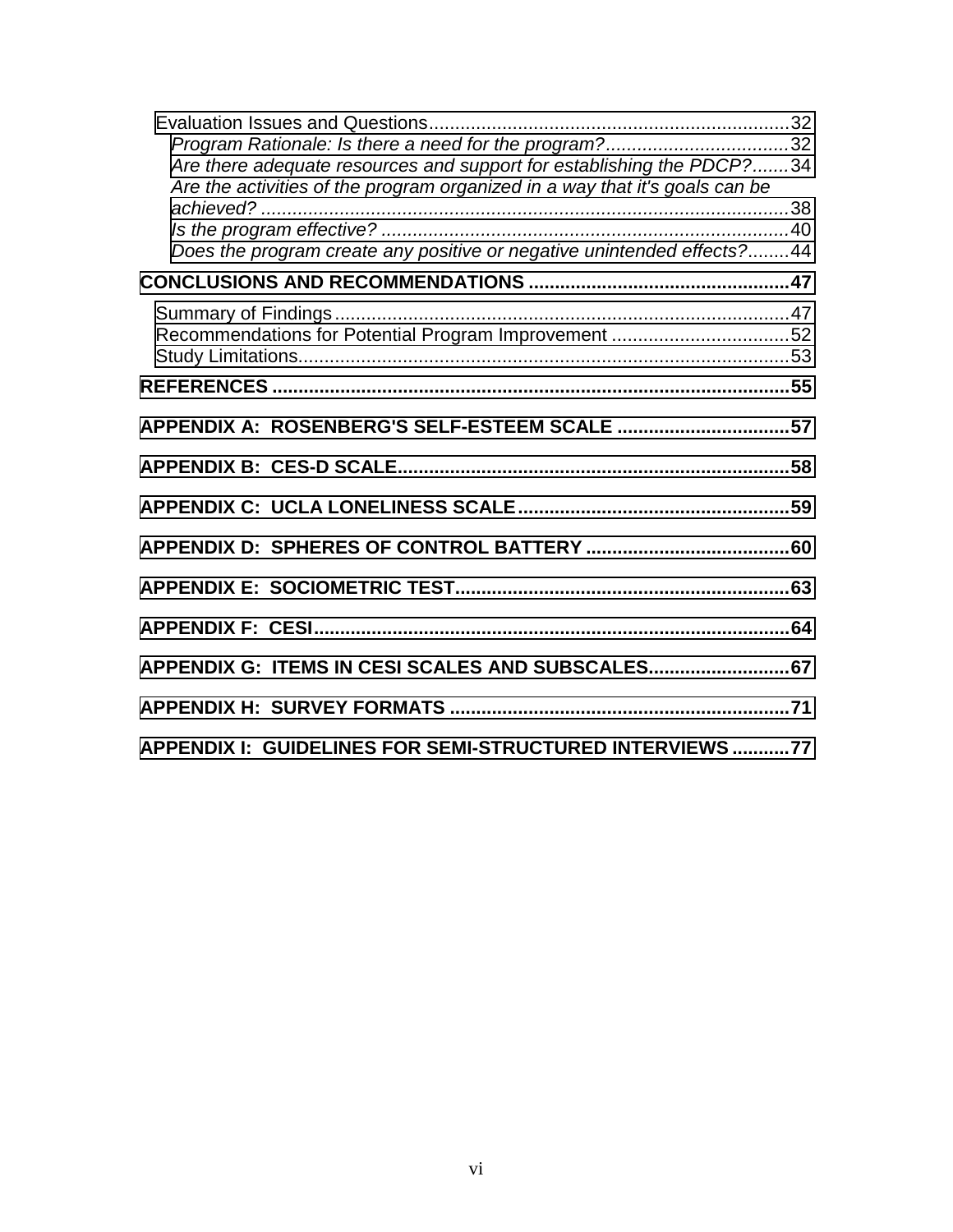# **LIST OF TABLES**

<span id="page-6-0"></span>

| Table 1. Mean CESI Scale and Subscale Scores: Distribution by Program           |
|---------------------------------------------------------------------------------|
| Table 2. Changes in General Atmosphere at the Facility: Program Participants    |
| Table 3. Positive Feedback Regarding the Canine Program: Program                |
| Table 4. Negative Feedback about the Canine Program: Program Participants<br>29 |

# **LIST OF FIGURES**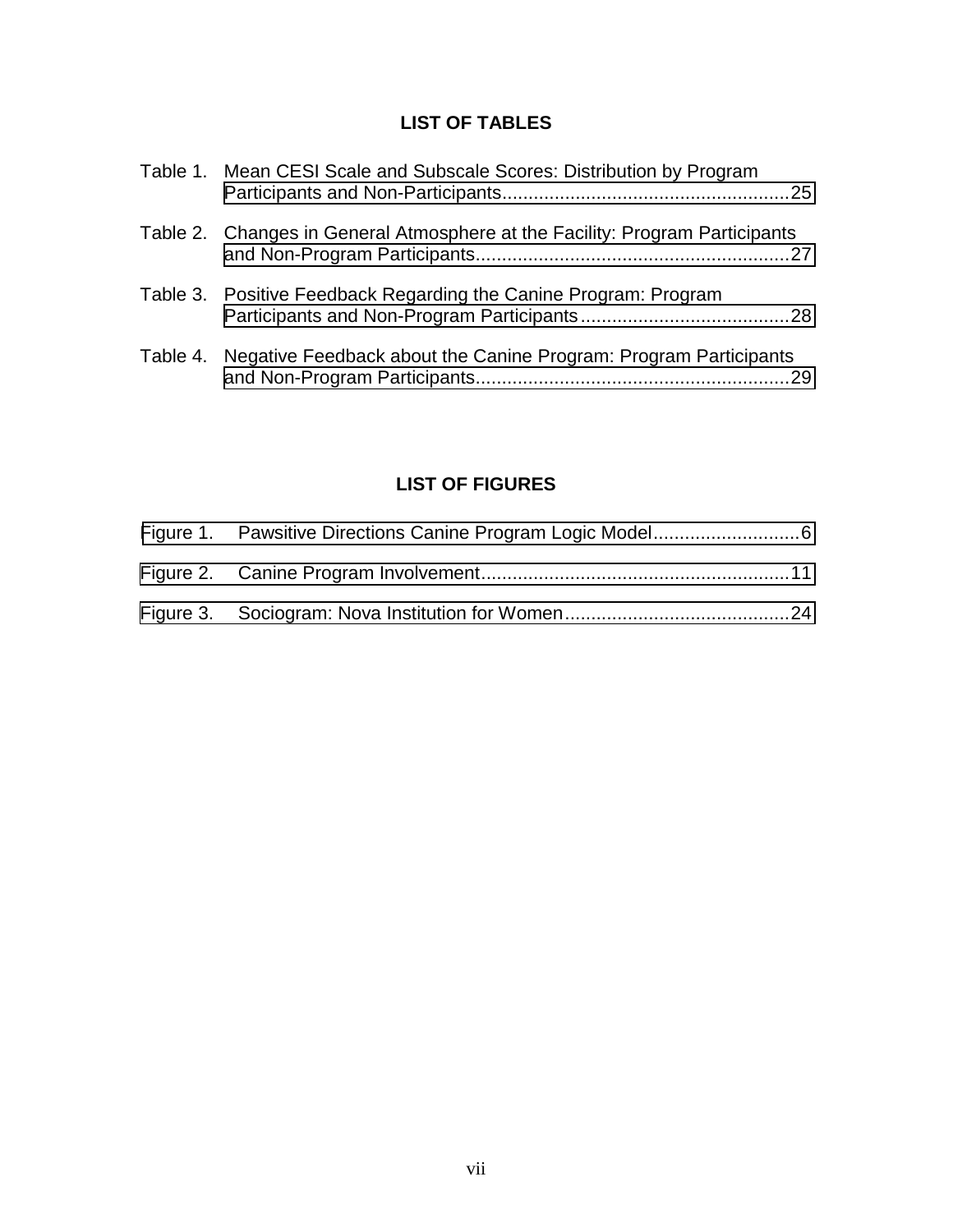### **INTRODUCTION**

<span id="page-7-0"></span>The Pawsitive Directions Canine Program (PDCP) was developed and established at the Nova Institution for Women (Truro, Nova Scotia) in 1996. It is a canine-handler training program which introduces women inmates to the basics of dog husbandry and training, and relies on the principles of operant conditioning<sup>1</sup> and pet-facilitated therapy (PFT), "an applied science that uses animals to solve human problems" (Gammonley & Yates, 1991). Participation in the program is voluntary and handlers are selected based on an assessment of their genuine interest in the project.

Advocates of PFT argue that it has the ability to provide a more relaxed atmosphere, an improved sense of patient/offender self-worth, a diversion, increased self-esteem and finally, companionship within a correctional environment. In addition, the animals provide non-threatening, non-judgmental affection, stimulate a responsible attitude within a pet caretaker, and provide a catalyst for communication both amongst inmates and between inmates and staff. Finally, PFT may enhance vocational opportunities through self-motivation, training and certification for employment. Potential benefits of pet-facilitated therapy within a women's institution are supported by research regarding the desirability of pet-facilitated therapy, and by its successful implementation throughout correctional institutions in various countries including Canada, United States, England, Scotland, Australia and South Africa (Lai, 1998).

Within Canada, the following PFT programs have been implemented (Lai, 1998):

- Pawsitive Directions Canine Program: Truro, Nova Scotia (still active today)
- Canine Program: Burnaby, British Columbia (still active today)
- Prison Programs Involving Animals: Maple Ridge, British Columbia
- Wildlife Rehabilitation Society: Calgary, Alberta

 $\overline{a}$ 1 Operant conditioning utilizes both positive and negative reinforcement techniques. The canine program focuses on the reinforcement of positive behaviour through shaping.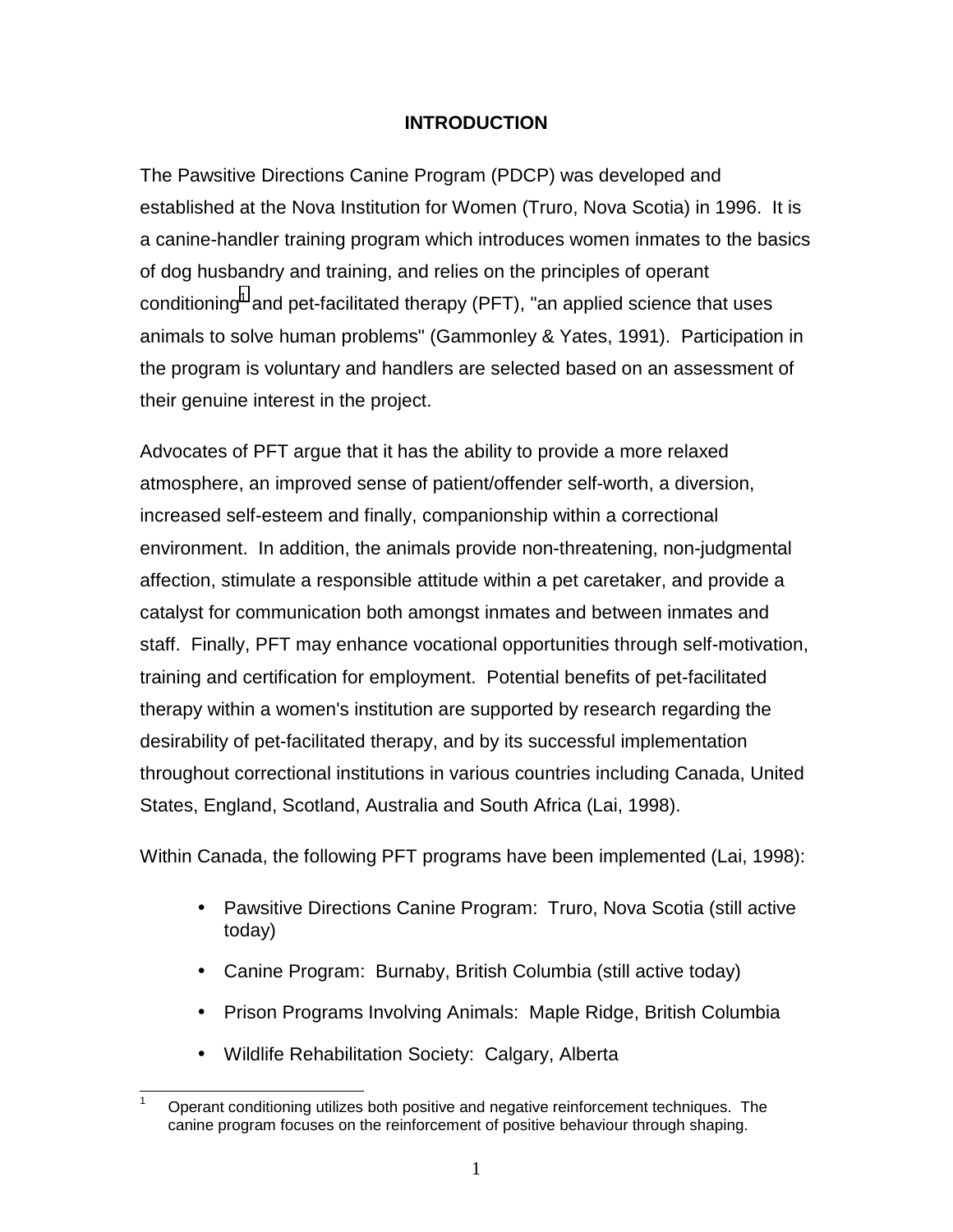<span id="page-8-0"></span>As mentioned, pet-facilitated therapy has been implemented in, but is not limited to, various correctional institutions worldwide (please refer to Lai, 1998 for an indepth review). It is also commonly used in nursing homes, psychiatric hospitals and rehabilitation centers. Research suggests that the "human-animal bond" has positive physiological, sociological and psychological impacts in a number of different contexts.

### **Women's Corrections in Canada: A Brief History**

The first Canadian federal correctional facility for women, the Prison for Women, opened in Kingston, Ontario in 1934. Within four years of its opening, the Archambault Commission became the first of many Commissions to recommend its closure (Arbour, 1996; Vachon, 1994). The institution was repetitively criticized on numerous grounds, including: overly austere security measures, poor programming, and inability to adequately address the needs of Aboriginal and Francophone women.

In 1989, a Task Force on Federally Sentenced Women was established to address longstanding concerns with the inequitable treatment of women offenders, which resulted in the April 1990 Report entitled *Creating Choices*. This report represented a new definition of effective corrections for women offenders and recommended that the Prison for Women be closed, and that four new regional facilities for women and a healing lodge for Aboriginal women offenders should be created. Notably, it was suggested that these facilities would operate using a 'community-living' model, where the women offenders would reside in houses and be responsible for their daily meals, laundry, cleaning, and leisure time. In addition, these regional facilities were to ensure the implementation of women-centered programs and promote responsivity to women's needs.

In keeping with Task Force recommendations, between 1995 and 1997 five new women's facilities began operations. These regional facilities are located in Truro, Nova Scotia (Nova Institution, 1995), Joliette, Quebec (Joliette Institution, 1997),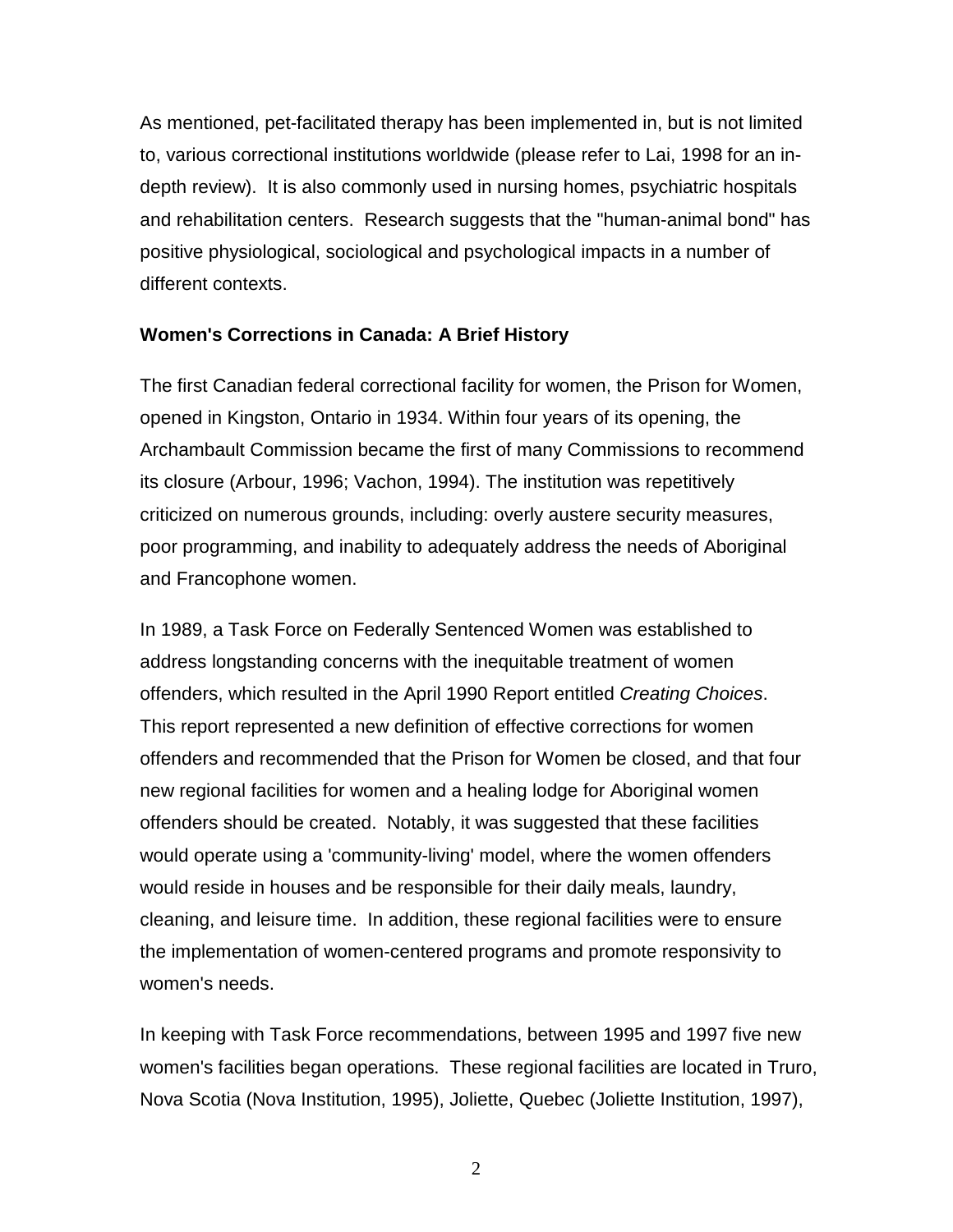<span id="page-9-0"></span>Kitchener, Ontario (Grand Valley Institution, 1997), Edmonton, Alberta (Edmonton Institution for Women, 1995), and Maple Creek, Saskatchewan (Okimaw Ochi Healing Lodge, 1995). Within these facilities, most women offenders live in housestyle accommodations that emulate, as much as possible, community living. In April of 2000, Solicitor General Lawrence MacAulay announced that the Correctional Service of Canada (CSC) was advancing the planned closure of the Prison for Women in Kingston, Ontario and, on July 6, 2000, the Prison for Women officially closed.

### **Nova Institution for Women**

Nova Institution opened in October 1995, and is a multi-level facility. It consists of four self-contained living units each containing seven bedrooms. Collectively, these living units have the capacity to house 28 women. In addition, there is one 'enhanced security' unit that has four cells. There is an administrative sector and areas for program and service delivery, leisure activities, health care, spirituality and a family-visiting unit. At the time of this evaluation, Nova's population was 42 women, 2 of whom were Aboriginal (one Inuit and one North American), 3 Black, 35 Caucasian, and 2 who had not self-identified. The average age of the women at Nova was thirty-five, ranging from 19 to 60.

## **Pawsitive Directions Canine Program (PDCP)**

Five principles lay the foundation for the development of a programming strategy for federally sentenced women (Task Force on Federally Sentenced Women, 1990). They are: 1) empowerment, 2) meaningful and responsible choices, 3) respect and dignity, 4) supportive environment and 5) shared responsibility. Logan (1997)<sup>2</sup> argues that each of these principles is addressed by the PDCP. More specifically, she maintains that the program considers: *empowerment* as it raises the self-esteem of the offenders through accomplishments resulting directly from their efforts; *responsible choices* as each woman is accountable

<sup>-&</sup>lt;br>2 Heather Logan is the original and current facilitator for the Pawsitive Directions Canine Program.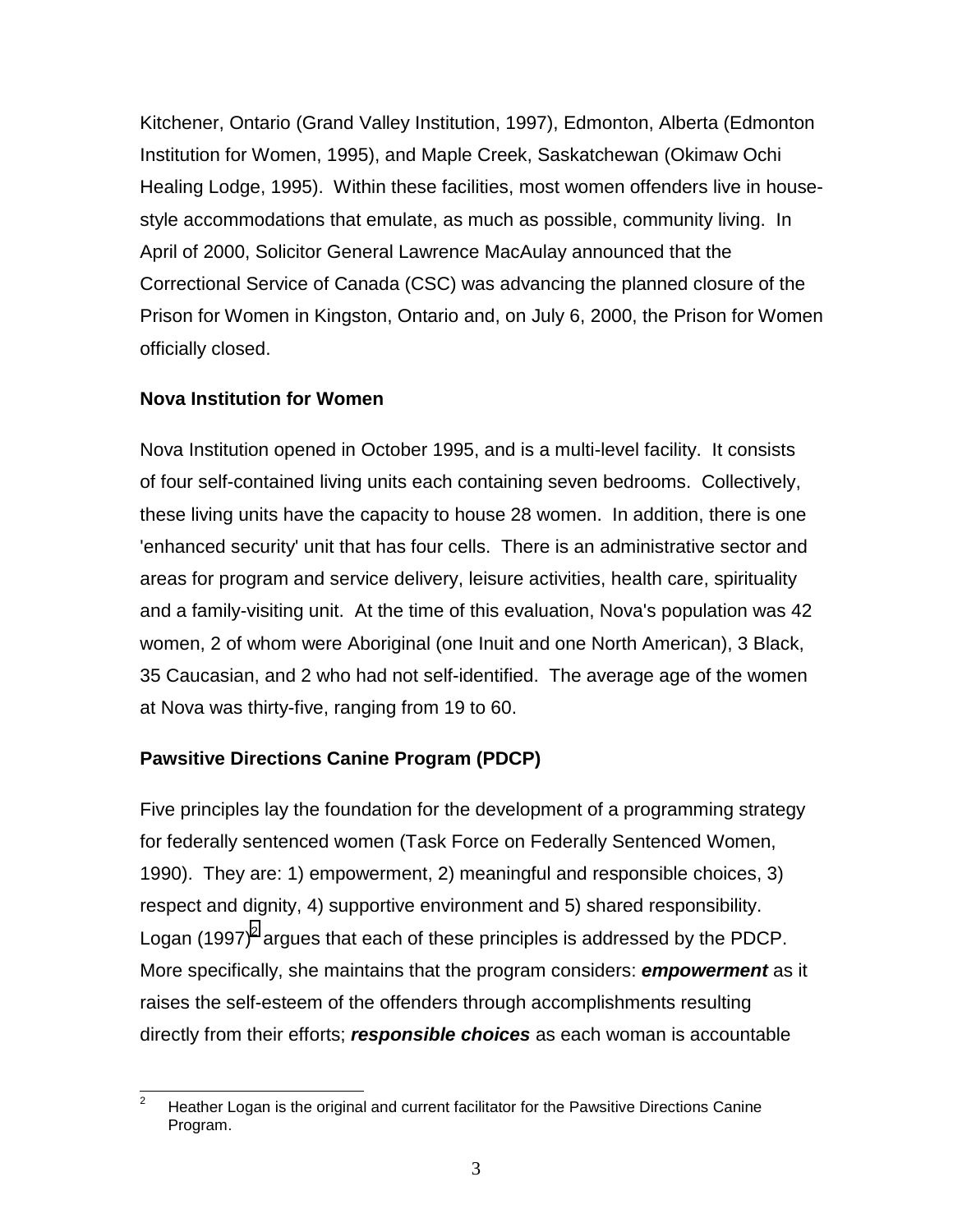for, and faces consequences relating to the dog under her care; *respect and dignity* as participants learn to respect the efforts and successes of others in the program; *supportive environment* as dog handlers live amicably with the other women in the houses by adhering to house rules for their dogs; and *shared responsibility* as a result of the program involving members of the community.

The Pawsitive Directions Canine Program is exclusive to Nova Institution and has not been implemented at other Canadian women's facilities or men's federal correctional institutions. It is a unique program that involves inmates helping the community and a responsibility on behalf of its participants that many other correctional programs are unable to offer. The program runs on a budget of less than \$51,000 per year, and the majority of the costs are allocated contract dollars. To date, the program has gained a great deal of media attention. There has been exposure and support, locally (newspaper articles, speaking engagements), provincially (Halifax Chronicle Herald Newspaper), regionally (annual presentation to the Atlantic Vet College, CBC Radio-*'Maritime Magazine'*, ATV News Special), nationally (program facilitator's presentation to the Human-Animal Bond Association in Toronto, Ontario, *'Basic Black'*-CBC), and internationally (*'Dogs with Jobs'*-Life Network, Reader's Digest).

The program encompasses three phases in all. Phase 1 involves classroom instruction and focuses on the history of the dog and basic husbandry techniques, including health care and grooming. The goal of this phase is to prepare each handler to care for and train her own dog. Phase 2 is canine obedience training, which employs operant conditioning techniques. The handlers are encouraged to keep their dogs with them whenever possible to facilitate training and social interactions. In addition, handlers are expected to apply operant conditioning in the training of their dogs and to have developed a caring and mutually respectful relationship with their dog. Phase 3 is reserved for those dogs and handlers, whom have excelled in the first two phases, and are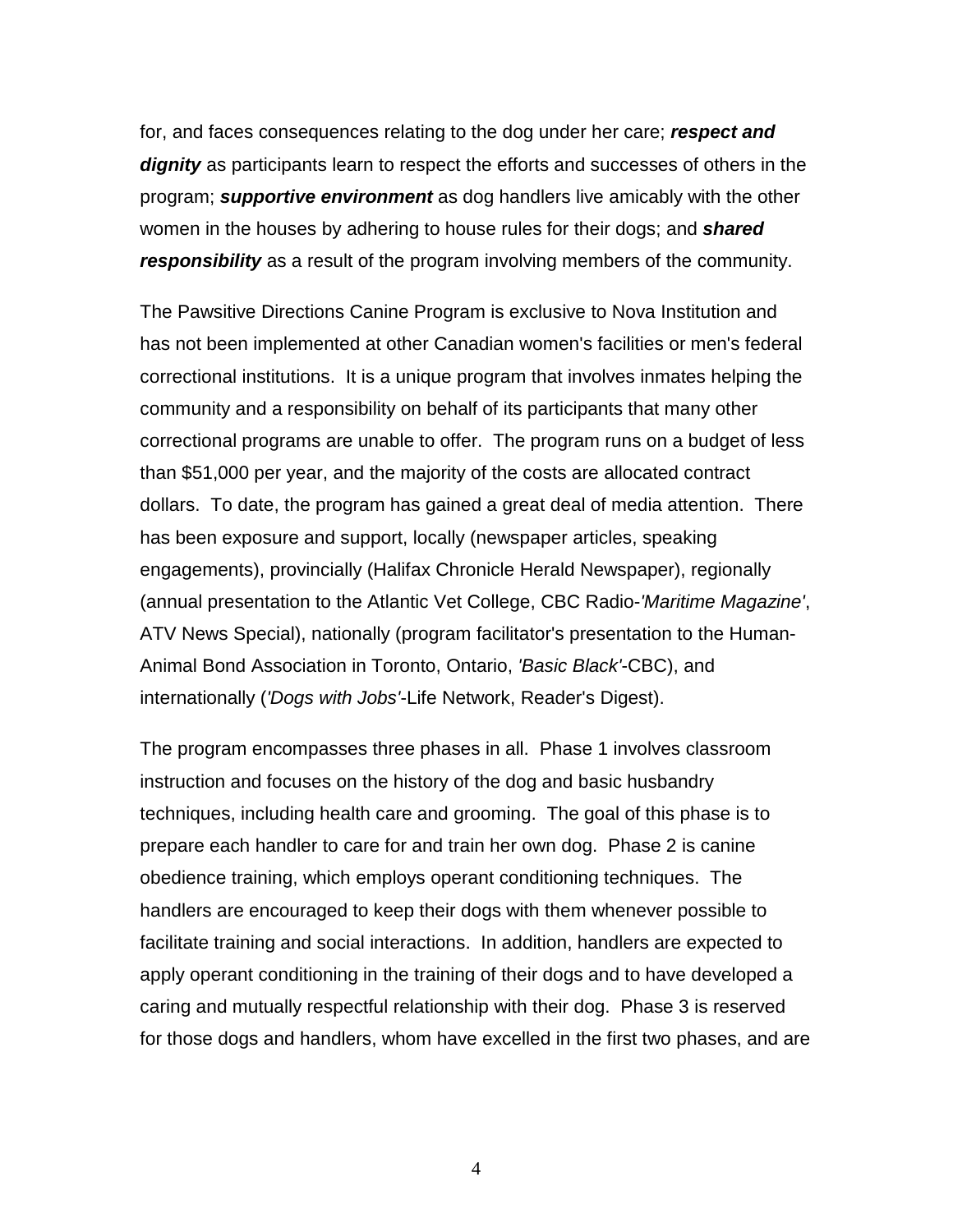<span id="page-11-0"></span>therefore seen as being capable of advanced assistance-dog training. $^3$  These dogs learn special skills such as picking up dropped articles, alerting hearing impaired persons to specific noises, or physically assisting persons who have limited mobility. During phase 2 and phase 3, the women are responsible for their dogs 24 hours a day, 7 days a week. Furthermore, these participants are required to maintain a daily journal documenting their training progress, and their dog's activities. Such documentation adds further responsibility for the program participants, and is beneficial for both practical and medical (on behalf of the dogs) reasons.

## *Goals of the PDCP*

In November 1996, the warden of the Nova Institution, Christine Manuge declared the following as a "policy objective" for the PDCP (C. Manuge, personal communication, November 20, 1996):

- To provide shelter for homeless dogs which have the potential to be trained as family pets and as assistants to persons with physical disabilities;
- To make trained dogs available for adoption by the above mentioned;
- To teach inmates the skills associated with canine care and training;
- To foster responsibility and nurturing for the dogs in a manner that promotes the inmate's self-esteem and provides therapeutic benefit; and
- To promote ties with the community and to provide a valuable service to the community.

These goals and objectives can also be grouped in terms of their immediate and long-term impacts (Figure 1). The immediate impacts refer to the physical and psychosocial benefits for program participants, changes in the institutional

<sup>—&</sup>lt;br>3 It is important to note that although the program is seen as a three-phase process, upon completion of the third phase, the women have the opportunity to stay involved with the program in a number of different capacities. For example, the canine program trainers have the option of teaching public dog obedience classes to members of the community. Alternatively, many phase three graduates have the option of teaching classes to the phase one or phase two participants, a third option is self-directed studies inspired by the interests of the participant in question.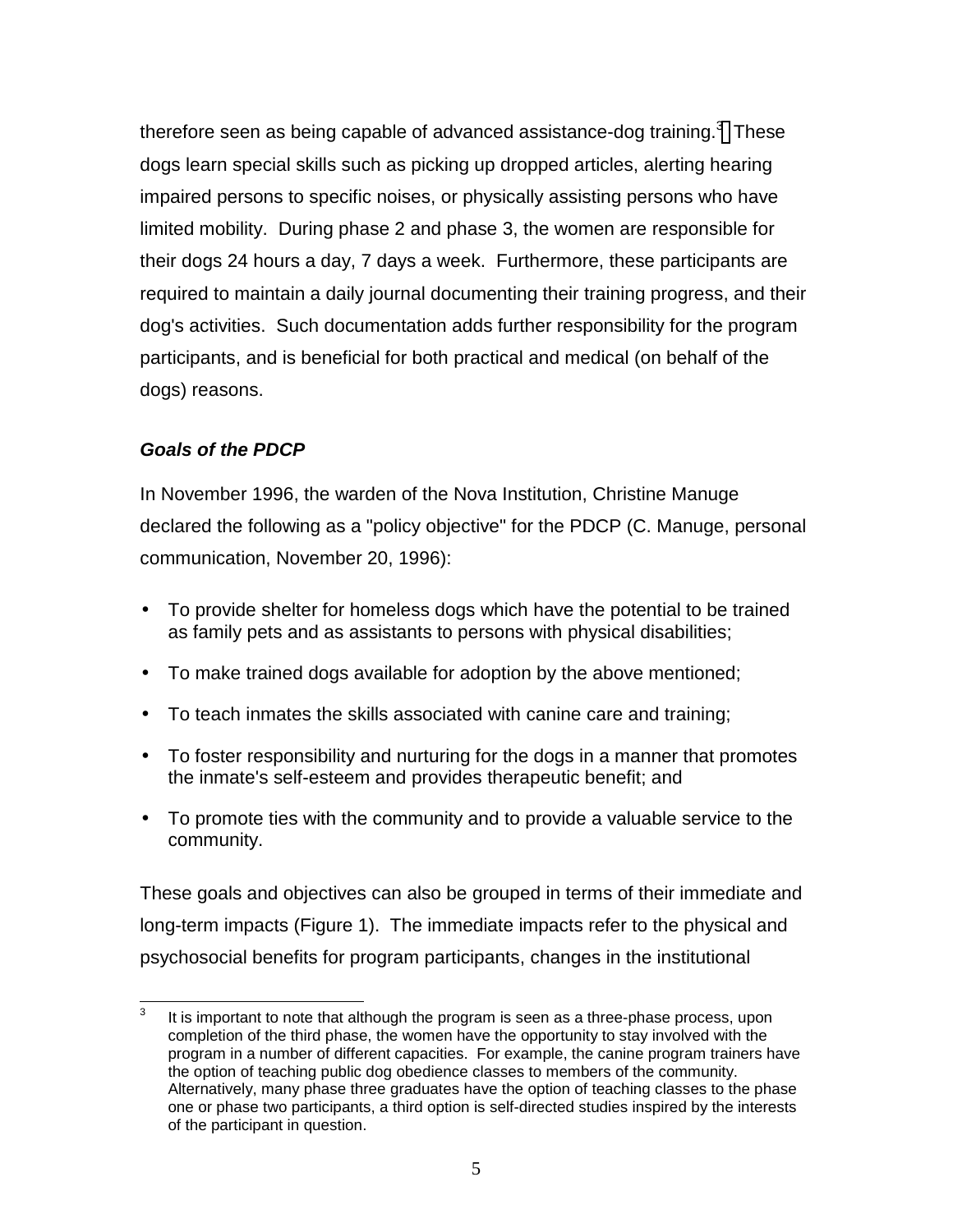<span id="page-12-0"></span>environment and relationships that develop with the community. The long-term impacts refer to the placement of dogs into the community, the process of empowerment, and changes in the perceptions of the offender population.

## **Figure 1. Pawsitive Directions Canine Program Logic Model**

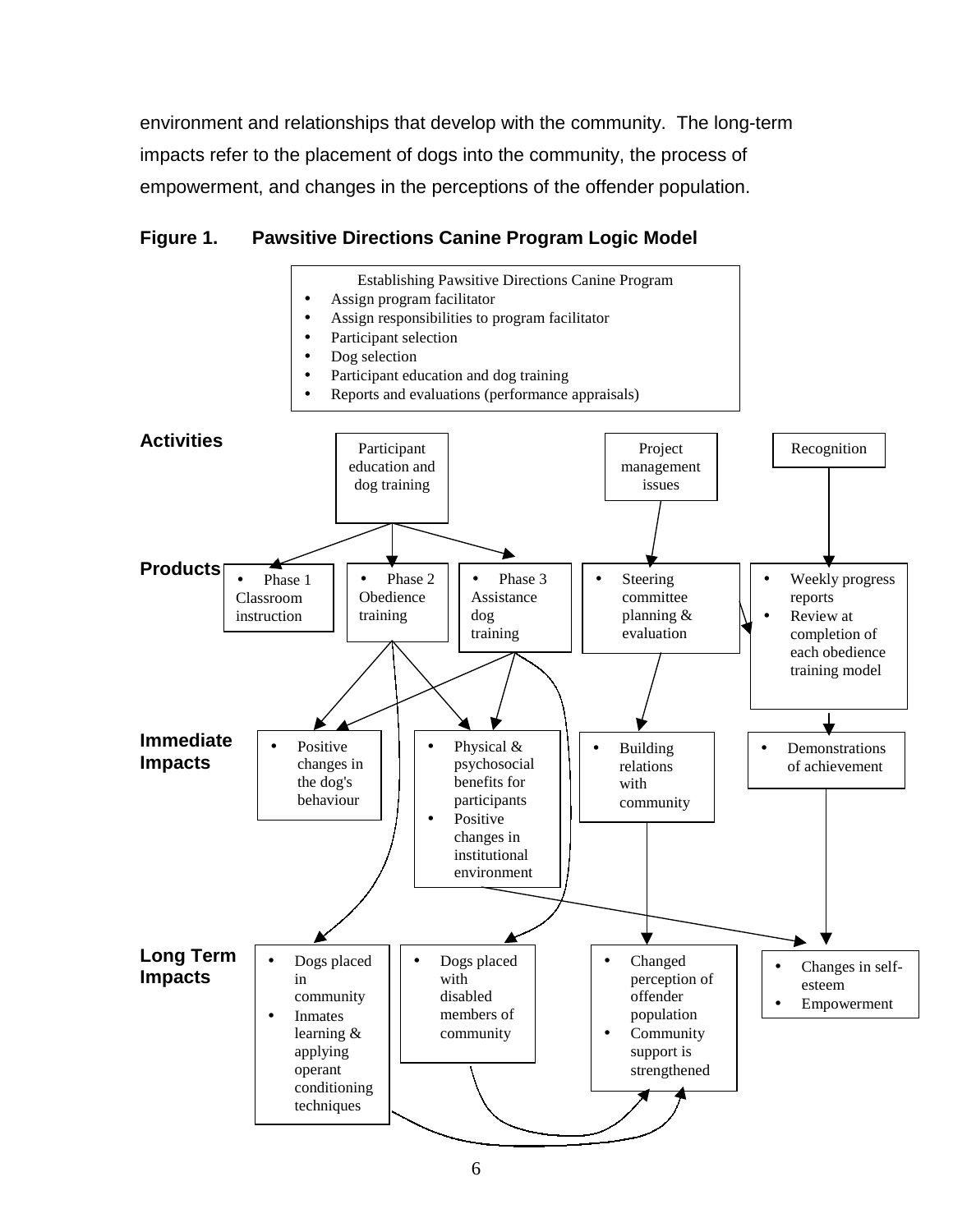As mentioned above, the PDCP implemented at Nova Institution relies on the principles of PFT, and Logan (1996) identified the following benefits as specific to the implementation of the PDCP at Nova Institution:

### **1) The opportunity to make a contribution to society**

The program provides shelter for homeless dogs and eventually places the dogs within the community, with individuals, or families or disabled persons in need of an assistance dog. It is expected that this will be seen as a valuable contribution, as the women involved with the program have the opportunity to "give back" to the community.

**2) Exposing these women to another disenfranchised group in society** The program will provide the inmates with the opportunity to observe others such as the dogs and the recipients of the dogs, that are also coping with disadvantages in turn providing insight into their own circumstances.

### **3) A completely accepting, non-judgmental relationship**

As the inmates take full responsibility for the caring of their dog, including food, shelter, grooming, exercise, and everyday needs, a bond will develop through this accepting, non-judgmental relationship.

## **4) Alleviation of feelings of isolation and loneliness** Feelings of isolation and loneliness that often accompany incarceration are lessened as the canine human bond develops.

## **5) Improvement in morale among inmates and staff**

The joy an animal can bring to the institutional environment should not be underestimated. Along with the joy of having a dog at the facility, an improved morale is anticipated.

**6) Teaching participants responsibility, empathy, sharing and patience** Responsibility, empathy, sharing and patience are all requirements of the program. As participants enter phase two of the PDCP the dog becomes their full responsibility; the empathy, sharing and patience are anticipated consequences.

## **7) Gaining skills in operant conditioning**

Operant conditioning is a non-punitive and rewards-based teaching method. It has demonstrated success in achieving positive results not only in dealing with dogs but also in dealings with other inmates, staff, and fellow human beings outside of the institutional setting.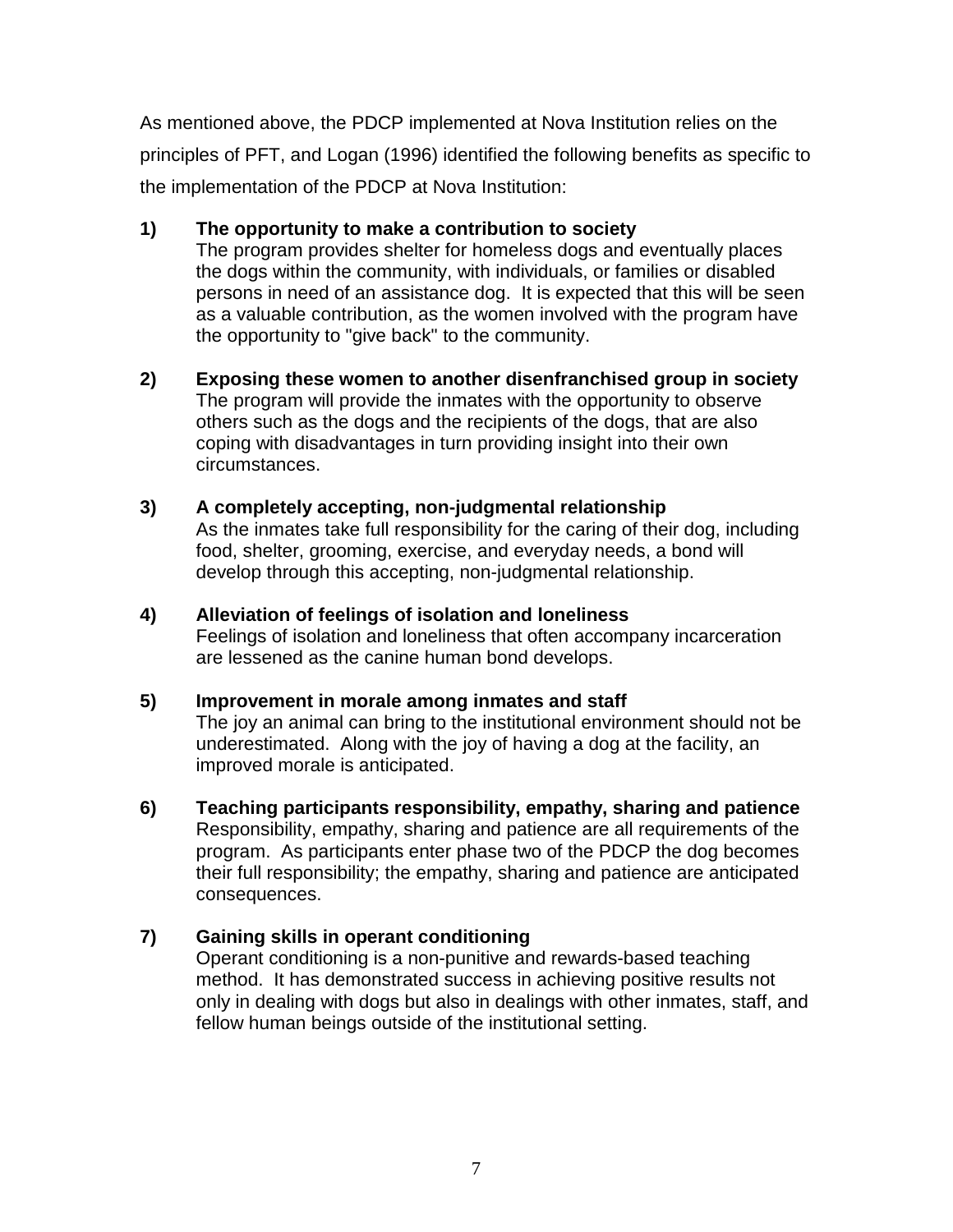### <span id="page-14-0"></span>**8) Learning good citizenship**

Because the program involves setting boundaries for both the inmate participants and the dogs, it is required that handlers will learn responsibility, self-discipline, general care, and new methods of training; all of which contribute to the learning of good citizenship.

### **9) Learning to end a relationship**

Once the dog is fully trained and prepared to enter the community, the inmate is forced to say good-bye to them. Saying good-bye is often difficult for those in society who have been in unsatisfying relationships or abusive situations. Women offenders have often come from such relationships and this type of process will benefit them immensely.

### **10) Positive impact on their interactions with other people**

It is believed that there is an association between the way a person treats animals, and the way they treat fellow human beings (Moneymaker & Strimple, 1991). It is therefore anticipated that the program will contribute to increases in positive interactions with fellow human beings.

### **11) Nova Institution may become a leader in the development of petfacilitated programs**

If the program is implemented successfully, it may make contributions to the rehabilitation literature as researchers conduct an empirical evaluation of the program.

### **12) Nova Institution will become a valuable and respected member of the community**

As the program services are provided to the community and positive changes continue to result from such services, it is anticipated that the institution will become more respected and valued by members of the community.

This evaluation will consider these possible benefits as well as the program's specific goals and objectives.

## *Stakeholders*

Stakeholders include all parties involved in the program: program facilitator, other staff from Nova Institution, inmates involved in the program, inmates who are non-participants and community members. The *program facilitator* should have no fewer than ten years experience in the management of a breeding and boarding facility, should demonstrate an ability in the instruction of obedience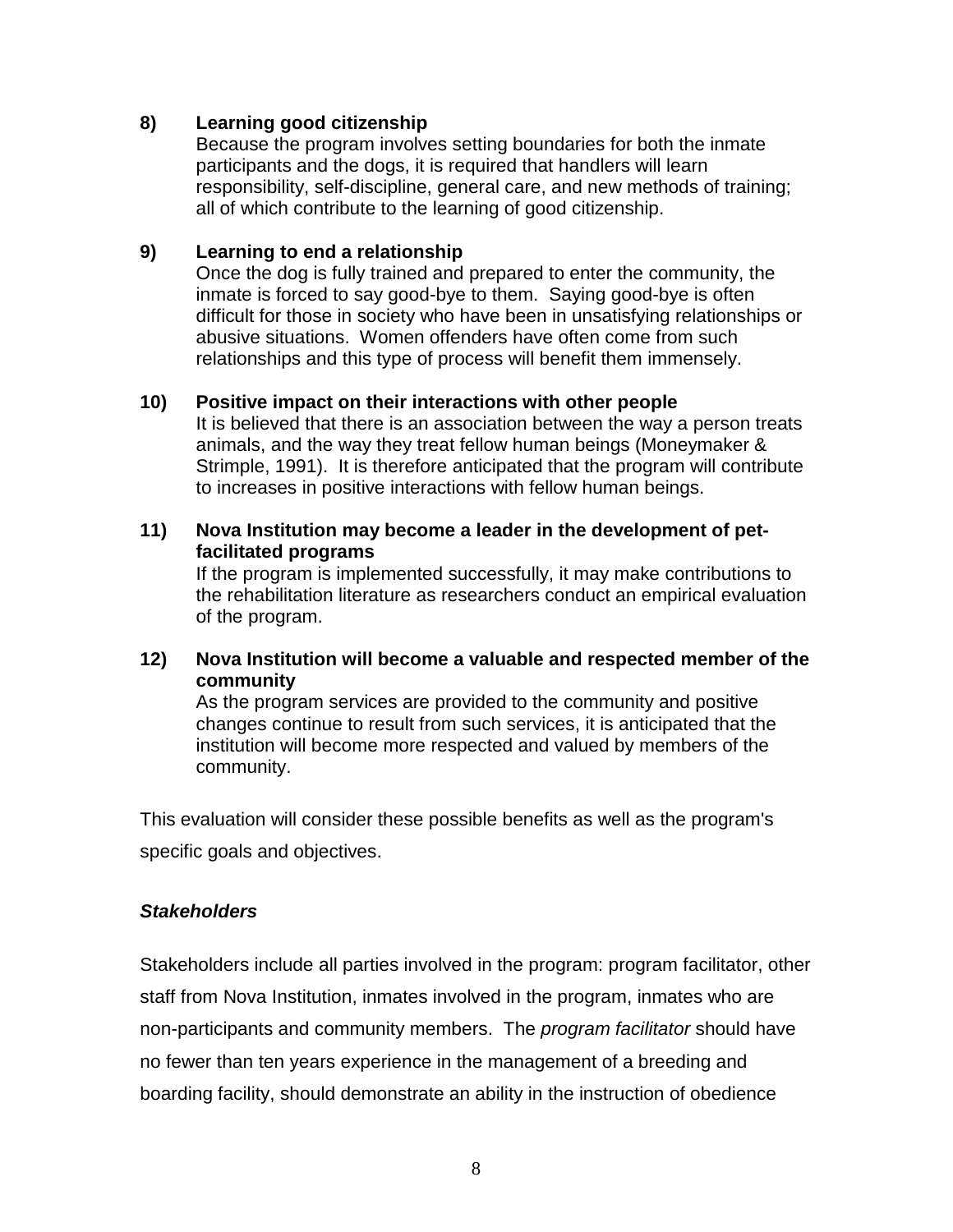<span id="page-15-0"></span>classes and display an ability to manage groups of various sizes. *Other staff* involved are those that are members of the program steering committee which consists of the project coordinator, two Nova Institution staff, a veterinarian, and one member of the community. The program steering committee contributes to the overall success of the program by evaluating how well it is meeting the needs of the offenders, the institution, and the community. The standing order for the Canine Program states that the program steering committee should meet no less than once each quarter.

Another group of program participants consists of *community members* who have been asked by the program facilitator to assist with various aspects of the program. This group includes professionals who provide educational sessions during phase 1 of the program and children who provide assistance in the socialization and crowd training of dogs to be placed in the community.

### *History of the program*

The PDCP was established in June of 1996 after Logan (1996) submitted a program description to the CSC claiming that academic research provided support for the value of an animal-oriented therapy program within a women's correctional facility. She maintained that the PDCP would provide benefits to the inmates' physical and mental health, teach participants useful skills, enhance their self-esteem, improve inmate-staff relations and improve the community's relationship with the institution. After reviewing Logan's program description, the Service implemented the PDCP as a 1-year pilot project. Following a successful first year, a three-year contract was awarded to Logan, the original and current program facilitator.

As of June 2000, 49 women have been involved in the program at Nova Institution (please refer to figure 2). Of these 49 women, 14 continue to be involved in the program, one participant was unsuccessful in completing the program, 4 withdrew from the program, 3 had left the program because they had been paroled and 27 have successfully completed at least one phase of the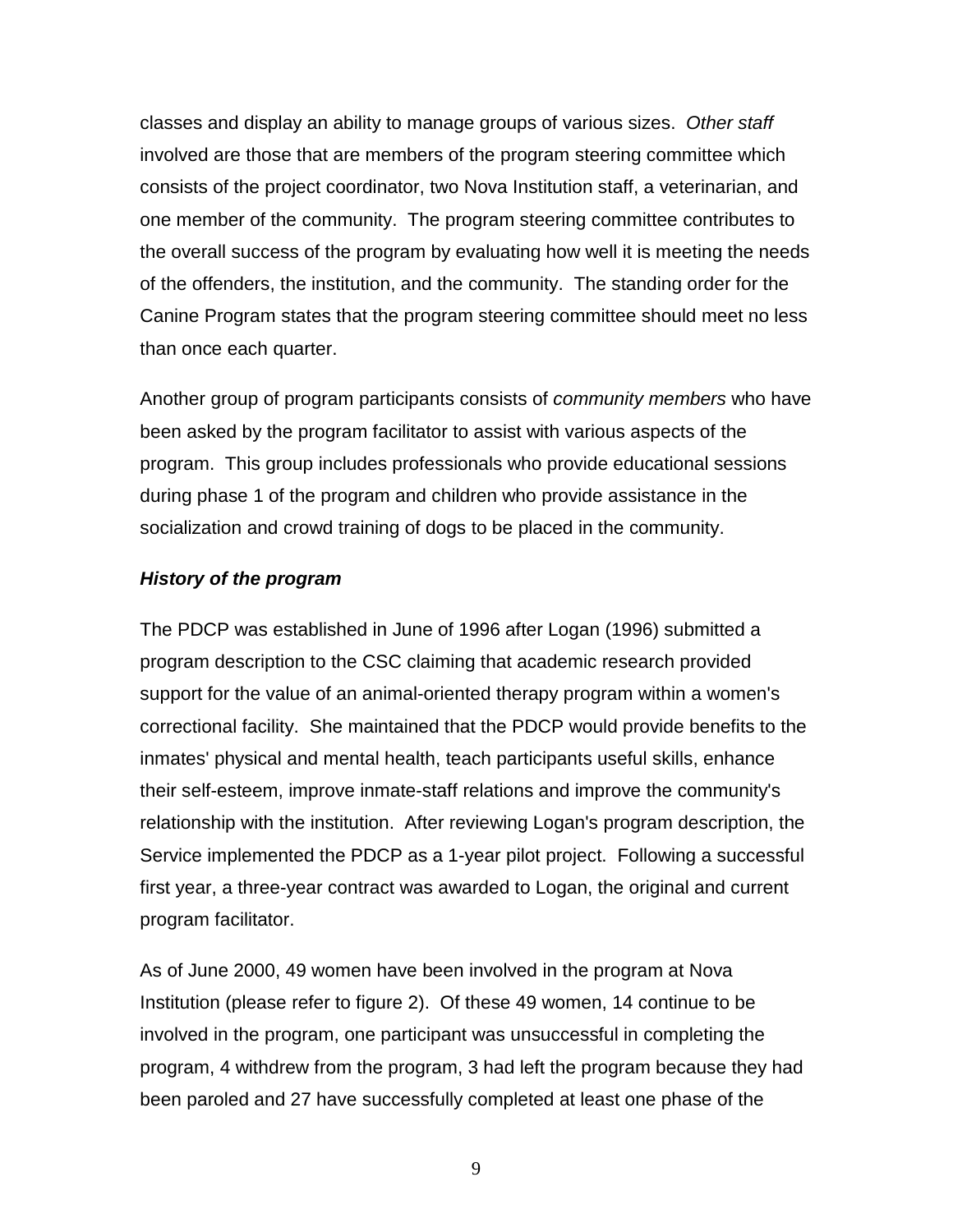program. Eighteen women have successfully completed phase 1, six have successfully completed phase 2 and three have successfully completed phase 3. It is not uncommon for women to be assigned to the program more than once. Some of the women are now training their second or third dog after having already successfully trained previous dogs and some women are re-admitted to the program after having their parole revoked or after withdrawing from the program.

As of June 2000, 28 dogs had been involved in the program (please refer to figure 2). Six of the dogs belong to the program facilitator and are on going participants for the phase 1 classes. Four dogs are currently in phase 2 or 3 of the program, 1 dog acts as a demonstration dog for hospital and retirement home visits, 3 dogs have been euthanized, $^4$  and 14 dogs have been successfully released to the community. The adopting community members are varying in type and are as follows: 6 dogs have been adopted as family pets, 3 as companion dogs for senior citizens, 2 as assistance dogs for cerebral palsy patients, 1 as an assistance dog for a disabled stroke victim, 1 as a companion dog for a learning disabled child, and finally 1 dog was adopted by a youth facility.

 $\overline{a}$ 4 These dogs were euthanized for different reasons. One immediately after dominanceaggression was identified and another after the trainer responsible for the dog dropped out of the program. The trainers are aware of the consequences of quitting the program upon entrance to the program. The responsibility is taken very seriously and no exceptions are granted. This was seen as a difficult but valuable lesson and similar circumstances have not occurred since this incident. The final euthanization occurred after an adoptive family contacted the program facilitator (also recognized as a successful animal behaviour consultant) for advice regarding their adopted dog that had bitten a child.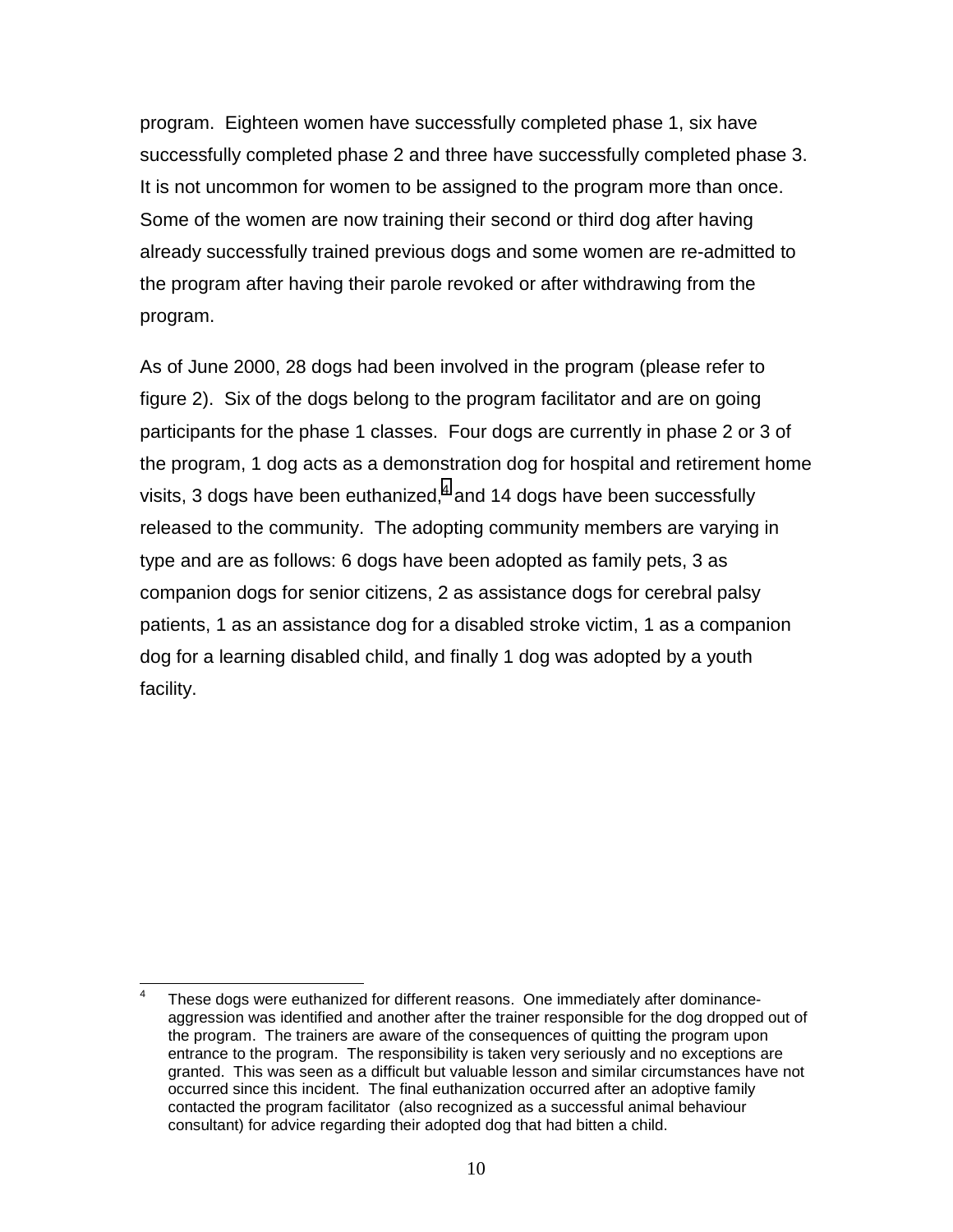

<span id="page-17-0"></span>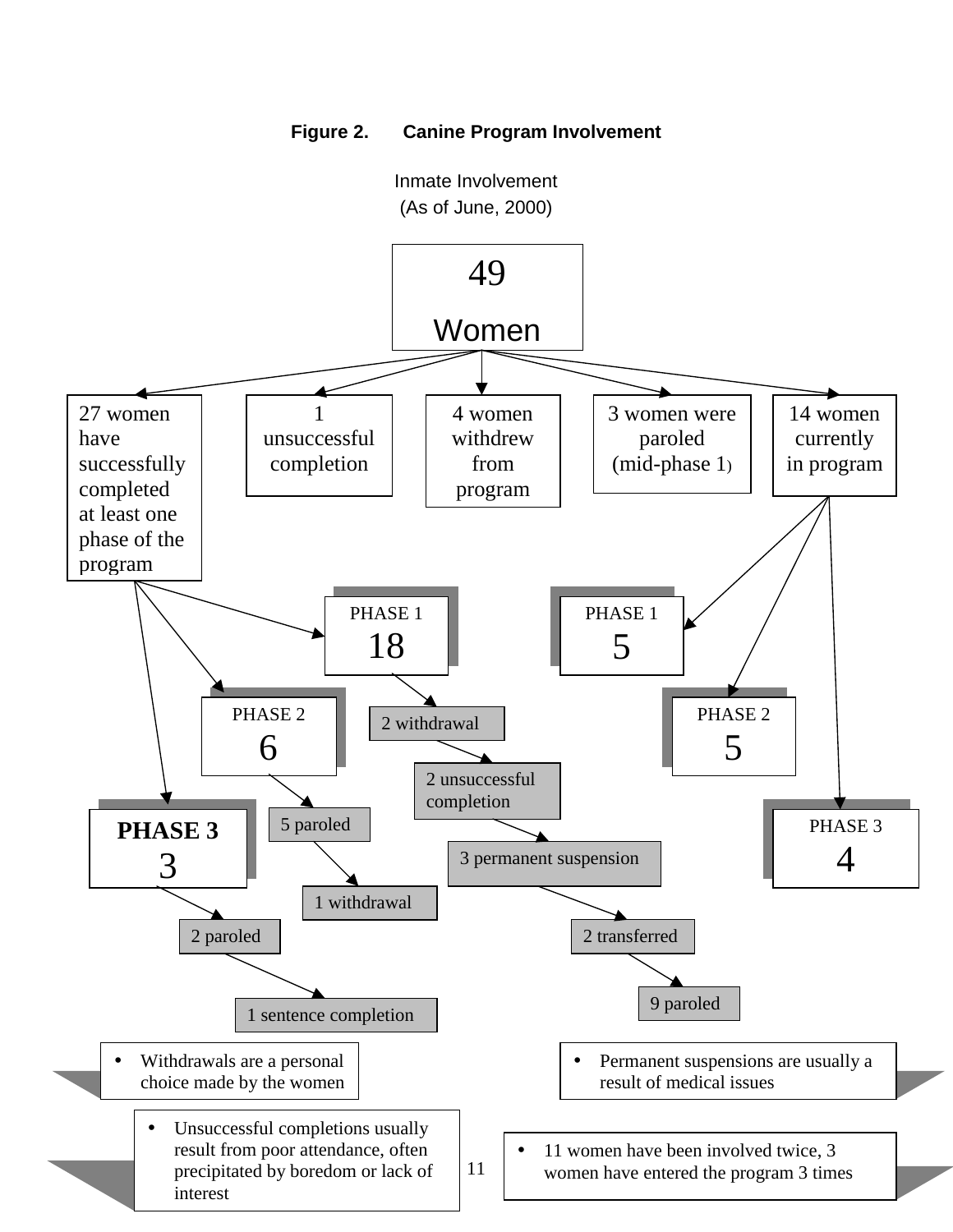<span id="page-18-0"></span>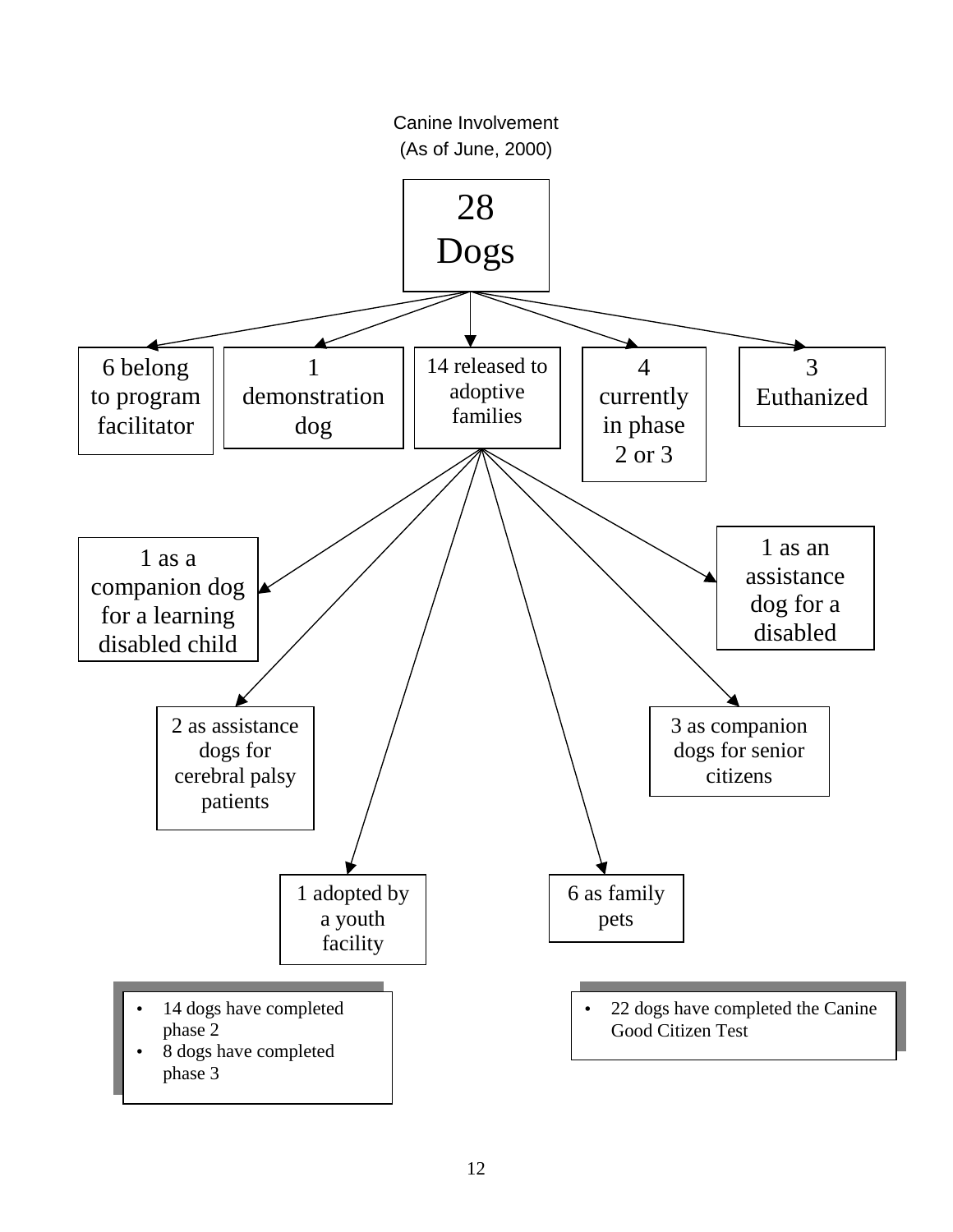#### **METHOD**

### <span id="page-19-0"></span>**Evaluation Framework**

The methodology outlined by Richardson and Blanchette (2000) was developed through examination of relevant literature, consultation with the program evaluation advisory committee and consultation with staff from Nova Institution and was applied to the evaluation of the canine program at Nova Institution. The framework discusses three evaluation options (basic, moderate, and comprehensive). The comprehensive option was selected because it provides the most thorough and in-depth evaluation as it investigates perspectives of all parties at the institution (program participants, other offenders, and staff). In addition, the perspectives of people outside of the institution that have been involved with the program (adoptive families, and community professionals) are also examined. The above mentioned parties are provided with the opportunity to contribute to the evaluation by expressing personal insights and feelings about the program. A comprehensive evaluation also incorporates multi-method assessment strategies. These techniques include: file review documentation, surveys, face-to-face interviews, and measures of self-esteem, group dynamics, depression, loneliness, perceived control and offenders' perception of their correctional environment.

#### **Instruments**

Both the Program Evaluation Advisory Committee and selected staff members from Nova Institution chose the following assessment instruments with the goals and objectives of the canine program in mind.

#### *Rosenberg's Self-esteem Scale*

Rosenberg's Self-esteem Scale (Appendix A) is a ten item self-report measure used to assess personal perceptions of self worth (Rosenberg, 1965). The scale is a global measure of self-esteem that is predictive of behaviour across a range of situations (O'Brien, 1985). Each of the ten items is rated on a four-point Likert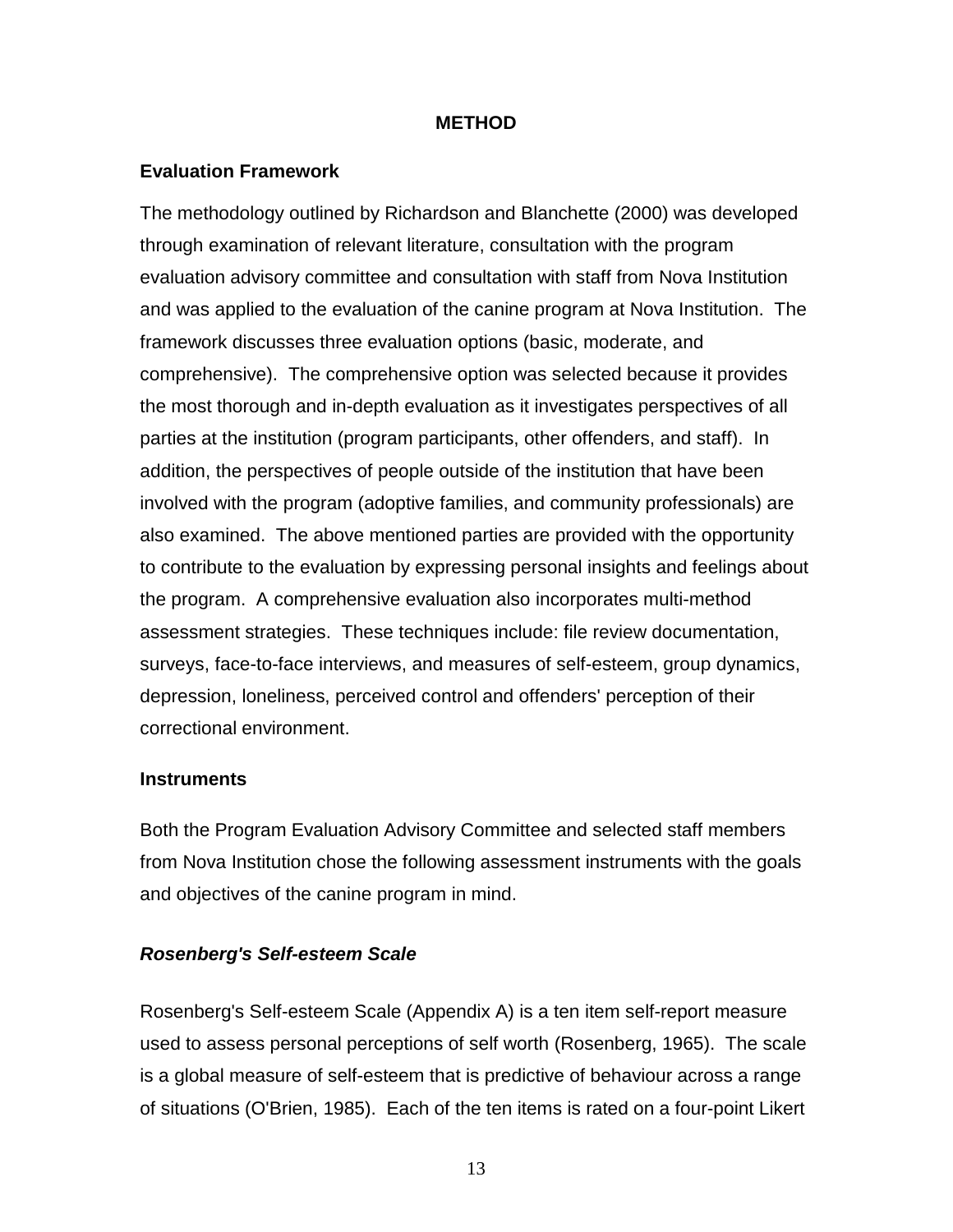<span id="page-20-0"></span>scale with ratings ranging from strongly agree to strongly disagree. Five of the items are reverse scored (2, 5, 6, 8, 9), so that "strongly disagree" was given a score of 1, and "strongly agree" was given a score of 4. Lower scores indicate higher levels of self-esteem. Rosenberg's Self-esteem Scale was administered as part of a measurement package to all interested offenders. This provided an overview of the self-esteem of offenders at the time of testing.

### *Center for Epidemiologic Studies-Depression Scale (CES-D)*

The CES-D (Appendix B) scale is a twenty item self-report scale designed to measure depressive symptomatology in the general population (Radloff, 1977). It is constructed to assess the current frequency of depressive symptoms, with emphasis on depressed affect or mood (Robinson, Shaver & Wrightsman, 1991). Each item is rated on a four point Likert scale with ratings ranging from 'rarely or none of the time', to 'most or all of the time'. Items 4, 8, 12, and 16, are reversed scored, and higher scores indicate higher frequency in depressive symptoms. The scale was administered as part of the measurement package. This provided an overview of frequency of depressive symptomatology at the time of testing.

### *UCLA Loneliness Scale*

The UCLA Loneliness Scale (Russell & Cutrona, 1988; Appendix C) is a twenty item scale which measures loneliness in terms of the discrepancy between desired and achieved levels of social contact. Each item is rated on a four point Likert scale with ratings ranging from 'never' to 'always'. Nine of the twenty items are reversed scored (1, 5, 6, 9, 10, 15, 16, 19, 20), and higher scores reflect higher levels of loneliness. This scale formed part of the measurement package that was completed by all interested offenders and provided a general overview of the loneliness experienced by the women inmates at Nova institution.

## *Spheres of Control Battery (SOC)*

The SOC Battery (Paulhus, 1983; Appendix D) is a three-dimensional battery of measures pertaining to the three domains of personal efficacy, interpersonal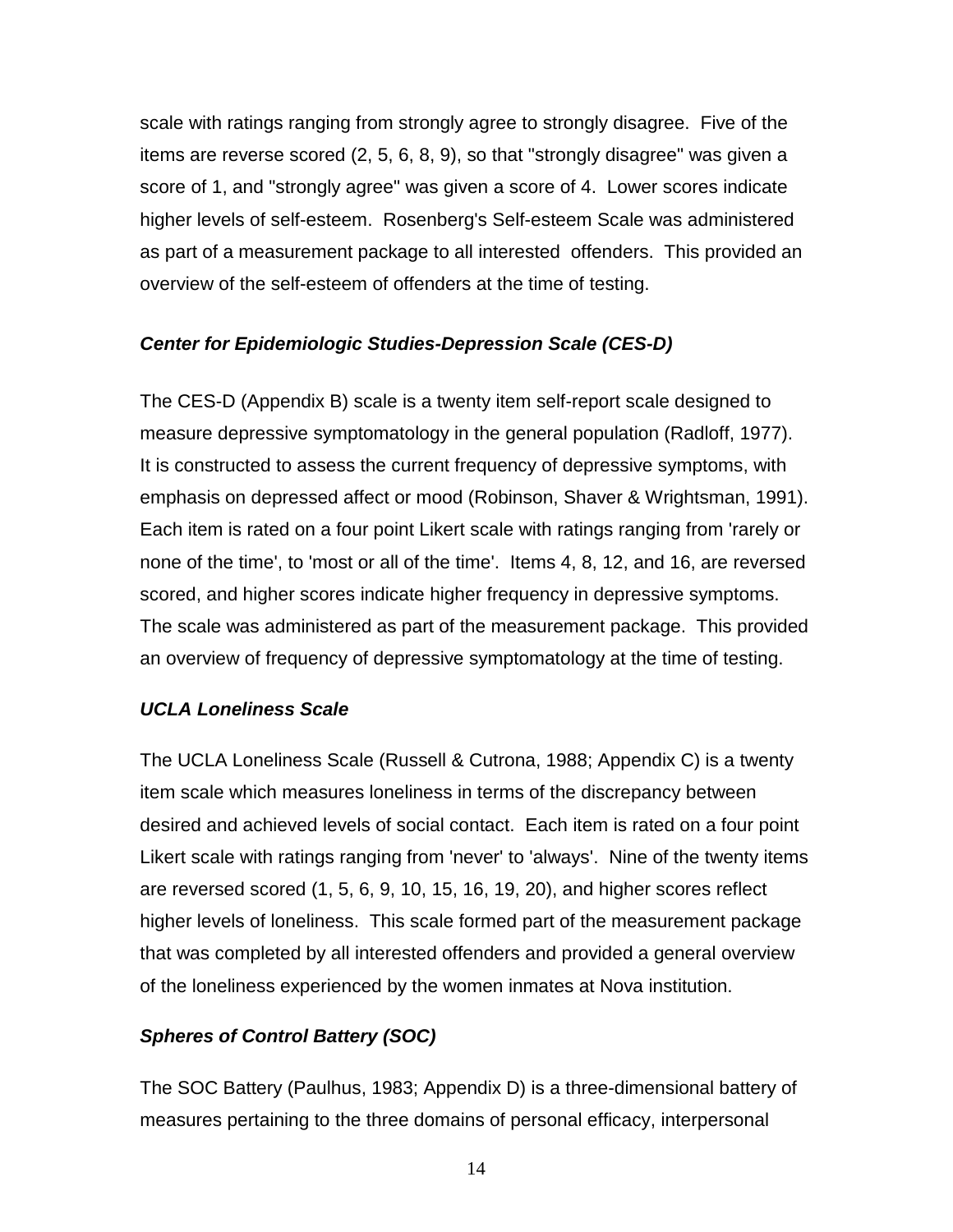<span id="page-21-0"></span>control, and sociopolitical control (Robinson, Shaver & Wrightsman, 1991). There are ten items in each scale, each of which are rated on a seven point Likert scale, with ratings ranging from 'agree' to 'disagree'. For the purposes of the evaluation, the first two domains (personal efficacy and interpersonal control) were chosen for assessment. The following items are reversed scored: personal efficacy scale (3, 6, 8, 10); interpersonal control scale (1, 3, 6, 8, 9). The battery assesses perceived control in each of the domains and each domain can be evaluated in isolation. This scale provided an overview of the locus of control beliefs for women at the institution.

### *Sociometric Test*

Sociometric tests (Appendix E) are used to assess personal and group dynamics of a population (Northway & Weld, 1957). A sociogram, created with the results of a sociometric test provides a graphic representation of the personal and group dynamics of the population tested. The sociometric test for this evaluation assessed the social dynamics at Nova Institution. All responses indicated on the Sociometric test, up to a maximum of three responses, are illustrated in a sociogram (see results section). The sociogram presents group structure, popularity of particular individuals (e.g. Canine Program participants), and presence of 'cliques' and/or interactions among Canine Program participants and staff. Offenders were asked to complete the sociometric test as part of the measurement package.

### *The Correctional Environment Status Inventory (CESI)*

The CESI (Appendix F) measures an inmate's perceptions of the quality of their environment, and the correctional facility in which they are incarcerated (Wolfus & Stasiak, 1996). The measure includes six scales, identified through factor analysis:

- 1) Offender Relationships
- 2) Staff Involvement
- 3) Staff Treatment Focus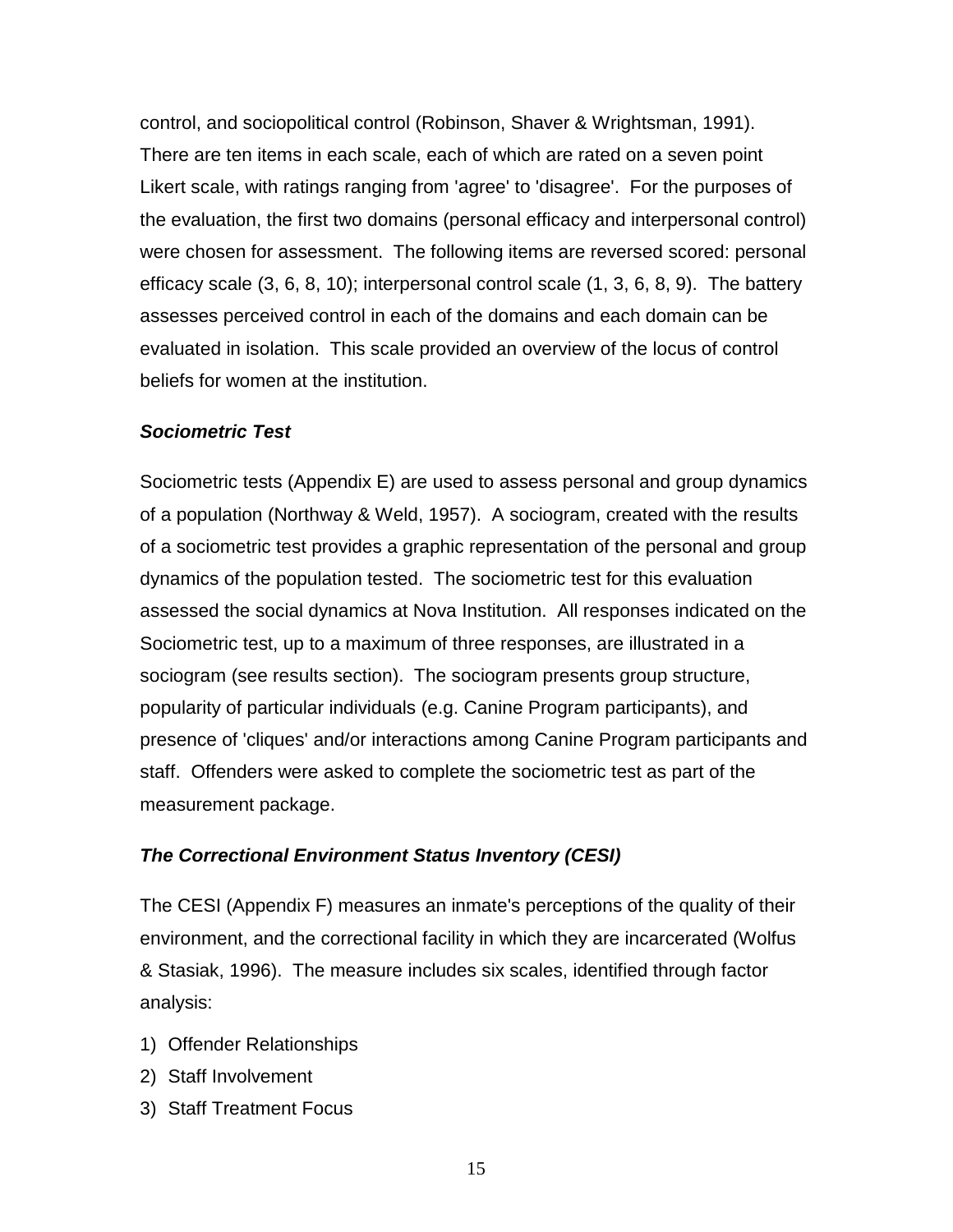- <span id="page-22-0"></span>4) Clarity and Organization
- 5) Staff Cohesion
- 6) Offender Treatment Orientation

Four of the six scales contain subscales. There are three subscales in the Offender Relationships scale: Mutual Caring, Peer Support, and Absence of Hostility. Responsiveness, Caring, and Interest in Offenders are three subscales in the Staff involvement scale. There are two subscales in the Staff Treatment Focus scale: Encouragement and Open Communication. Finally, the Offender Treatment Orientation scale includes two subscales: Problem Solving and Change Orientation. Please see Appendix G for a list of items in scales and subscales of the CESI. Eleven items were reverse-scored before the scaled scores were calculated (1, 3, 8, 19, 25, 26, 48, 56, 60, 61, and 64). The CESI was administered to assess inmates' perceptions of their correctional environment.

### *Staff and Offender Surveys*

Both staff and offender surveys (Appendix H) assessed awareness of the Pawsitive Directions Canine Program at Nova, as well as perceptions of the role and function of the program.

### *Staff and Offender Interviews*

Staff and offender interviews (Appendix I) served as an essential source of qualitative data in this evaluation. Semi-structured interviews provided respondents with an opportunity to confidentially express personal views, feelings, and ideas about the Canine Program.

## **Procedure**

This evaluation necessarily deviated somewhat from the evaluation framework proposed (Richardson & Blanchette, 2000). The framework suggests that the quantitative tests be given pre-program and post-program, thereby allowing the researcher to determine specific program impacts. However, time constraints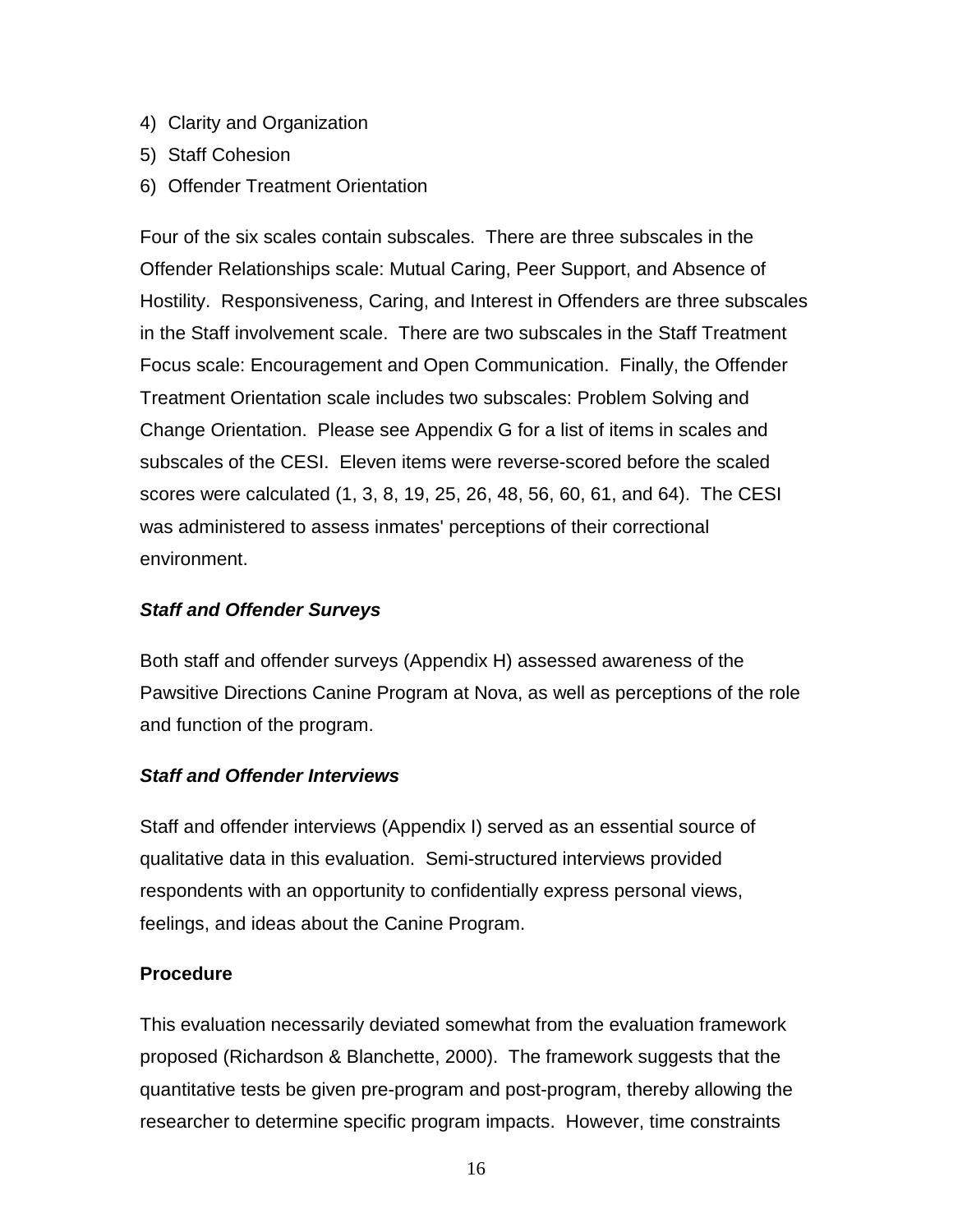and the fact that the program was already in progress precluded the collection of pretest data. Alternatively, the steering committee advised that for the purposes of this evaluation, potential differences between offenders in the program, and those offenders not in the program should be examined. It should be noted, however, that any observed between-group differences may not be directly attributable to the program. Rather, while the study design prevents causal attribution, between-group comparisons were performed for descriptive purposes. To further justify the validity of these comparisons, statistical tests (ttests and chi-square tests) were analyzed on several *other* variables to look for significant differences between the two groups. No significant differences between the groups in age, race, overall suicide risk, security risk, substance abuse, community functioning, criminogenic need, or employment, family/marital, attitudes, and personal/emotional status were detected.

All quantitative and qualitative measurements were administered and collected within a one-week timeframe. Quantitative tests were distributed to all offenders at the institution who were willing to complete them. Interested respondents were provided with a package containing all of the quantitative measures (Rosenberg's Self-esteem Scale, CES-D, UCLA Loneliness Scale, Spheres of Control Battery, Sociometric Test, and the CESI). Confidentiality was ensured, as the respondents were not required to identify themselves on the package. The only identification requested was self-identification as a canine program participant or non-participant.

The above mentioned package also included a survey. The offenders were informed that they had the option of completing the survey, the quantitative measures, or both. In addition, they were informed that they did not have to complete the entire measurement package if they did not feel comfortable with particular measures. Despite this, 100% of the packages accepted by offenders were returned with both the survey and quantitative tools completed (one offender chose not to complete the Spheres of Control Battery).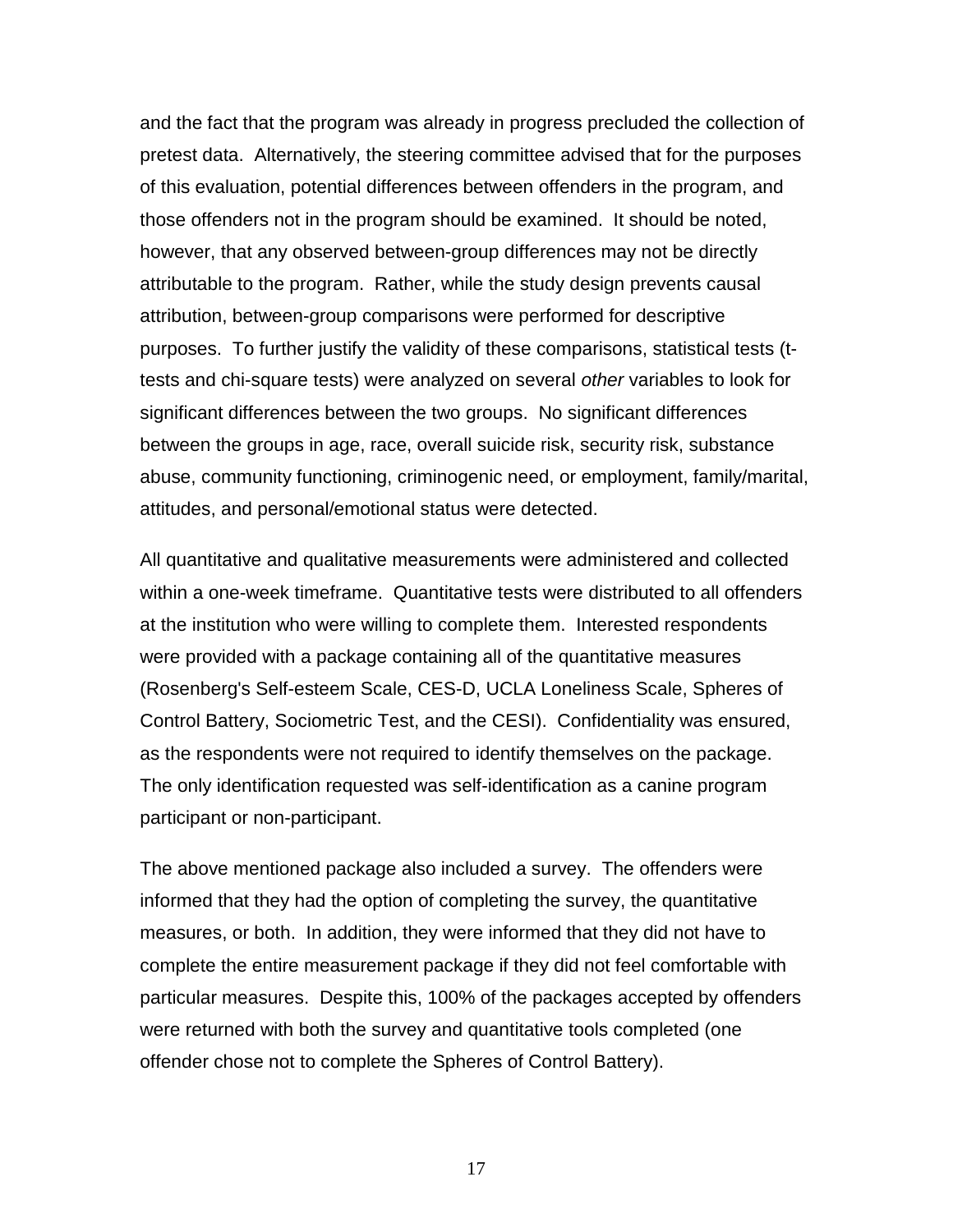<span id="page-24-0"></span>Surveys were also made available to all interested staff. Ten staff members who responded to the survey indicated they were willing to participate in an interview (63% of respondents). To increase this sample size, staff were randomly recruited to participate in interviews when the investigators arrived at Nova Institution. Inmates were also randomly recruited for interviews at that time. Interviews with adoptive families and community professionals were arranged over the phone, prior to the evaluation week. Semi-structured interviews (as outlined in the framework) were conducted in private locations at Nova Institution and all inmates signed informed consent forms prior to their participation. Consent was also obtained for audio recordings; 97% of those interviewed agreed to this.

The comprehensive evaluation outlined in the framework described a series of focus groups as a part of the program assessment. However, scheduling focus group proved to be an unrealistic task due to the varying schedules of those involved. As a result, no focus groups were completed during the evaluation week.

#### **Sample**

Sample size varied based on differential completion rates of the various evaluation measures. Some offenders responded to the measurement package, and participated in an interview, while others only responded to the measurement package. Other offenders chose to participate in the interview only. Similarly, some staff members completed a survey and participated in an interview, while others responded to only one measure.

There were approximately 42 women incarcerated at Nova Institution at the time of the data collection (July 2000). Twelve of these women were participants of the canine program. Some of the other 30 women may have been previous participants in the program, or may have been waiting to be accepted to the program. During the evaluation, there were approximately 67 staff employed at Nova Institution. However it is estimated that about 55 staff were on the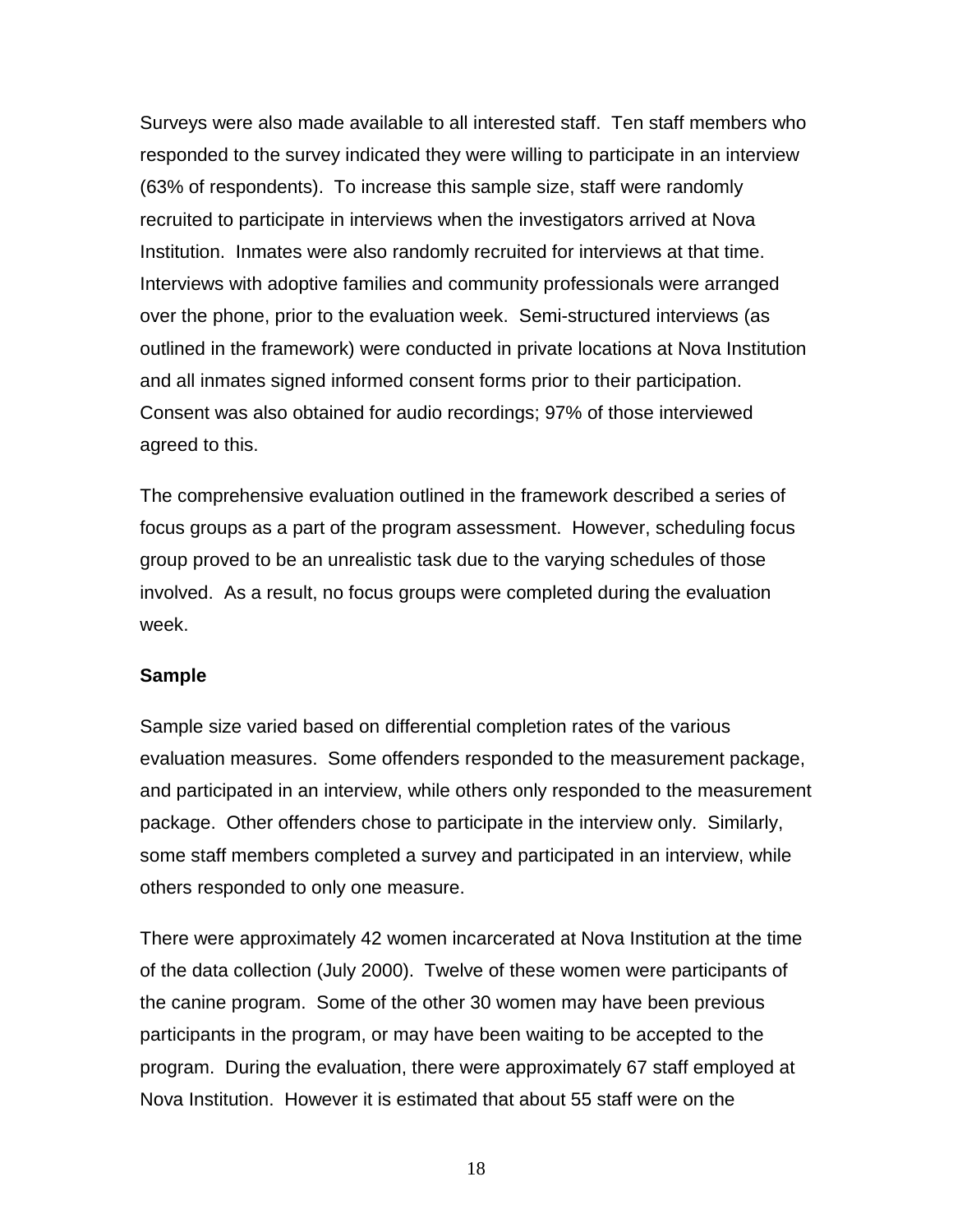premises at some point throughout the evaluation week, thereby having the opportunity to contribute. In turn, any percentages reported will be based on the latter figure.

In total, 19 offender interviews (45% of the population) were conducted, including 10 program participants and 9 non-participants. Semi-structured interview protocols for offenders provided general guidelines for the interviews. In one instance, a non-program participant was given the interview protocol for participants of the program due to the fact that she had been actively involved in the program for a significant period of time earlier in her sentence. Others interviewed, that were involved in the program at a previous time, but not to the same magnitude were interviewed with the protocol for those not in the program.

Staff interview respondents represented a variety of professions within Nova Institution. A total of 36 employees were interviewed (65% of the available staff population), including: warden (1), deputy warden (1), psychologist (1), canine program facilitator (1), program facilitators (7), primary workers (12), reintegration operation supervisors (4), parole officers (2), unit manager (1), chaplain (1), teacher (1), maintenance technician (1), unit assistant in operations (1), program coordinator (1), and clerk for health services (1). The variety of professions represented in the sample was beneficial in accounting for a range of employee perspectives regarding the canine program.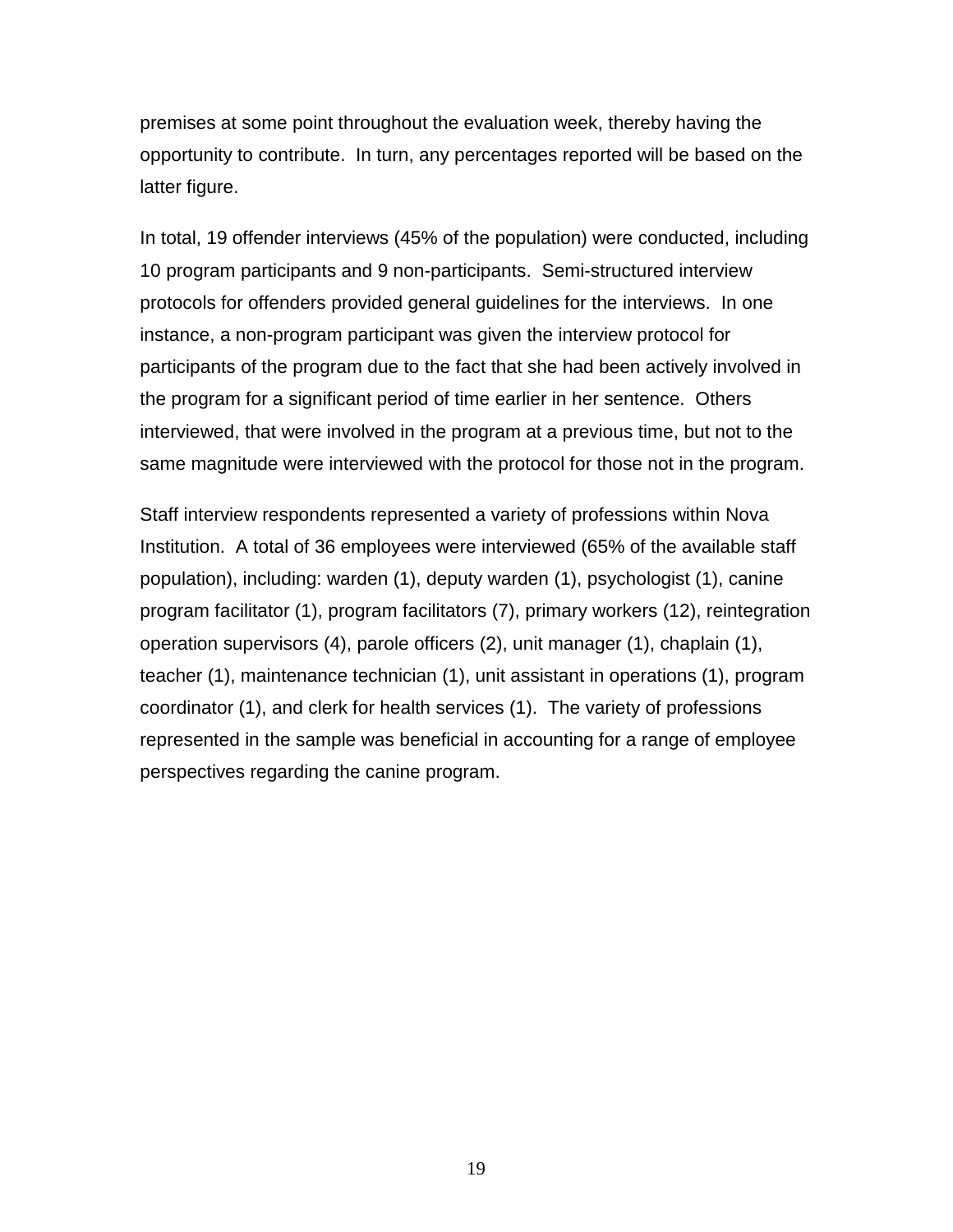#### **RESULTS**

#### <span id="page-26-0"></span>**Measurement Package**

The measurement package distributed to all interested offenders contained the following quantitative scales and tests: Roseberg's Self-Esteem Scale, Center for Epidemiologic Studies Depression Scale, UCLA Loneliness Scale, Spheres of Control Battery, Sociometric Test, and The Correctional Environment Status Inventory.

Names of respondents were excluded from tests in order to maintain confidentiality. However, the respondents did specify whether they were a participant or non-participant of the canine program. In addition, program participants specified which phase of the program they were currently in, and those not in the program clarified if they had been in the program in the past. In total, 23 out of a potential 42 offenders (55% of the population) completed the tests in the measurement package, 12 were program participants and 11 were non-participants (one women chose not to fill out the spheres of control battery, thereby leaving that test with a sample size of 22).

Although small, the above two groupings (participants and non-participants) are very close to equal in size, facilitating the analysis of differences between groups. However, due to the small sample size, analyses were not conducted with length of time in program in mind, and therefore the results are reflective of a snapshot of the program and the degree of participation is not taken into consideration.

#### *Rosenberg's Self-Esteem Scale*

Items on the scale are rated on a four point scale ranging from 1 (strongly agree) to 4 (strongly disagree). Lower scores suggest higher levels of self-esteem. The average total score for the respondents in this sample was 18.65 (*SD* = 6.6). The average score for program participants was 19.17 (*SD* = 6.1), and the average score for non-participants was 18.09 (*SD* = 7.4). There are no significant differences in these scores, thereby suggesting that self-esteem is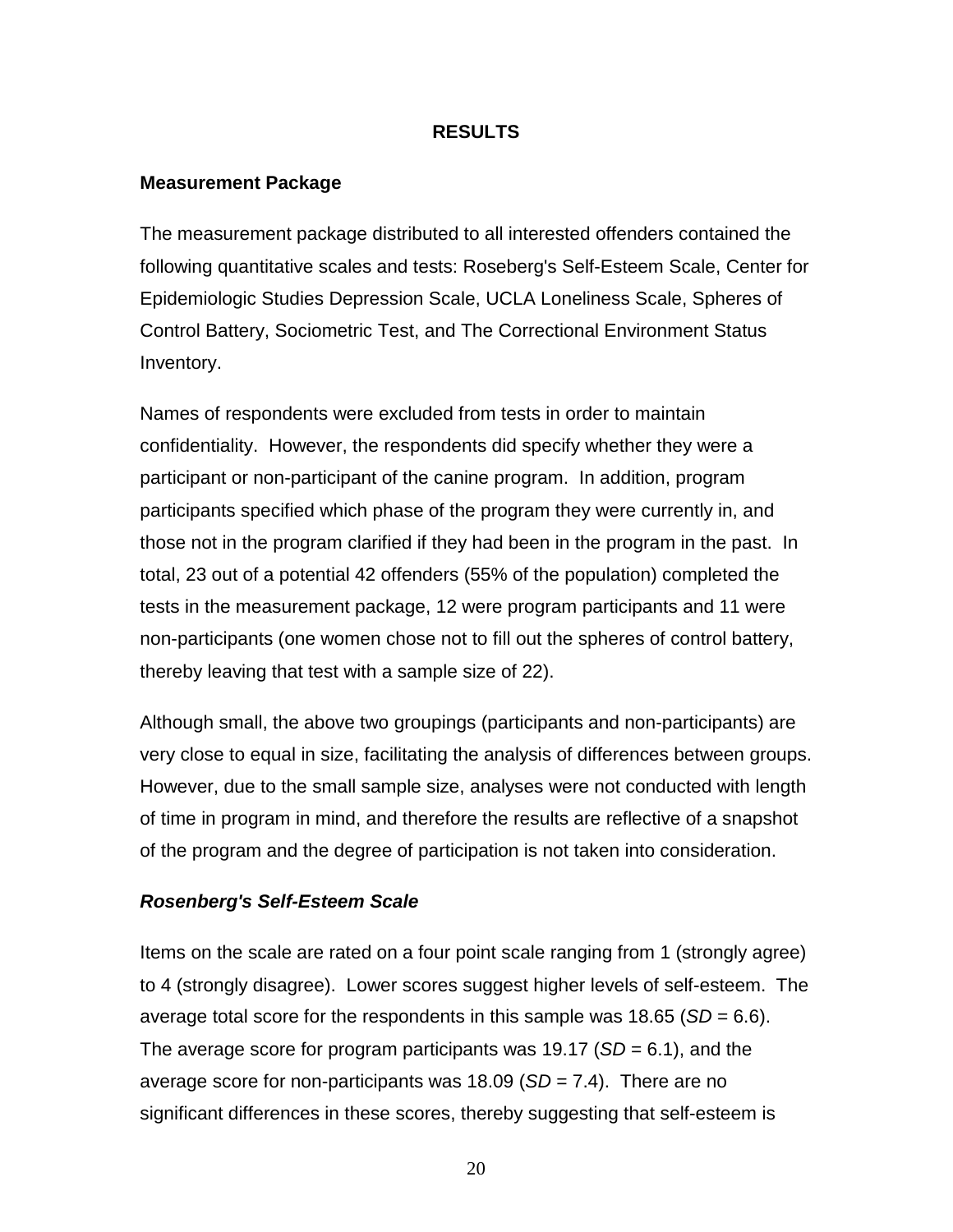<span id="page-27-0"></span>similar for those involved with the program and those not involved with the program.

### *Center for Epidemiologic Studies-Depression*

This 20 item scale is rated on a continuum from 1 (rarely or none of the time) to 4 (most or all of the time), higher scores indicate higher frequency in depressive symptoms.

The average score for the entire sample was 38.17 (*SD* = 12.5). For those in the program, the average score was 34 (*SD* = 8.8), and those not in the program had an average score of 42.73 (*SD* = 14.7). These scores reflect a trend for those in the program to be lower in depressive symptomatology than the non-participants (*p* =.12). Although not statistically significant, this finding is noteworthy due to the small sample size.

### *UCLA Loneliness Scale*

The UCLA Loneliness Scale is rated from 1 (never) to 4 (always) on twenty items indicative of loneliness, and higher scores reflect higher levels of loneliness; where loneliness is defined as a discrepancy between desired and achieved levels of social contact (Shaver & Wrightsman, 1991). The overall average score was 46.35 (*SD* = 9.2). Program participants had an average score of 42.33 (*SD* = 8.3) and non-participants scored 50.73 (*SD* = 8.4) on average. These scores indicate that those in the program do not experience as much loneliness as those not in the program, and this is a statistically significant finding (*p* <.03).

### *Spheres of Control Battery*

This scale consists of two subscales, one measuring control beliefs with regards to personal efficacy, and one measuring control beliefs with regards to interpersonal control. Both subscales have 10 items, which are rated on a scale from 7 (agree) to 1 (disagree) and higher scores reflect a tendency towards an internal locus of control. When considering the entire sample, the average score on the personal efficacy scale was 55.90 (*SD* = 6.4) and the average score on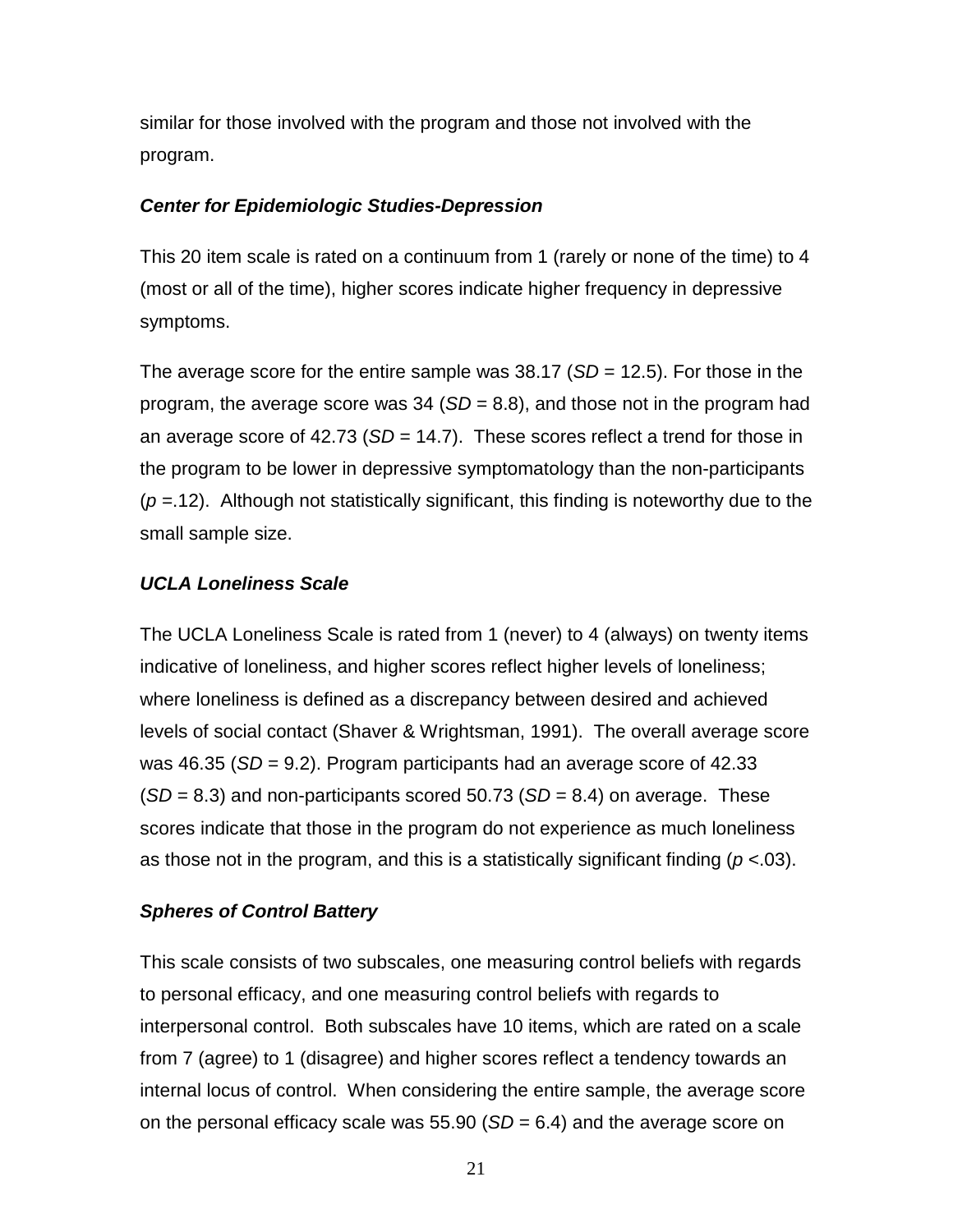<span id="page-28-0"></span>the interpersonal control scale was 50.61 (*SD* = 8.7). Program participants scored 57.36 (*SD* = 7.1) and 53.46 (*SD* = 7.5) respectively. Non-participants scored 54.44 (*SD* = 5.4) and 47.78 (*SD* = 9.2) respectively. There were no significant differences between groups with regard to this locus of control measure.

## *Sociometric Test*

As mentioned earlier, 12 program participants and 11 non-participants had completed the measurements discussed above. However, four women chose not to complete the sociometric test, including two program participants and two non-participants. Therefore, a total of ten participants and nine non-participants completed this measure.

The respondents were asked to list three people that they "like to spend their free time with the most". The sociogram (Figure 3) presents the respondents' top two choices. Some respondents identified non-respondents, staff, family or program dogs as chosen companions therefore the pictorial representation in Figure 3 includes these groupings. Several interesting findings of the sociogram were noted.

First, participants in the canine program seem to prefer to spend their free time together (6/10), conversely, very few non-participants (1/9) chose to spend their free time with program participants. In fact, a number of the non-participants (5/9) didn't list any co-inmates (participant or non-participant) as companions. However, it seems that a few of the participants enjoy spending their free time with non-participants, as 3 out of the 10 respondents listed them as preferred companions.

With only one exception, there were no reciprocal relationships. Only two women referred directly to each other as preferred companions. Several of the program participants listed wanting to spend time with "other canine women", however they did not make reference to specific individuals.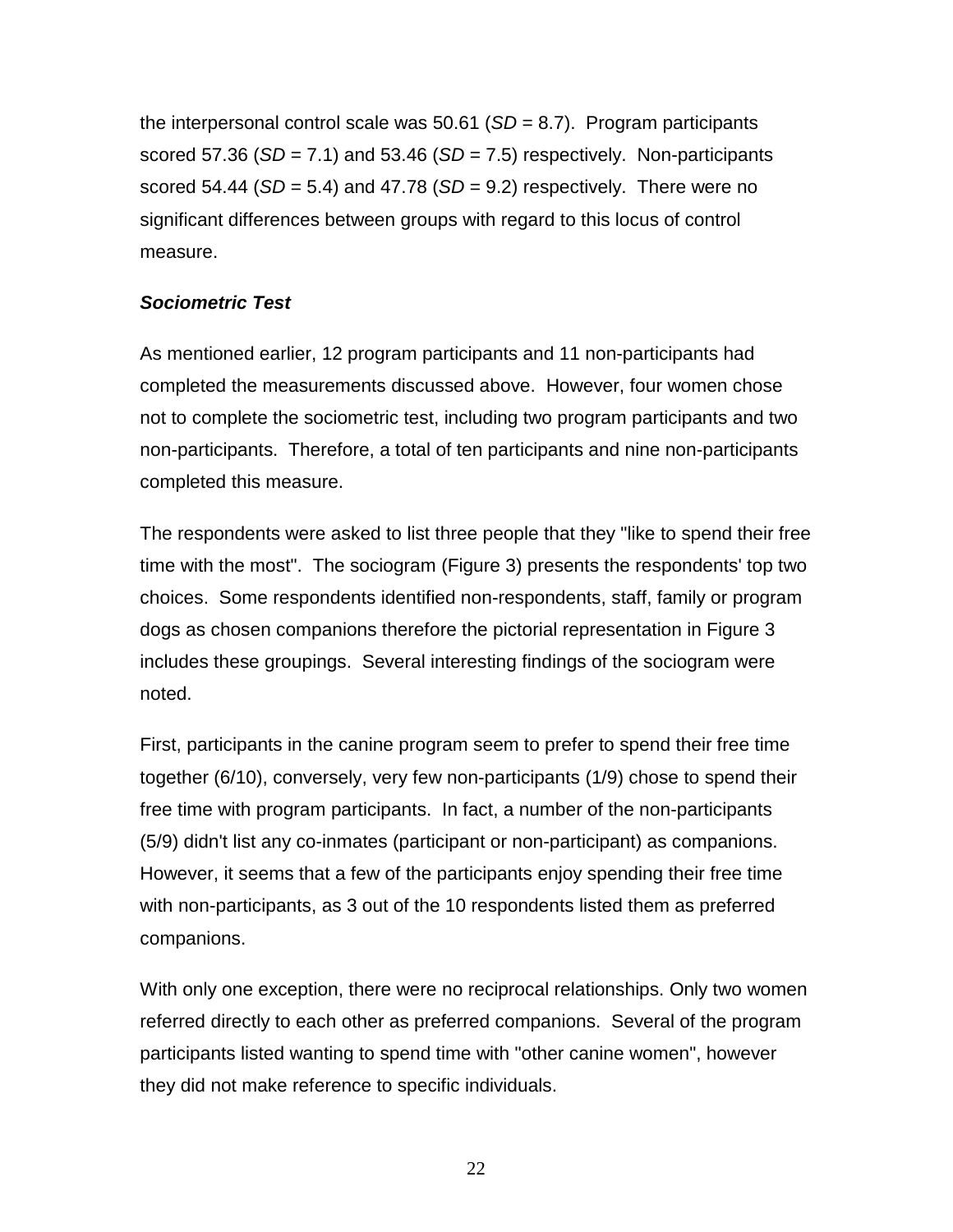It is interesting to note as well that 7 out of the 10 program participants listed their dogs as being their companion of choice. Six of them had their dog listed as a first choice, and one listed her dog third to her self (first) and her family (second). In addition, even one of the non-participants listed a dog as being the one she enjoys spending time with, second to her family.

The majority (55%) of the non-participants (5/9) included their family as the people they enjoy spending free time with, whereas only 20% of the participants (2/10) listed their families. Moreover, for the non-participants, family was often listed as the only people they would like to spend time with, on one occasion, a dog joined this company and in one case 'friends' (in a non-specific sense) joined this grouping. Finally, it is interesting to note that two of the participants prefer to spend time with staff, and yet no non-participants identified staff as their choice.

It is important to note that the results of the sociogram must be interpreted with some caution as inmates' responses may have been influenced by the social desirability confound. This confound occurs when study participants respond to a test in a manner that they feel will please the researchers.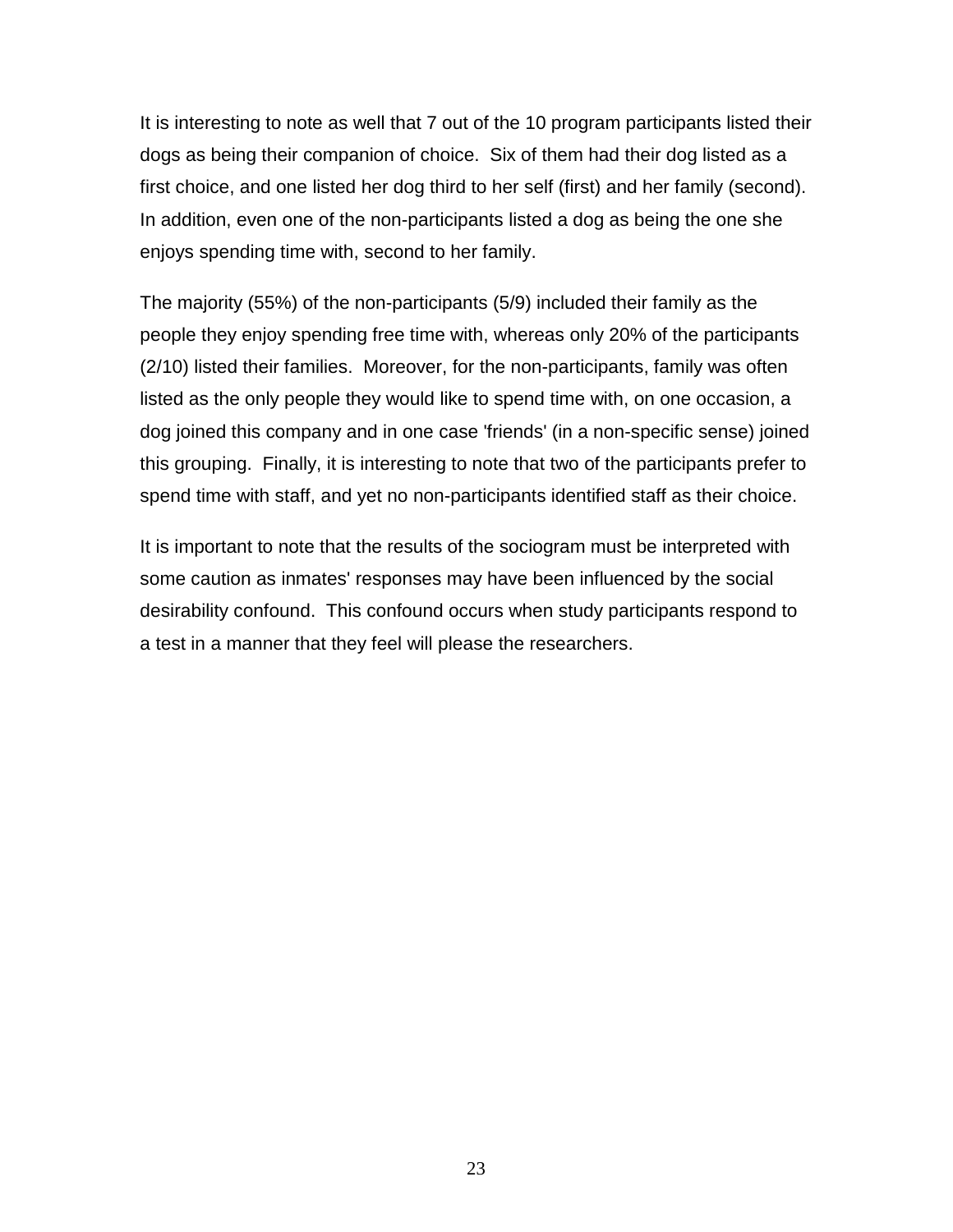<span id="page-30-0"></span>

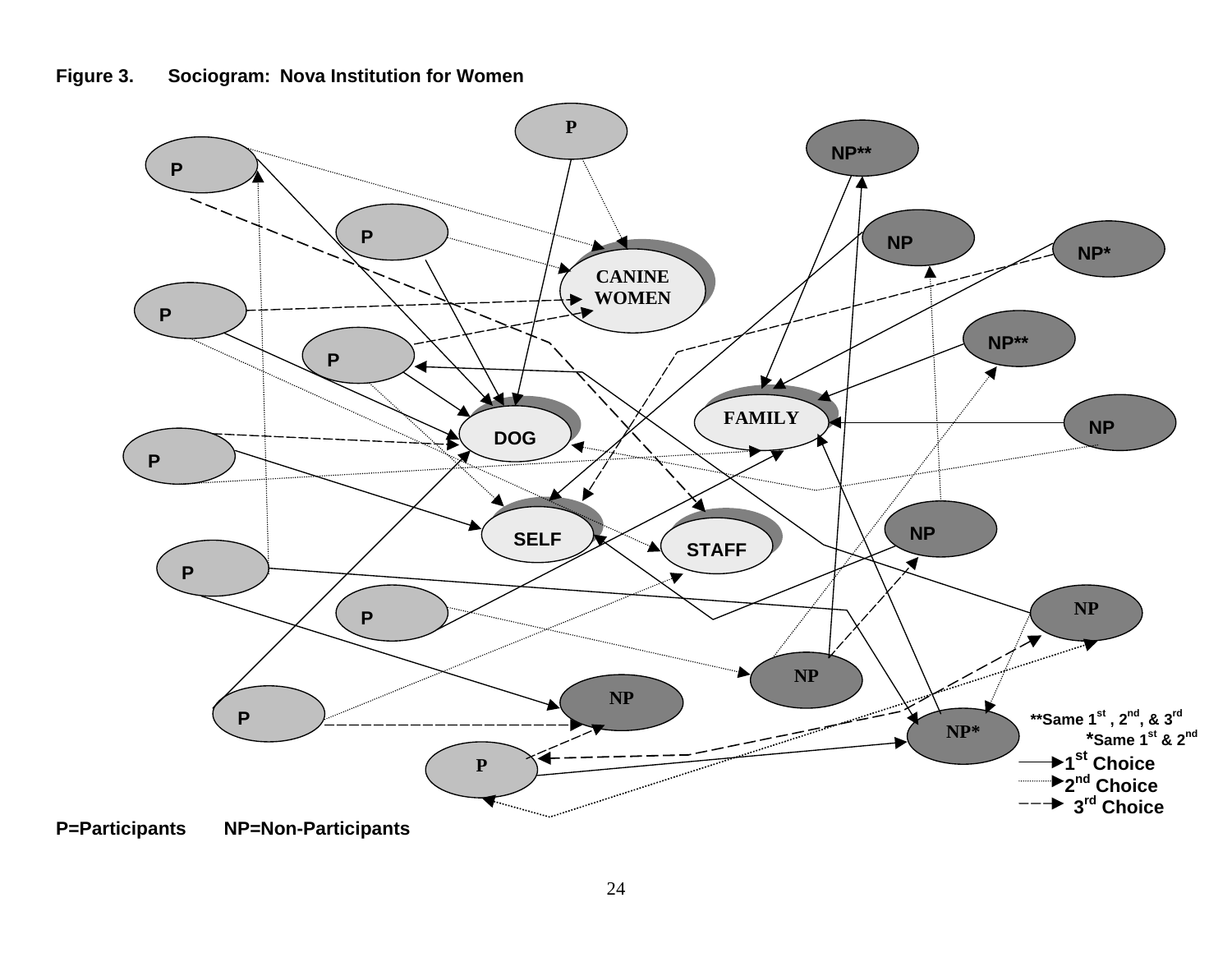### <span id="page-31-0"></span>*Correctional Environment Status Inventory*

Twenty-three offenders completed the CESI; 12 were participants of the program and 11 were non-participants. Respondents completed all items for the scales and subscales. Higher scores on all scales and subscales indicate more positive perceptions of the correctional environment than lower scores. To standardize CESI measures, average scores (from 1 - 5) were computed for all scales and subscales. Table 1 provides scores for all scales and subscales for those in the canine program and those not in the program. For consistency, the subscales, 'hostility' and 'disinterest' were renamed 'absence of hostility' and 'interest'. No significant differences were found between groups for any CESI scales or subscales listed in Table 1.

| Scale/<br><b>Subscale</b>             | <b>Participants</b><br>$(n = 12)$ | <b>Non-Participants</b><br>$(n = 11)$ |
|---------------------------------------|-----------------------------------|---------------------------------------|
| <b>Offender Relationships</b>         | 2.80                              | 2.96                                  |
| <b>Mutual Caring</b>                  | 3.63                              | 3.91                                  |
| Peer Support                          | 2.75                              | 3.32                                  |
| <b>Absence of Hostility</b>           | 2.39                              | 1.82                                  |
| <b>Staff Involvement</b>              | 2.69                              | 2.90                                  |
| <b>Responsiveness</b>                 | 2.43                              | 2.60                                  |
| Caring                                | 2.56                              | 3.23                                  |
| Interest in Offenders                 | 3.10                              | 3.00                                  |
| <b>Staff Treatment Focus</b>          | 2.51                              | 3.17                                  |
| Encouragement                         | 2.69                              | 3.41                                  |
| <b>Open Communication</b>             | 2.31                              | 2.89                                  |
| <b>Clarity &amp; Organization</b>     | 2.99                              | 3.38                                  |
| <b>Staff Cohesion</b>                 | 3.22                              | 3.72                                  |
| <b>Offender Treatment Orientation</b> | 3.75                              | 4.13                                  |
| <b>Problem Solving</b>                | 4.19                              | 4.70                                  |
| <b>Change Orientation</b>             | 3.32                              | 3.55                                  |

### **Table 1. Mean CESI Scale and Subscale Scores: Distribution by Program Participants and Non-Participants**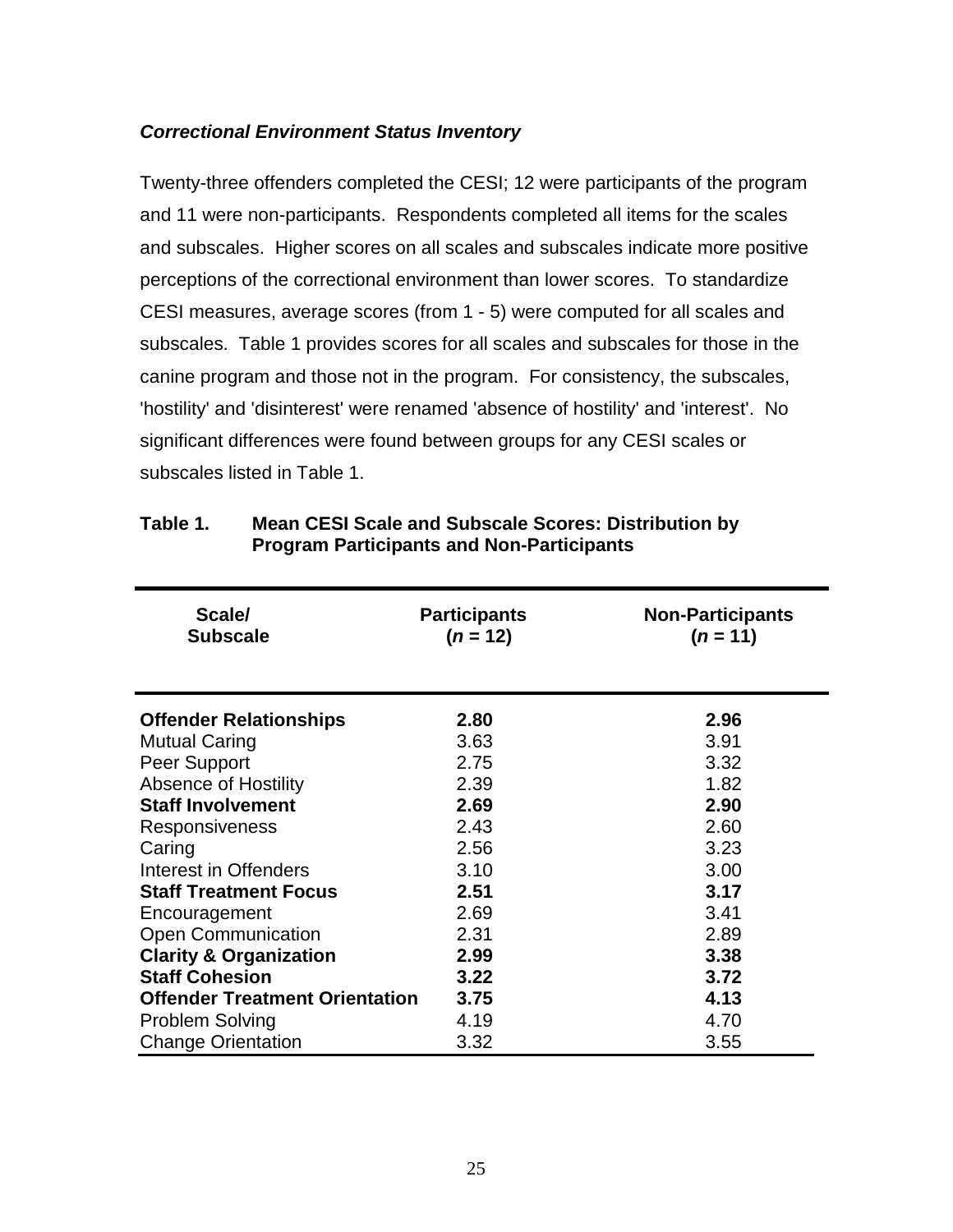## <span id="page-32-0"></span>**Offender Surveys**

Twenty-three offenders (55% of offender population) responded to the survey; half were participants of the canine program. Most of the respondents (19/23, 83%) reported being aware of the program, and knew how to become involved. One of the 23 respondents has been denied a position in the program. Nonparticipants provided reasons regarding why they are not involved in the program. Four of the respondents (17%) said it was because they were too occupied for the extra responsibility, while six reported other reasons, such as:

- being denied a position
- need to complete other programs on correctional plan
- not ready to take on the responsibility
- don't want to become attached to a dog
- on the waiting list

Fourteen of the 23 respondents (61%) said that there were changes in the general atmosphere at the facility that they would attribute to the canine program. This issue is considered in various areas throughout the results section. It is important to note that the Canine Program was implemented shortly after Nova's opening, and in turn the program has grown with the institution, any changes observed in the general atmosphere could also be a result of facility maturation. With this in mind, Table 2 shows the items derived directly from the inmate surveys.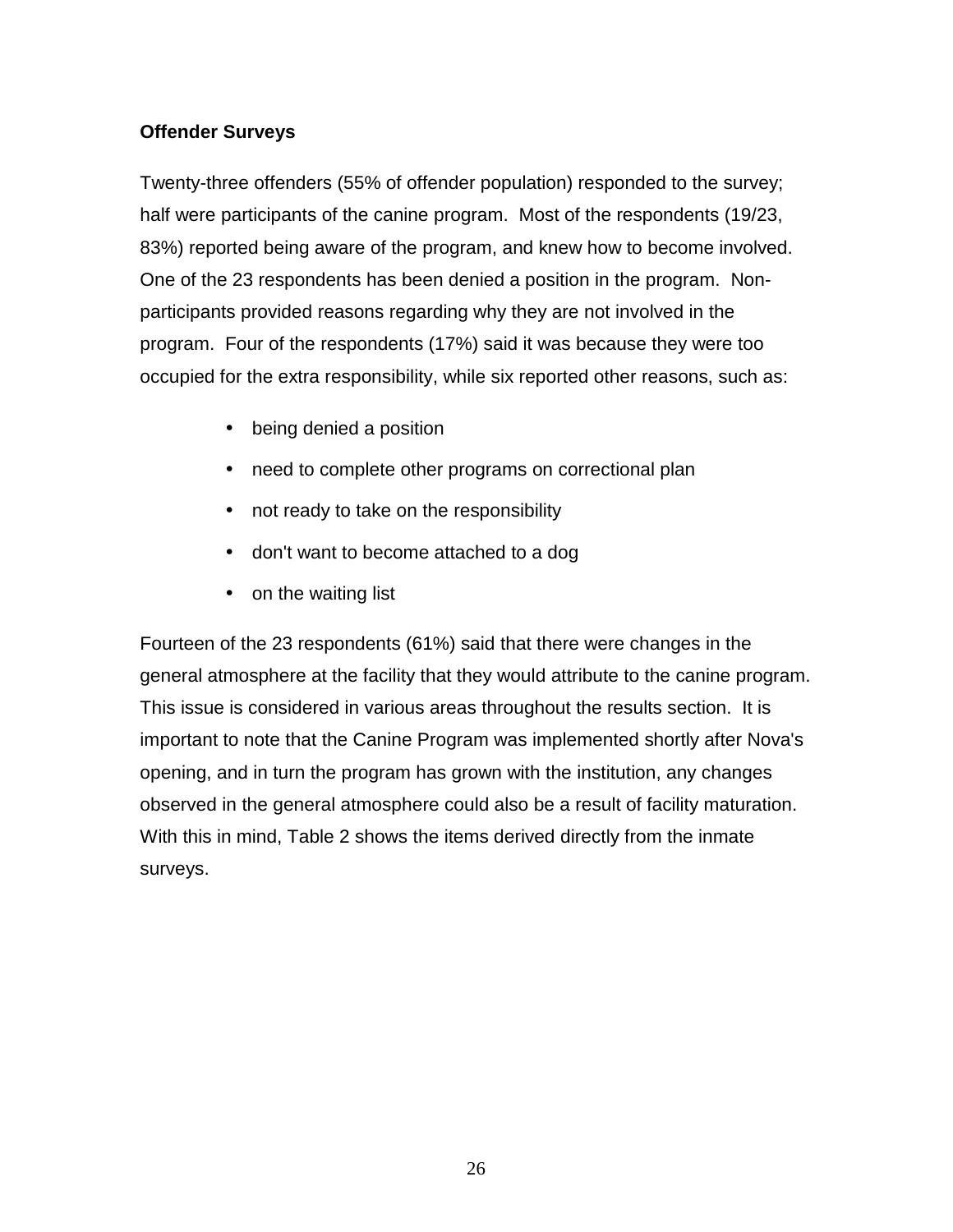## <span id="page-33-0"></span>**Table 2. Changes in General Atmosphere at the Facility: Program Participants and Non-Program Participants**

| <b>Program Participants</b>                                                                                                                                                                                                                                                                                                                                                                                                                                                                                                                                                                                                                                                                                                                                                                                                                                           | <b>Non-Program Participants</b>                                                                                                                                                                                                                                                                                                                                                                                                                                                                                                                                                                                                                                                                                               |
|-----------------------------------------------------------------------------------------------------------------------------------------------------------------------------------------------------------------------------------------------------------------------------------------------------------------------------------------------------------------------------------------------------------------------------------------------------------------------------------------------------------------------------------------------------------------------------------------------------------------------------------------------------------------------------------------------------------------------------------------------------------------------------------------------------------------------------------------------------------------------|-------------------------------------------------------------------------------------------------------------------------------------------------------------------------------------------------------------------------------------------------------------------------------------------------------------------------------------------------------------------------------------------------------------------------------------------------------------------------------------------------------------------------------------------------------------------------------------------------------------------------------------------------------------------------------------------------------------------------------|
| More interaction<br>There is more positive interaction between<br>staff and inmates. Also, inmates are more<br>likely to interact with each other in the<br>presence of a dog.<br>People seem to talk more and the overall<br>impression is that those who are involved<br>are happier.<br>People are friendlier, they stop to pat your<br>dog and talk to you.<br>The women are more relaxed around the<br>animals. The staff support the program.<br>Staff, for the most part are more helpful.<br>They also stop to say hi, pet your dog, and<br>ask how things are going.<br>Before the canine program, I felt isolated<br>and alienated. I feel much better now that I<br>have some involvement with other inmates.<br>Nova wouldn't be Nova without the<br>program. It was here when I arrived and, to<br>me, staff like seeing the dogs around the<br>grounds. | More interaction.<br>$\bullet$<br>I feel that the program helps create positive<br>$\bullet$<br>interactions among staff and inmates alike,<br>conversation, and good feelings in general.<br>I found people are a lot friendlier when they<br>have a dog around.<br>People are more respectful when the dogs<br>$\bullet$<br>are present. The women with dogs living<br>with them are generally calmer. Most staff<br>are very understanding where dogs are<br>concerned.<br>They (staff) like the dogs and often stop and<br>talk to the girls. To me that eventually will<br>make the staff somewhat more respectful<br>toward that lady.<br>Some staff don't like the idea of us (the<br>women) being able to have a dog. |

The majority of respondents have contact with the dogs (21/23, 91%), and most (22/25, 95%) of those relayed that the dog trainers are willing to show them tricks and routines they have been working on with their dogs. In addition, 86% of the respondents (19/23) relayed that they have a favourite dog. Seventeen of 22 respondents (77%) reported that they have been invited to events surrounding the canine program.

Overall, 100% of the respondents reported positive feedback about the program, and believe that the program is successful. Table 3 shows examples derived directly from the offender surveys.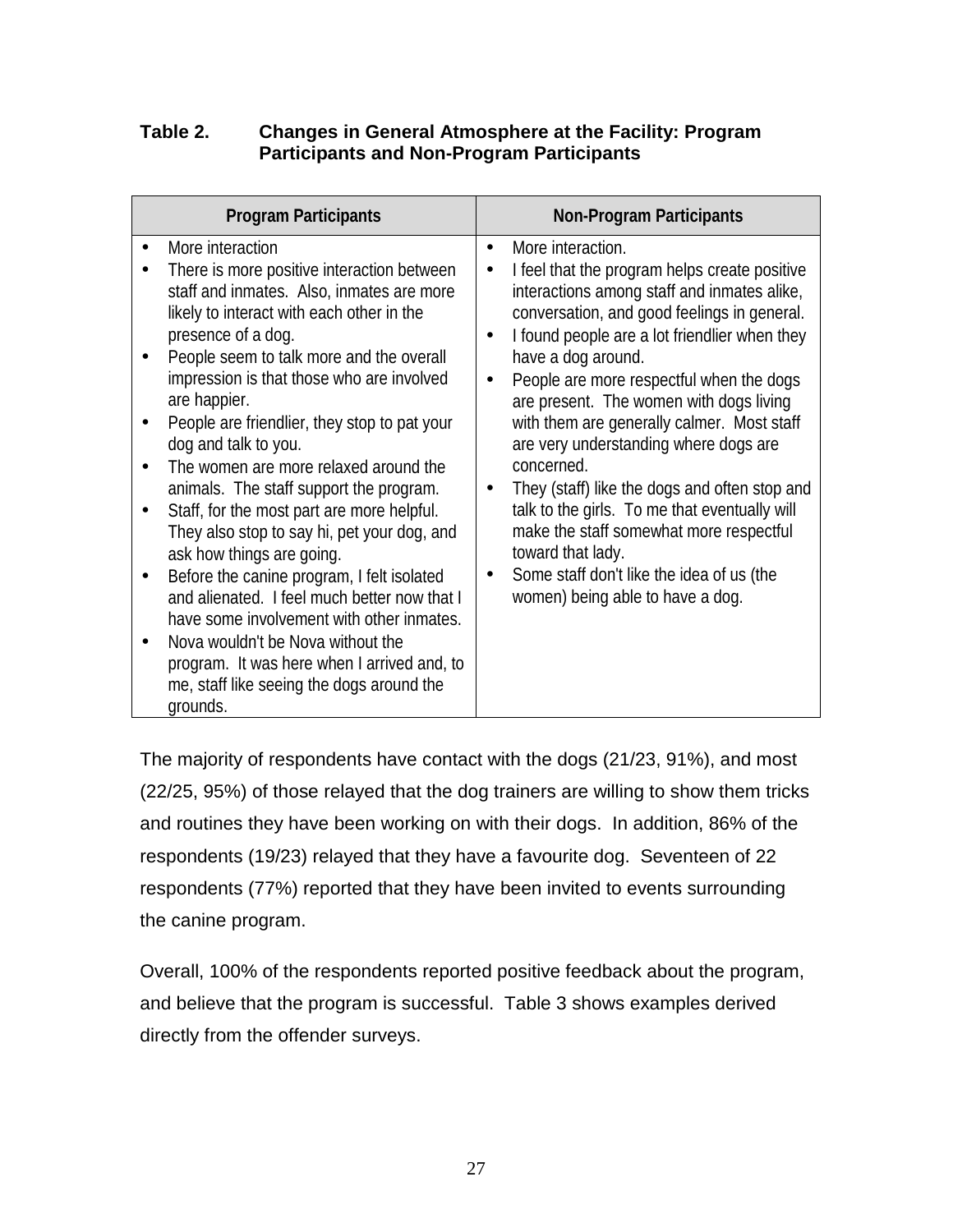## <span id="page-34-0"></span>**Table 3. Positive Feedback Regarding the Canine Program: Program Participants and Non-Program Participants**

| <b>Program Participants</b>                                                                                                                                                                                                                                                                                                                                                                                                                                                                                                                                                                                                                                                                                                                                                                                                                                                                                                                                                                                                                                                                                                                                                                                                                                                                                                                                                                                                                                                                                                                                                                                                                                                                                                                                      | <b>Non-Program Participants</b>                                                                                                                                                                                                                                                                                                                                                                                                                                                                                                                                                                                                                                                                                                                                                                                                                                                                                                                                                                                                                                                                                                                                                                                                                                                                                                                                                                                                                                                                                                                                                                                                          |
|------------------------------------------------------------------------------------------------------------------------------------------------------------------------------------------------------------------------------------------------------------------------------------------------------------------------------------------------------------------------------------------------------------------------------------------------------------------------------------------------------------------------------------------------------------------------------------------------------------------------------------------------------------------------------------------------------------------------------------------------------------------------------------------------------------------------------------------------------------------------------------------------------------------------------------------------------------------------------------------------------------------------------------------------------------------------------------------------------------------------------------------------------------------------------------------------------------------------------------------------------------------------------------------------------------------------------------------------------------------------------------------------------------------------------------------------------------------------------------------------------------------------------------------------------------------------------------------------------------------------------------------------------------------------------------------------------------------------------------------------------------------|------------------------------------------------------------------------------------------------------------------------------------------------------------------------------------------------------------------------------------------------------------------------------------------------------------------------------------------------------------------------------------------------------------------------------------------------------------------------------------------------------------------------------------------------------------------------------------------------------------------------------------------------------------------------------------------------------------------------------------------------------------------------------------------------------------------------------------------------------------------------------------------------------------------------------------------------------------------------------------------------------------------------------------------------------------------------------------------------------------------------------------------------------------------------------------------------------------------------------------------------------------------------------------------------------------------------------------------------------------------------------------------------------------------------------------------------------------------------------------------------------------------------------------------------------------------------------------------------------------------------------------------|
| It's an excellent form of teaching<br>$\bullet$<br>responsibility.<br>I think it gives the women who take it a<br>٠<br>sense of responsibility and accomplishment.<br>It's a great program, it teaches<br>٠<br>responsibility, commitment and it provides<br>personal achievement.<br>Many dogs are saved.<br>The k-9 program has had a big impact on<br>$\bullet$<br>my behavior and the choices that I have<br>had to make while I'm here. Being a prison,<br>there are bound to be drugs. I had to stop<br>and think whether those drugs were more<br>important than keeping my dog. (The<br>program facilitator) is very strict with her<br>women and any kind of behaviour of that<br>kind could lead to losing your dog and it<br>being put down.<br>It has really been instrumental in motivating<br>me. I feel physically and emotionally much<br>better since starting the program.<br>Dogs are rescued and trained as assistance<br>$\bullet$<br>dogs or companion dogs and sent back out<br>into the community fully trained.<br>Many compliments on the success of<br>adoption of Nova's dogs and the dog<br>trainers dedication to the canine program.<br>The dogs help both the trainers and the<br>$\bullet$<br>other women. Especially when women are<br>upset. Women not in the program will ask<br>to pet the dogs and it provides them with a<br>sense of comfort.<br>I find it healing in a very positive way, for<br>with out it I feel I wouldn't come so far about<br>my future.<br>It's wonderful. Anyone I tell about it. They<br>think it's impossible to train dogs to do<br>certain things but it's not. And I came to<br>realize this also since my involvement in the<br>program.<br>It is the best program that Nova could offer. | I believe that the women in and out of the<br>program learn to be more responsible for<br>someone other than themselves, and it's a<br>good learning experience.<br>I think it's a great program and it gives the<br>$\bullet$<br>women a big responsibility. It shows<br>whether women can be a responsible<br>person or not. It's a GREAT program.<br>The dogs learn so fast and some also get<br>TLC.<br>I came here (date) and the first thing I<br>$\bullet$<br>noticed were the dogs. Nova is a better<br>place because of the dogs. There's less<br>altercation. The canine program makes<br>Nova, Nova.<br>Yes, it should be in a young offender facility.<br>$\bullet$<br>I believe it gives the women a chance to<br>$\bullet$<br>give back a little "something" to the<br>community.<br>It seems to make the girls feel good about<br>$\bullet$<br>themselves. Gives them a certain "pride"<br>about getting (teaching) the dog to learn so<br>much. Especially when the dog does<br>(learns) something to please her trainer (all<br>by herself).<br>The dogs are well trained. (The facilitator)<br>takes care of her animals and you can see<br>her love. I would love to see a bigger place<br>open up for her.<br>I think the canine program is one of the best<br>programs offered at Nova, it brings inmates,<br>and staff together and teaches very<br>valuable, meaningful skills, to the inmates<br>who take it.<br>It's a great and positive program, they could<br>$\bullet$<br>probably use more funds.<br>It is a wonderful program. I recommend it<br>$\bullet$<br>for everyone. Especially if they like dogs. |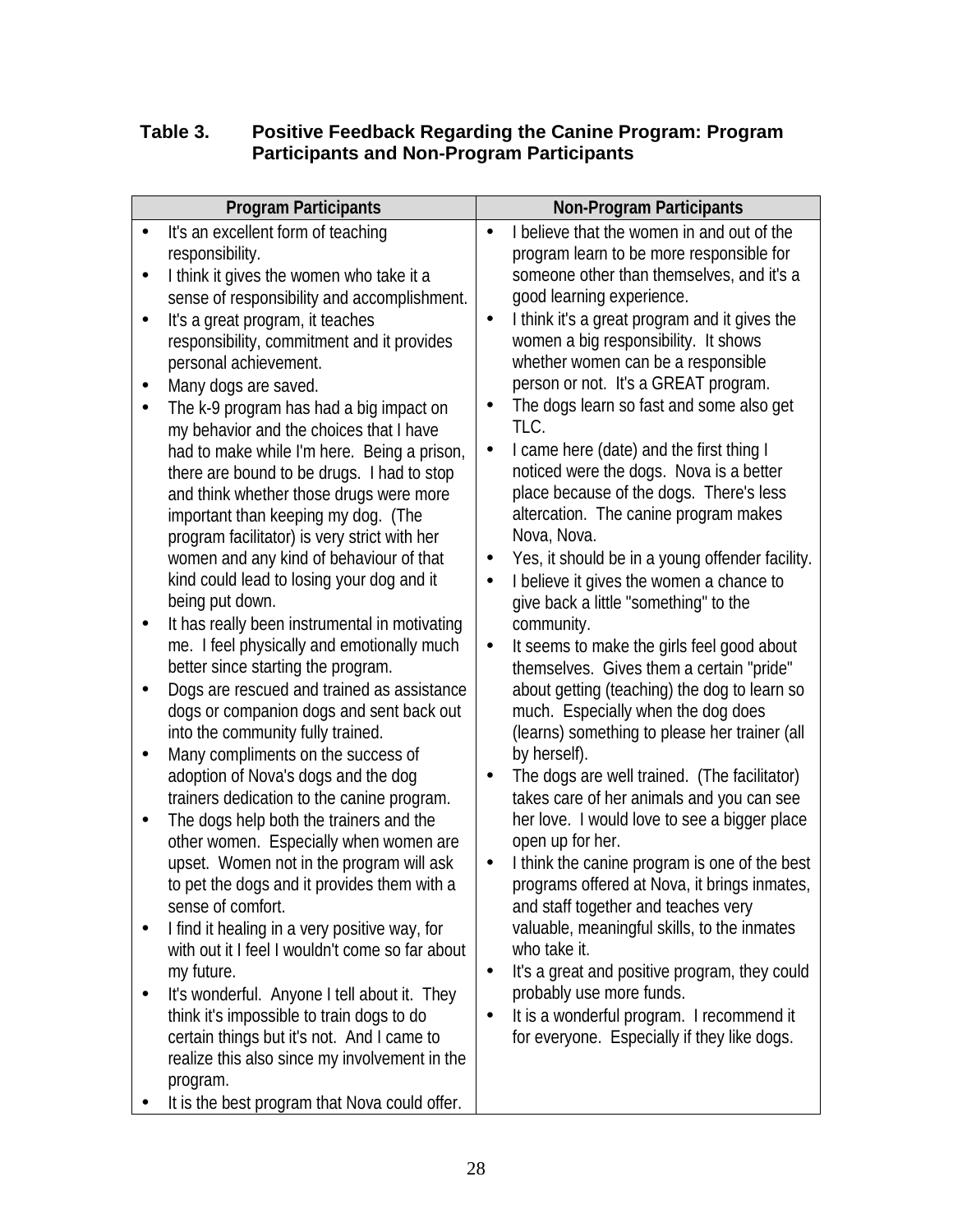<span id="page-35-0"></span>However, a few respondents (6/22, 27%) have noticed resistance to the program (due to allergies, staff that don't support the program, and fear or dislike of dogs) and 4 of the women (17%) say that they have general complaints about the program (see Table 4).

| Table 4. | <b>Negative Feedback about the Canine Program: Program</b> |
|----------|------------------------------------------------------------|
|          | <b>Participants and Non-Program Participants</b>           |

| <b>Program Participants</b>                                                    | <b>Non-Program Participants</b>                                                                                                                                                                                                                                                                                                                                                                 |
|--------------------------------------------------------------------------------|-------------------------------------------------------------------------------------------------------------------------------------------------------------------------------------------------------------------------------------------------------------------------------------------------------------------------------------------------------------------------------------------------|
| We need a bigger room to train the dogs in.<br>Other than that, no complaints. | Some trainers don't do what's expected of<br>$\bullet$<br>them.<br>I think that there are women who have dogs<br>that do not deserve them, because of their<br>behaviour and there are some (women) the<br>facilitator favours over others.<br>Some people don't give them enough credit<br>for what they do. How they really help a lot<br>of women and what the program does for<br>the dogs. |

# Staff Survey<sup>5</sup>

Sixteen of 55 staff members (29% of available staff population) completed the survey. All respondents are aware of the canine program and five out of eight of them (63%), have women from the program on their caseload. Eighty percent (12/15), claim to know the goals of the program, and all but one (94%) claim to have noticed changes in the general atmosphere at the facility that they would attribute to the program. Positive examples, derived directly from the staff surveys, include:

- cohesiveness among those in the program
- staff-inmate interaction is better, more communication
- dogs are a topic of interest for communication
- dogs lighten the atmosphere
- friendlier, more positive because of interest in dogs
- women learn responsibility
- women learn commitment
- great icebreaker

 5 Not all of the respondents provided an answer to each survey question.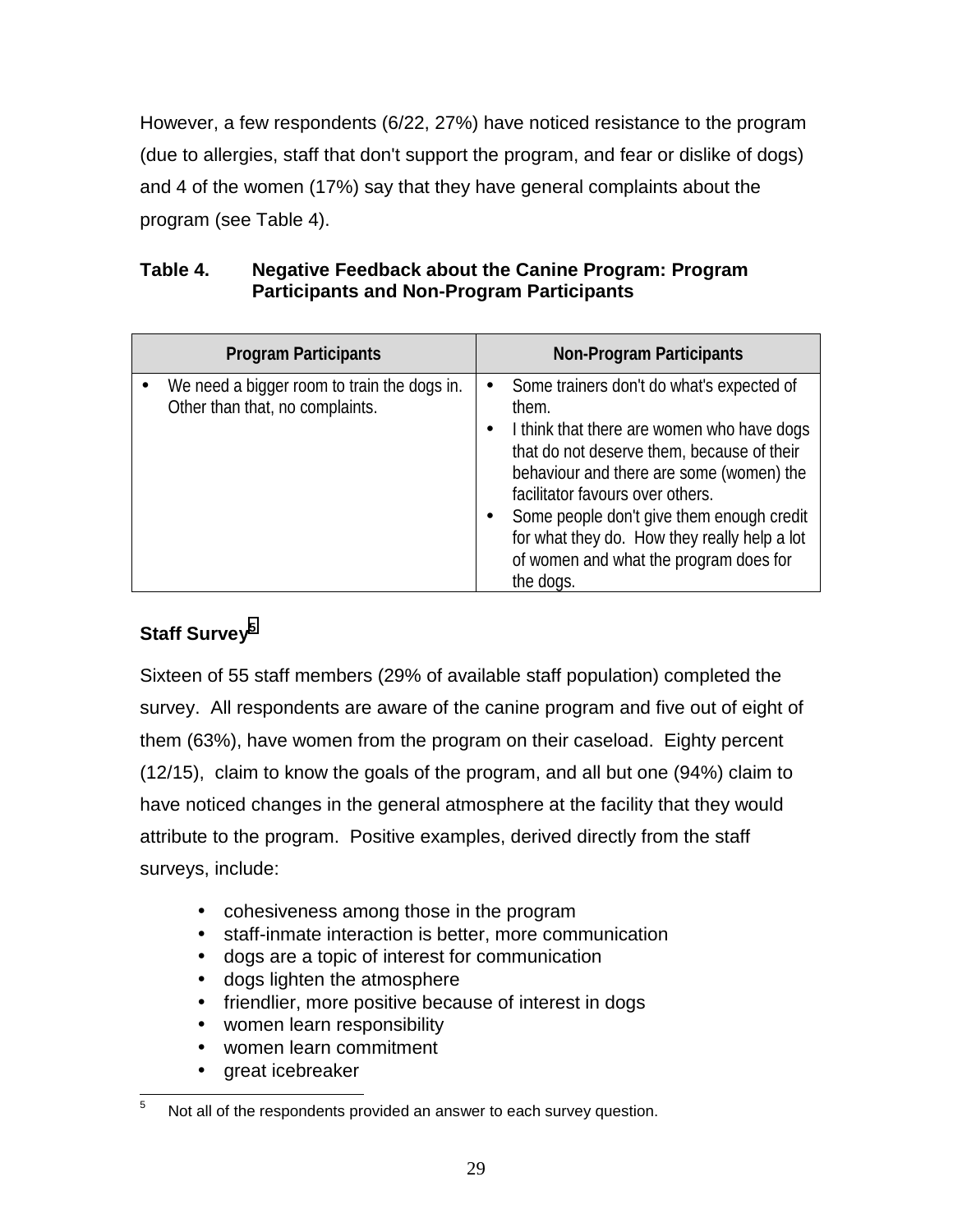- inmates more patient
- inmates with institutional adjustment problems are more respectful of rules
- not so much a prison with dogs around
- positive relationships between staff and inmates
- atmosphere is less tense
- inmates develop a skill and positive outlook
- women are proud to be seen with their dogs
- women are more cooperative with each other, sense of empathy is greater

Negative examples include:

- some inmates don't like dogs
- conflict over cleaning up after dogs

Twelve of the 15 staff (80%) that responded to this question noticed personal changes in the program participants. When asked to provide examples, the following feedback was offered:

- women act more responsibly
- they think more about consequences prior to acting
- increases in self-esteem
- improved attitudes
- they're happier
- they feel appreciated
- they have a reason to stay drug free
- they get more physical exercise
- supportive of each other
- inmates more respectful
- perseverance, more self discipline
- more caring for others
- smiling again
- opens lines of communication
- start to think of others and have responsibility for others
- they don't tend to demand instant wants that they have
- tolerance level increases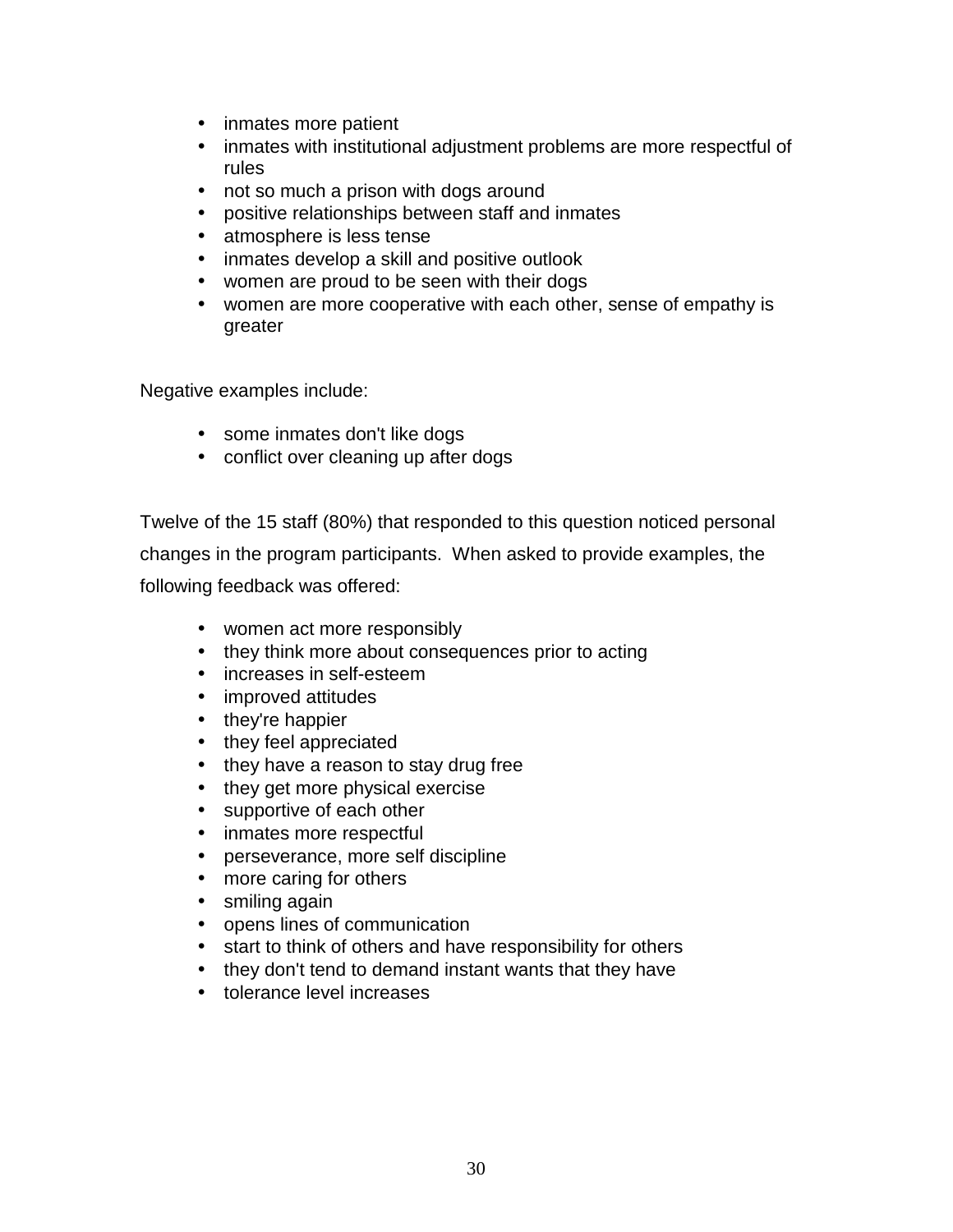Ten of the 16 respondents (62%) reported crises or problems that they attribute to the program, including:

- a child being hurt by a dog that was adopted out
- allergies
- inmate upset when dog was put down
- program taking priority over other programs
- inmates let dogs chew picnic tables and dig holes in the ground
- potential problem if woman is extracted from her room and dog has nowhere to go
- operationally difficult due to house moves (where to place people)
- no double-bunking for program participants, which causes operational (equity) problems
- when women participants are segregated, the care of the animal is a problem

However, 7 of the 10 respondents who stated such problems maintained that the crisis/problem had been resolved. Problems not resolved seem to be operational in nature, and will be addressed later in this document.

The majority of the staff respondents have contact with the dogs (13/15, 87%), and all of these reported that the trainers share and display the skills they've acquired with their dogs. Only 5 of 15 respondents (33%) claim to have a favourite dog. The majority of staff respondents feel that the program is effective in the placement of dogs with both families and disabled members of the community, and most of the respondents believe that the canine program reinforces the positive effects of other programs offered.

# **Staff and Offender Interviews**

The interviews provide an opportunity for all individuals impacted or involved to express their views about the canine program. Due to the fact that so many individuals participated in this process, it has become the largest component of the evaluation. A total of 68 interviews were completed. Interview respondents included 36 staff members, 10 program participants, 9 non-participants, 11 community professionals and 2 adoptive homes.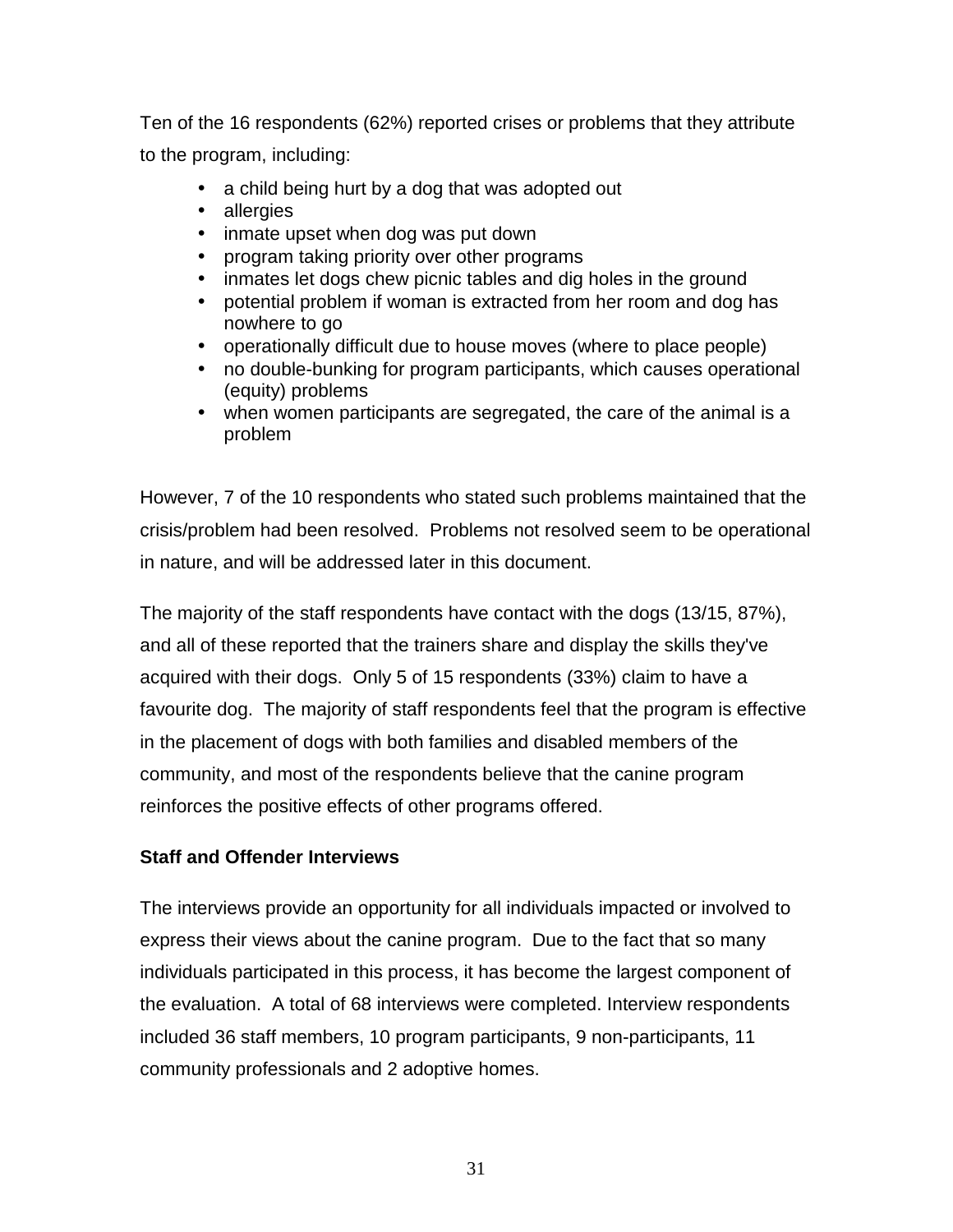The staff interviews included those done with the warden, deputy warden, psychologist, canine program facilitator, chaplain, unit manager, teacher, unit assistant in operations, clerk for health services, program coordinator, maintenance technician, program facilitators, primary workers, parole officers, and reintegration operation supervisors. The interviews with community professionals included individuals such as veterinarians and other "dog professionals". Adoptive homes refer to those individuals that have adopted dogs that have been trained by the women at Nova Institution.

The interviews provide important information in responding to evaluation questions and issues outlined in the framework (Richardson & Blanchette, 2000, p.25-27) and the interview data will therefore be discussed according to this framework.

### **Evaluation Issues and Questions**

### *Program Rationale: Is there a need for the program?*

*Are the program's activities and outputs linked to achieving its effects in a valid and logical way?*

Richardson and Blanchette (2000, p.14) outline a program logic model of the Pawsitive Directions Canine Program (please refer to Figure 1), in which activities, products, immediate impacts and long term impacts are inter-linked. The model is based on material regarding the program's implementation and anticipated expectations as outlined by the program evaluation advisory committee and by Logan (1996, 1997).

Interviews confirm that the activities and products as outlined in the logic model are in place and being exercised at Nova Institution. In addition, immediate and long- term impacts appear to be fulfilled through the operations of the canine program. However, interviews with some of the community professionals revealed that potential exists for the breakdown of products. That is, there is concern with the practices of the current program steering committee. This issue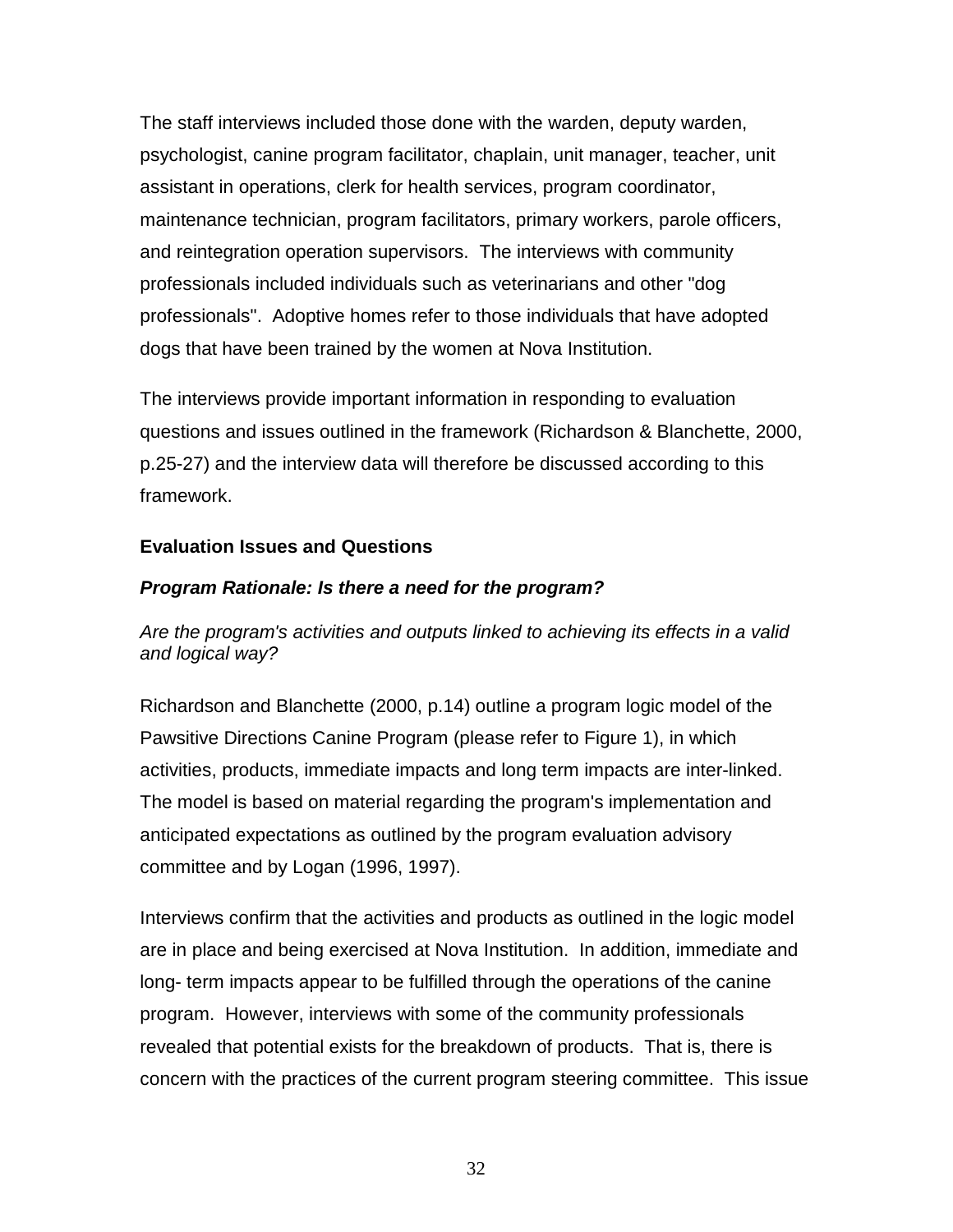will be discussed at length later in this document. Overall, the program's activities and outputs appear to be linked to achieving its goals in a valid and logical way.

#### *Does the program have its own place and function at the facility?*

Due to the uniqueness of the program, and the interview results, there is evidence to suggest that the program does have its own place and function at the facility. All interviewees recognize the value of the program, as it has the potential to provide individuals from outside of the institution with a well-trained dog, an accomplishment that could not be achieved through any other program at the facility.

Furthermore, the responsibility accepted by the program participants is exceptional. Interviews with program facilitators revealed their acknowledgement of this, as several of those interviewed stated that most programs end when the participants leave the room, however with the canine program, there is "no end", the responsibility is one which continues 24 hours a day, 7 days a week. This too, is something that no other program demands of its participants.

Finally, it is important to note the impressive relationship that the canine program has with other programs at the facility. This is the case particularly with the cognitive skills program, where the facilitators of the two interventions work together to ensure that the programs compliment one another. Cognitive skills taught in the program such as; problem solving, alternative thinking, responding to the feelings of others, verbal communication, and consequential thinking are reinforced in the canine program. Staff interviews confirm that the majority of staff acknowledge this connection.

### *Does the PDCP serve the targeted population?*

As of June 2000, 49 women and 27 dogs have been involved in the canine program (please refer to Figure 2). Of the 49, 27 have successfully completed at least one phase of the program, including 18 at phase 1, 6 at phase 2, and 3 at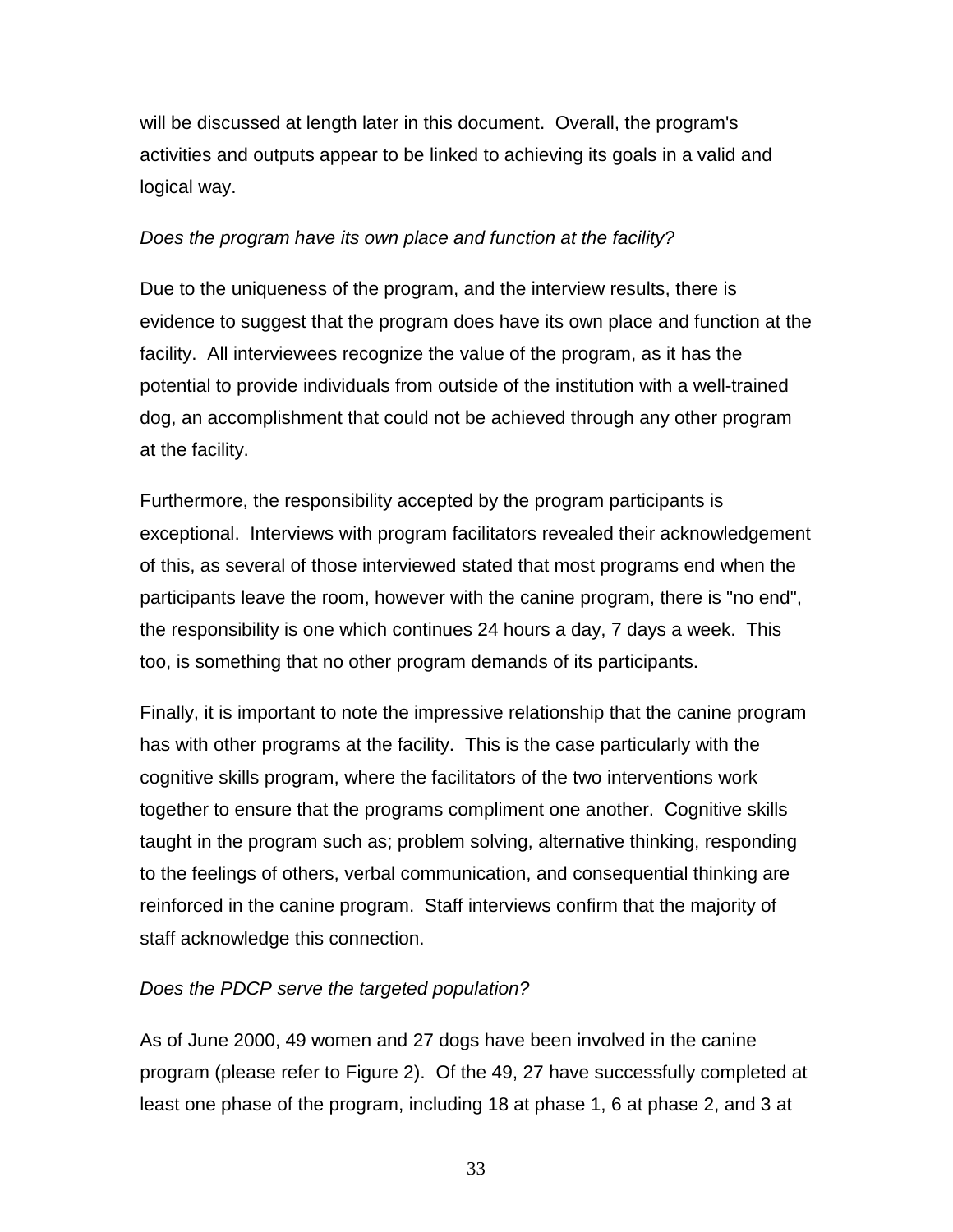phase 3. At the time of the evaluation, there were 14 women in the program, including 5 in phase 1, 5 in phase 2, and 4 in phase 3. Three women left phase 1 of the program because they were paroled, 4 women withdrew from the program for personal reasons, and one woman was not successful in completing the program. Shaded boxes represent the reasons women did not go on to the next phase of the program.

Of the 28 dogs involved with the program, 14 have been released to various adoptive families including: a learning disabled child, a youth facility, a disabled stroke victim, cerebral palsy patients, senior citizens, and family pets. Of the remaining 13 dogs, four are currently in phase 2 or 3 of the program, 6 belong to the program facilitator, one acts as a demonstration dog, and 3 have been euthanized.

Overall, it appears that the program serves its targeted populations, which include the women, the adoptive homes, and the dogs. In addition, the institution benefits as the environment changes and both staff and inmates notice the positive impact. The program is still young and its accomplishments to this point speak highly of its productivity and future potential.

### *Are there adequate resources and support for establishing the PDCP?*

# *Does the facilitator have sufficient time, acknowledgment and support for activities regarding the program?*

Requests and opinions, budget concerns, and evidence of resistance to the program were considered when answering this question. The interview with the program facilitator suggested that the current budget fails to cover the "everyday things" as well as it should (e.g., clickers, shampoo, flea bath, dog toys). This creates a struggle when attempting to raise funds for some of the basics. The program facilitator suggested that when acquiring these items, creativity is helpful, as they "squeeze" the budget, sacrificing a few new leashes in order to obtain a new crate for example. The facilitator did note, "the only thing we never squeeze is the food budget". In addition, the facilitator indicated that the largest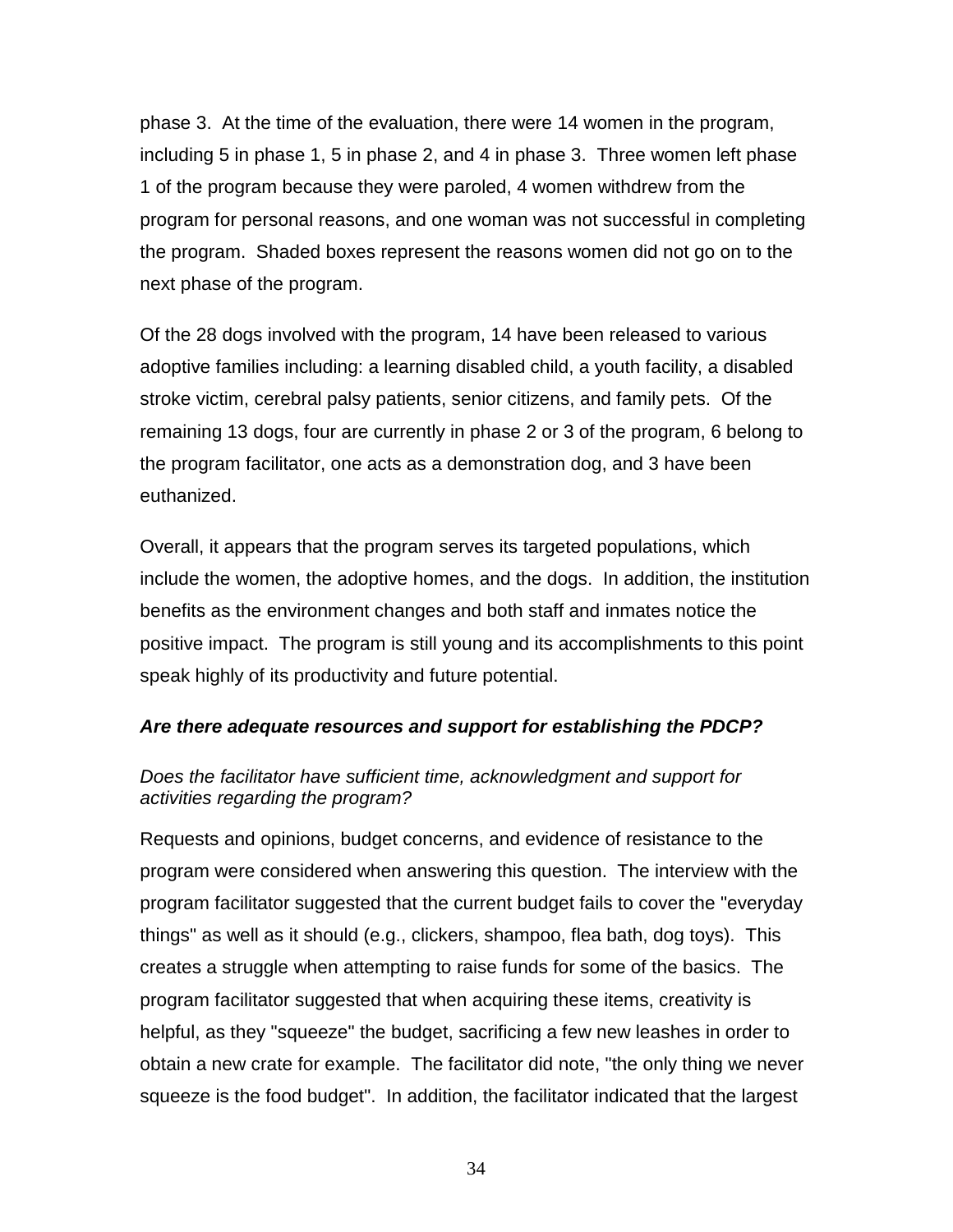item missing from the budget is continuing education, which leaves her financially responsible for any training that she undertakes.

When considering the issue of sufficient time, the facilitator indicated that she is on call 24 hours a day and 7 days a week, and an assistant would be a very valuable addition to the program. Furthermore, the facilitator suggested that other aspects of the program's operations could also benefit if an assistant was available.

When asked the question "do you feel that the PDCP is considered important by the following staff at the facility", on a scale from 1 'not important at all' to 10 'very important', the facilitator gave mental health professionals, primary workers and the warden ratings of six. Finally, the facilitator indicated that she had noticed resistance to the program, with the following examples being provided:

- health issues
- initial resistance regarding the program's implementation
- some staff feel the offender needs are better met by other programs

# *Is training of the program participants sufficient?*

When asked how helpful the training for the program was, 8 out of 10 participants interviewed rated this as ten on a scale from 1 (not helpful at all) to 10 (very helpful). The final 2 participants rated in the range of 8 - 9. In addition, when asked if there were enough topics covered during the training, all respondents maintained that there were, and most went on to explain that the program facilitator goes out of her way to meet the needs of the participants. That is, if there is an area of interest that is not being covered in the classes, the facilitator will take it upon herself to research the area and bring in relevant literature for the women to read.

Furthermore, interviewees were asked if the time dedicated to training was sufficient, and if the sessions were well paced and easily understood. Once again, all interviewees were satisfied with the time dedicated to the training and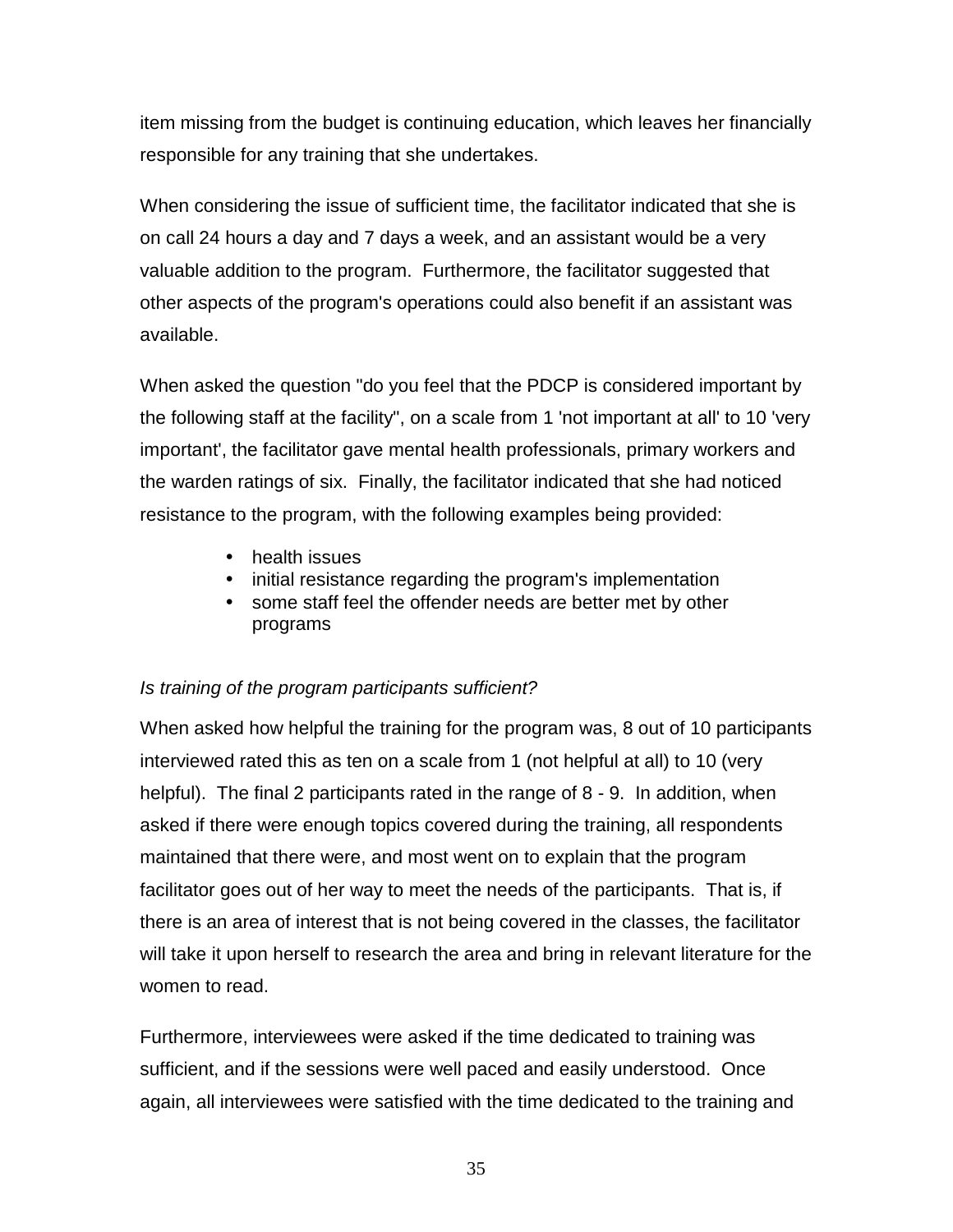argued that all sessions were well paced and easily understood. If there were sections that needed more emphasis, due to learning difficulties or questions, the facilitator would ensure that more time was dedicated to the relevant areas. In addition, the women confirmed that questions were readily clarified when and if they arose.

Finally, it became obvious through interviews with the program facilitator, community professionals and documents summarizing the program's progress, that the women are trained in a very professional and reputable manner, in turn supporting the efficiency of the program training. Examples of topics covered by the program facilitator, veterinarians and dog professionals from outside of the institution, include:

- the science of operant conditioning
- non-verbal communication
- basic obedience
- canine nutrition
- grooming
- canine reproduction
- first aid for animals
- common health problems
- most common inherited diseases
- diagnosing canine disease
- the immune system: bacteria vs. virus
- internal and external parasites
- vaccines and vaccinating programs
- anatomy and how anatomy affects disease
- basic genetics, including "ultra sound x-rays of puppies in utero"
- genetics and the family pet
- applying genetics in a breeding program
- structure of dogs: growth periods and resulting health issues
- dominance hierarchy of canines
- animal behaviour: expressions of dominant and subordinate relationships & alternatives to punishment
- handling stress, house rules & municipal by-laws
- chaining behaviours, shaping plans and precision heeling
- breeding whelping and rearing puppies
- the vet's role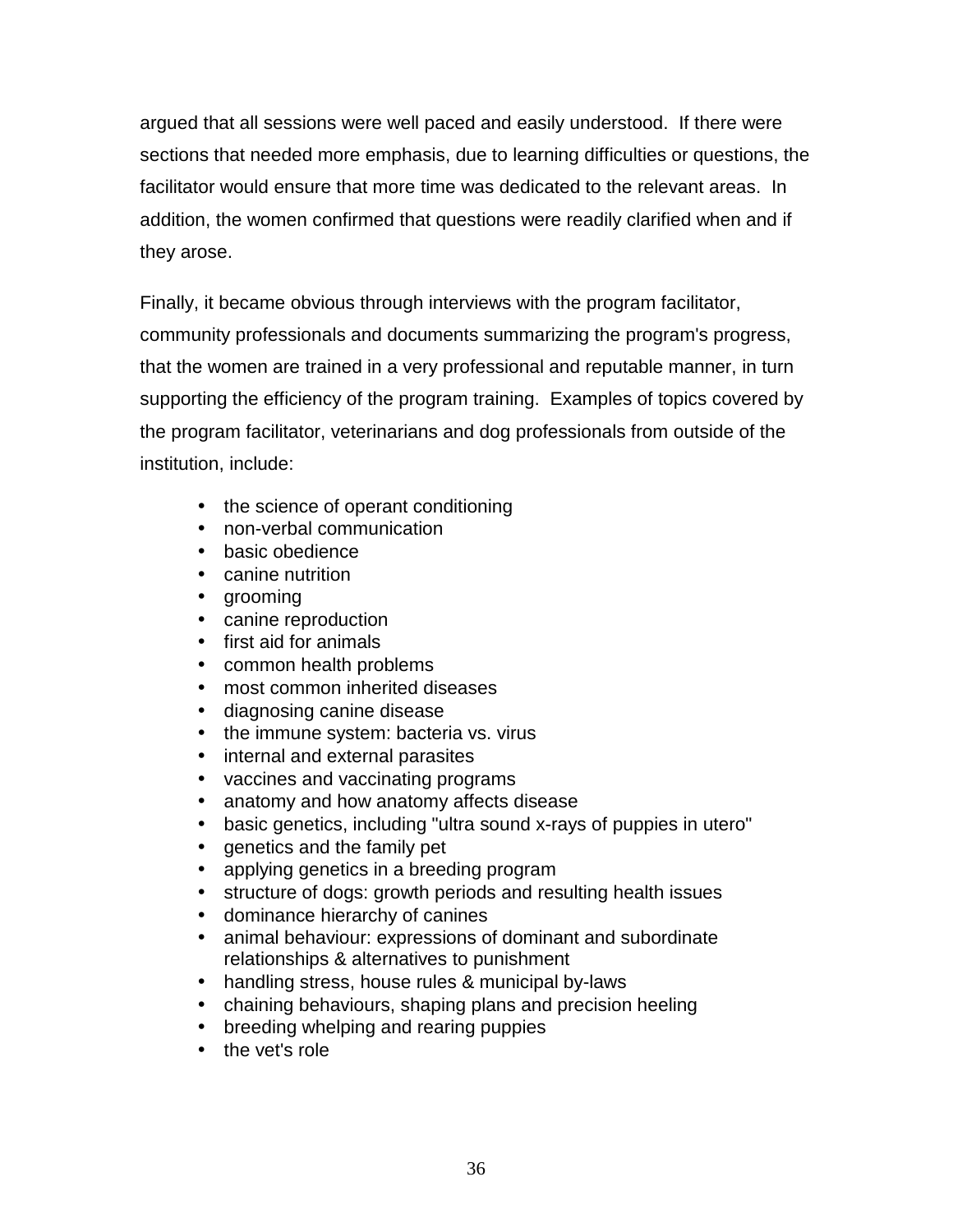It is interesting to note that the program facilitator indicated that the original proposal is a skeleton for the program structure and new training topics are often implemented. In addition, the facilitator strives to give the program a "community base" by keeping track of "dog trade magazines, local newspapers, and newscasts" and dealing with current issues in class.

# *Are program participants' involvement in establishing the program acknowledged and balanced with other duties/programs etc.?*

The following factors were considered while examining this issue: is attendance in the program supported; do staff expectations conflict with program requirements; is there a good balance between canine programs and other programs; and do the women have assistance when trying to fit numerous programs into their schedules?

Interview results revealed that most of the participants (9/10) feel their attendance with the program is supported. The interviews suggested that the staff don't usually expect the women to be somewhere else during programming. The exceptions were medical appointments and engagements involving eyewitness testimony. The program facilitator rated this as 5.5 on a scale from 1 'not at all' to 10 'entirely'. Eight out of the ten interviewees maintained that they don't have any problems fitting the canine program in with other programs, and a number of the respondents (7/10) said if they run into any complications, they receive enough assistance and support regarding appropriate re-scheduling. They state that the program facilitator will do what she can to work around core programs<sup>6</sup>, thereby allowing participants to remain in the canine program. Moreover, the participants understand that their core programs are of priority and being unsuccessful in these programs may result in their removal from the canine program.

<sup>—&</sup>lt;br>6 Core programs for women include: survivors of abuse and trauma, substance abuse, literacy, and living skills.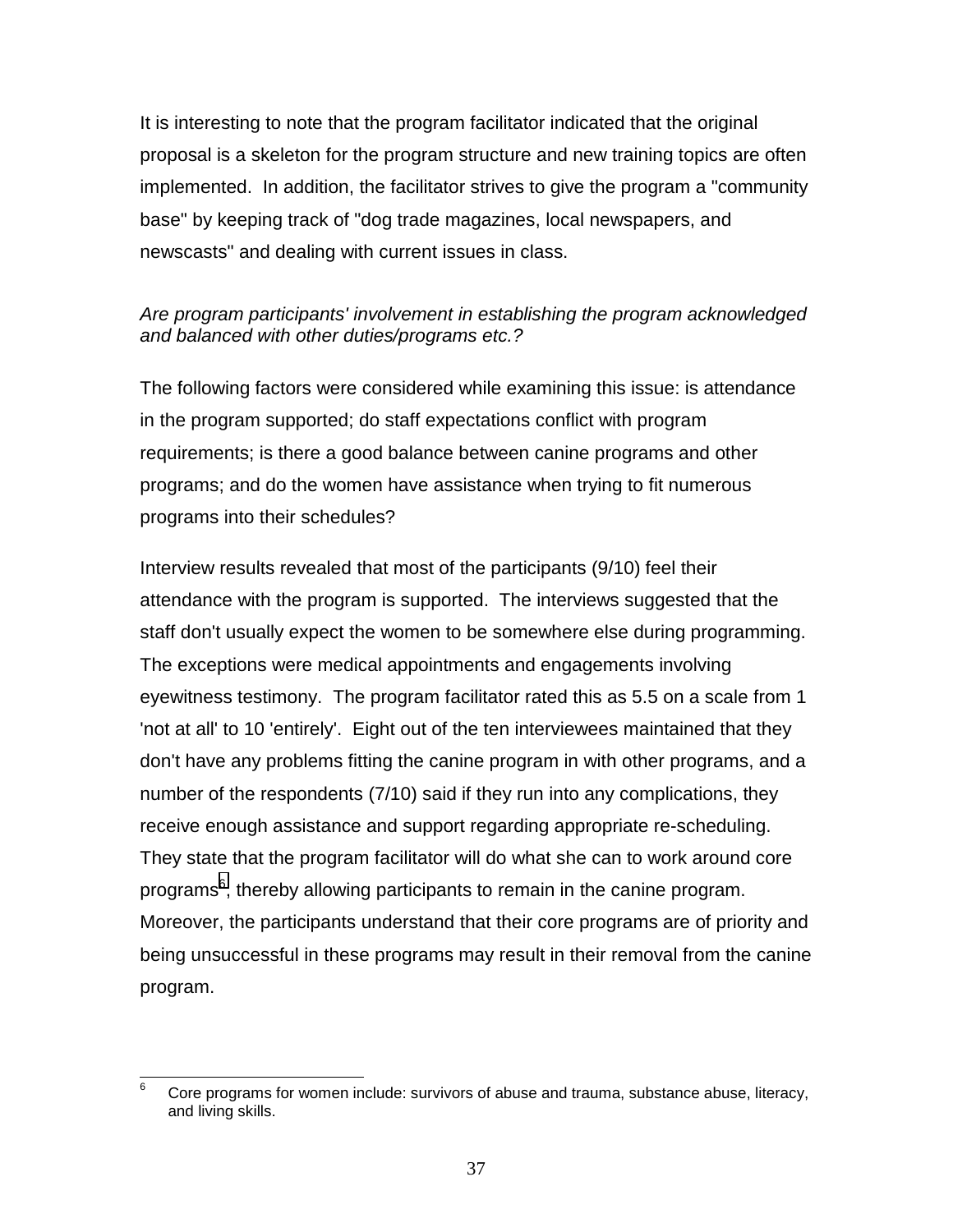The interview with the program facilitator indicated that there is a specific period of time that the program participants may have some difficulty balancing their canine program responsibilities with other duties or programs. More specifically, this may occur during a "two week adjustment period" during which women are making the transition from phase 1 to phase 2. It is at this time that they take on their own dog 24 hours a day, seven days a week, and the facilitator suggested that during this time frame, she is more likely to hear complaints from other staff regarding this issue.

### *Are the activities of the program organized in a way that its goals can be achieved?*

*Is the prison community familiar with the program and its activities?*

As mentioned, all of the staff who completed the survey stated they were aware of the program, and 80% (12/15) claimed to know the goals of the program. Interviews with the staff revealed that all staff are familiar with the program and its activities. These results were expected, due to the small size of the facility and the uniqueness of the program. On a daily basis there are generally a minimum of 6 to 8 dogs at the facility. As such, the program's presence is apparent.

### *Is the canine program meeting the needs of the participants and the adoptive families?*

Interviews with the program participants revealed that expectations they had regarding the program have been fulfilled. For instance the women generally expressed that they are happy with the program, and how the facilitator organizes it. Phase 1 of the program allows the women to familiarize themselves with appropriate training techniques; thereby properly preparing them to train their own dog in phase 2. In addition, expectations that aren't met (a smooth transition from phase 1 to phase 2 for example) are often viewed from a positive perspective (e.g., "this is a great challenge"). Furthermore, "surprises" experienced by the program participants often result in positive practices like perseverance and cooperation. This is exemplified by women who become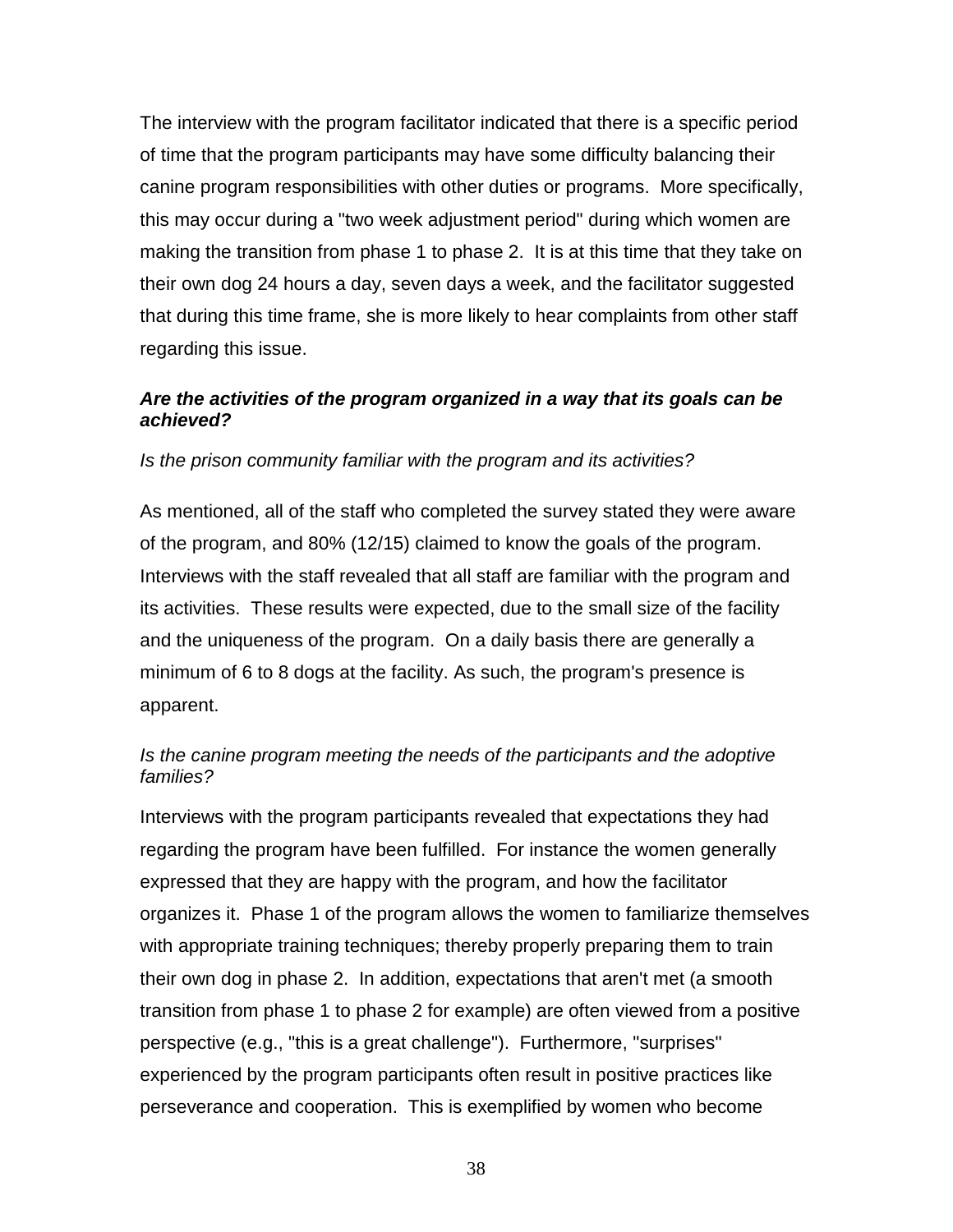frustrated when their dog can't learn as quickly as they expect it to, but persevere, and by the women who learn to delicately deal with their housemates who may have issues with a dog living in their home. Unfulfilled expectations are often a result of rules (as set out by the program facilitator) being broken. For example, a couple of women complained about having their dogs taken away from them, however they also acknowledged that losing their dog was a direct result of their own actions.

With regards to the adoptive families, interviews suggest that their needs are being appropriately met. They expressed great satisfaction with the training process that they are required to go through prior to receiving their dog. They see the program as extremely beneficial and they feel a great deal of closeness to the women responsible for training their dog. They recognize the benefits that the women receive; and they maintain that even after they receive their dog the program facilitator is still available to answer questions and deal with any concerns. As stated by one of the interviewees: "It's certainly a program that I would enforce and support one hundred and ten percent: For us, for the animal, but foremost for the inmate".

### *Are the facilitator, other staff involved and participants providing sufficient support and exchange of information?*

When considering support and exchange of information regarding the program, it appears that the majority of parties are well informed regarding activities, events and expectations. However, some concerns raised by a few staff members force us to consider the issues of information exchanges and communication. Specifically, some of the issues raised may be due to a lack of knowledge regarding the program's expectations and requirements, such as the concern that core programs are being evaded in order to take part in the canine program. Interviews with the program facilitator and program participants indicate that the core programs are treated as a priority. Women who fail to complete these programs, or exhibit poor performance are usually not permitted to take part in the canine program.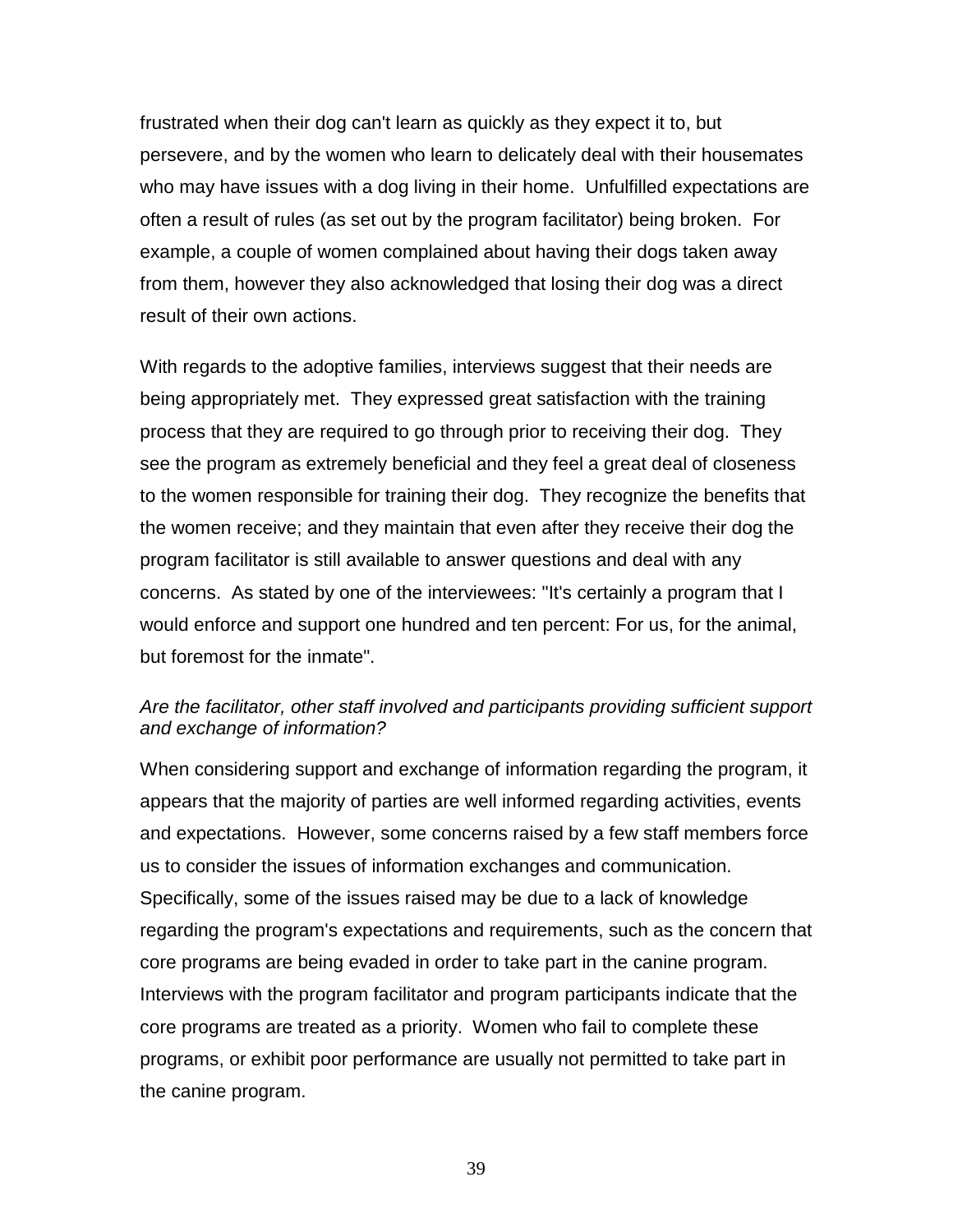#### *Is the program effective?*

#### *To what extent does the program help in the placement of dogs?*

When considering this issue, two approaches are used. First, actual figures regarding the placement and involvement of dogs are considered, and second, the opinions of staff, inmates and community professionals are examined. As discussed above, as of June 2000, 28 dogs have been involved with the canine program. Of these dogs, 14 have been released to various adoptive families including; a learning disabled child, a youth facility, a disabled stroke victim, cerebral palsy patients, senior citizens, and family pets. Of the remaining 14 dogs, 4 are currently in phase 2 or 3 of the program, 6 belong to the program facilitator, 1 acts as a demonstration dog, and 3 have been euthanized (please refer to Figure 2).

When considering the opinions of various parties involved, the following observations were made. The staff survey addressed this issue by asking about the effectiveness of the placement of dogs (two of the respondents did not feel qualified to respond to this question). On scales ranging from 1 (poor) to 10 (very good), when asked about the effectiveness of the placement of dogs with families in the community, 29% of staff (4/14) responded with values ranging from 2 to 5 and 71% of staff (10/14) responded with values ranging from 8 to 10. When asked about the effectiveness of the placement of dogs with disabled members of the community, again 29% of staff (4/14) responded with values ranging from 3 to 6, while the remaining 71% (10/14) responded with values ranging from 8 to 10.

Interviews with program participants addressed the same questions, using the same scale. They were asked about the effectiveness overall, for families, and for disabled members of the community, and the following results emerged. Ninety percent of respondents (9/10) rated the overall effectiveness between 8 and 10, while 10% (1/10) did not feel qualified to respond. With regards to placement with families, 60% (6/10) rated this as a 10, whereas 40% (4/10) again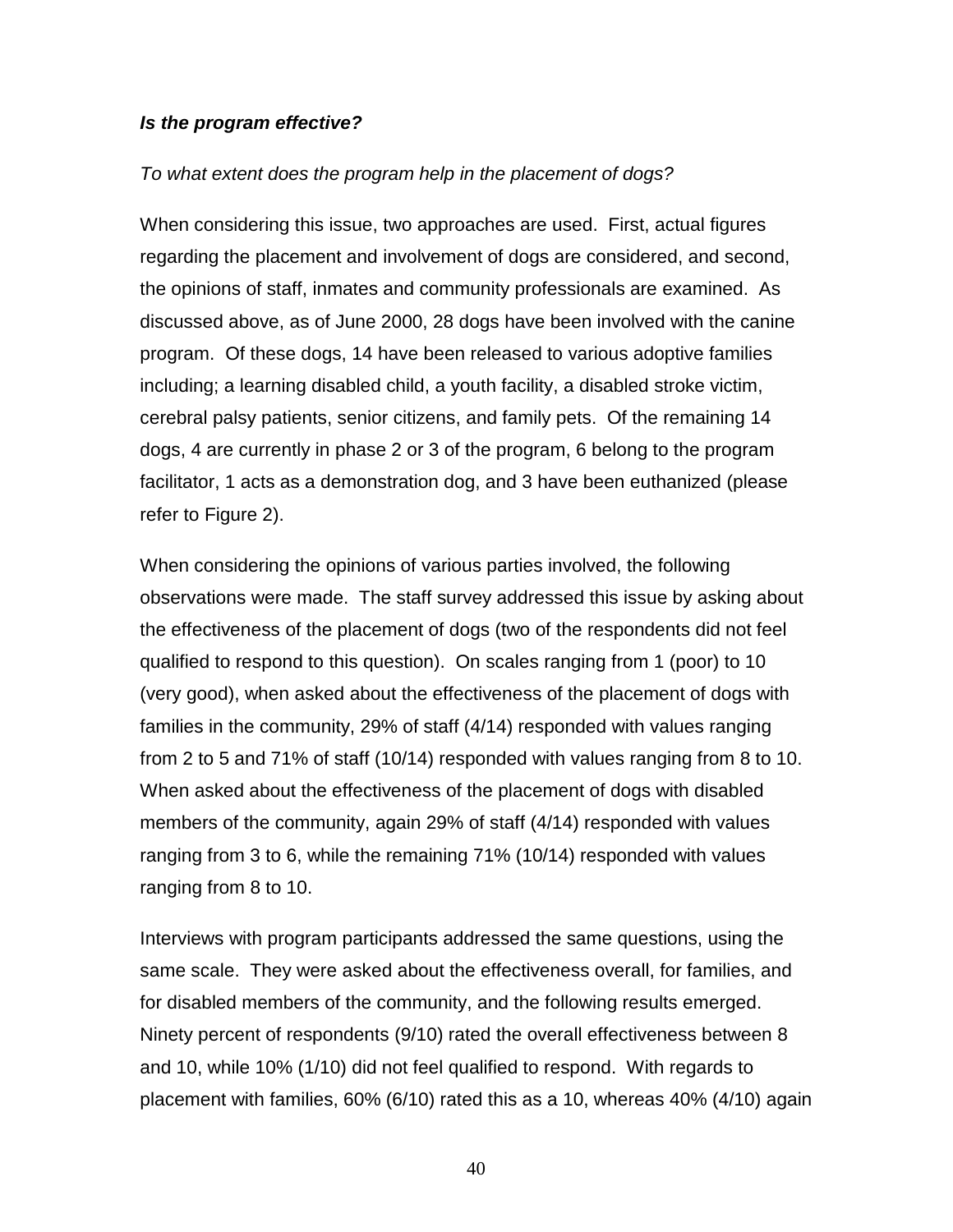did not feel qualified to respond. When considering the placement with disabled members of the community, 70% (7/10) rated this as 8 or 10, and 30% (3/10) did not feel qualified to respond. It should be noted that a few offenders questioned the maintenance of training on behalf of the adoptive family, after the dog has been released to them. Overall, it seems that the offenders are somewhat more optimistic than the staff, however, both staff and offenders generally feel that the dogs are being effectively placed with adoptive families. Interviews with adoptive families concur with the above findings.

The interview with the program facilitator included the same questions. On scales ranging from 1 "not helpful at all" to 10 "entirely/very helpful", she rated the smoothness of the process as a 9, but indicated that she has great difficulty finding appropriate adoptive homes, $^7$  in turn making the process somewhat difficult. As discussed above, according to the facilitator, this is an area that an assistant would be very beneficial. Effectiveness with both families in the community and disabled members of the community were rated as 10.

### *Did the environment at the facility change after implementation of the PDCP?*

Fourteen of the 23 offenders (61%) who responded to the survey said they believe there were changes in the general atmosphere at the facility that they would attribute directly to the canine program (please see specific examples, Table 2). In addition, 15 of the 16 staff (94%) surveyed claim that they have noticed changes in the general atmosphere that they would attribute directly to the canine program. Interview results from staff and offenders not in the program confirm this as the majority of interviewees listed similar examples to those provided above.

The most apparent change in the atmosphere is with regards to socializing. That is, both offenders and staff maintain that the dogs act as social facilitators, fostering relationships among offenders, and between the offenders and staff.

 $\overline{a}$ 

<sup>7</sup> A rigorous screening process takes place, prior to the acceptance of any adoptive home.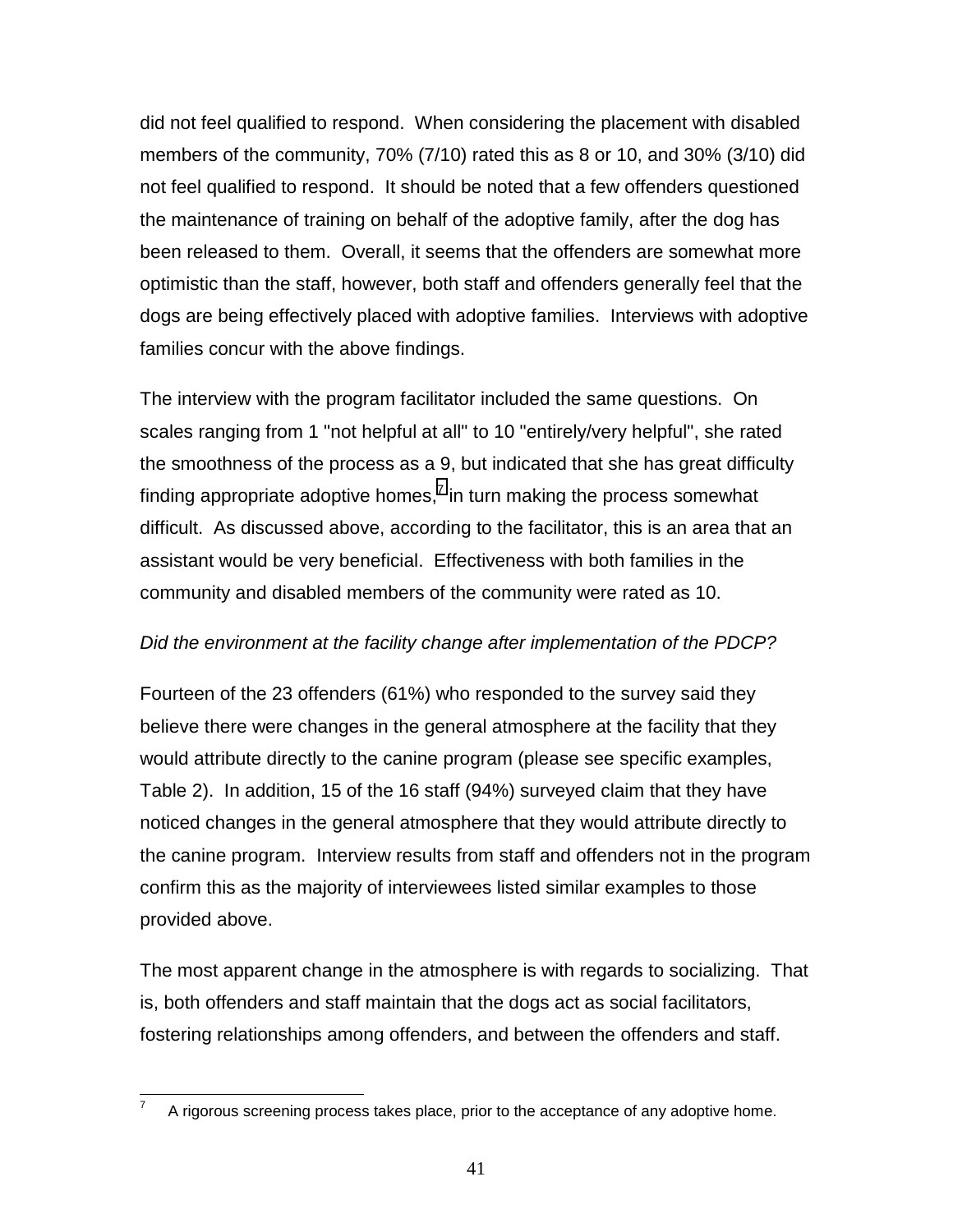Furthermore, many of the staff argue that the environment is a calmer and more relaxed one, which in turn facilitates the smooth operation of the institution. It is important to note that several staff members acknowledged that the program has been operating at Nova for a number of years, so it is difficult to judge how the program has impacted the environment.<sup>8</sup>

# *Are the inmates in the program empowered by it or experiencing changes in selfesteem?*

As indicated above, results of Rosenberg's Self-Esteem Scale indicate that there are no significant differences in self-esteem between those involved in the program and those not involved in the program. However, it is important to note that no pre and post-tests were performed to address this issue, and therefore it is difficult to rule out the possibility that self-esteem and empowerment are impacted by involvement in the program. In fact, interviews and surveys from staff and offenders suggest that participants of the program are empowered, and do experience increases in self-esteem. Comments such as the women experience "increases in levels of confidence", "increases in self-esteem", and "a sense of pride and accomplishment" were numerous and are reflective of both empowerment and changes in self-esteem. As a session facilitator said, "the women are proud of themselves, it's empowering for them".

# *Are there any changes in physical or psychological aspects of the inmate's life?*

Staff interviews revealed that several women were identified as being physically unable to walk a dog, for a period of an hour/day prior to their entrance to the program. However, commitment to the program comes with changes in their physical being, as the women are motivated to gain the physical strength to appropriately care for their dog. The program facilitator expressing a story regarding one of the women stated "the change in her physical energy in a twomonth period is astounding. And it wasn't because it was Monday morning, it's because she's in better physical shape now", when speaking of a different

 $\frac{1}{8}$ The institution opened in October 1995, and the program was implemented in June 1996.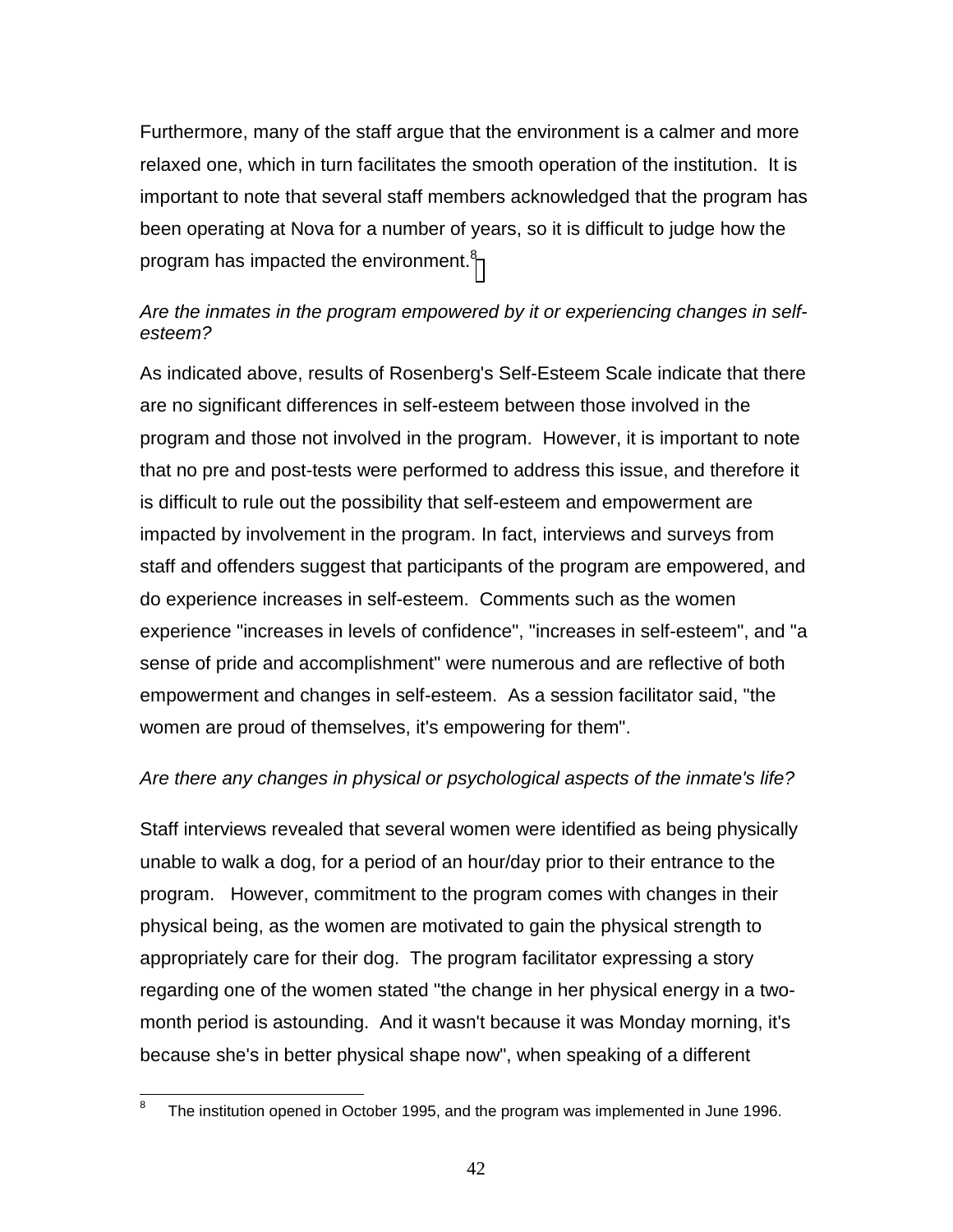women she said, "she went from being totally un-physically fit to being able to walk upright". This represents only a couple of specific examples, however various individuals throughout the interview process made similar statements.

In addition, interviews with staff suggest that psychologically, program participants seem better able to deal with their emotions. As stated by staff members, "they talk to their dogs about issues, the dogs just listen, they love them. The women trust their dogs, some have never trusted before, it may be their first experience with this type of relationship". Another interviewee complemented this statement; "…intake assessment showed that she did not show emotion. She had come to the point that she was able to talk about how the dog feels, and then she was able to make the leap about how she feels about the dog, and now she talks about how she feels about someone else who is a dog trainer. So not only is she showing emotions, but she's able to articulate and put it into a context that's out there in the community". Moreover, another staff member said; "I must say that I have worked with one woman in particular who felt that the canine program had the biggest impact on her emotionally and mentally". Finally, as stated by the psychologist, "I think *some* (emphasis added) of the women have had lots of experience, and lots of personal growth through the program…I've seen a lot of women who have anti-social or psychopathic personality disorder going to the group (the program), and do that quite well and sometimes (the program facilitator) will consult with me".

#### *Are there changes in community support of Nova or perceptions of the offender population?*

All interviewees were provided with the opportunity to comment on this question and generally the feedback was consistent regardless of who was being interviewed. As discussed in the introduction to this paper, it is clear that the program has provided Nova Institution with a great deal of positive exposure, locally, nationally, and internationally. Examples of community involvement and support are plentiful. From local donations and involvement, to province wide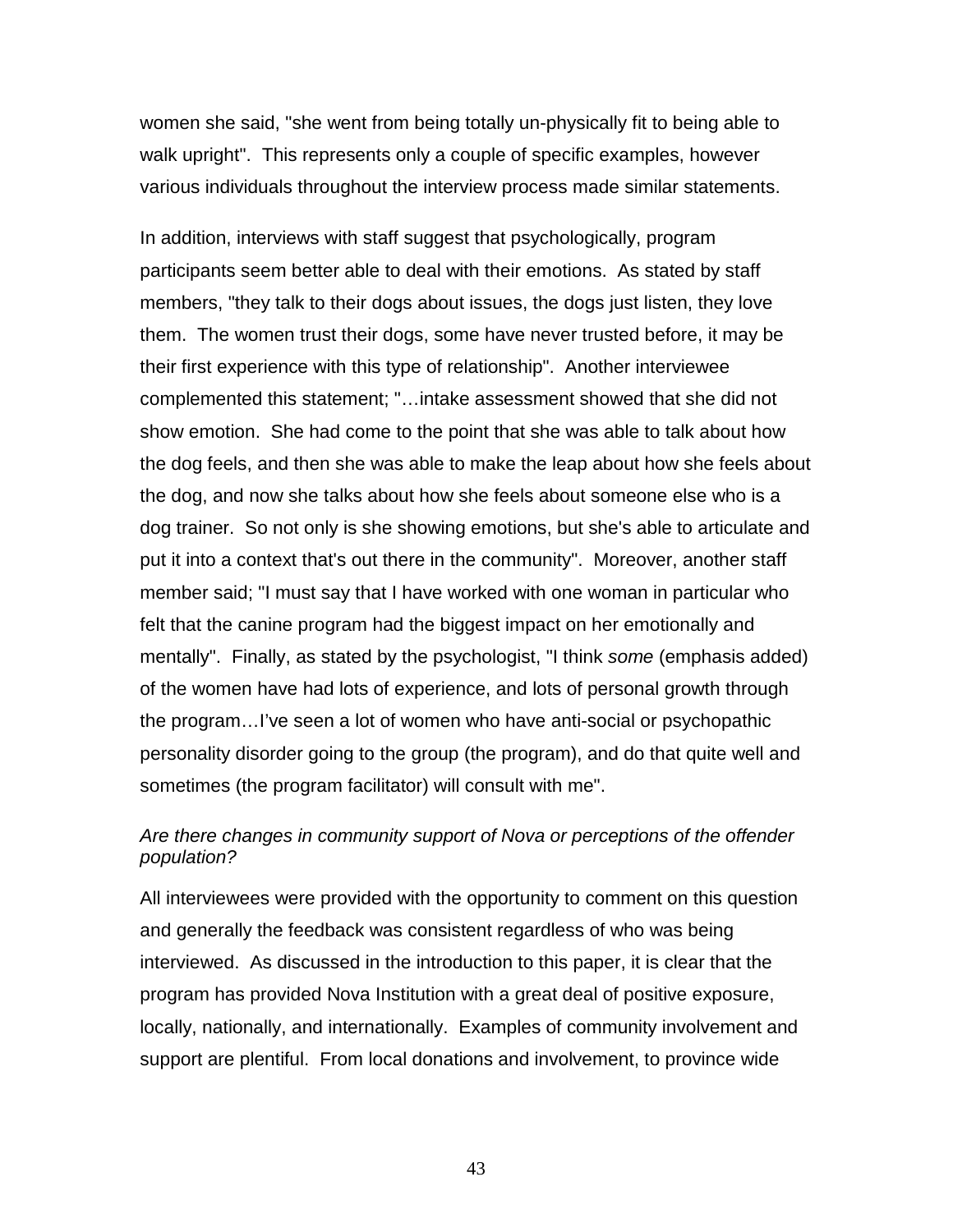enthusiasm, it is evident that the program has aided in promoting changes in community support.

Interviews with community professionals and adoptive homes suggest that this community involvement has a direct impact on the perceptions of offender populations. Granted, interviewees were not timid about expressing their original hesitation with regards to the offenders, however exposure to the women and their activities has impacted their preconceived notions regarding federally sentenced women. The program facilitator stated "the fact is…they see hardened criminals doing something so gentle and so kind, it just gives them a new understanding of who the women really are".

### *Does the program create any positive or negative unintended effects?*

### *Does training for the PDCP reinforce effects of other programs that the participants are taking part in and help determine their interests?*

Interviews with other program facilitators support the contention that the PDCP reinforces effects of other programs that the participants are taking part in. More specifically, the program has a strong link with the cognitive skills program. As previously mentioned, skills such as; problem solving, alternative thinking, responding to the feelings of others, verbal communication, and consequential thinking are taught in the cognitive skills program and reinforced in the canine program. Staff interviews confirm that the majority of staff recognize this connection.

Furthermore, other program facilitators argue that the program has positive implications for their programs, as changes in the women are apparent, and progress in programs is inadvertently impacted. As facilitators stated, "my own program is positively affected by it", "it's self-rewarding and it impacts other programs", "there is a lot of interaction between the programs. The programs reinforce one another, what happens in one is reinforced in another". Another facilitator emphasized a different set of implications, "I think that because they have to earn the right to have a dog, it's not a natural progression in the program,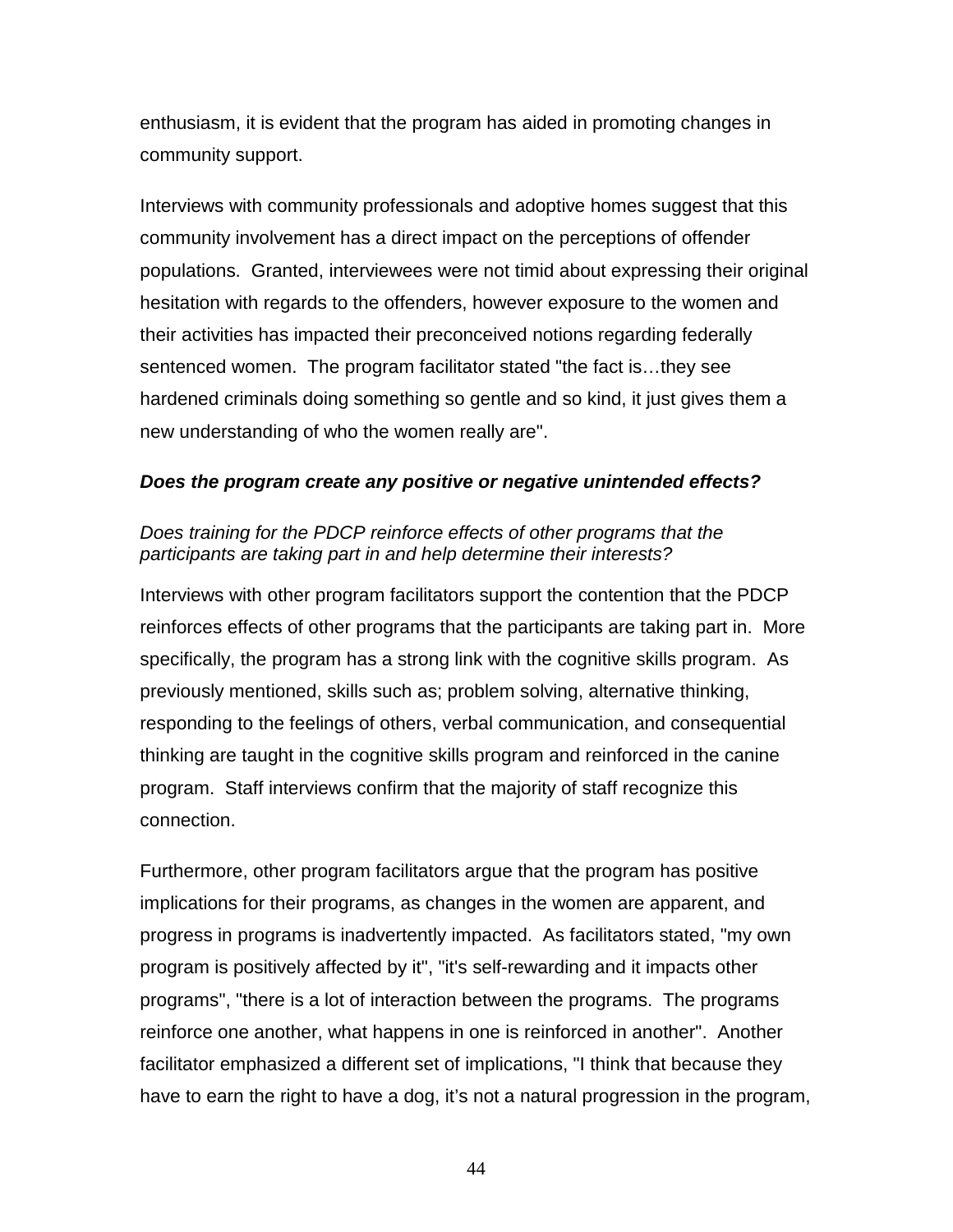they have to prove themselves, I see that as a real benefit in terms of them understanding that their behavior matters".

In addition, interviews revealed that a number of the women's interests are impacted by their involvement with the program. Several women have expressed interest in directly related fields of work; veterinary or grooming work for example. And, there is evidence of women attending community college in related programs in hopes of achieving their goals. Moreover, a few women have volunteered within the community for veterinarians, and interviews with the community professionals suggest that they are very impressed by the level of training and expertise the women have to offer.

### *Do participants experience changes in future aspirations or plans as a result of the program?*

Although this question was not directly addressed in the interviews or surveys, it seems apparent that future aspirations develop as a result of the program. Several program participants expressed vocational goals related to the program and this accomplishment appeared to be a consequence of their increased empowerment and esteem.

# *Do the program participants experience separation anxiety as a result of their dog being adopted?*

Interviews with the program participants suggest that the process of releasing dogs to the adoptive families is a difficult one, however the women appear to accept this as a responsibility of being a participant of the program. Any separation anxiety or grief associated with the process appears to be met with great support. Both the program facilitator and the chaplain were mentioned as strong sounding boards and support systems during this difficult transition. Many women also expressed that they consider this their opportunity to give back to the community. Overall, it appears that this is a difficult transition for the women, but one that results in a great deal of emotional support from various parties at the institution.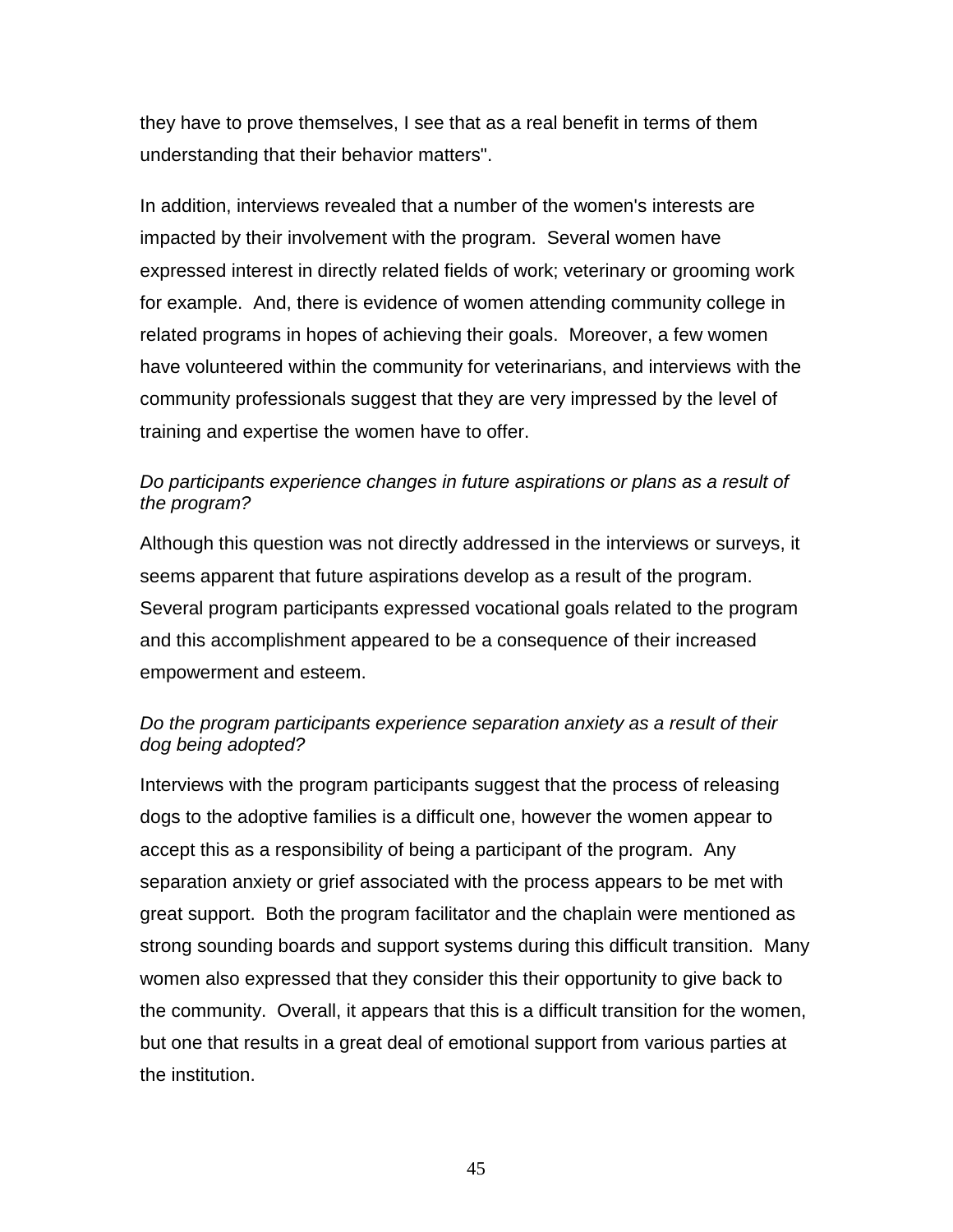#### *Does the program contribute to animosity in any way?*

Even those women not involved with the program are highly supportive of it. Expected animosity would have been that created amongst the offenders, however interviews suggest that this is not the case. In fact, to the surprise of the investigators, if any antagonism is apparent it stems from the publicity and attention that the program is accorded. This was reflected in interviews with a few staff members who feel that sometimes other programs and productive work currently being undertaken at Nova go unrecognized as a result of the enthusiasm directed towards the canine program. In addition, as previously mentioned, there appears to be antagonism between some management at Nova and selective members of the steering committee. These issues will be discussed in the following section.

#### *Additional Unintended Effects*

During the evaluation week the researchers were made aware of the fact that an inmate had been recently readmitted to the institution for an offence which involved a dog (pitbull). Although this woman had previously been a participant of the canine program, a definite link between her involvement in the program and her offence should not be made. In addition, while it is important to acknowledge this event, it is also necessary to recognize that the program is about teaching and rewarding positive behaviour. As with any skill acquired by an inmate while institutionalized, it is his/her obligation to apply new skills responsibly.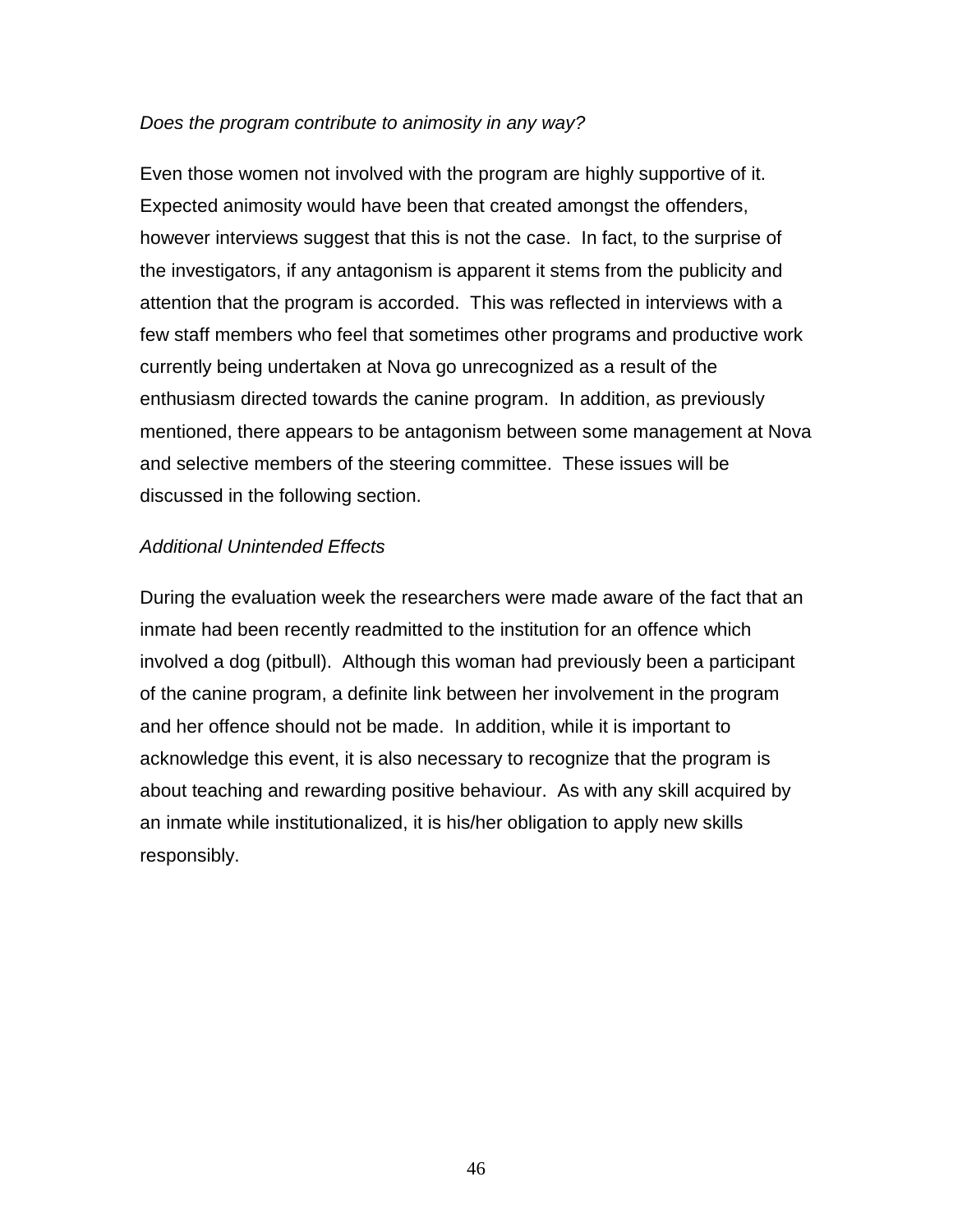#### **CONCLUSIONS AND RECOMMENDATIONS**

#### **Summary of Findings**

The Pawsitive Directions Canine Program is unique and exclusive to Nova Institution. No other program of its nature is currently being offered in any other correctional facility in Canada. Although a great deal of anecdotal evidence has been offered to date, no official reports have complimented this evidence. This evaluation provides documented evidence regarding the programs operations and impacts. Five evaluation issues were considered: Is there a need for the program? Are there adequate resources and support for establishing the PDCP? Are the activities of the program organized in a way that it's goals can be achieved? Is the program effective? and Does the program create any positive or negative unintended effects?

When considering if there is a need for the program, it is clear that the canine program provides certain services that other programs can't possibly offer. One of its goals is to release dogs to members of the community, it is obvious that other current programs would be unable to provide this service. It is also clear that the adoptive families involved with the program are extremely happy with the service, and the program is successfully satisfying this goal. Furthermore, all parties involved in the evaluation recognize the responsibility taken on by the women in the program as exceptional. Learning to take on such responsibility is a life skill, one that is often lacking in federally sentenced women, and this program clearly demonstrates the advantages of taking on this level of responsibility. Finally, due to the connection between the canine program and other programs at the facility (cognitive skills in particular), the program not only serves its own function, but appears to positively impact the operations of other programs.

The second evaluation issue is with regard to adequate resources and support for the program. The program facilitator expressed concern regarding the ability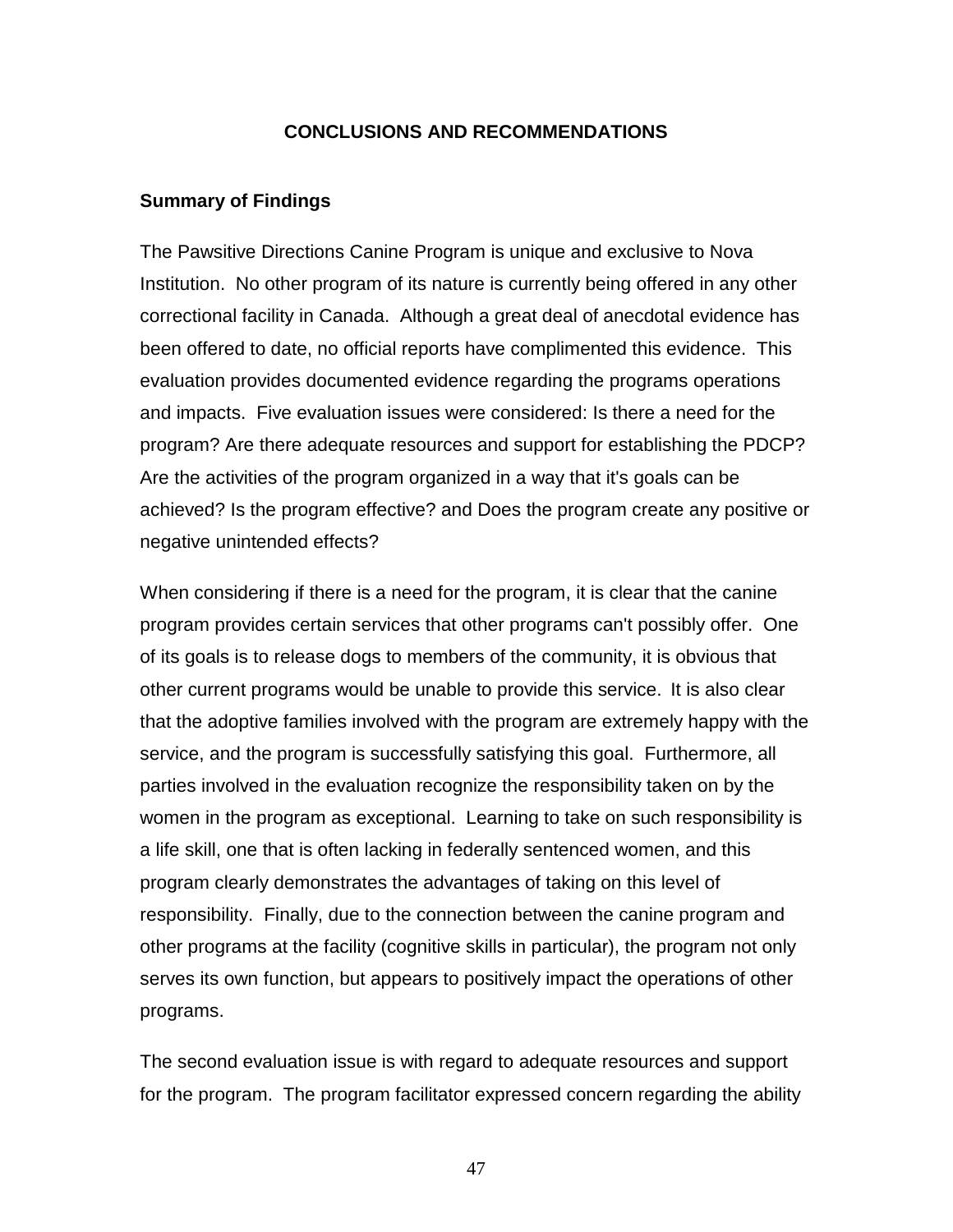of the budget to cover the costs of the "everyday things" and continuing her own related education. In absence of a cost benefit analysis, it's beyond the scope of this report to make recommendations regarding the current budget. When considering time, the program facilitator also expressed that an assistant for the program would be a valuable addition. With regard to support, the facilitator appears to have some reservation regarding the supportiveness of staff, however it does seem that initial reservations have subsided as time passes and the program establishes itself, in turn satisfying and addressing initial concerns raised by staff members.

The women in the program are satisfied with the level and amount of training and support they are receiving. The training received by the participants is rated as excellent and the impact this may have on future aspirations cannot be underestimated. Operant conditioning is one of the most important skills acquired through the program and often its philosophies extend to other aspects of the women's lives, including how they handle and consider their plans for the future. In addition, the women appear to be confident in the support offered by staff members as they successfully balance this program with other programs in their schedule.

The third evaluation issue addresses the activities of the program and its organization and success in reaching its goals. It is clear that the program is successful in meeting the policy objective (Manuge, 1996) and achieving proposed program benefits (Logan, 1996). In addition, the program has its own place and function at the facility, and clearly serves the targeted population while at the same time, effectively meeting their needs and expectations.

The fourth evaluation issue considers the program's effectiveness. The involvement of offenders, adoptive families and dogs is well documented and reflective of the effectiveness of the program. There is also evidence to support positive physical and psychological changes in the women. Finally, there are increases in community support and positive changes in the community's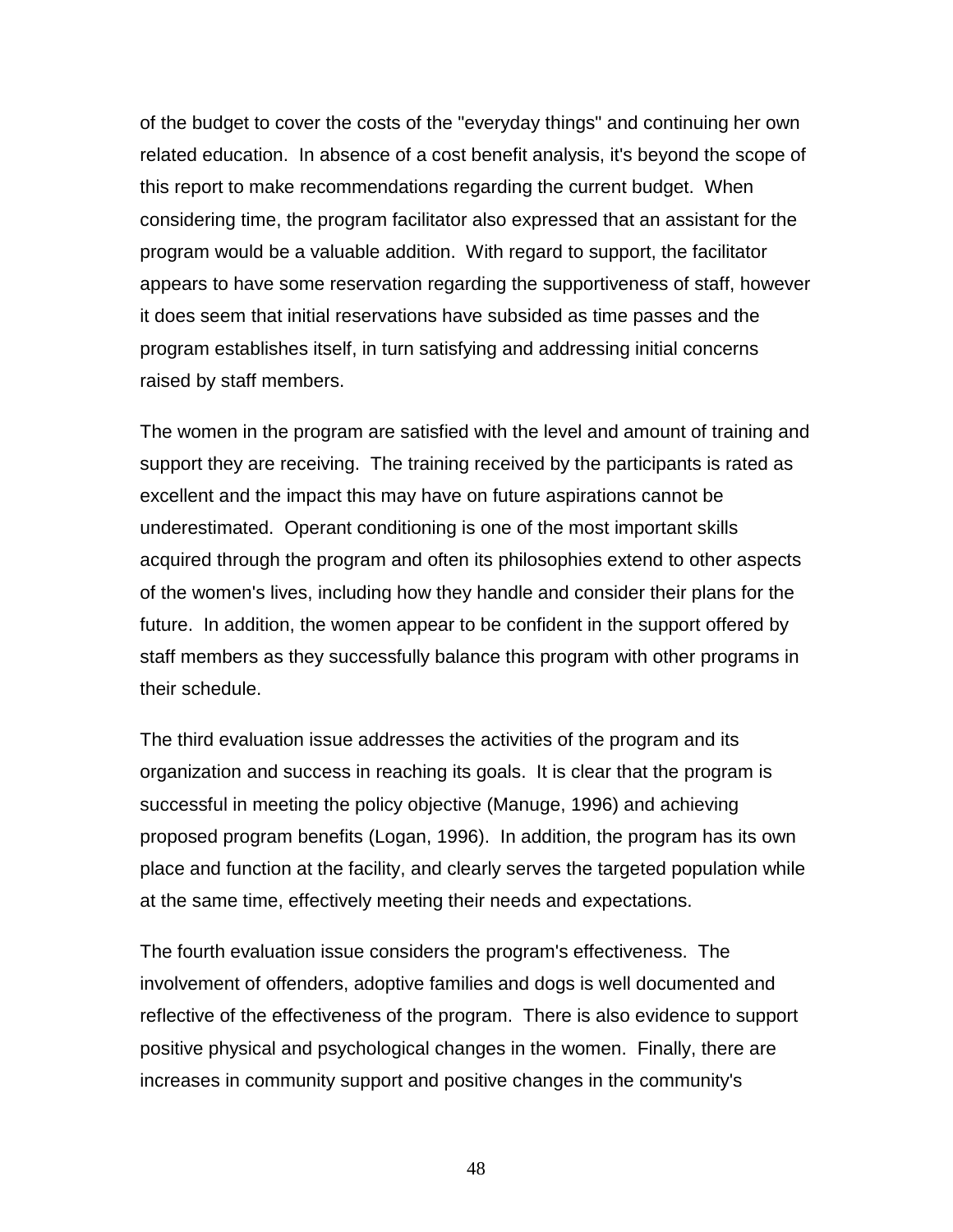perceptions of federally sentenced women. There is also evidence suggesting positive changes in the social environment within the facility.

The final evaluation issue considers positive or negative unintended effects of the program. As previously mentioned, although not specified as an objective of the program, it is clear that the canine program reinforces effects of other programs. In addition, the participants involvement with the program has the potential of helping them determine future interests. There is evidence to support the argument that some women's future aspirations or plans have evolved as a direct result of the program. Finally, although not intentional, there is obvious separation anxiety when a woman is faced with parting with her dog, however the women appear to grow from the experience and accept it as part of the their responsibilities.

As anticipated by Logan (1997), the principles that lay the foundation for the development of a programming strategy are clearly being accomplished. Empowerment, meaningful and responsible choices, respect and dignity, supportive environment and shared responsibility are all exemplified in the canine program. The program's ability to meet such standards is reflective of the commitment to the program on behalf of the staff, inmates and community, at and surrounding Nova institution.

The quantitative measurements examining self-esteem, and locus of control did not reveal significant differences between those women who participate in the program and those whom do not. The depression measurement tool revealed a trend for those in the program to experience lower levels of depressive symptomatology, however again, this result was not statistically significant. It is important however to recognize that the results are based on a very small sample size, and are not based on pre and post-test measurements. Had the investigators had the opportunity to examine pre and post-test data, different findings may have emerged. The loneliness scale did reveal significant differences between the women involved in the canine program and the women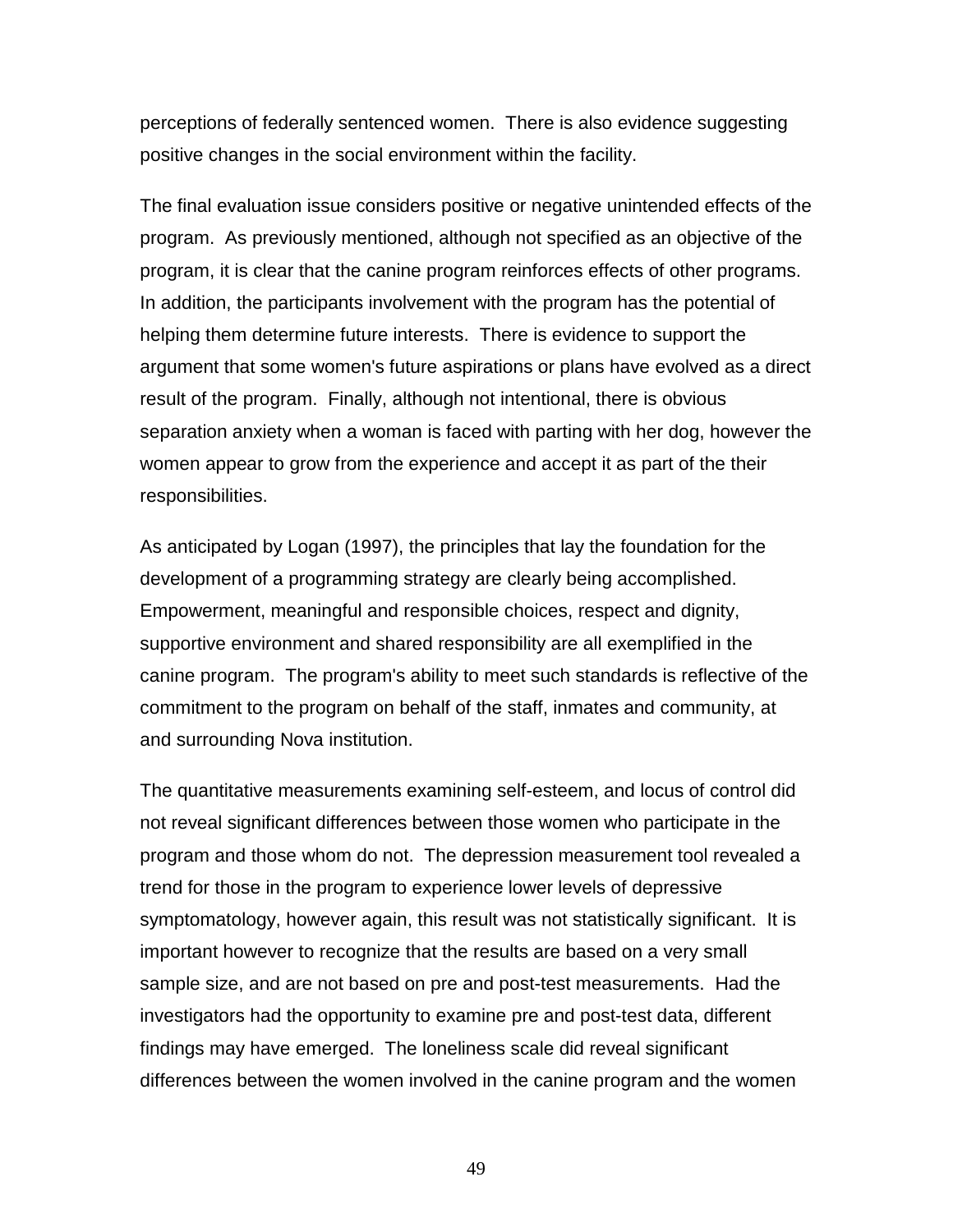not involved in the program. This finding is no surprise given the solitary nature of an institutional environment, and the proven abilities of pet facilitated therapy (Lai, 1998), and its impact on recipients of such programs.

The Correctional Environment Status Inventory also failed to reveal any significant differences between those women in the program and those women not in the program. However, comments provided throughout the measurement tool provide evidence for potential negative aspects of the institutional environment itself. The objective of this evaluation however is not to evaluate the institution and therefore, further discussion regarding this issue is beyond the scope of this report.

A significant impact of the program is the social facilitation that is experienced as a result of the dogs being at the institution. This finding was confirmed by the sociometric test, which revealed interesting findings with regards to the interaction patterns between the offenders, and between the offenders and staff. There were compelling differences between the women in the program and those not in the program, and it is clear that the program results in increases in both the quantity and quality of interactions amongst these groups.

As discussed above, a great deal of positive feedback was accessed during the evaluation, however a few significant concerns were also raised. The majority of original concerns have been addressed, allergies $^9$  or initial fear of dogs $^{\rm 10}$  for example, however a few concerns still need to be attended to. One is with regard to the program steering committee and the lack of continued involvement, and contribution. The standing order for the canine program recommends that the program steering committee meet no less than once each quarter, however

<sup>-&</sup>lt;br>9 The issue of allergies has been addressed in the standing order for the Canine Program

<sup>&</sup>lt;sup>10</sup> The staff that were interviewed whom had originally voiced this concern expressed that their original fears had been dealt with in a number of different manners. Examples provided include, one on one training with the dog trainer and staff member and extensive training procedures undertaken by the Canine Program participants and their dogs.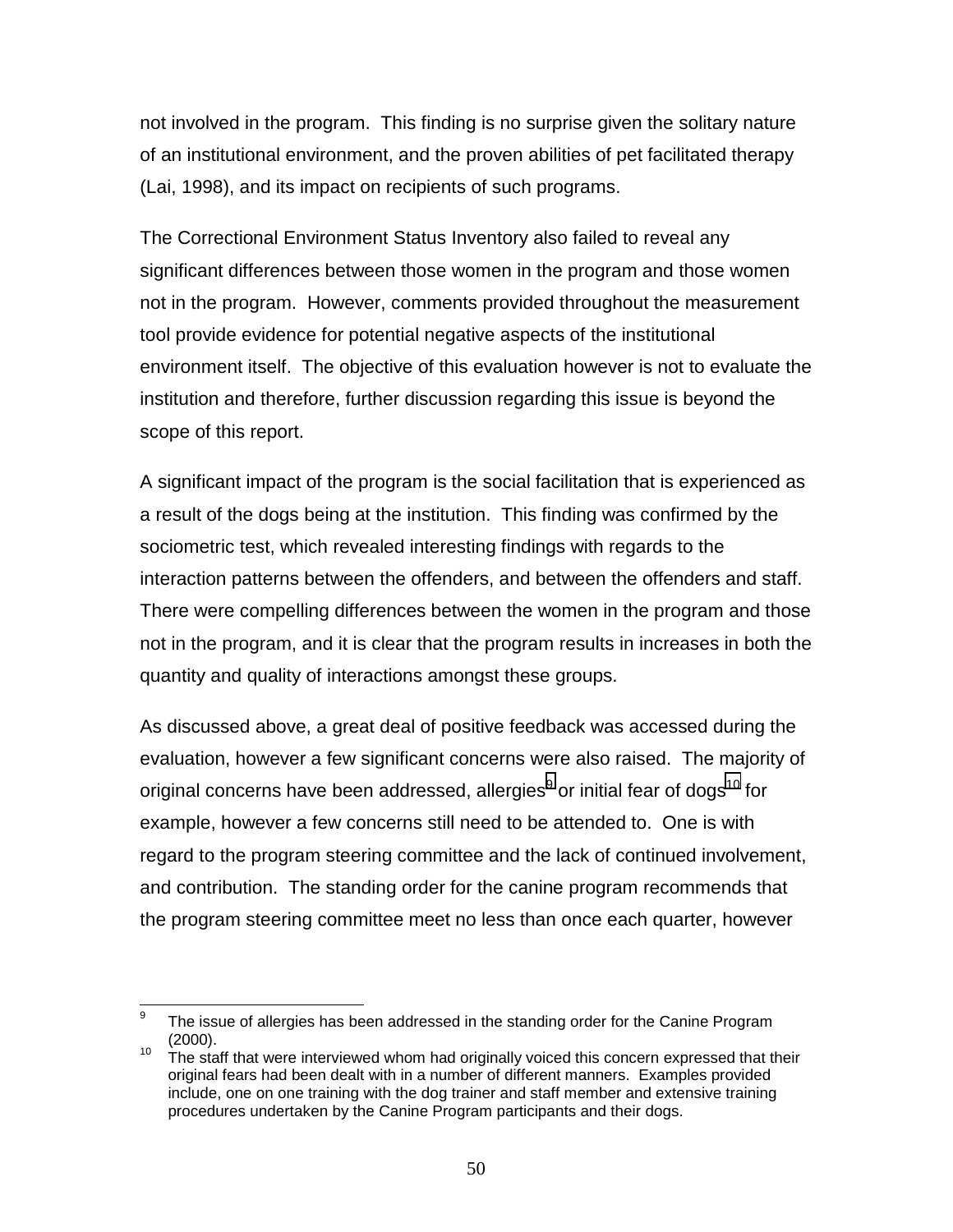his condition is not currently being met, in turn the functions<sup>11</sup> of the committee are no longer being achieved.

Another concern is with regard to the "exchange of information", as previously mentioned, it does not appear that all of the staff are fully informed regarding the expectations of the program. In turn, complaints voiced by some of the staff are a function of lack of knowledge. For example, "the canine program takes priority over core programming" was a concern expressed which would not exist if information sessions announced the requirement of "success in core programs for eligibility with the canine program".

Furthermore, some staff expressed that those women released on parole, and re-admitted to the institution are far too readily accepted back into the program. Their concern is that the women see the program as a "comfortable place to be" and may lack the incentive or motivation to remain "outside", because they know they can "jump right back into the program" upon their return. In addition, a few staff voiced concerns regarding the criminogenic value of the program.

Furthermore, some staff raised the issue of segregation and problems that arise with the women living with dogs. That is, if a woman needs to be segregated, and she has a dog, it is difficult operationally to segregate the woman. Current practices include contacting the program facilitator and having her make arrangements for the dog's removal and care. Finally, there is great concern with the issue of double bunking. That is, those women in the canine program can not be double bunked, in turn this causes difficulty with space issues, particularly during times of over population.

 $11$ The original function of the steering committee was to evaluate how well the program was meeting the needs of the community, the institution and the inmates. The current standing order states that the steering committee should "guide the operation of the canine program".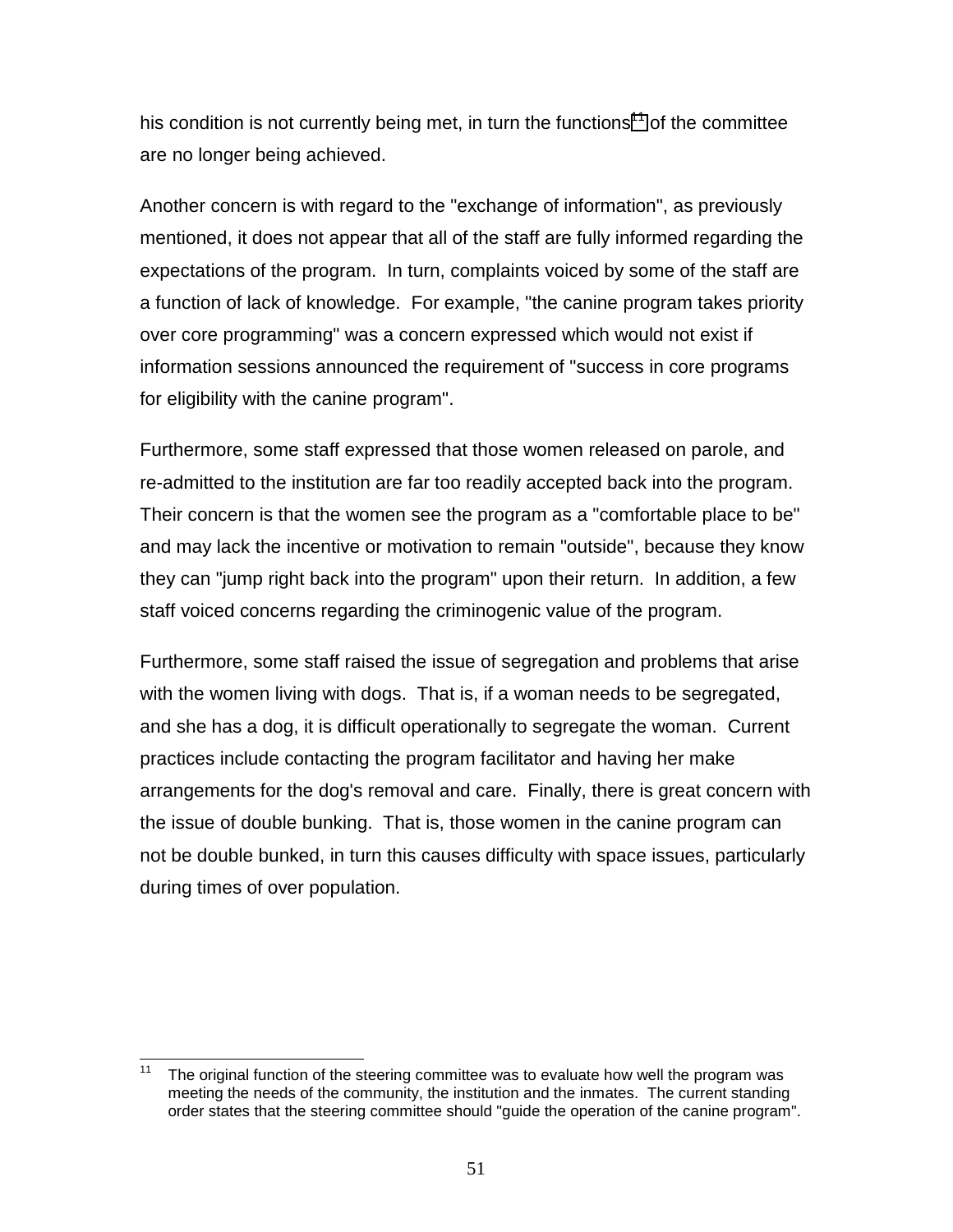Of note is the overwhelming response regarding the current program facilitator, it is clear that the majority of individuals who took part in the evaluation attribute the success of the program directly to the program facilitator and her commitment to and enthusiasm for the program. In fact, most argued that without the current facilitator, the program "would not be what it is today". The emphasis on the importance of the selection of an appropriate facilitator is clear and should not be underestimated when such selection processes are underway.

### **Recommendations for Potential Program Improvement**

Based on the above summary, the following recommendations are suggested for program improvement. First, it is recommended that the program steering committee be actively reinstated. Concerns expressed by the program coordinator regarding budget and time constraints could be reviewed by the committee and addressed as they see appropriate. Furthermore, the original proposal suggestion of yearly internal evaluations could be conducted by the steering committee, in turn allowing not only ongoing feedback regarding the program and its activities, and collection of pretest data, but also allowing for valuable documentation of the programs continued accomplishments.

Second, it seems that the implementation of some mode of staff training sessions in order to effectively inform staff regarding the program and its operations would be of great value. Such sessions would be appropriate for imparting information not only for the canine program, but also for other programs at the institution. In turn, concerns and complaints raised by staff members could be addressed before becoming a larger issue.

Third, given the concerns about offenders being readily admitted to the program upon their return to the institution, it is recommended that a formal "re-screening" process be added to the standing order for the canine program. The program facilitator and program steering committee should jointly determine the criteria for this process.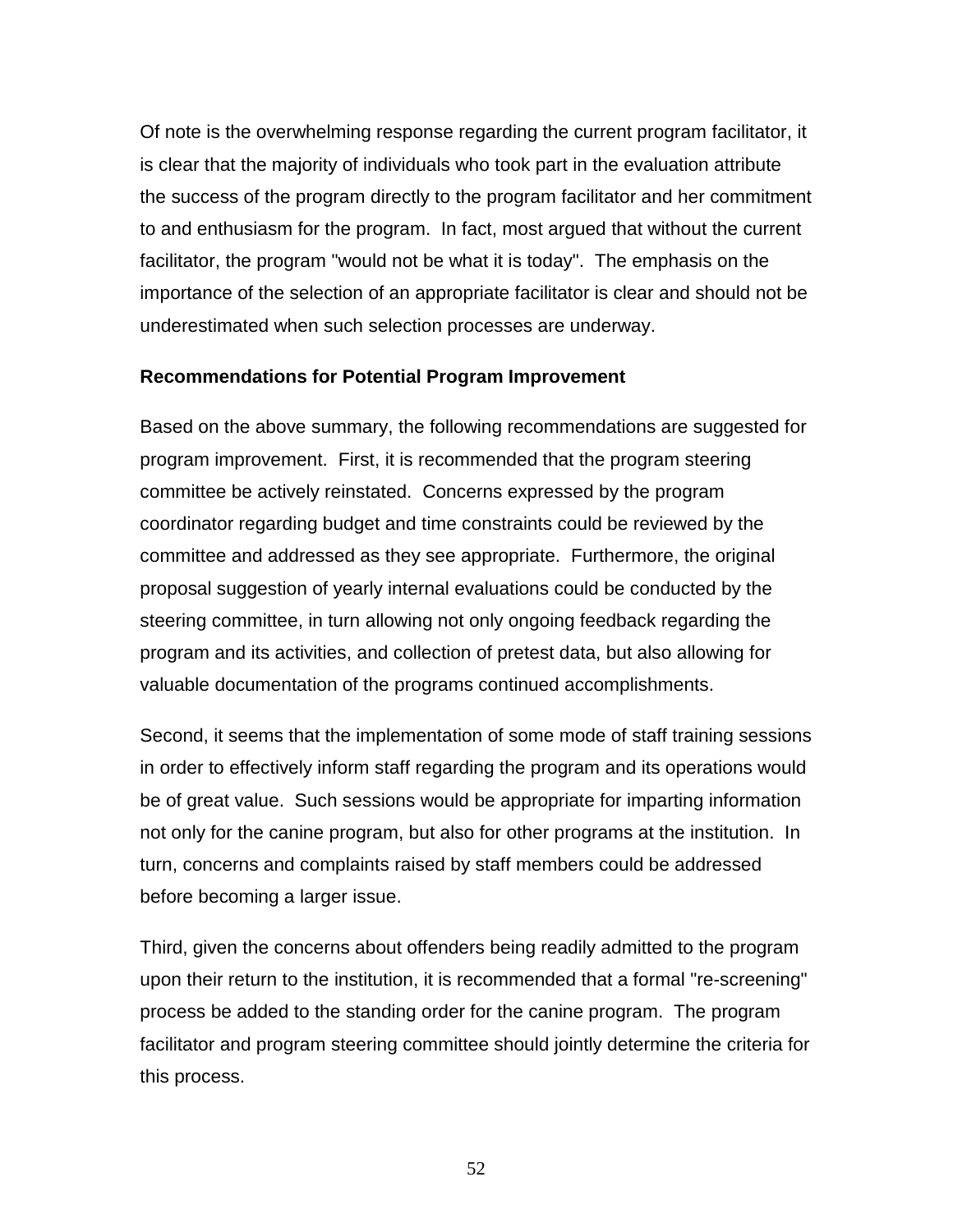Fourth, it is recommended that a small kennel be constructed for housing the dogs under **extreme12** circumstances. A kennel was called for in the original proposal, however at the time of the program's start date the kennel had not yet been constructed. The success of the dogs living with the women in their houses was so overwhelming that the kennel construction was never completed. However, given the concerns regarding segregation and double bunking, a kennel would not only resolve such issues, but also provide the opportunity for a new segment of the program to be implemented.<sup>13</sup>

Finally, it is recommended that the policy objective in the standing order for the canine program be amended to accord with the re-integration plans and the mission statement of Correctional Services Canada. This may alleviate concerns regarding the criminogenic value of the program. Furthermore, an evaluation component should be built into the program, thereby allowing for ongoing collection of pre and posttest evaluation information; this component should also be added to the standing order.

# **Study Limitations**

It is necessary to discuss some of the limitations of this study. First, time constraints and the fact that the program was already in progress precluded the collection of pretest data. This inevitably excluded the examination of direct program impacts regarding within-group differences with respect to the quantitative measurements. Future evaluations should strive to attain both pre and post-test data.

 $12$ The kennel is not being recommended as a permanent housing for the dogs in the program, conversely it would be used under specific circumstances, cell extraction, segregation and

times of extreme over population for example.<br><sup>13</sup> The evaluation advisory steering committee believes that the construction of a kennel could coincide with a new aspect of the program. The women would be responsible for the daily and administrative operations of the kennel, in turn adding one further skill acquired through the canine program.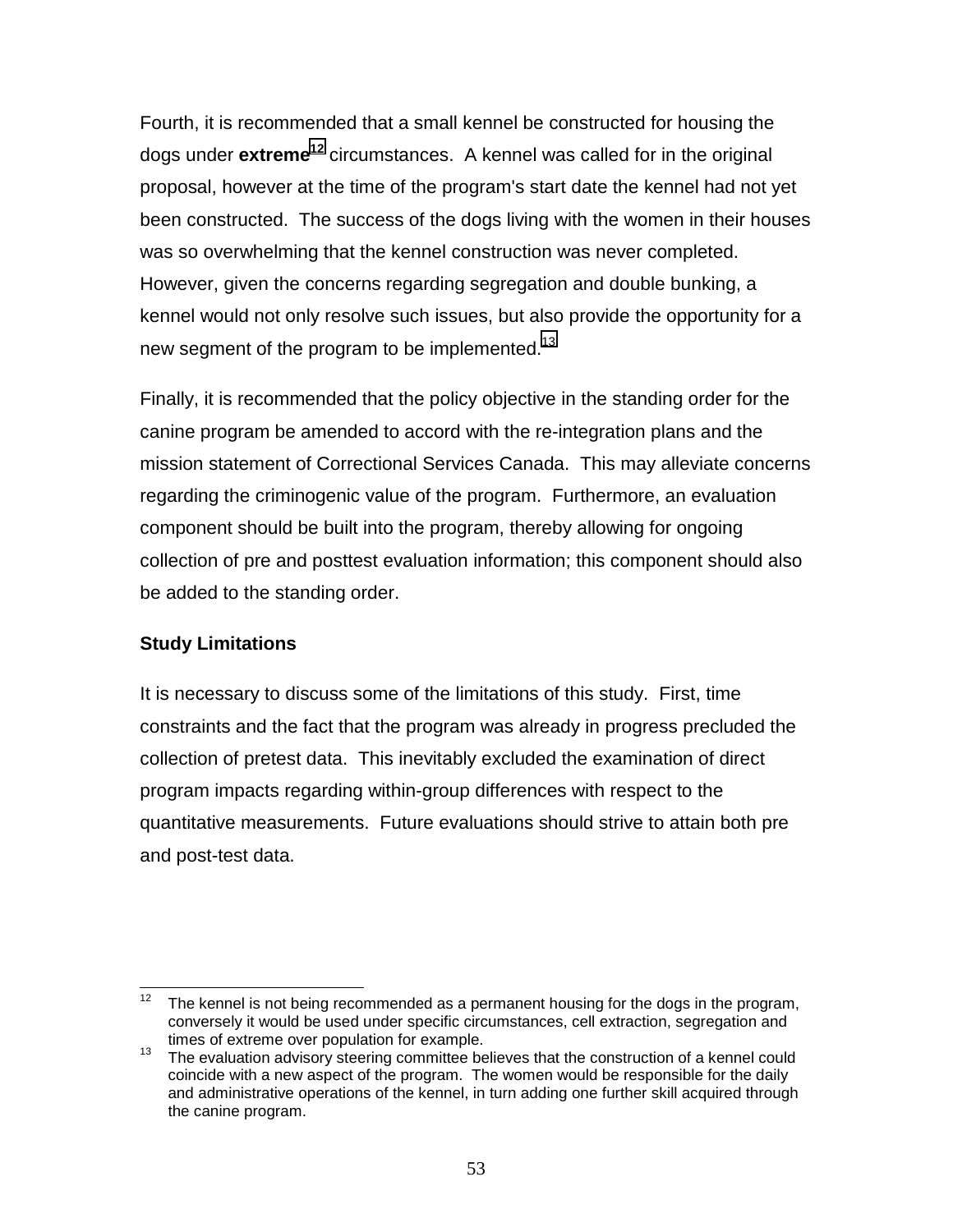Second, given the fact that some of the interview participants were recruited by the researchers upon their arrival to the facility, potential for bias exists, as it is possible that those supportive of the program were more likely to become involved with the evaluation. Moreover, because of this recruitment procedure, a social desirability<sup>14</sup> confound may have influenced the interview results.

Third, the small sample size may have resulted in low significance levels throughout the various statistical analyses conducted. Implementation of a 'builtin' evaluation component to the program would aid in resolving this limitation in future evaluations of the program.

 $14$ Social desirability refers to the possibility that study participants may respond in a manner that they feel will please the researchers.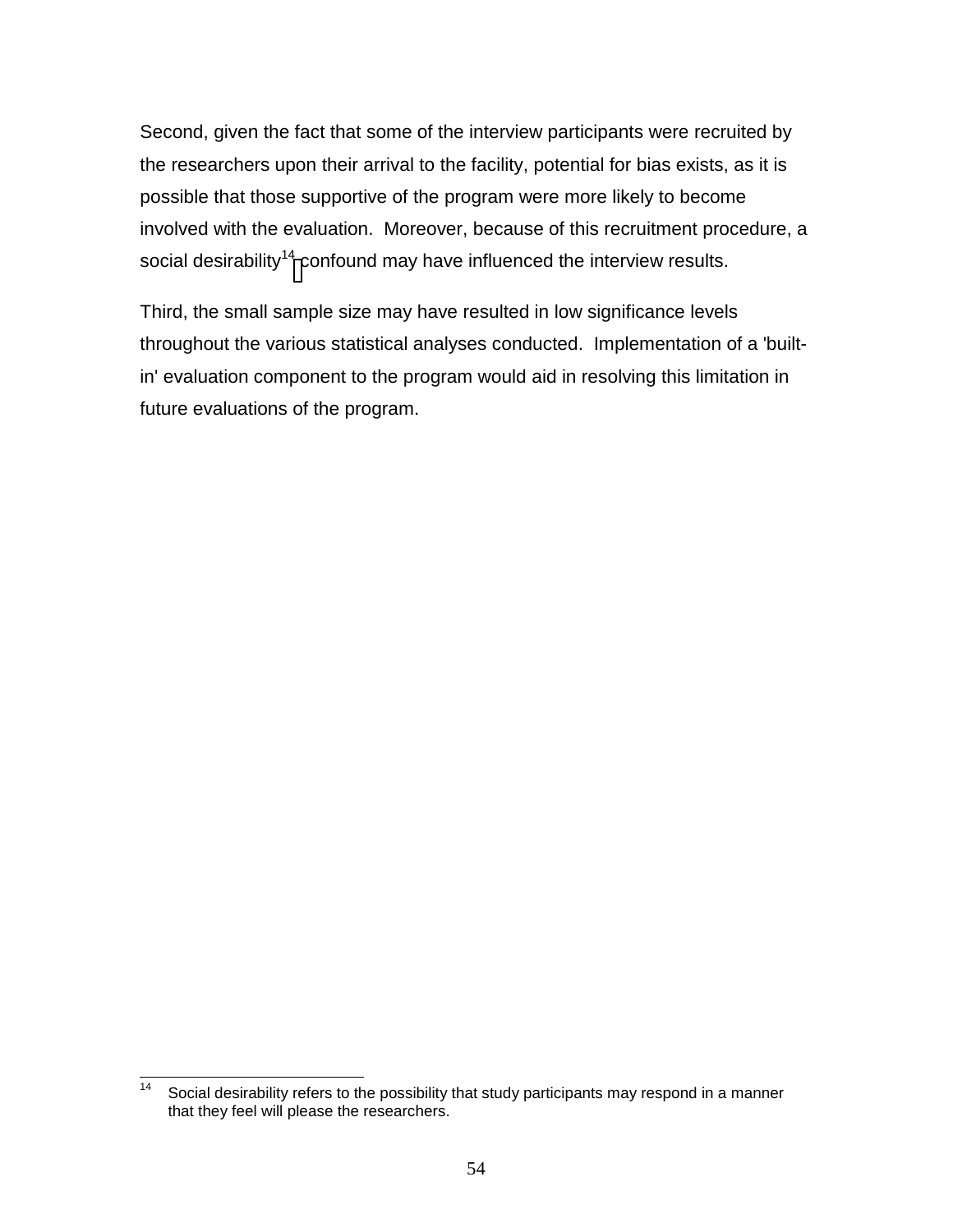#### **REFERENCES**

- Arbour, L. (1996). *Commission of Inquiry into Certain Events at the Prison for Women in Kingston.* Ottawa, ON: Public Work and Government Services Canada.
- Gammonley, J., & Yates, J. (1991). Pet Projects: Animal Assisted Therapy in Nursing Homes. *Journal of Gerontological Nursing, 17(1),* 12 - 15.
- Lai, J. (1998). *Literature Review: Pet Facilitated Therapy in Correctional Institutions.* Ottawa, ON: Correctional Service Canada.
- Logan, H. (1996*). Nova Institution Canine Program: Pawsitive Directions, Proposal.* Truro, NS: Nova Institution.
- Logan, H. (1997). *Nova Institution Canine Program Pawsitive Directions, Year End Report.* Truro, NS: Nova Institution.
- Northway, M. L. & Weld, L. (1957). *Sociometric Testing*. Toronto, ON: University of Toronto Press.
- O'Brien, E. (1985). Global self-esteem scales: unidimensional or multidimensional? *Psychological Reports, 57,* 383-389.
- Paulhus, D. L. (1983). Sphere-specific measures of perceived control*. Journal of Personality and Social Psychology, 44,* 1253-1265.
- Radloff, L. S. (1977). The CES-D scale: A self-report depression scale for research in the general population. *Applied Psychological Measurement, 1,* 385-401.
- Richardson, K., & Blanchette, K. (2000). *Evaluation Framework for the Pawsitive Directions Canine Program at Nova Institution for Women*. Unpublished draft. Ottawa, ON: Correctional Service of Canada.
- Robinson, J.P., Shaver, P.R., & Wrightsman, L.S. (1991)*. Measures of Personality and Social Psychological Attitudes: Volume 1 in Measures of Social Psychological Attitude Series.* California: Academic Press Inc.
- Rosenberg, M. (1965). *Society and the Adolescent Self Image.* Princeton, NJ: Princeton University Press.
- Russell, D., & Cutrona, C. E. (1988*). Development and evolution of the UCLA Loneliness Scale.* Unpublished manuscript, Center for Health Services Research, College of Medicine, University of Iowa, Iowa City.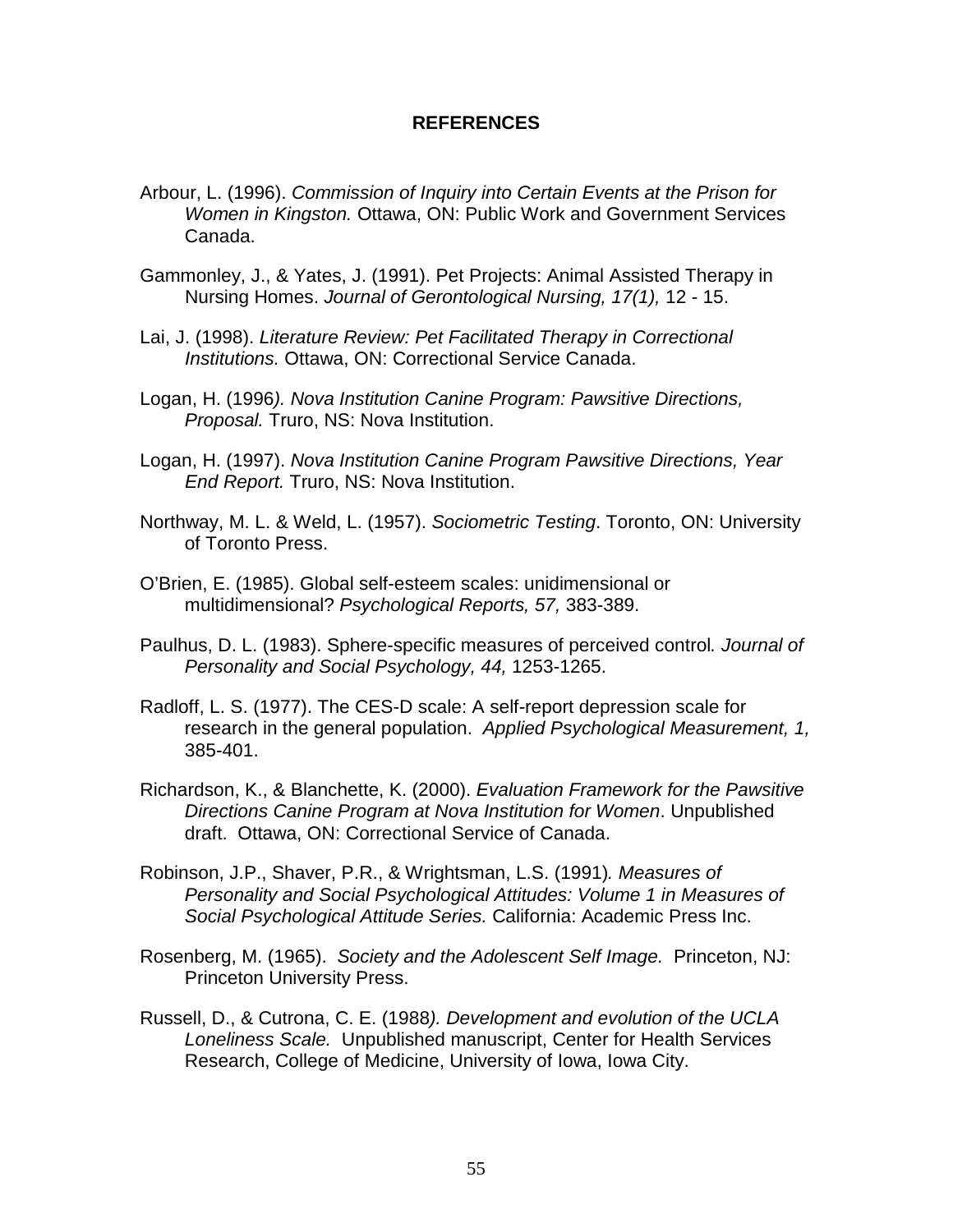- Task Force on Federally Sentenced Women (1990). *Report of the Task Force on Federally Sentenced Women: Creating Choices.* Ottawa, ON: Ministry of the Solicitor General.
- Vachon, M. M. (1994). It's about time: the legal context of policy changes for female offenders. *Forum on Corrections Research, 6(1),* 3-6.
- Wolfus, B., & Stasiak, E. (1996). *The Correctional Environment Status Inventory: A Tool for Measuring the Quality of Correctional Environments.* Research Report 96-8. Brampton, ON: Ontario Correctional Institute, Ministry of the Solicitor General and Correctional Services.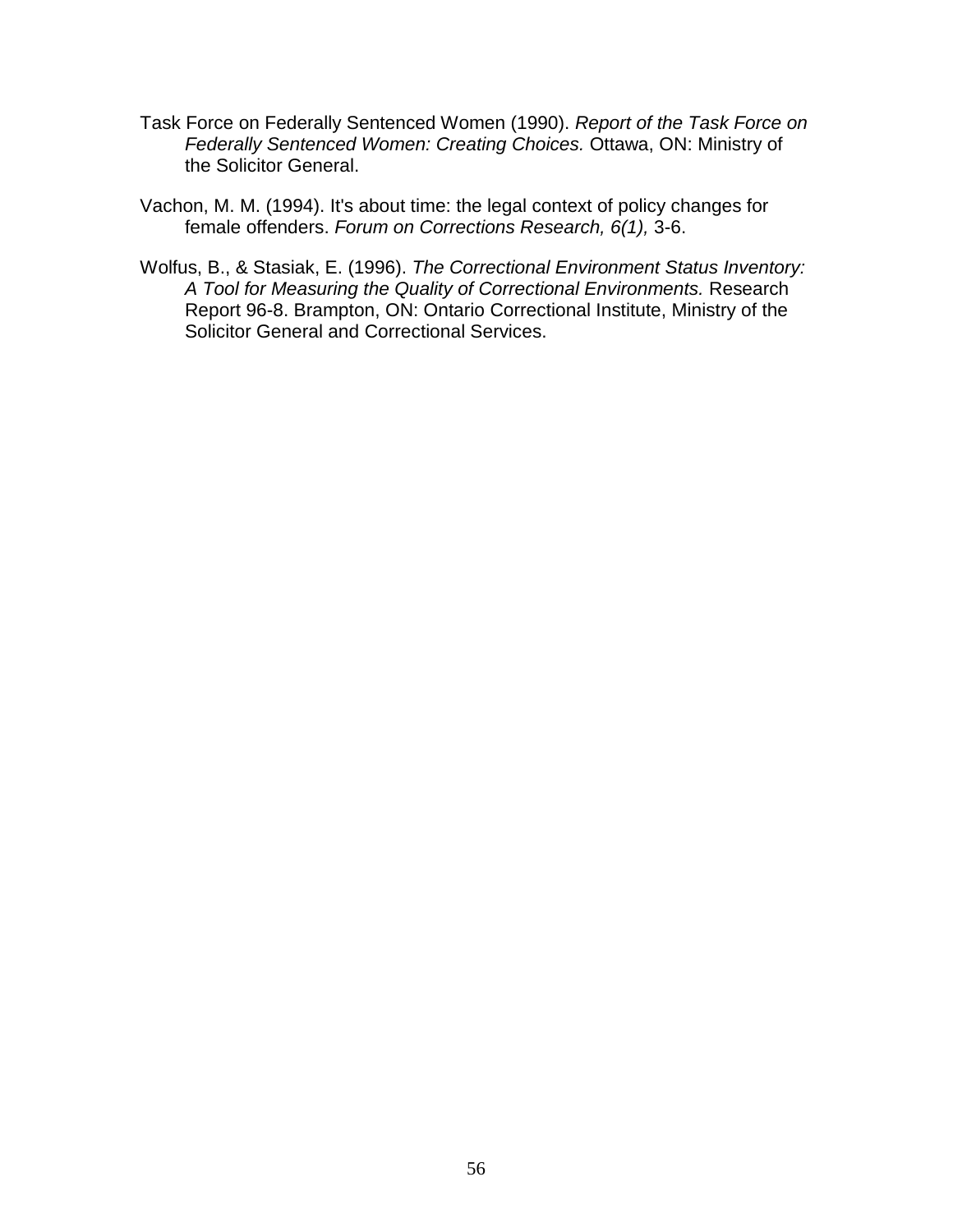### **APPENDIX A: ROSENBERG'S SELF-ESTEEM SCALE**

Rosenberg's Self-esteem Scale

#### **Instructions:**

Please indicate your degree of agreement with each of the following statements by circling the appropriate option for each statement.

SA = Strongly Agree  $A = A$ gree  $D = Disagree$ SD = Strongly Disagree

- 1. On the whole, I am satisfied with myself.
	- SA A D SD
- 2. At times I think I am no good at all. SA A D SD
- 3. I feel that I have a number of good qualities. SA A D SD
- 4. I am able to do things as well as most other people. SA A D SD
- 5. I feel I do not have much to be proud of. SA A D SD
- 6. I certainly feel useless at times. SA A D SD
- 7. I feel that I'm a person of worth, at least on an equal plane with others. SA A D SD
- 8. I wish I could have more respect for myself. SA A D SD
- 9. All in all, I am inclined to feel that I am a failure. SA A D SD
- 10. I take a positive attitude toward myself. SA A D SD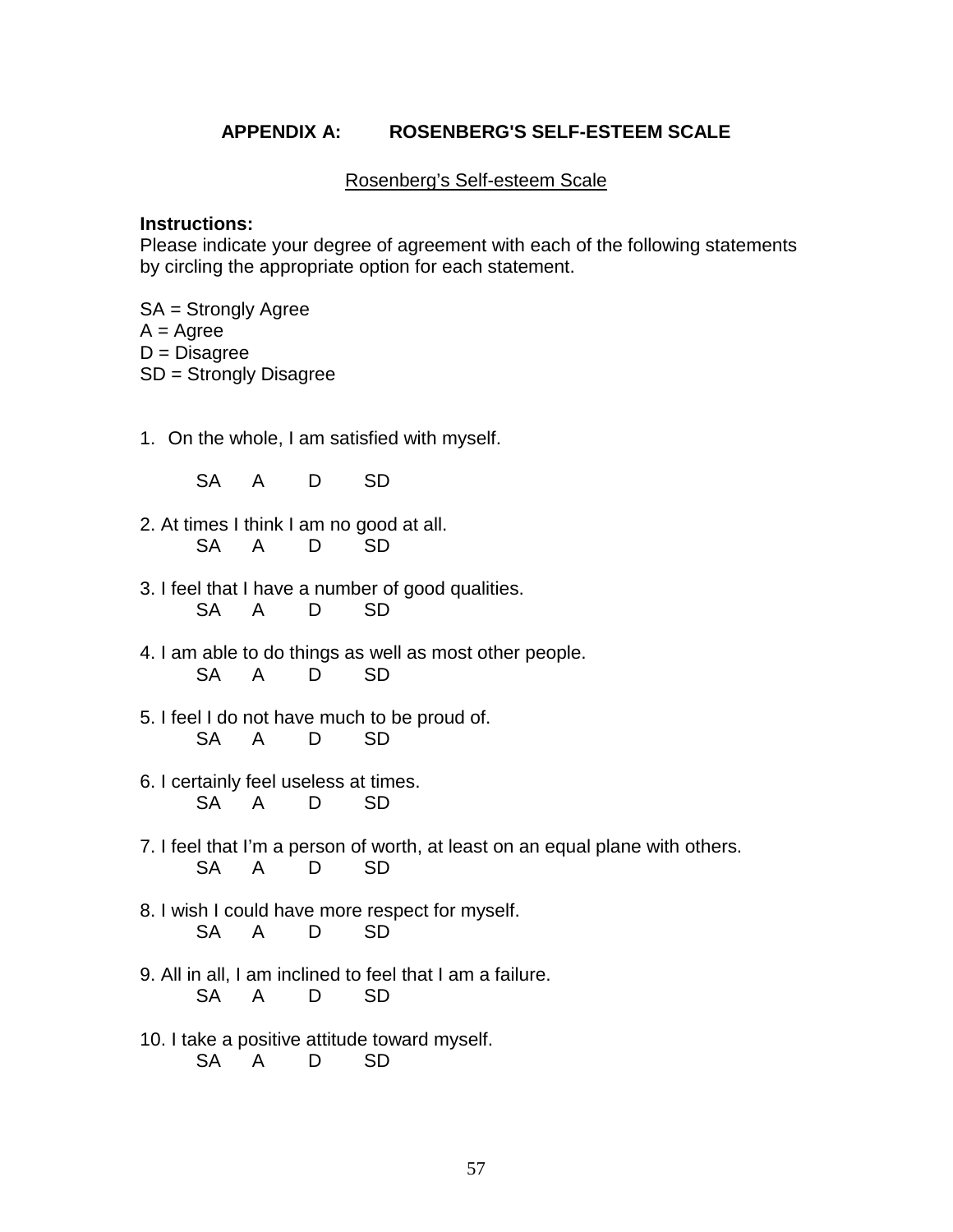#### **APPENDIX B: CES-D SCALE**

#### CES-D Scale *(Radloff, 1977)*

Below is a list of the ways you might have felt or behaved recently. Please tell me how often you have felt this way during the past week.

| rarely or   | some or a     | occasionally           | most or all            |
|-------------|---------------|------------------------|------------------------|
| none of the | little of the | or a moderate          | of the time            |
| time (less  | time (1 - 2   | amount of time         | $(5 - 7 \text{ days})$ |
| than 1 day) | days)         | $(3 - 4 \text{ days})$ |                        |

During the past week:

- 1. I was bothered by things that usually don't bother me.
- 2. I did not feel like eating; my appetite was poor.
- 3. I felt that I could not shake off the blues even with help from my family or friends.
- 4. I felt that I was just as good as other people.  $(R)$
- 5. I had trouble keeping my mind on what I was doing.
- 6. I felt depressed.
- 7. I felt that everything I did was an effort. \_\_\_\_\_
- 8. I felt hopeful about the future. (R)
- 9. I thought my life had been a failure.
- 10. I felt fearful.
- 11. My sleep was restless. \_\_\_\_\_
- 12. I was happy.  $\qquad \qquad$   $(R)$
- 13. I talked less than usual.
- 14. I felt lonely.
- 15. People were unfriendly. \_\_\_\_\_
- 16. I enjoyed life.  $\underline{\hspace{1cm}}$   $(R)$
- 17. I had crying spells.
- 18. I felt sad.
- 19. I felt that people dislike me.
- 20. I could not get "going". \_\_\_\_\_\_

Note: "R" indicates that an item is reverse-scored.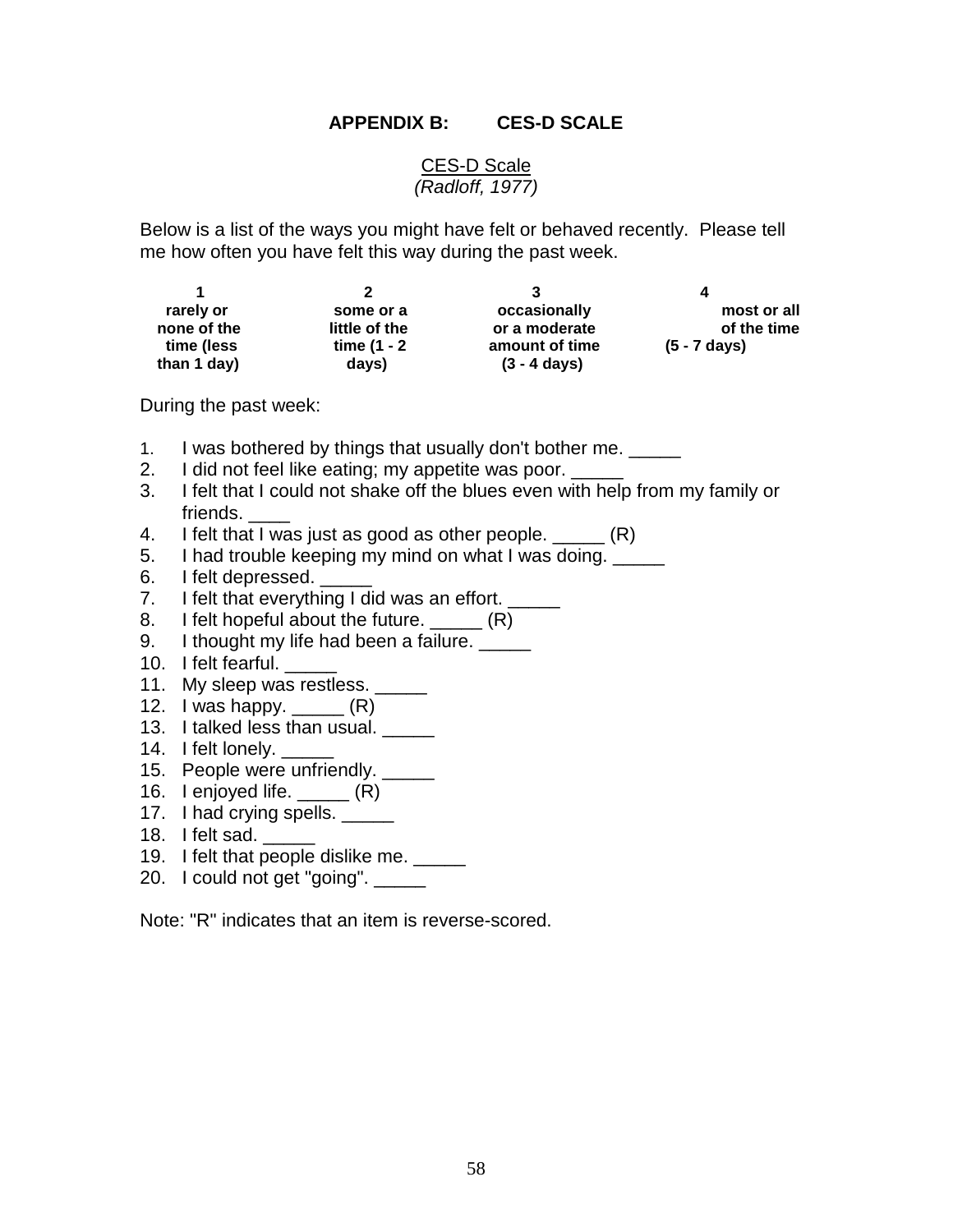# **APPENDIX C: UCLA LONELINESS SCALE**

### UCLA Loneliness Scale (Version 3, 1988) *(Russell, Peplau, & Cutrona, 1980; Russell & Cutrona, 1988)*

The following statements describe how people sometimes feel. For each statement, please indicate how often you feel the way described by writing a number in the space provided. Here is an example:

How often do you feel happy?

If you never felt happy you would respond "never" (1); if you always feel happy, you would respond "always" (4).

| NFVFR | RARFIY | <b>SOMETIMES</b> | AI WAYS |
|-------|--------|------------------|---------|

- 1. \*How often do you feel you are "in tune" with the people around you? \_\_\_\_\_
- 2. How often do you feel you lack companionship?
- 3. How often do you feel there is no one you can turn to?
- 4. How often do you feel alone?
- 5. \*How often do you feel part of a group of friends?
- 6. How often do you feel you have a lot in common with the people around you? \_\_\_\_\_
- 7. How often do you feel you are no longer close to anyone?
- 8. How often do you feel your interests and ideas are not shared by those around you?
- 9. \*How often do you feel outgoing and friendly?
- 10. \*How often do you feel close to people?
- 11. How often do you feel left out?
- 12. How often do you feel your relationships with others are not meaningful?
- $\overline{\phantom{a}}$ 13. How often do you feel no one really knows you well?
- 14. How often do you feel isolated from others?
- 15. \*How often do you feel you can find companionship when you want it?
- 16. \*How often do you feel there are people who really understand you? \_\_\_\_\_
- 17. How often do you feel shy?

 $\overline{\phantom{a}}$ 

- 18. How often do you feel people are around you but not with you? \_\_\_\_\_
- 19. \*How often do you feel there are people you can talk to? \_\_\_\_\_
- 20. \*How often do you feel there are people you can turn to? \_\_\_\_\_

Scoring: Items that are asterisked should be reversed (i.e.,  $1 = 4$ ,  $2 = 3$ ,  $3 = 2$ ,  $4$ = 1), and the scores for each item then summed together. Higher scores indicate greater degrees of loneliness.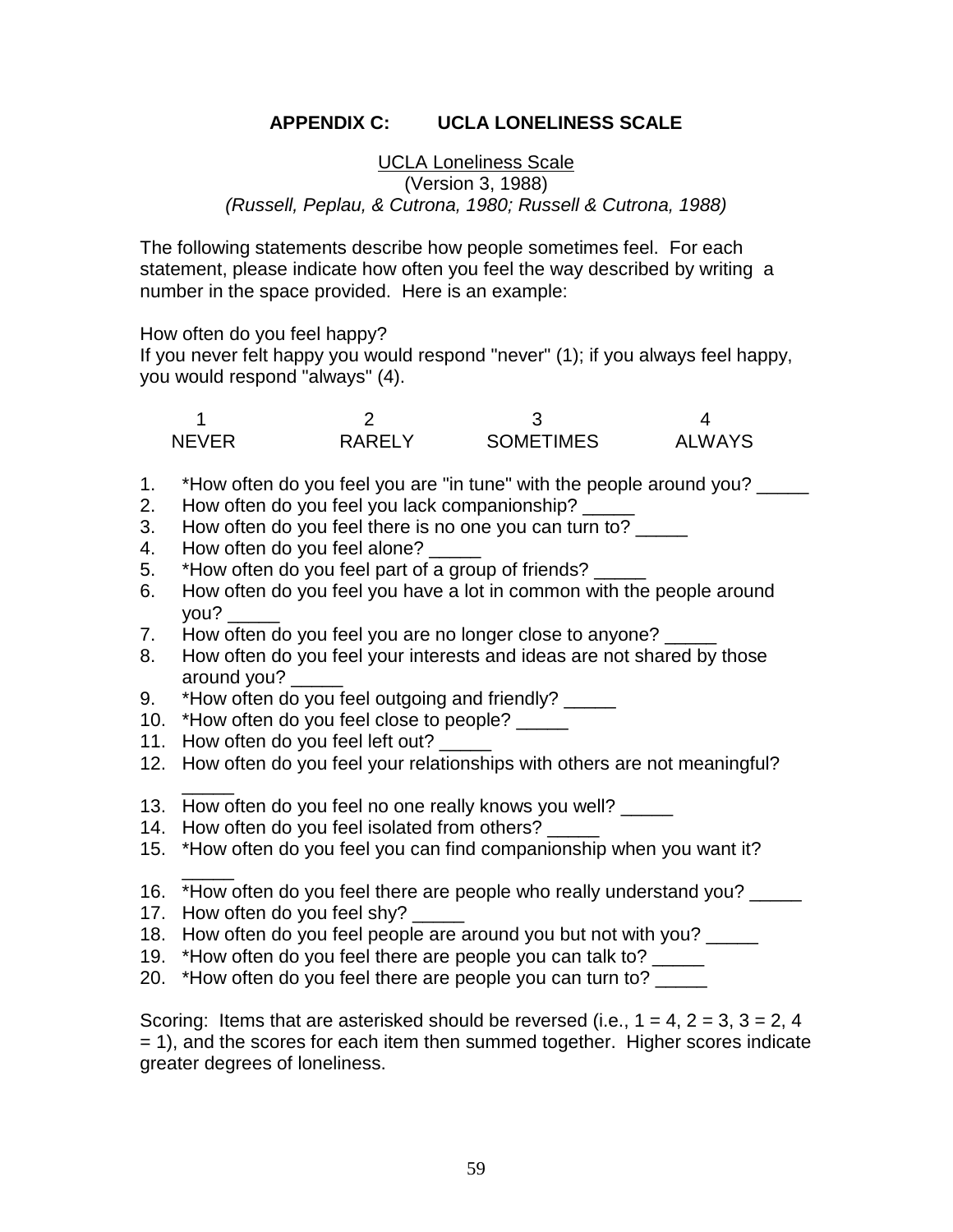# **APPENDIX D: SPHERES OF CONTROL BATTERY**

Spheres of Control Battery Items *(Paulhus, 1983)*

# **Subscale 1: Personal Efficacy Scale**

1. When I get what I want it's usually because I worked hard for it. (+)

|    | 7<br><b>AGREE</b>                                            | 6 | 5 | $\overline{4}$ | 3                                                                             | 2              | <b>DISAGREE</b>                                                                 |
|----|--------------------------------------------------------------|---|---|----------------|-------------------------------------------------------------------------------|----------------|---------------------------------------------------------------------------------|
| 2. |                                                              |   |   |                | When I make plans I am almost certain to make them work. $(+)$                |                |                                                                                 |
|    | <b>AGREE</b>                                                 | 6 | 5 | $\overline{4}$ | 3                                                                             | 2              | <b>DISAGREE</b>                                                                 |
|    |                                                              |   |   |                | 3. I prefer games involving some luck over games requiring pure skill.        |                |                                                                                 |
|    | <b>AGREE</b>                                                 | 6 | 5 | 4              | 3                                                                             | $\overline{2}$ | <b>DISAGREE</b>                                                                 |
|    | 4. I can learn almost anything if I set my mind to it. $(+)$ |   |   |                |                                                                               |                |                                                                                 |
|    | 7<br><b>AGREE</b>                                            | 6 | 5 | 4              | 3                                                                             | $\overline{2}$ | <b>DISAGREE</b>                                                                 |
|    |                                                              |   |   |                |                                                                               |                | 5. My major accomplishments are entirely due to hard work and intelligence. (+) |
|    | 7<br><b>AGREE</b>                                            | 6 | 5 | $\overline{4}$ | 3                                                                             | 2              | <b>DISAGREE</b>                                                                 |
|    | them.                                                        |   |   |                | 6. I usually don't make plans because I have a hard time following through on |                |                                                                                 |
|    | 7                                                            | 6 | 5 | 4              | 3                                                                             | 2              |                                                                                 |

AGREE DISAGREE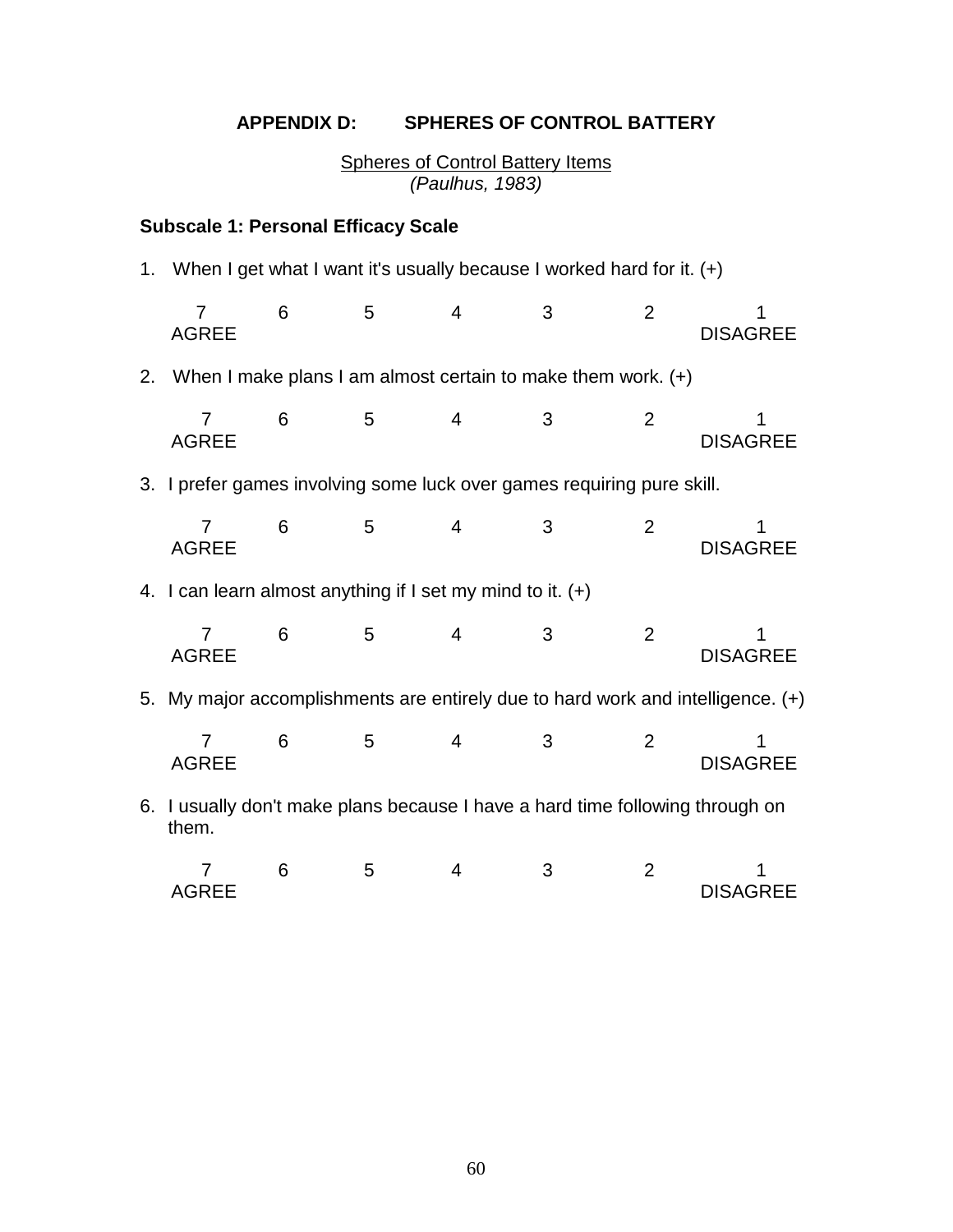7. Competition encourages excellence. (+)

|    | 7<br><b>AGREE</b>                                                                                 | 6 | 5 | 4              | 3 | $\overline{2}$ | <b>DISAGREE</b>                                                                     |
|----|---------------------------------------------------------------------------------------------------|---|---|----------------|---|----------------|-------------------------------------------------------------------------------------|
|    | 8. The extent of personal achievement is often determined by chance.                              |   |   |                |   |                |                                                                                     |
|    | 7<br><b>AGREE</b>                                                                                 | 6 | 5 | 4              | 3 | $\overline{2}$ | <b>DISAGREE</b>                                                                     |
| 9. | On any sort of exam or competition I like to know how well I do relative to<br>everyone else. (+) |   |   |                |   |                |                                                                                     |
|    | 7<br><b>AGREE</b>                                                                                 | 6 | 5 | $\overline{4}$ | 3 | 2              | <b>DISAGREE</b>                                                                     |
|    | 10. Despite my best efforts I have few worthwhile accomplishments.                                |   |   |                |   |                |                                                                                     |
|    | 7<br><b>AGREE</b>                                                                                 | 6 | 5 | 4              | 3 | 2              | <b>DISAGREE</b>                                                                     |
|    | <b>Subscale 2: Interpersonal Control Scale</b>                                                    |   |   |                |   |                |                                                                                     |
|    |                                                                                                   |   |   |                |   |                | 1. Even when I'm feeling self-confident about most things, I still seem to lack the |
|    | ability to control interpersonal situations.                                                      |   |   |                |   |                |                                                                                     |
|    | 7<br><b>AGREE</b>                                                                                 | 6 | 5 | 4              | 3 | $\overline{2}$ | <b>DISAGREE</b>                                                                     |
|    | 2. I have no trouble making and keeping friends. $(+)$                                            |   |   |                |   |                |                                                                                     |
|    | 7<br><b>AGREE</b>                                                                                 | 6 | 5 | 4              | 3 | 2              | 1<br><b>DISAGREE</b>                                                                |
|    | 3. I'm not good at guiding the course of a conversation with several others.                      |   |   |                |   |                |                                                                                     |
|    | 7<br><b>AGREE</b>                                                                                 | 6 | 5 | $\overline{4}$ | 3 | 2              | <b>DISAGREE</b>                                                                     |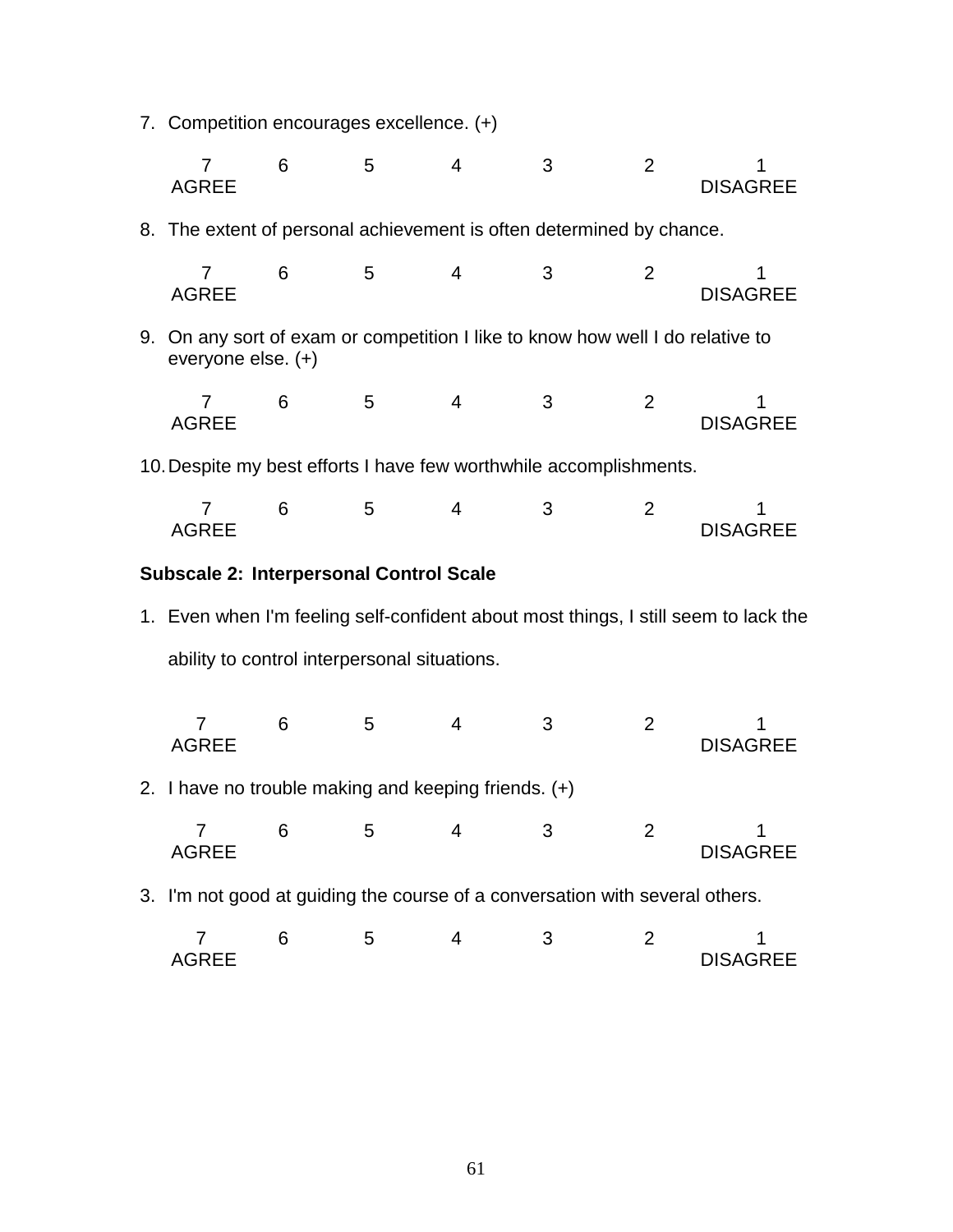|    |                                                                            | 4. I can usually establish a close personal relationship with someone I find<br>sexually attractive. (+) |   |   |                                                             |                |                                                                                           |  |
|----|----------------------------------------------------------------------------|----------------------------------------------------------------------------------------------------------|---|---|-------------------------------------------------------------|----------------|-------------------------------------------------------------------------------------------|--|
|    | 7<br><b>AGREE</b>                                                          | 6                                                                                                        | 5 | 4 | 3                                                           | 2              | <b>DISAGREE</b>                                                                           |  |
|    |                                                                            |                                                                                                          |   |   | want to talk about and away from those I wish to avoid. (+) |                | 5. When being interviewed I can usually steer the interviewer toward the topics I         |  |
|    | 7<br><b>AGREE</b>                                                          | 6                                                                                                        | 5 | 4 | 3                                                           | $\overline{2}$ | <b>DISAGREE</b>                                                                           |  |
|    | help.                                                                      |                                                                                                          |   |   |                                                             |                | 6. If I need help in carrying out a plan of mine, it's usually difficult to get others to |  |
|    | 7<br><b>AGREE</b>                                                          | 6                                                                                                        | 5 | 4 | 3                                                           | $\overline{2}$ | <b>DISAGREE</b>                                                                           |  |
| 7. | If there's someone I want to meet I can usually arrange it. $(+)$          |                                                                                                          |   |   |                                                             |                |                                                                                           |  |
|    | 7<br><b>AGREE</b>                                                          | 6                                                                                                        | 5 | 4 | 3                                                           | $\overline{2}$ | 1<br><b>DISAGREE</b>                                                                      |  |
| 8. | I often find it hard to get my point of view across to others.             |                                                                                                          |   |   |                                                             |                |                                                                                           |  |
|    | 7<br><b>AGREE</b>                                                          | 6                                                                                                        | 5 | 4 | 3                                                           | $\overline{2}$ | 1<br><b>DISAGREE</b>                                                                      |  |
| 9. | In attempting to smooth over a disagreement I usually make it worse.       |                                                                                                          |   |   |                                                             |                |                                                                                           |  |
|    | 7<br><b>AGREE</b>                                                          | 6                                                                                                        | 5 | 4 | 3                                                           | $\overline{2}$ | <b>DISAGREE</b>                                                                           |  |
|    | 10. I find it easy to plan an important part in most group situations. (+) |                                                                                                          |   |   |                                                             |                |                                                                                           |  |
|    | 7<br><b>AGREE</b>                                                          | 6                                                                                                        | 5 | 4 | 3                                                           | $\overline{2}$ | <b>DISAGREE</b>                                                                           |  |

Note: Items marked with a (+) sign are positively keyed; all other items are negatively keyed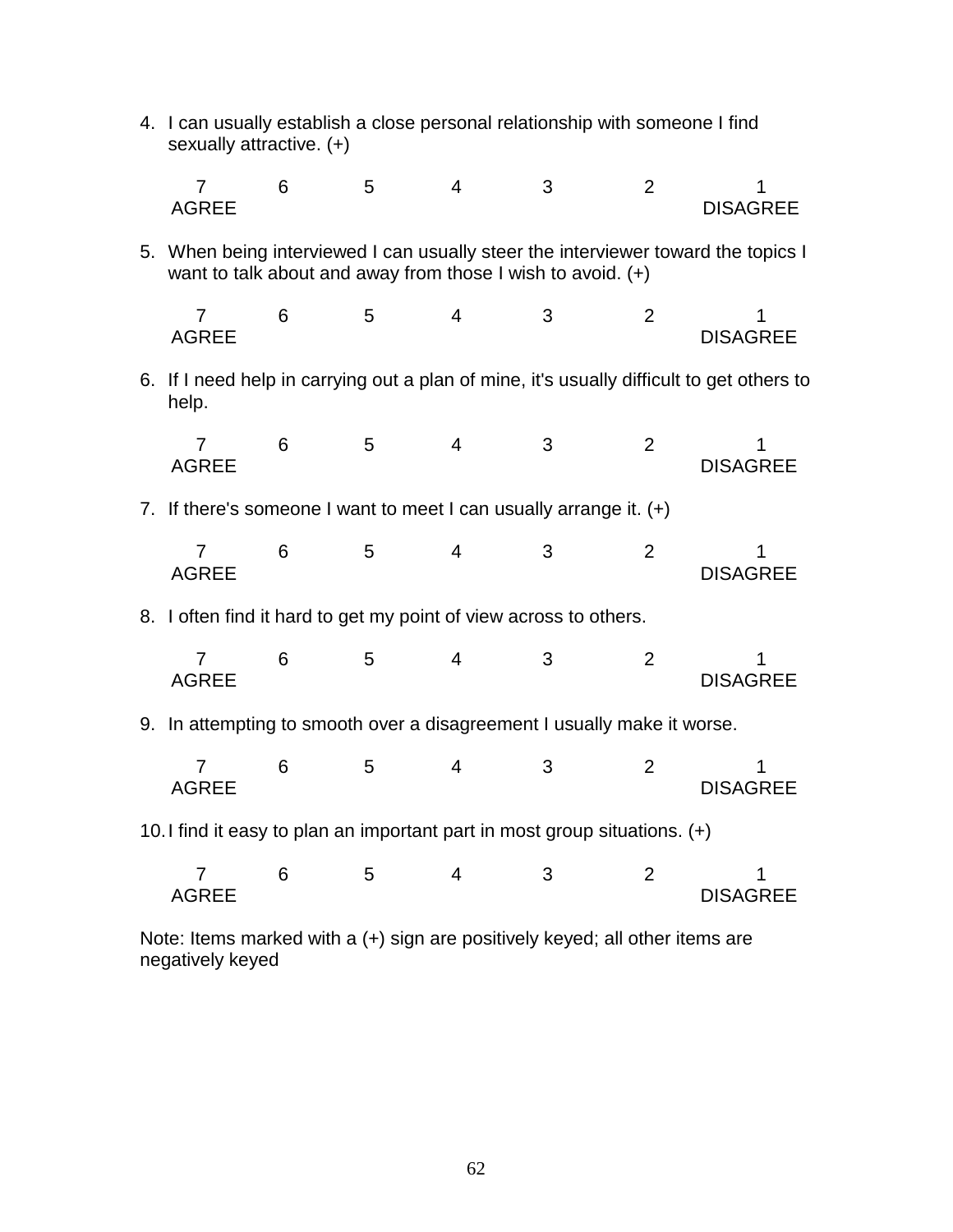## **APPENDIX E: SOCIOMETRIC TEST**

#### Sociometric Test

We would like to understand better the relationships between women at the facility. For that reason, it would be great help if you would provide answers to the following questions. **Your responses are entirely confidential!**

| Name | --- |
|------|-----|
|      |     |

Who do you like to spend your free time with the most?

*Please indicate first and last names, if possible.*

First choice \_\_\_\_\_\_\_\_\_\_\_\_\_\_\_\_\_\_\_\_\_\_\_\_\_\_\_\_\_\_\_\_\_\_\_

Second choice \_\_\_\_\_\_\_\_\_\_\_\_\_\_\_\_\_\_\_\_\_\_\_\_\_\_\_\_\_\_\_\_\_

Third choice \_\_\_\_\_\_\_\_\_\_\_\_\_\_\_\_\_\_\_\_\_\_\_\_\_\_\_\_\_\_\_\_\_\_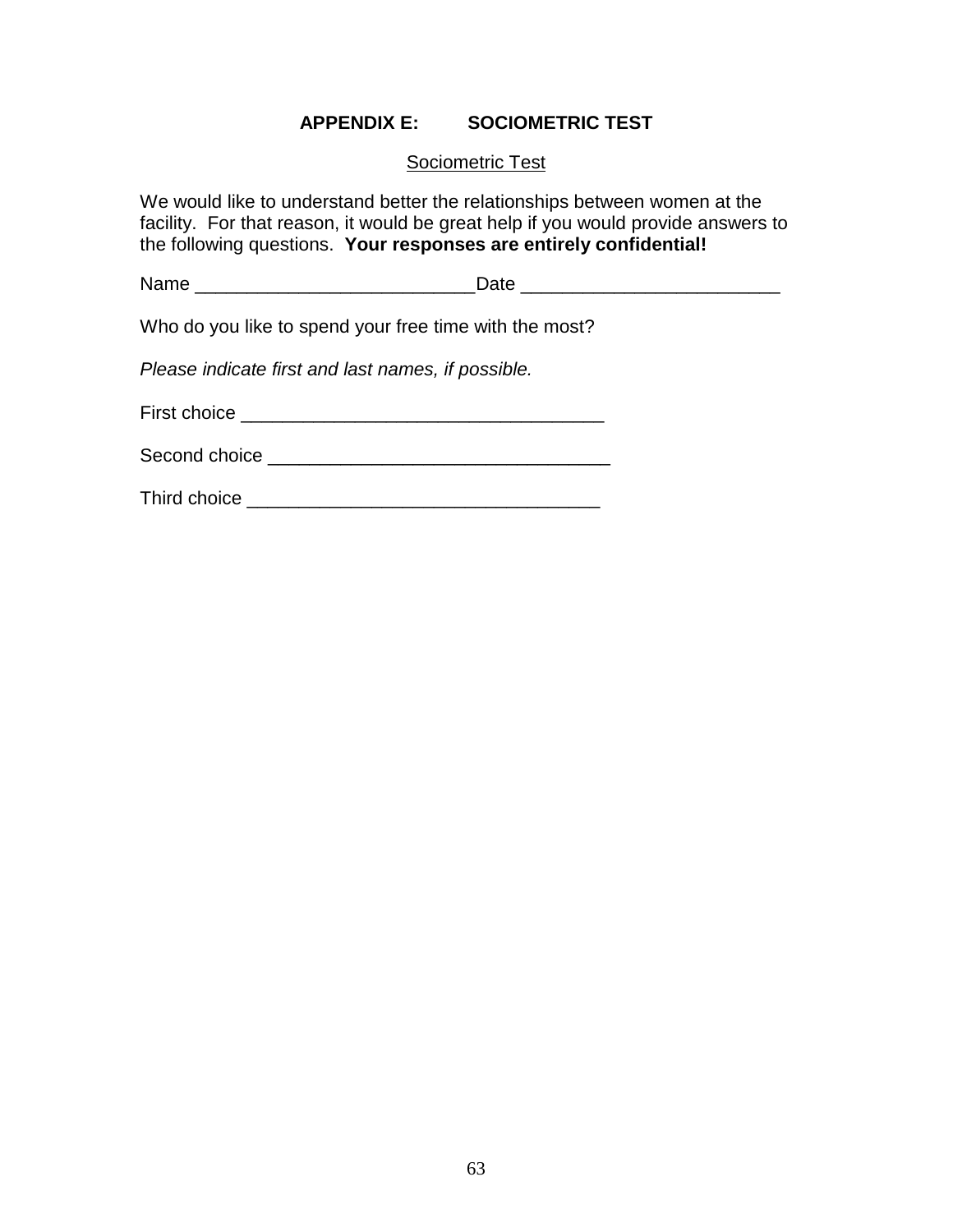### **APPENDIX F: CESI**

#### Correctional Environment Status Inventory

*Facility:\_\_\_\_\_\_\_\_\_\_\_\_\_\_\_\_\_\_\_\_\_*

*Date(dd/mm/yy):\_\_\_\_\_/\_\_\_\_\_/\_\_\_\_\_*

This questionnaire is being sent to you as part of the routine evaluation of this facility. It contains statements about your unit, the correctional staff at this facility and about you. Please take the time to complete the questionnaire. There is no need to write your name on the questionnaire. This will ensure that the results are confidential.

Once you have finished, place the completed questionnaire in the envelope, which is enclosed, and seal the envelope. Then give it to staff to return. Please take no longer than 5 days to return the package.

| $(A)$ Are you: (circle 1 or 2) | (D) How long is your current jail sentence?<br>(circle 1 or 2) |  |  |  |
|--------------------------------|----------------------------------------------------------------|--|--|--|
| male<br>female                 | 2 years to 4 years<br>four years or more                       |  |  |  |
| (B) How old are you?           | (E) Have you been in jail before? (circle 1 or 2)              |  |  |  |

1 yes 2 no

© Are you an Aboriginal person? (circle 1 or 2)

1 yes 2 no

On the next page, there are statements which describe the kinds of things that might go on in your facility and other statements which describe the way you may be feeling or thinking. Each statement is followed by the numbers 1 to 5. As you read each statement, circle a number from 1 to 5.

> Circle **'1'** if what the statement describes never happens Circle **'2'** if it happens once in a while Circle **'3'** if it happens often Circle **'4'** if it happens most of the time Circle **'5'** if it always happens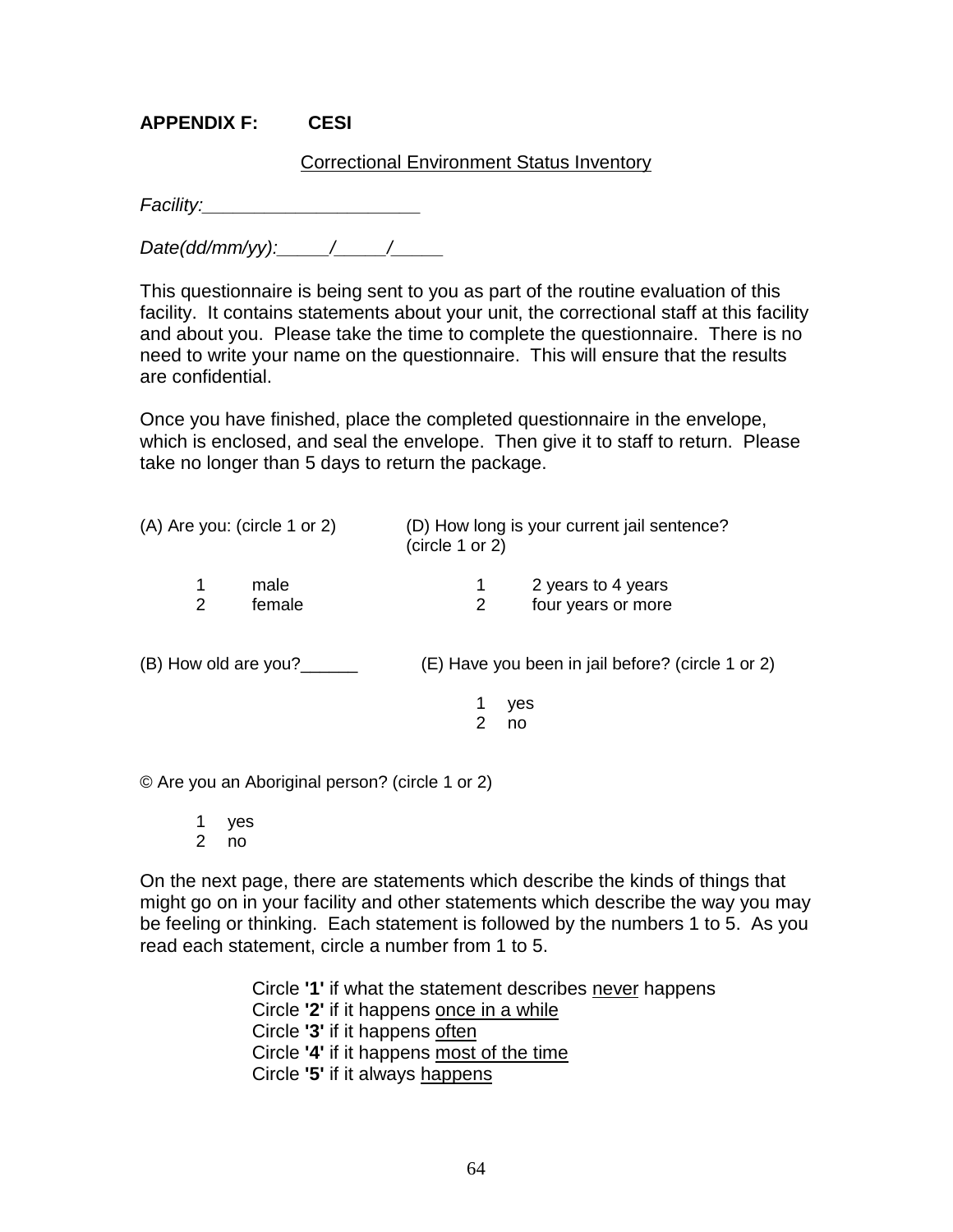**Do not circle a number if you are not sure about what the statement means or if it is not applicable to your facility. Do not circle more than one number for a statement. Please note also that "correctional staff" refers to mainly to Primary Workers, though may also include Team Leaders, Mental Health personnel, and Management.**

|  | 1=NEVER 2=ONCE IN A WHILE 3=OFTEN 4=MOST OF THE TIME 5=ALWAYS |  |
|--|---------------------------------------------------------------|--|
|  |                                                               |  |

| 1.  | Correctional staff ignore me.                                                                                 | $\mathbf{1}$ | $\overline{2}$ | 3              | $\overline{4}$ | 5 |
|-----|---------------------------------------------------------------------------------------------------------------|--------------|----------------|----------------|----------------|---|
| 2.  | Correctional staff take into consideration residents' explanations for things that happen at the<br>facility. | 1            | 2              | 3              | 4              | 5 |
| 3.  | Correctional staff keep residents waiting for appointments.                                                   |              | 2              | 3              | 4              | 5 |
| 4.  | Correctional staff act on residents' suggestions.                                                             |              | 2              | 3              | 4              | 5 |
| 5.  | Correctional staff apologize to residents when they have made a mistake.                                      | $\mathbf{1}$ | $\overline{2}$ | $\mathfrak{Z}$ | 4              | 5 |
| 6.  | When correctional staff disagree with each other, they work it out.                                           | 1            | $\overline{2}$ | 3              | 4              | 5 |
| 7.  | If I am being treated unfairly by correctional staff, I get a fair hearing.                                   |              | 2              | 3              | 4              | 5 |
| 8.  | Correctional staff change their minds about what we should be doing.                                          |              | $\overline{2}$ | 3              | 4              | 5 |
| 9.  | Correctional staff help residents to resolve arguments.                                                       | $\mathbf{1}$ | $\overline{2}$ | 3              | $\overline{4}$ | 5 |
| 10. | When a resident's programme is changed, correctional staff explain why.                                       | 1            | 2              | 3              | 4              | 5 |
| 11. | Correctional staff encourage me to try new ways of doing things.                                              | $\mathbf{1}$ | $\overline{2}$ | 3              | $\overline{4}$ | 5 |
| 12. | Correctional staff and residents say how they feel about each other.                                          |              | $\overline{2}$ | 3              | 4              | 5 |
| 13. | Before correctional staff give out a ticket, they try to find out what happened.                              | 1            | $\overline{2}$ | 3              | 4              | 5 |
| 14. | The more mature residents at the facility help take care of the less mature ones.                             | 1            | $\overline{2}$ | 3              | 4              | 5 |
| 15. | House meetings start on time.                                                                                 | 1            | 2              | 3              | $\overline{4}$ | 5 |
| 16. | Correctional staff let me know when they think I've done something really good.                               | 1            | $\overline{2}$ | 3              | 4              | 5 |
| 17. | Correctional staff pay attention to residents.                                                                | 1            | $\overline{2}$ | 3              | $\overline{4}$ | 5 |
| 18. | Correctional staff get along well with each other.                                                            |              | $\overline{2}$ | 3              | 4              | 5 |
| 19. | Some residents are very insulting to others at this facility.                                                 | 1            | $\overline{2}$ | 3              | $\overline{4}$ | 5 |
| 20. | I speak to correctional staff respectfully.                                                                   | 1            | 2              | 3              | 4              | 5 |
| 21. | In this facility it is OK to speak your mind.                                                                 | 1            | $\overline{2}$ | $\overline{3}$ | $\overline{4}$ | 5 |
| 22. | It is OK for residents to disagree openly with correctional staff.                                            | 1            | $\overline{2}$ | 3              | 4              | 5 |
| 23. | Correctional staff agree on what kinds of behaviours are acceptable.                                          | 1            | $\overline{2}$ | 3              | 4              | 5 |
| 24. | I feel comfortable telling correctional staff how I feel.                                                     |              | 2              | 3              | 4              | 5 |
| 25. | I hide my real feelings from other residents.                                                                 | 1            | $\overline{2}$ | 3              | $\overline{4}$ | 5 |
| 26. | Residents at the facility call each other names.                                                              | 1            | $\overline{2}$ | 3              | 4              | 5 |
| 27. | I like having correctional staff participate in our activities.                                               |              | 2              | 3              | 4              | 5 |
| 28. | I feel safe in confronting other residents who are doing something they shouldn't be doing.                   |              | 2              | 3              | 4              | 5 |
| 29. | I try to help other residents in my facility to work out their problems.                                      | 1            | $\overline{2}$ | 3              | $\overline{4}$ | 5 |
| 30. | When residents get into trouble, it's pretty clear why.                                                       | 1            | $\overline{2}$ | 3              | 4              | 5 |
| 31. | Correctional staff work as a team.                                                                            |              | $\overline{2}$ | 3              | $\overline{4}$ | 5 |
| 32. | This is a very well organized facility.                                                                       |              | 2              | 3              | 4              | 5 |
| 33. | If a resident doesn't want to shower regularly, the other residents on the facility deal with it.             | $\mathbf{1}$ | $\overline{2}$ | $\mathfrak{Z}$ | 4              | 5 |
| 34. | Correctional staff help me to deal with my anger in a better way.                                             | 1            | 2              | 3              | 4              | 5 |
| 35. | Correctional staff encourage residents to think about their goals.                                            | 1            | $\overline{2}$ | $\mathfrak{Z}$ | 4              | 5 |
| 36. | This is a clean facility.                                                                                     | 1            | $\overline{2}$ | 3              | 4              | 5 |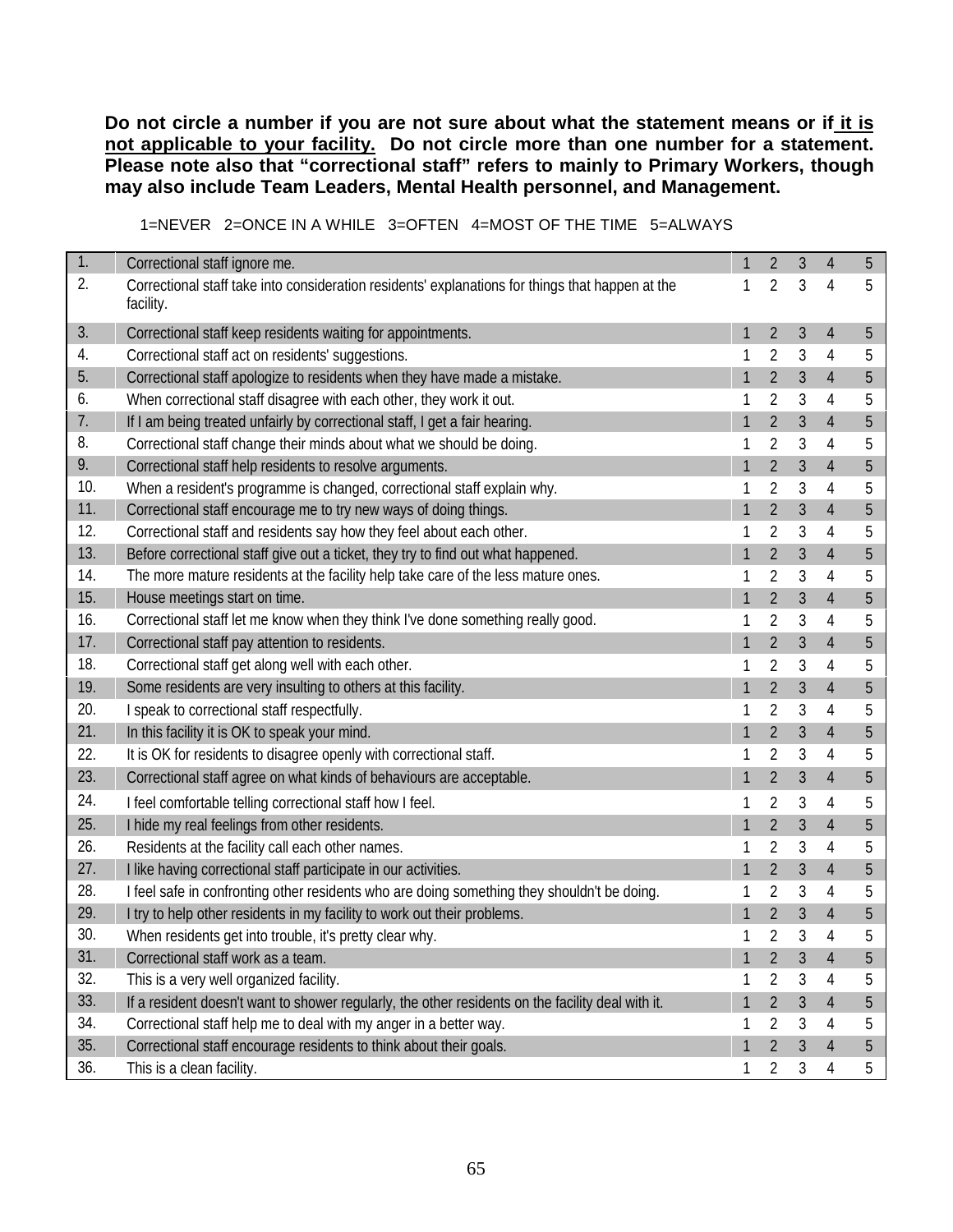**The next set of questions asks you to show how much you agree with each statement. Again, circle a number from 1 to 5. Once again, "correctional staff" refers to mainly to Primary Workers, though may also include Team Leaders, Mental Health personnel, and Management.**

**1**=COMPLETELY DISAGREE **2**=DISAGREE A BIT **3**=AGREE A BIT **4**=MOSTLY AGREE **5**=COMPLETELY AGREE

| 37. | Residents are expected to share their personal problems with each other.                     | 1            | $\overline{2}$ | 3 | 4              | 5 |
|-----|----------------------------------------------------------------------------------------------|--------------|----------------|---|----------------|---|
| 38. | Correctional staff here are trying to help me.                                               | 1            | 2              | 3 | 4              | 5 |
| 39. | I am trying to improve and get better.                                                       | 1            | $\overline{2}$ | 3 | $\overline{4}$ | 5 |
| 40. | The other residents at this facility help me to understand myself.                           |              | $\overline{2}$ | 3 | 4              | 5 |
| 41. | I know what my next steps will be when I am released.                                        | 1            | $\overline{2}$ | 3 | 4              | 5 |
| 42. | Correctional staff are interested in how I am doing.                                         |              | $\overline{2}$ | 3 | 4              | 5 |
| 43. | Getting into treatment programs is important to me.                                          | $\mathbf{1}$ | $\overline{2}$ | 3 | 4              | 5 |
| 44. | I respect the correctional staff.                                                            |              | 2              | 3 | 4              | 5 |
| 45. | Correctional staff care about me.                                                            | 1            | $\overline{2}$ | 3 | 4              | 5 |
| 46. | Residents know what jobs need to be done and when they need to get them done.                |              | $\overline{2}$ | 3 | 4              | 5 |
| 47. | Correctional staff help me to feel that I can stay out of jail in the future.                | 1            | $\overline{2}$ | 3 | $\overline{4}$ | 5 |
| 48. | Correctional staff prefer to stay in their offices rather than spend time with residents.    |              | $\overline{2}$ | 3 | 4              | 5 |
| 49. | Rules at this facility are clear.                                                            | 1            | $\overline{2}$ | 3 | $\overline{4}$ | 5 |
| 50. | I am solving the problems that got me in here.                                               |              | $\overline{2}$ | 3 | 4              | 5 |
| 51. | I know what kinds of behaviour will get me into trouble.                                     | 1            | $\overline{2}$ | 3 | 4              | 5 |
| 52. | I want to change the way I am.                                                               |              | 2              | 3 | 4              | 5 |
| 53. | Correctional staff would like to know how I'm doing once I have been released.               | $\mathbf{1}$ | $\overline{2}$ | 3 | $\overline{4}$ | 5 |
| 54. | I am learning better ways of solving my problems.                                            |              | $\overline{2}$ | 3 | 4              | 5 |
| 55. | Residents are encouraged to plan for the future.                                             | $\mathbf{1}$ | $\overline{2}$ | 3 | 4              | 5 |
| 56. | The other residents at the facility have nothing to offer me.                                |              | 2              | 3 | 4              | 5 |
| 57. | I care about what happens to the other residents.                                            | 1            | $\overline{2}$ | 3 | 4              | 5 |
| 58. | I have a really good sense of what I should and shouldn't do around here.                    |              | $\overline{2}$ | 3 | 4              | 5 |
| 59. | When I arrived, the other residents helped me to learn how things work around here.          | 1            | $\overline{2}$ | 3 | $\overline{4}$ | 5 |
| 60. | Correctional staff are more interested in their pay cheques than in me.                      | 1            | $\overline{2}$ | 3 | 4              | 5 |
| 61. | Correctional staff think that only residents are responsible for problems at the facility.   | 1            | $\overline{2}$ | 3 | 4              | 5 |
| 62. | My case manager is interested in how I am doing.                                             | 1            | $\overline{2}$ | 3 | 4              | 5 |
| 63. | I like most of the residents at this facility.                                               | 1            | $\overline{2}$ | 3 | $\overline{4}$ | 5 |
| 64. | At this facility, every resident is out for herself.                                         | 1            | 2              | 3 | 4              | 5 |
| 65. | I will have to solve my problems if I want to stay out of jail.                              |              | $\overline{2}$ | 3 | 4              | 5 |
| 66. | Correctional staff help me to feel that I can manage my life better than I have in the past. |              | $\overline{2}$ | 3 | 4              | 5 |

Please check your questionnaire to make sure that you have not overlooked any statements. Then, in the section below, make note of any important aspects of the prison environment that this questionnaire did not cover.

#### **COMMENTS:**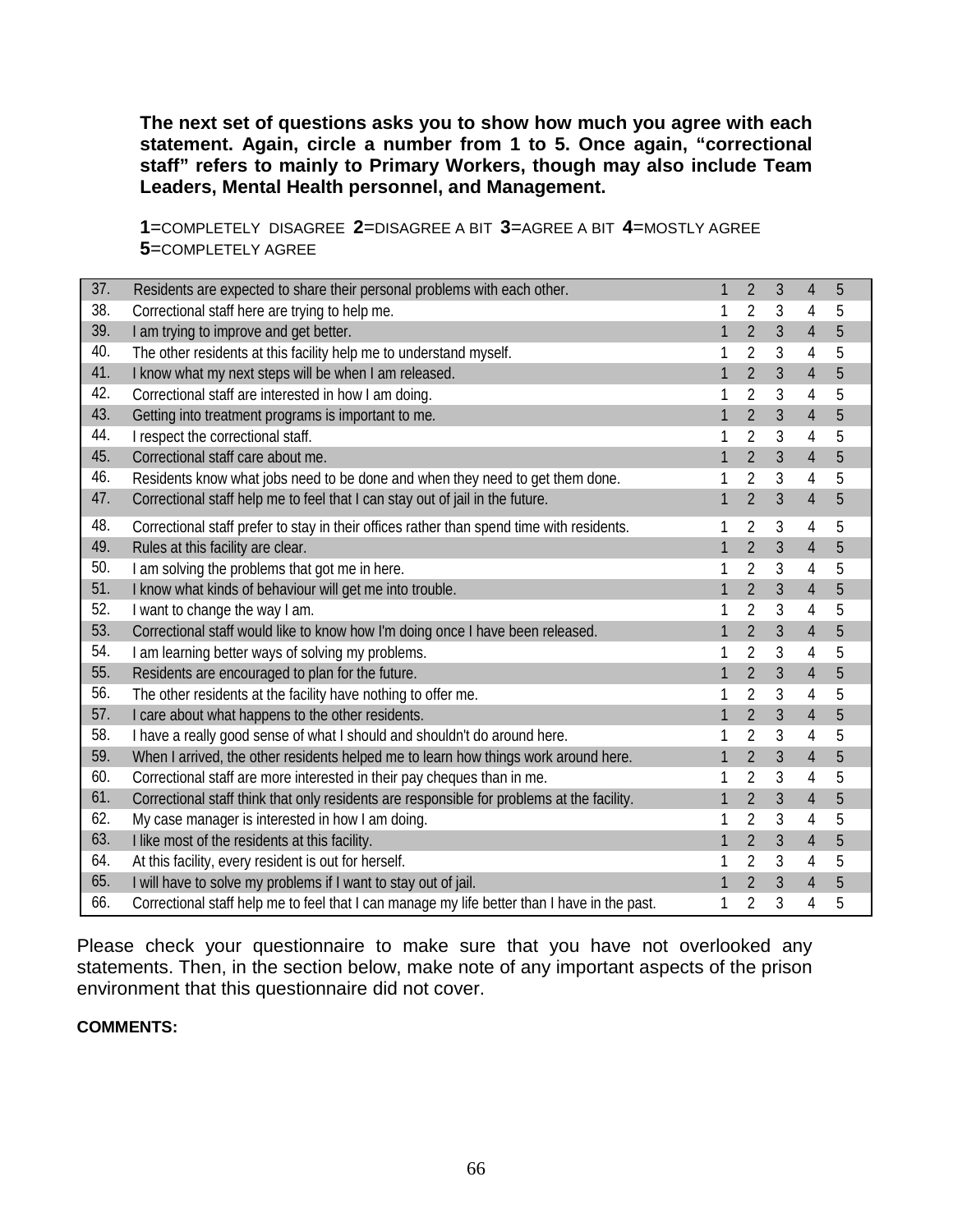# **APPENDIX G: ITEMS IN CESI SCALES AND SUBSCALES**

## **Scale: Staff Involvement**

#### *Subscale: Responsive Staff*

Correctional staff take into consideration resident's explanations for things that happen at the facility

Correctional staff act on resident's suggestions

Correctional staff apologize to residents when they have made a mistake

If I am being treated unfairly by a correctional officer, I get a fair hearing

When a resident's program is changed, a correctional officer explains why

Before correctional staff give out a ticket, they try to find out what happened

# *Subscale: Caring Staff*

Correctional staff are interested in how I am doing

Correctional staff care about me

Correctional staff would like to know how I'm doing once I have been released

My case manager is interested in how I am doing

# *Subscale: Disinterested Staff*

Correctional staff keep residents waiting for appointments

Correctional staff prefer to stay in their offices rather than spend time with residents

Correctional staff ignore me

Correctional staff are more interested in their pay checks than in me

Correctional staff think that only residents are responsible for problems in the facility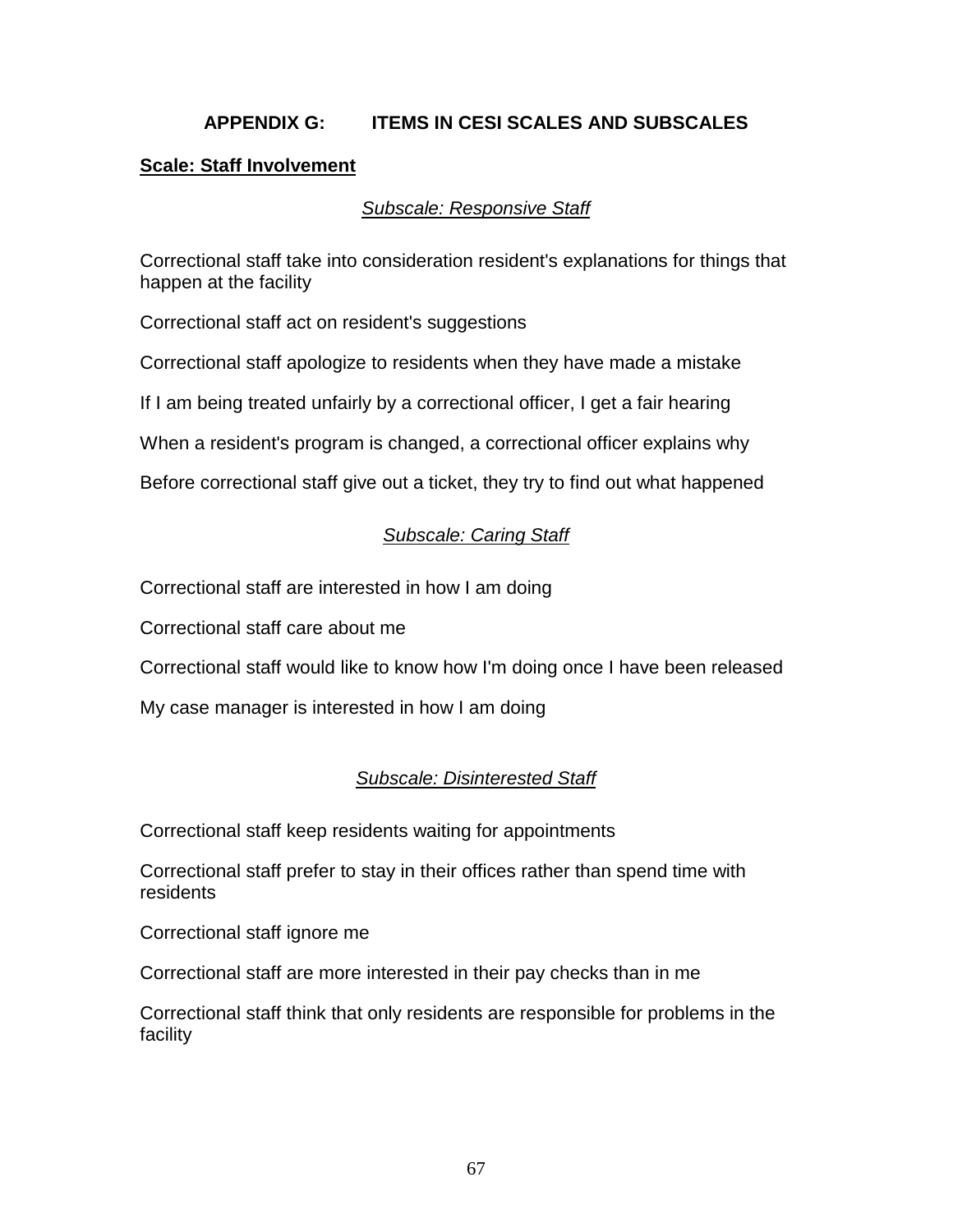# **Scale: Staff Treatment Focus**

#### *Subscale: Encouragement*

Correctional staff pay attention to the residents

Correctional staff help me to deal with my anger in a better way

Correctional staff encourage residents to think about their goals

Correctional staff are trying to help me

Correctional staff help me feel that I can stay out of trouble

Residents are encouraged to plan for the future

Correctional staff help me to feel that I can manage my life better than I have in the past

## *Subscale: Open Communication*

Correctional staff help residents to resolve arguments

Correctional staff encourage me to try new ways of doing things

Correctional staff and residents say how they feel about each other

Correctional staff let me know when they think I've done something good

It is OK for residents to disagree openly with correctional officers

I feel comfortable telling correctional staff how I feel

#### **Scale: Staff Cohesion**

When correctional staff disagree with each other, they work it out Correctional staff get along well with each other I speak to correctional staff respectfully Correctional staff agree on what kinds of behaviours are acceptable I like having correctional staff participate in our activities Correctional staff work as a team I respect the correctional staff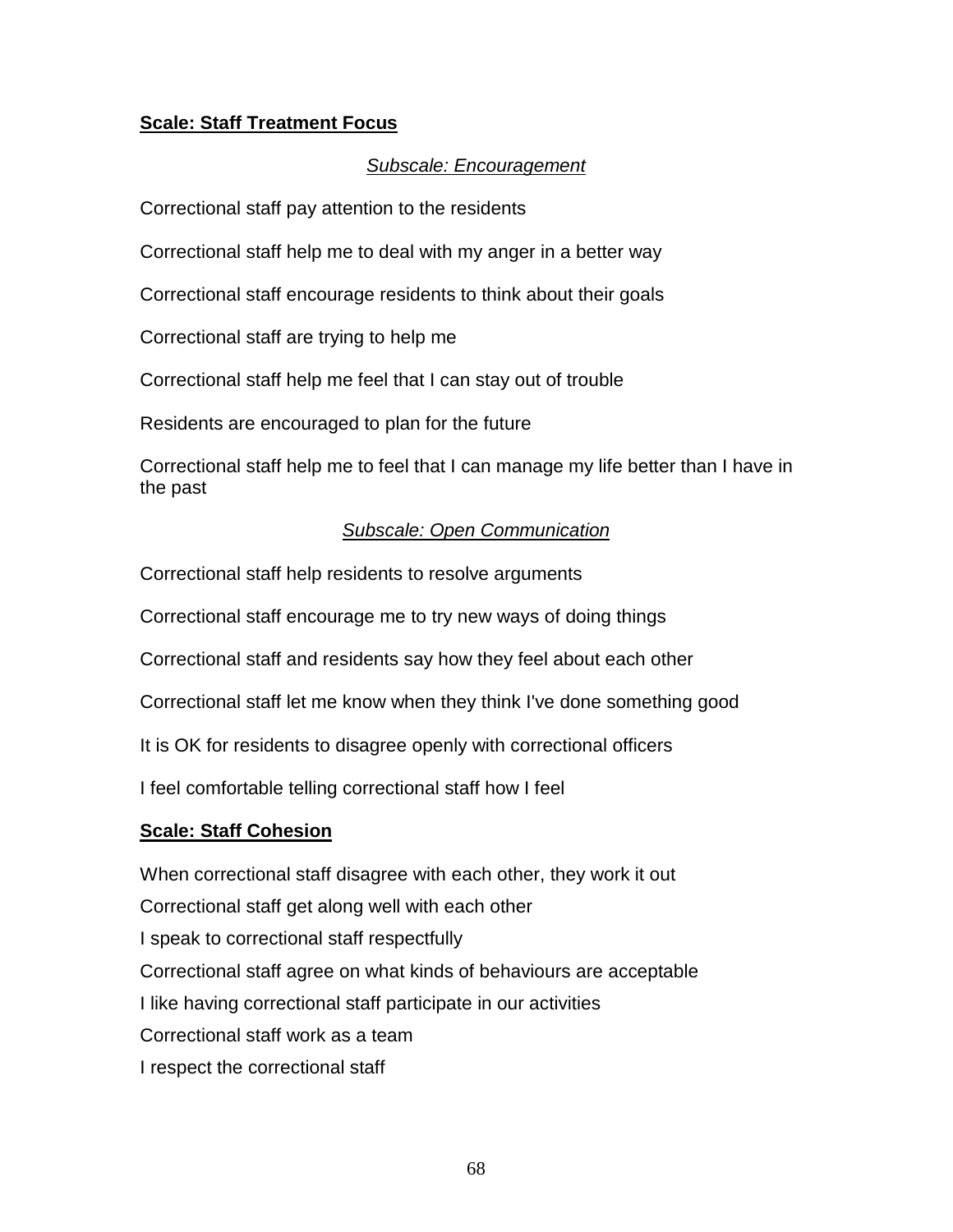# **Scale: Clarity & Organization**

Rules at this facility are clear

Facility meetings start on time

When residents get into trouble, it's pretty clear why

I have a really good sense of what I should and shouldn't do around here

Correctional staff change their minds about what we should be doing

This is a clean facility

Residents know what jobs need to be done and when they need to get them

done

This is a very well organized facility

## **Scale: Offender Treatment Orientation**

#### *Subscale: Problem Solving*

I am solving the problems that got me in here

I know what kinds of bheaviours will get me into trouble

I am learning better ways of solving my problems

I will have to solve my problems if I want to stay out of jail

I want to change the way I am

## *Subscale: Change Orientation*

In this facility it is OK to speak your mind

I am trying to improve and get better

I know what my next steps will be when I am released

Getting into treatment programs is important to me

Residents are expected to share their personal problems with each other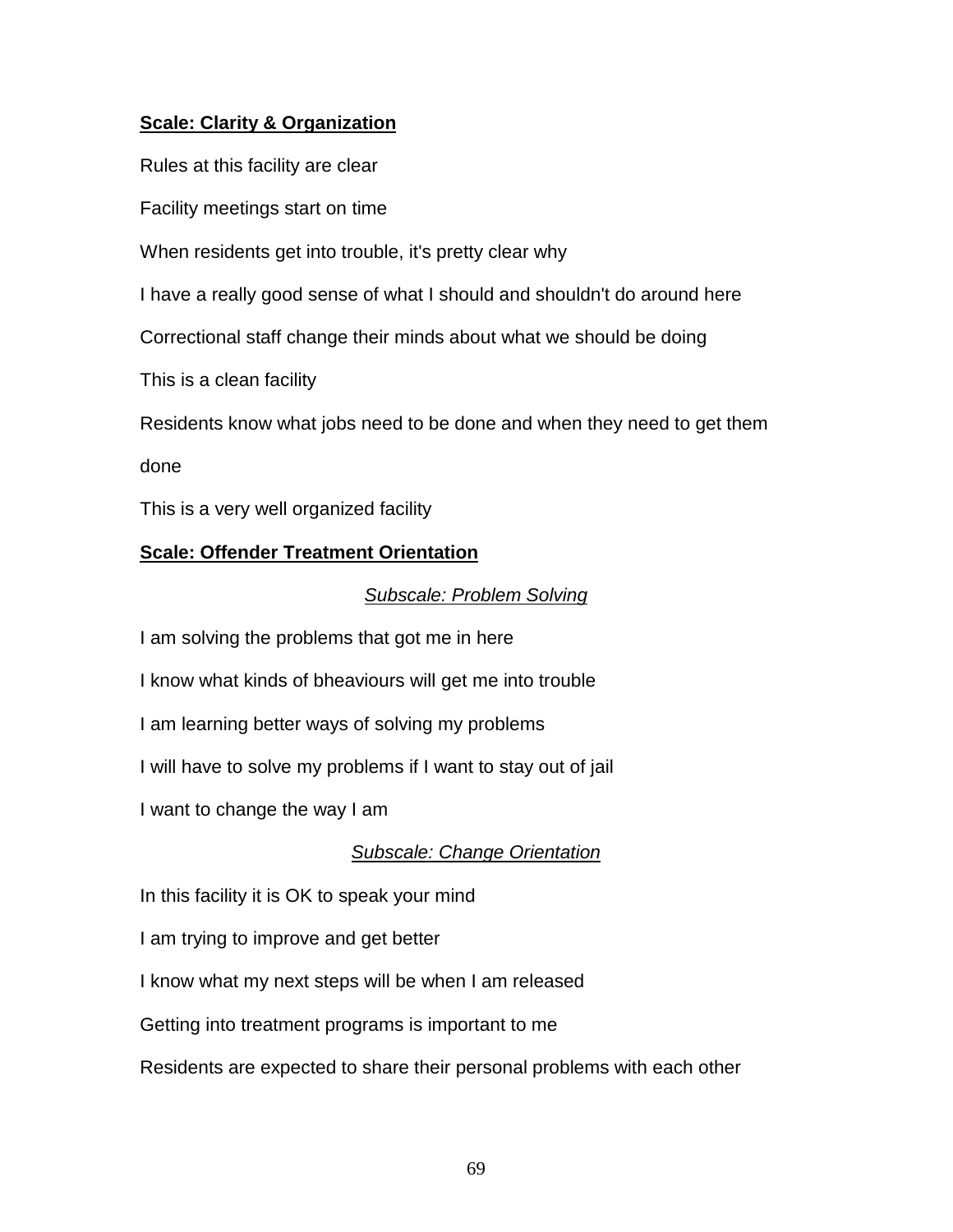# **Scale: Offender Relationships**

# *Subscale: Mutual Caring*

Correctional staff get along well with each other

The other residents in this facility help me to understand myself

The other residents on the facility have nothing to offer me

I care about what happens to the other residents

When I arrived, the other residents helped me learn how things work around here

I like most of the residents on this facility

At this facility, every resident is out for herself

# *Subscale: Peer Support*

The more mature residents in the facility help take care of the less mature ones

I feel safe in confronting other residents who are doing something they shouldn't be doing

I try to help other residents on my facility to work out their problems

If a resident doesn't want to shower regularly, the other residents on the facility deal with it

# *Subscale Hostility*

Some residents are very insulting to others in the facility

I hide my real feelings from other residents

Residents at this facility call each other names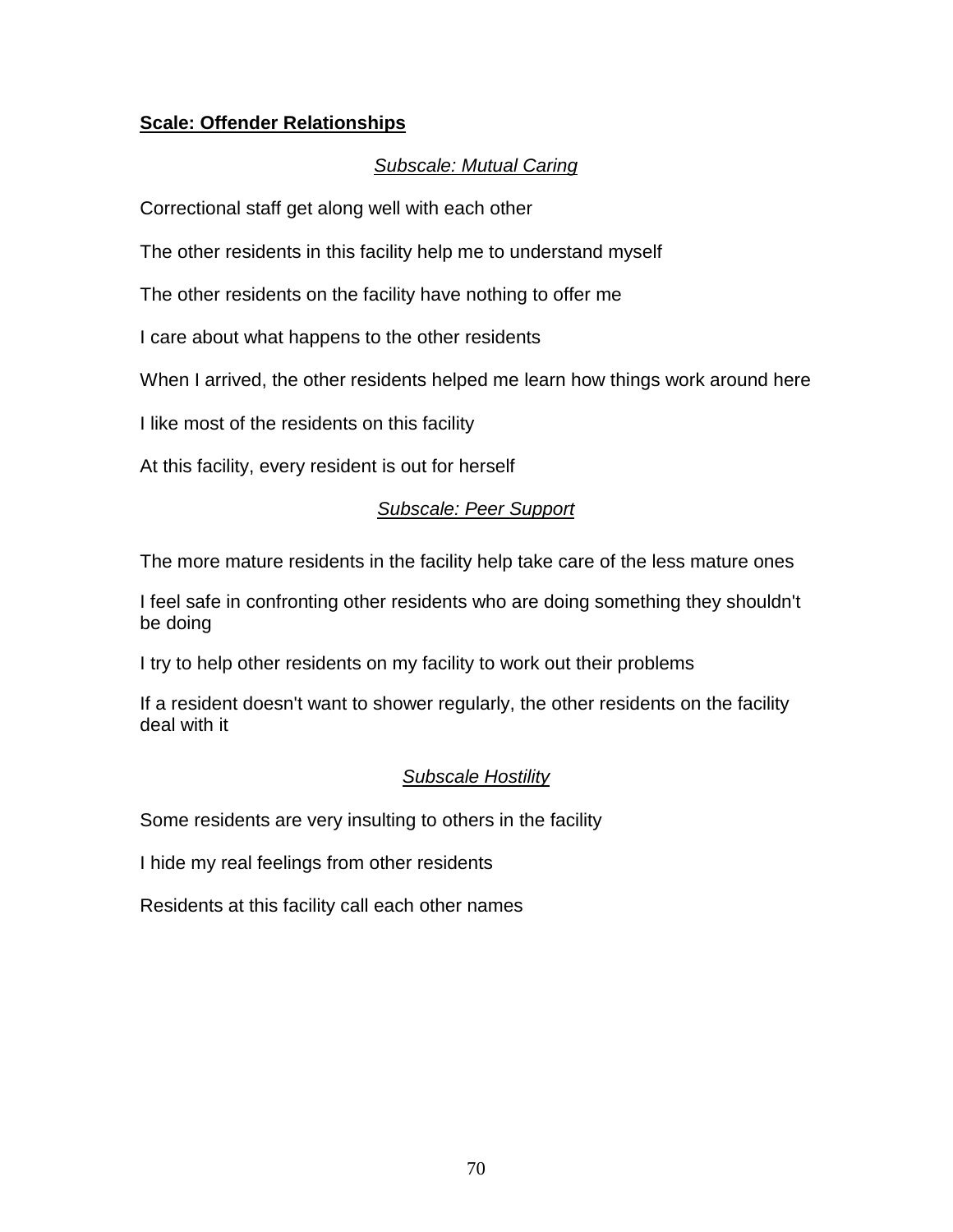# **APPENDIX H: SURVEY FORMATS**

#### **Survey for Offenders**

 $\overline{a}$ 

The Pawsitive Directions Canine Program is a course available for all women in this facility. Program participants are educated in dog husbandry and training techniques, ultimately leading to the release of the dog into the community. In order to understand how this program is going and to find ways to make it even better, we would appreciate if you would fill out this questionnaire and tell us how you feel about the canine program.

## **Your responses will be kept entirely confidential and your anonymity is guaranteed.**

| 1. | How old are you?                                                                                                                                                                                    |  |  |  |  |  |  |  |  |
|----|-----------------------------------------------------------------------------------------------------------------------------------------------------------------------------------------------------|--|--|--|--|--|--|--|--|
| 2. | How long is your current sentence?                                                                                                                                                                  |  |  |  |  |  |  |  |  |
| 3. | How long have you been incarcerated? __________                                                                                                                                                     |  |  |  |  |  |  |  |  |
| 4. | How long have you been at this facility? __________                                                                                                                                                 |  |  |  |  |  |  |  |  |
| 5. | Were you aware of the canine program and its availability to you?                                                                                                                                   |  |  |  |  |  |  |  |  |
| 6. | Do you know how to become involved in the program?<br>No Tres No                                                                                                                                    |  |  |  |  |  |  |  |  |
| 7. | Have you ever been denied a position in the program?<br>______Yes ______No                                                                                                                          |  |  |  |  |  |  |  |  |
|    | a) Are you a participant of the canine program?<br>_____Yes _____No                                                                                                                                 |  |  |  |  |  |  |  |  |
|    | If not, is it because:<br>______ you did not know about the program?<br>______ you were not interested?<br>_____ you were too occupied to take on the extra responsibility?<br>other reason (please |  |  |  |  |  |  |  |  |
|    |                                                                                                                                                                                                     |  |  |  |  |  |  |  |  |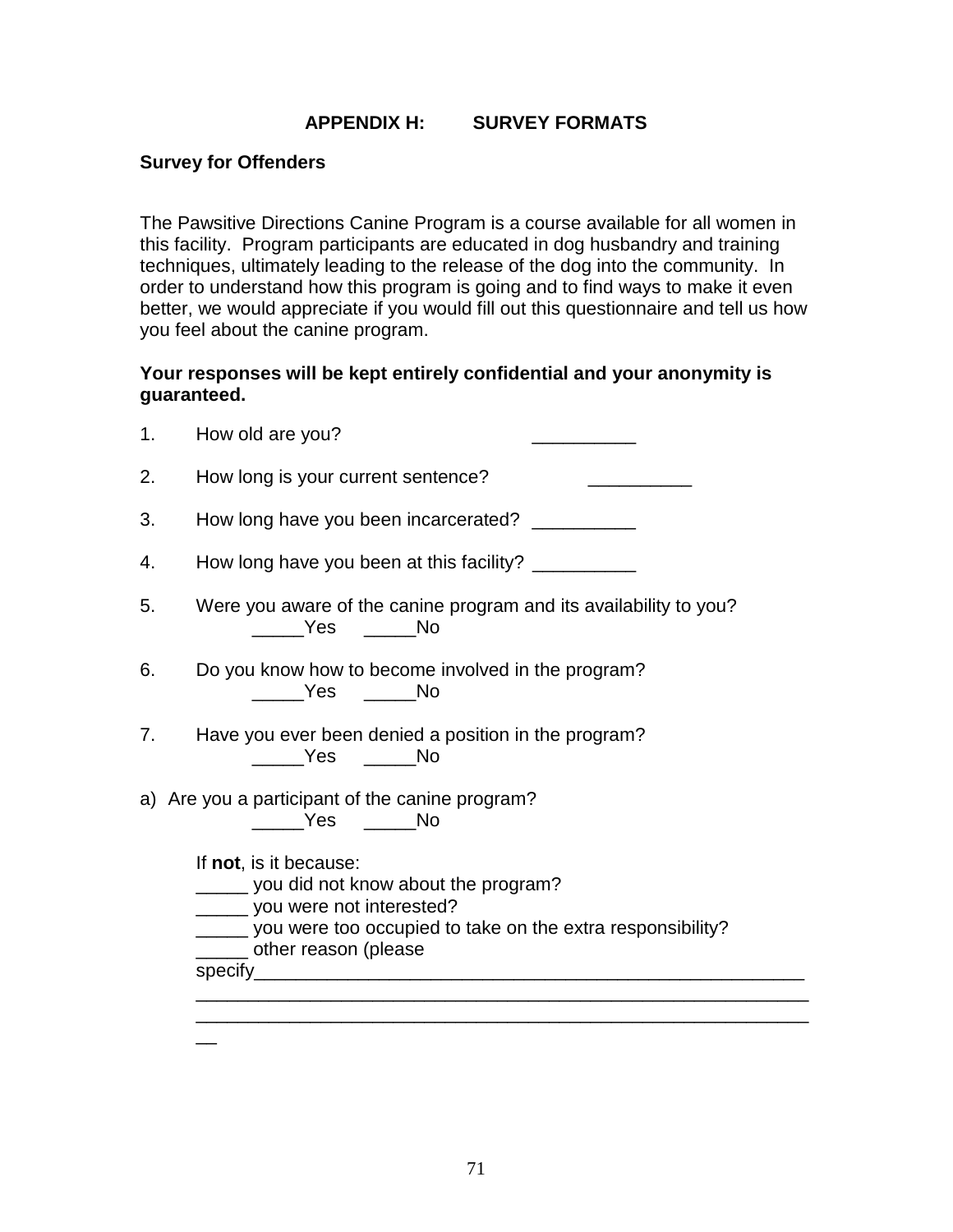If **yes**, what did/do you expect to gain from your involvement in the program?\_\_\_\_\_\_\_\_\_\_\_\_\_\_\_\_\_\_\_\_\_\_\_\_\_\_\_\_\_\_\_\_\_\_\_\_\_\_\_\_\_\_\_\_\_\_\_\_\_\_\_\_\_\_

\_\_\_\_\_\_\_\_\_\_\_\_\_\_\_\_\_\_\_\_\_\_\_\_\_\_\_\_\_\_\_\_\_\_\_\_\_\_\_\_\_\_\_\_\_\_\_\_\_\_\_\_\_\_\_\_\_\_\_\_\_\_

| a) Have you noticed any changes in the general atmosphere at the facility, or<br>the relationship between staff and inmates and amongst inmates due to the |
|------------------------------------------------------------------------------------------------------------------------------------------------------------|
| canine program?                                                                                                                                            |
| <b>No</b>                                                                                                                                                  |
| Yes What kind?                                                                                                                                             |
|                                                                                                                                                            |
| Does a dog trainer ever show you what they're doing with their dog?                                                                                        |
| <b>No</b>                                                                                                                                                  |
| Yes                                                                                                                                                        |
| Do you have contact with the dogs?                                                                                                                         |
| <b>No</b>                                                                                                                                                  |
| Can you provide an example?<br><b>Parage Yes</b>                                                                                                           |
|                                                                                                                                                            |
| Do you have a favourite dog?                                                                                                                               |
| <b>No</b>                                                                                                                                                  |
| Yes                                                                                                                                                        |
| How do the dog trainers feel about your contact with their<br>dogs?_                                                                                       |
|                                                                                                                                                            |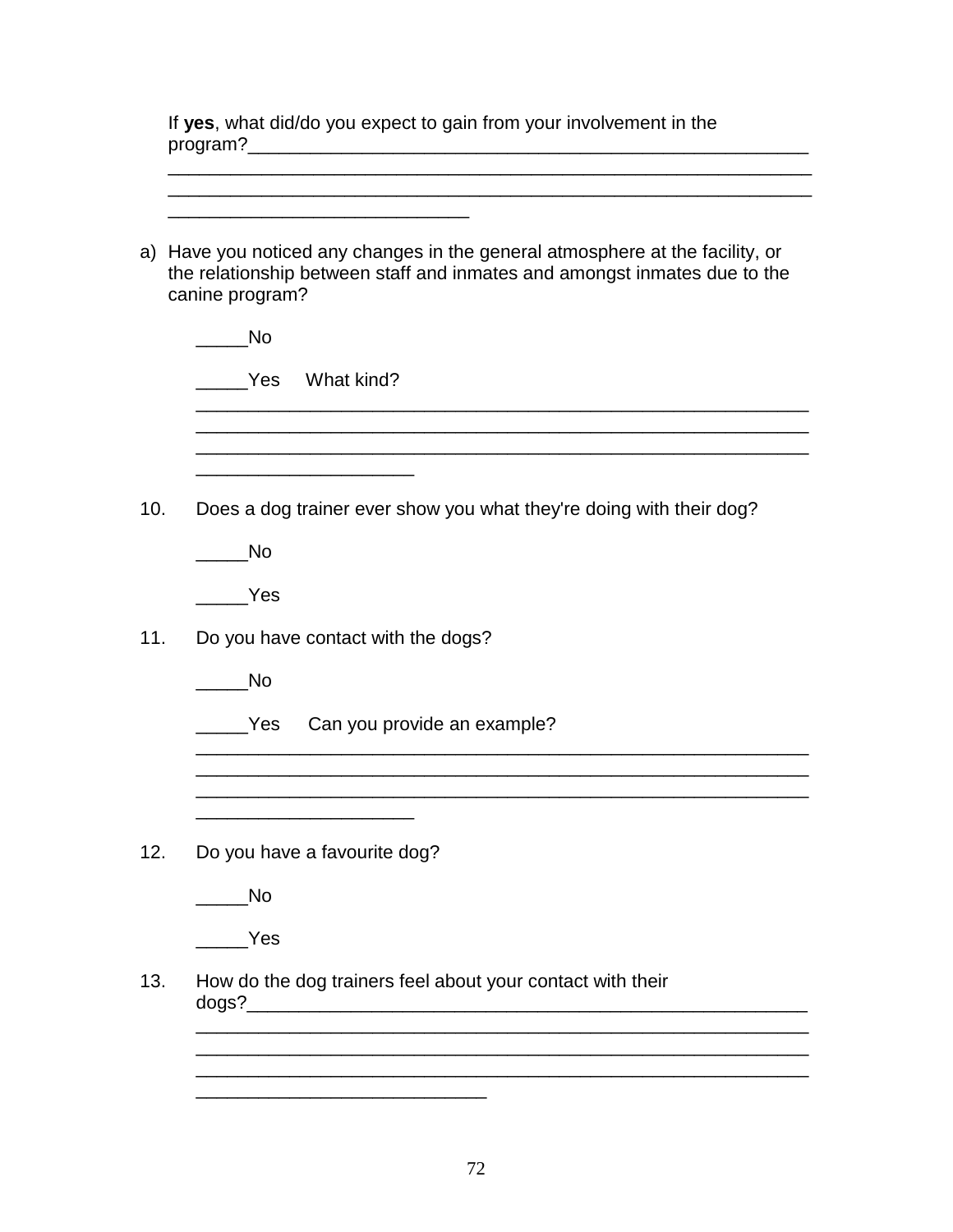a) Have you been invited to any events surrounding the canine program?

\_\_\_\_\_No \_\_\_\_\_Yes

15. Have you noticed any resistance to the program either by staff or inmates?

| <b>No</b><br>Yes | What type?                                                                         |
|------------------|------------------------------------------------------------------------------------|
|                  | Do you have any general complaints about the canine program?                       |
| No               | Yes Please describe                                                                |
| <b>No</b>        | Do you have any positive feedback about the canine program?<br>Yes Please describe |
|                  |                                                                                    |
| dogs?            | Overall do you find the program to be successful in the placement of               |
| <b>No</b>        |                                                                                    |
|                  |                                                                                    |

# **THANK YOU VERY MUCH FOR YOUR COOPERATION**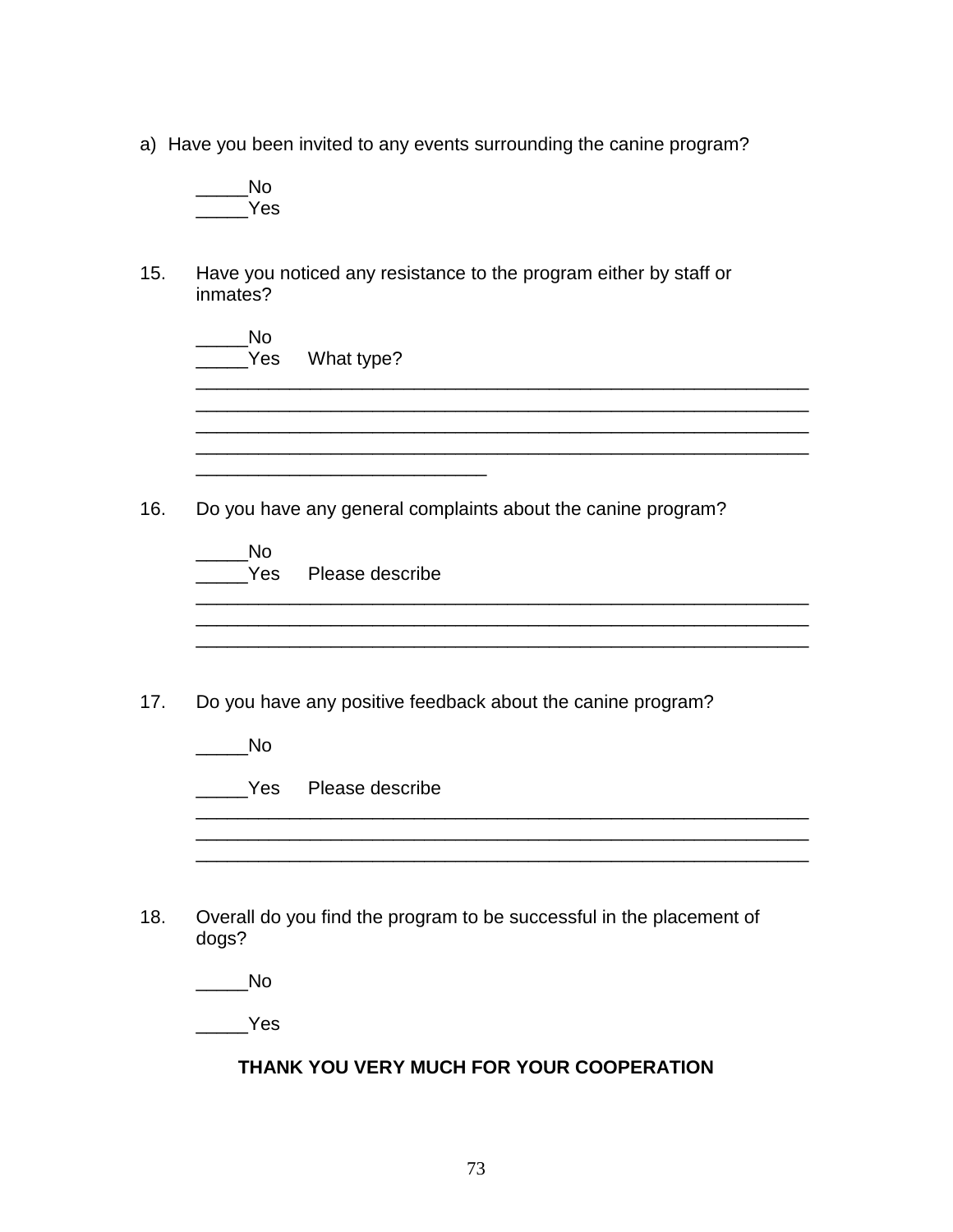#### **Survey for Staff**

This questionnaire is designed to determine the effectiveness of the Pawsitive Directions Canine Program at your facility. As you may know, the program educates women in dog husbandry and training techniques, ultimately leading to the release of the dog into the community. We would appreciate if you could respond to the following questions. Your perceptions and feelings about this program are of great importance for its evaluation. The questionnaire is anonymous, and your responses will be kept entirely confidential.

We would also like to talk to you about this program, since we believe that an interview can provide better understanding of the impact of this program. If you are willing to volunteer for an interview, please indicate so at the bottom of this questionnaire.

1. Are you aware of the canine program?

 $\_\_\_\$ No \_\_\_\_\_Yes

- 2. How did you find out about the program?
- 3. Are any of the women on your caseload participants in the canine program?

\_\_\_\_\_\_\_\_\_\_\_\_\_\_\_\_\_\_\_\_\_\_\_\_\_\_\_\_\_\_\_\_\_\_\_\_\_\_\_\_\_\_\_\_\_\_\_\_\_\_

\_\_\_\_\_\_\_\_\_\_\_\_\_\_\_\_\_\_\_\_\_\_\_\_\_\_\_\_\_\_\_\_\_\_\_\_\_\_\_\_\_\_\_\_\_\_\_\_\_\_\_\_\_\_\_\_\_\_\_\_\_\_

\_\_\_\_\_\_\_\_\_\_\_\_\_\_\_\_\_\_\_\_\_\_\_\_\_\_\_\_\_\_\_\_\_\_\_\_\_\_\_\_\_\_\_\_\_\_\_\_\_\_\_\_\_\_\_\_\_\_\_\_\_\_

- $\blacksquare$  No \_\_\_\_\_Yes
- 4. Do you know the goals of the program?

 $\blacksquare$  No Yes What are they? \_\_\_\_\_\_\_\_\_\_\_\_\_\_\_\_\_\_\_\_\_\_\_\_\_\_\_\_\_\_\_\_\_\_\_\_\_\_\_\_\_\_\_\_\_\_\_\_\_\_\_\_\_\_\_\_\_\_\_

5. How effective do you find the canine program to be in placement of dogs:

With families in the community? 1…..2…..3…..4…..5…..6…..7…..8…..9…..10

 $\frac{1}{\sqrt{2}}$  ,  $\frac{1}{\sqrt{2}}$  ,  $\frac{1}{\sqrt{2}}$  ,  $\frac{1}{\sqrt{2}}$  ,  $\frac{1}{\sqrt{2}}$  ,  $\frac{1}{\sqrt{2}}$  ,  $\frac{1}{\sqrt{2}}$  ,  $\frac{1}{\sqrt{2}}$  ,  $\frac{1}{\sqrt{2}}$  ,  $\frac{1}{\sqrt{2}}$  ,  $\frac{1}{\sqrt{2}}$  ,  $\frac{1}{\sqrt{2}}$  ,  $\frac{1}{\sqrt{2}}$  ,  $\frac{1}{\sqrt{2}}$  ,  $\frac{1}{\sqrt{2}}$ 

\_\_\_\_\_\_\_\_\_\_\_\_\_\_\_\_\_\_\_\_\_\_\_\_\_\_\_\_\_\_\_\_\_\_\_\_\_\_\_\_\_\_\_\_\_\_\_\_\_\_\_\_\_\_\_\_\_\_\_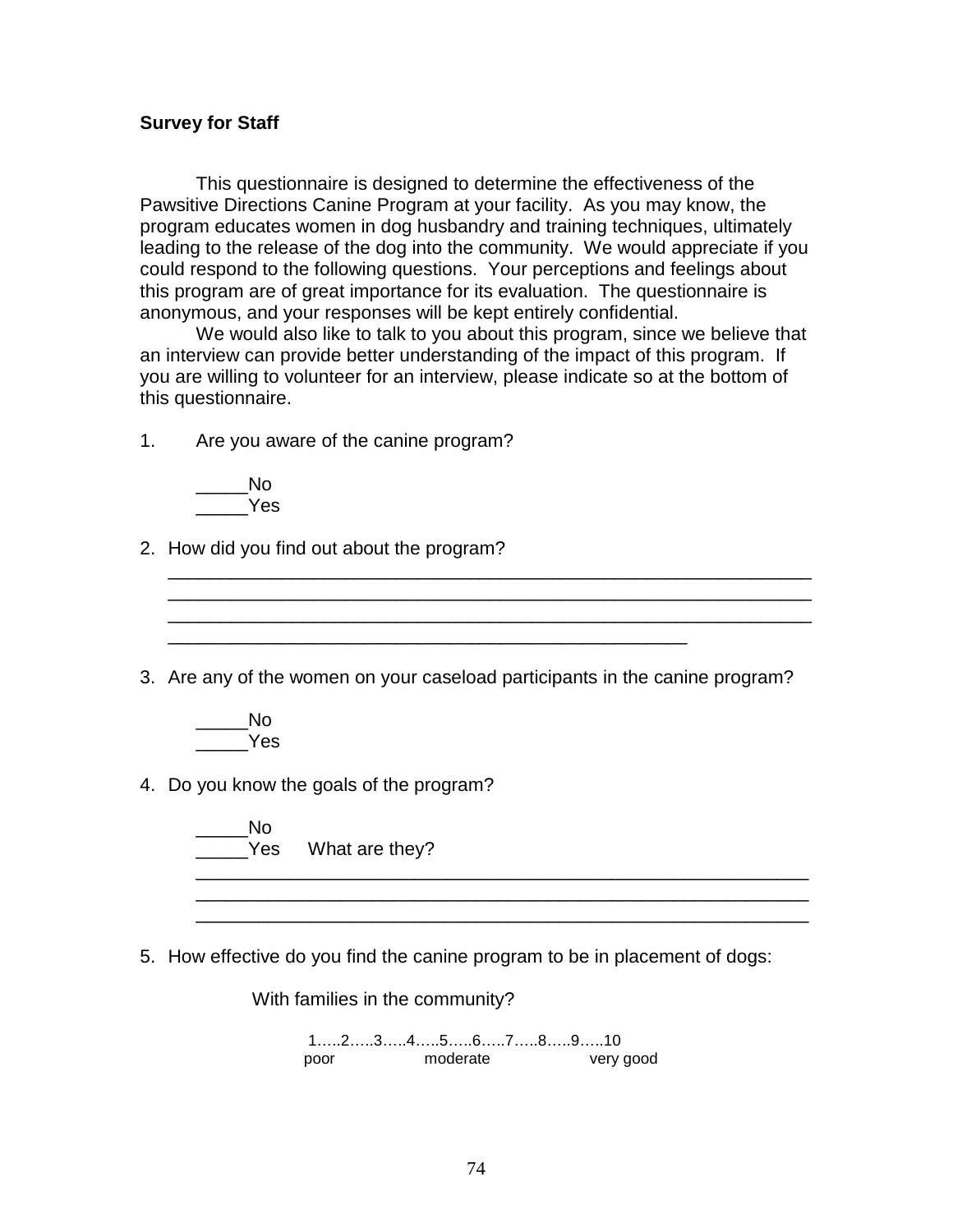With disabled members of the community?

1…..2…..3…..4…..5…..6…..7…..8…..9…..10 poor moderate very good

6. Have you noticed any changes in the general atmosphere at the facility, relationship between staff and inmates and amongst inmates due to the program?

> $\_\_$  No \_\_\_\_\_Yes What Kind?

- 7. Have you noticed any changes in the program participants since their involvement in the program (how they deal with their personal issues, incarceration; their role in the inmate group; their relationship and behavior towards the staff)?
	- $\overline{\phantom{a}}$  No The Yes In what way? \_\_\_\_\_\_\_\_\_\_\_\_\_\_\_\_\_\_\_\_\_\_\_\_\_\_\_\_\_\_\_\_\_\_\_\_\_\_\_\_\_\_\_\_\_\_\_\_\_\_\_\_\_
- 8. Do you think that the canine program reinforces the positive effects of other programs:

For program participants?

1…..2…..3…..4…..5…..6…..7…..8…..9…..10 not at all a great deal a great deal

9. Has the canine program ever create a crisis or a problem?

 $\rule{1em}{0.15mm}$  No Yes Why and when? \_\_\_\_\_\_\_\_\_\_\_\_\_\_\_\_\_\_\_\_\_\_\_\_\_\_\_\_\_\_\_\_\_\_\_\_\_\_\_\_\_\_\_\_\_\_\_\_\_\_\_\_\_

If yes, was it resolved?

\_\_\_\_\_No \_\_\_\_\_Yes How? \_\_\_\_\_\_\_\_\_\_\_\_\_\_\_\_\_\_\_\_\_\_\_\_\_\_\_\_\_\_\_\_\_\_\_\_

- 10. Does a dog trainer ever show you what they're doing with their dog?
	- \_\_\_\_\_No \_\_\_\_\_Yes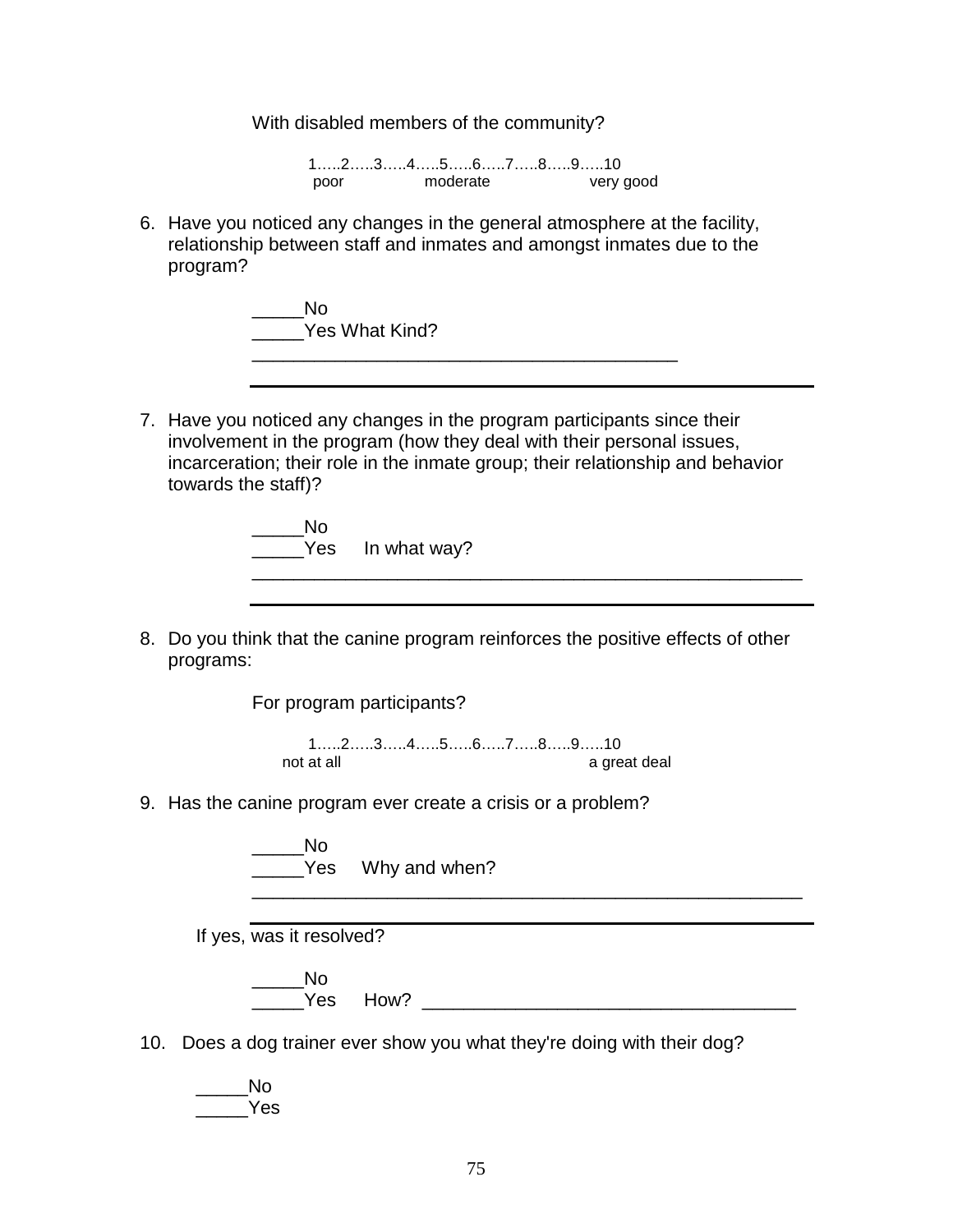11. Do you have contact with the dogs?

 $\rule{1em}{0.15mm}$ No Yes Can you provide an example? \_\_\_\_\_\_\_\_\_\_\_\_\_\_\_\_\_\_\_\_\_\_\_\_\_\_\_\_

12. Do you have a favourite dog?

 $\_\_$  No \_\_\_\_\_Yes

13. How do the dog trainers feel about your contact with their dogs?

#### **Please answer the following questions if you feel comfortable to do so, otherwise, please feel free to skip them.**

\_\_\_\_\_\_\_\_\_\_\_\_\_\_\_\_\_\_\_\_\_\_\_\_\_\_\_\_\_\_\_\_\_\_\_\_\_\_\_\_\_\_\_\_\_\_\_\_\_\_\_\_\_\_\_

 $\mathcal{L}_\mathcal{L} = \{ \mathcal{L}_\mathcal{L} = \{ \mathcal{L}_\mathcal{L} = \{ \mathcal{L}_\mathcal{L} = \{ \mathcal{L}_\mathcal{L} = \{ \mathcal{L}_\mathcal{L} = \{ \mathcal{L}_\mathcal{L} = \{ \mathcal{L}_\mathcal{L} = \{ \mathcal{L}_\mathcal{L} = \{ \mathcal{L}_\mathcal{L} = \{ \mathcal{L}_\mathcal{L} = \{ \mathcal{L}_\mathcal{L} = \{ \mathcal{L}_\mathcal{L} = \{ \mathcal{L}_\mathcal{L} = \{ \mathcal{L}_\mathcal{$ 

What is your position at the facility?\_\_\_\_\_\_\_\_\_\_\_\_\_\_\_\_\_\_\_\_\_\_\_\_\_\_\_\_\_\_\_\_\_\_\_\_\_\_\_\_\_\_

How long have you been in this position?\_\_\_\_\_\_\_\_\_\_\_\_\_\_\_\_\_\_\_\_\_\_\_\_\_\_\_\_\_\_\_\_\_\_\_\_\_\_

How long have you been working with women offenders?\_\_\_\_\_\_\_\_\_\_\_\_\_\_\_\_\_\_\_\_\_\_\_\_\_

**Would you be willing to have an interview with us regarding this program? The duration of the interview is 20-40 minutes. Thank you for considering an interview.**

**Yes Name\_\_\_\_\_\_\_\_\_\_\_\_\_\_\_\_\_\_\_\_\_\_\_\_\_**

# **THANK YOU VERY MUCH FOR YOUR COOPERATION IN COMPLETING THIS SURVEY**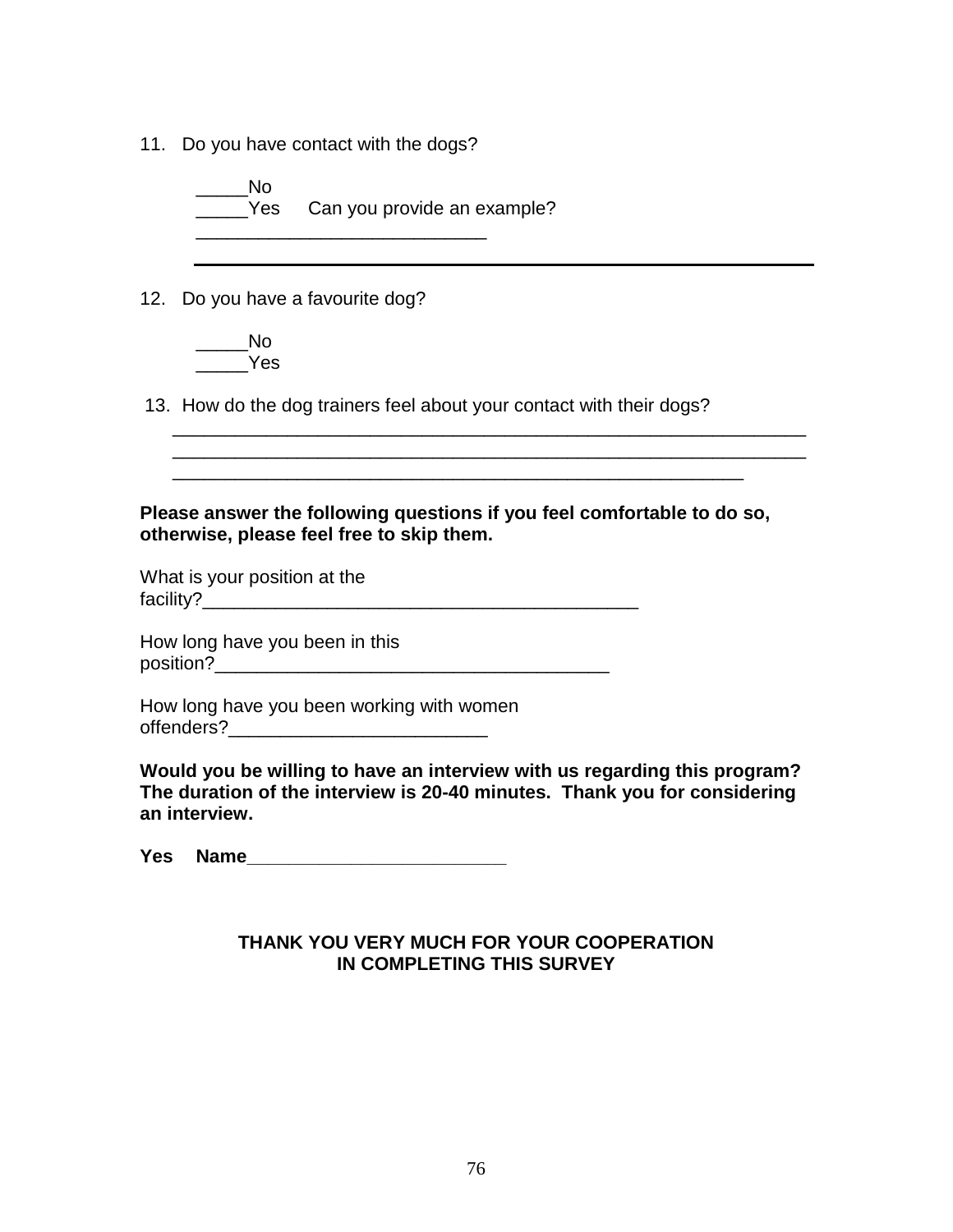# **APPENDIX I: GUIDELINES FOR SEMI-STRUCTURED INTERVIEWS**

## **Guide for interview with the program facilitator**

Have you found any changes in the anticipated budget for the program?

Are the estimated time frames for each phase of the program accurate?

Are there any exclusionary criteria for women applying to the program?

What types of acts would lead to permanent suspension for women in the program? Is there an allotted time period before they are eligible for readmittance to the program?

How many dogs have been successfully trained?

How many dogs have been successfully adopted out?

How many dogs have been released as assistance dogs?

How many dogs have been re-admitted to the program? What problems were responsible for this re-admittance?

What are the goals and aims of the program?

*Establishing the PDCP*

## **a) Support**

Do you feel that the PDCP is considered important by the following staff at the facility?

| Mental health professionals | Not important<br>at all | $123456789910$<br>Somewhat<br>important                                                                                          | Verv<br>important |  |
|-----------------------------|-------------------------|----------------------------------------------------------------------------------------------------------------------------------|-------------------|--|
| <b>Primary workers</b>      | Not important<br>at all | $12345678910$<br>Somewhat<br>important                                                                                           | Verv<br>important |  |
| Warden                      | Not important<br>at all | $1, \ldots, 2, \ldots, 3, \ldots, 4, \ldots, 5, \ldots, 6, \ldots, 7, \ldots, 8, \ldots, 9, \ldots, 10$<br>Somewhat<br>important | Very<br>important |  |

Have you noticed any resistance to the PDCP, either by inmates or staff?

How is the funding of the program organized?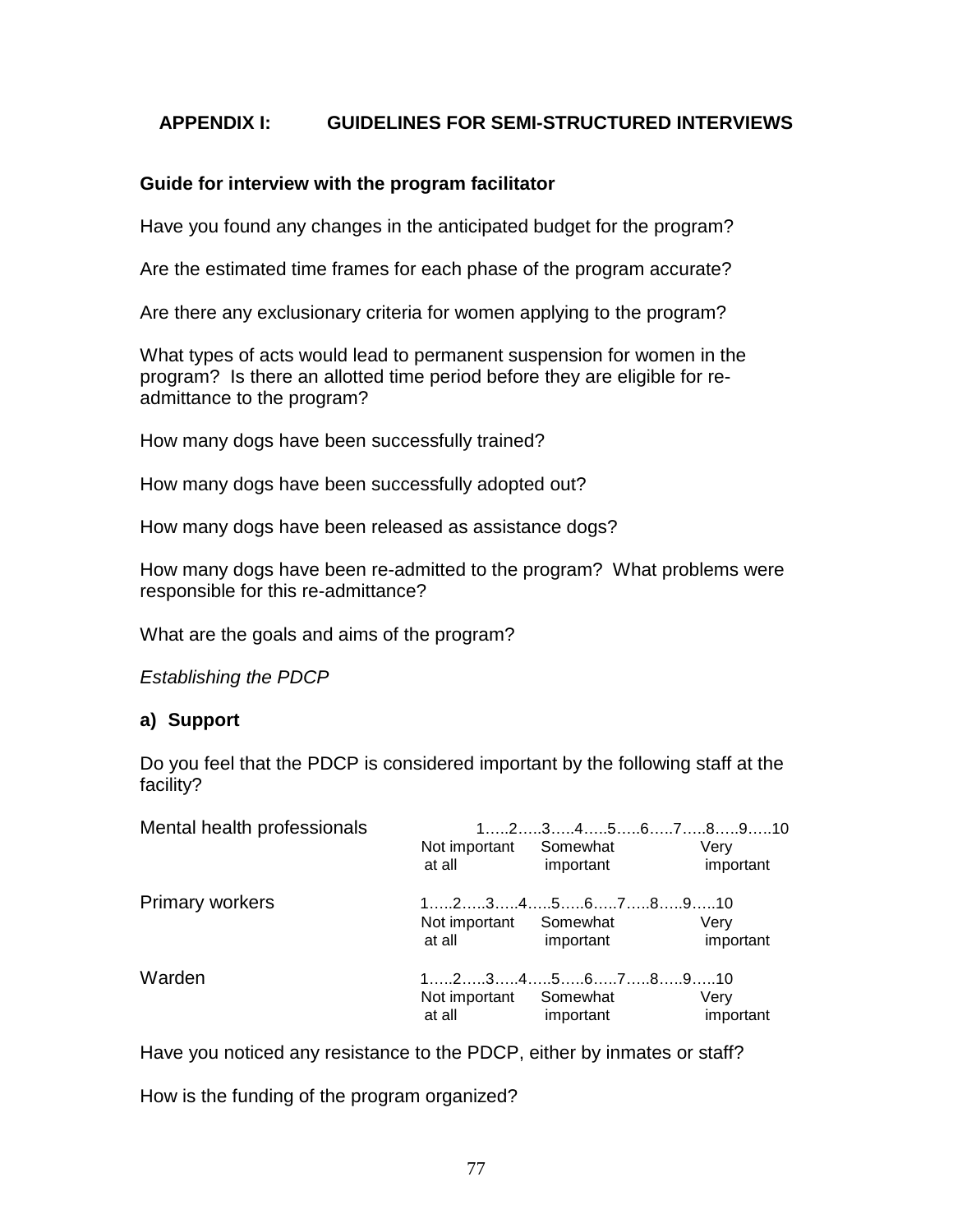What would you find helpful for running the program, is there anything that you would need more of, or less of?

# **b) Training**

Do you feel that you covered enough topics during the training?

Was the time devoted to each topic sufficient?

Are there any difficulties with using your personal dogs for phase 1 of the program?

How is the transition from phase one to phase two as the inmates become responsible for their own dogs?

Do you ever hear of complaints from non-program participants regarding dogs in the houses?

# **a) Balancing PDCP activities of participants with other activities at the facility**

Are members attending the training sessions supported?

1…..2…..3…..4…..5…..6…..7…..8…..9…..10 Not Somewhat Entirely at all

Were other staff members expecting them to be somewhere else or to be engaged in some other activity?

Was there a graduation ceremony?

Who was invited, and how did the participants feel about it?

To what extent do you feel that the process of releasing the dogs into the community is going smoothly?

1…..2…..3…..4…..5…..6…..7…..8…..9…..10 Not Somewhat Entirely at all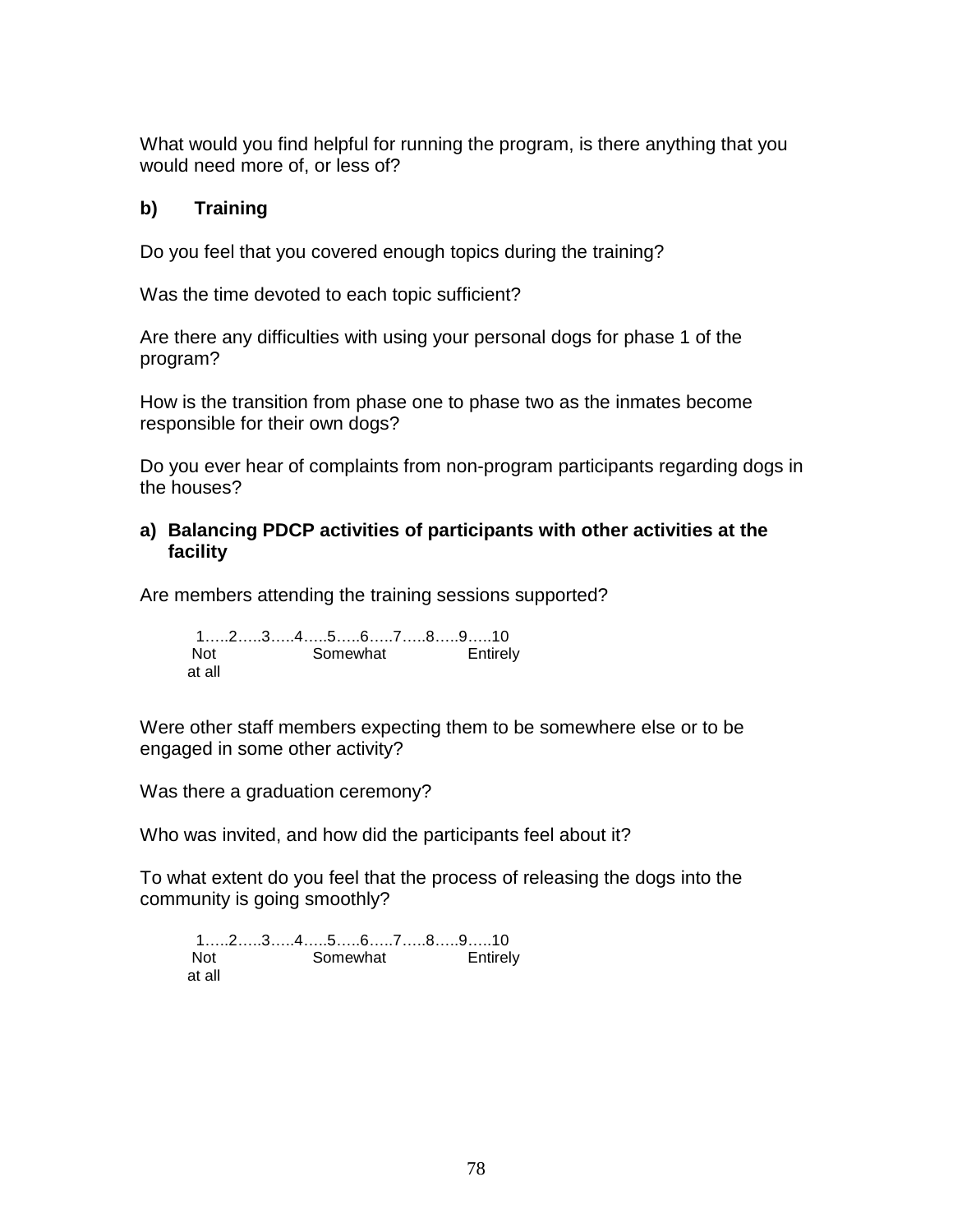#### *Implementation*

## **a) Relationships**

How would you assess the quality of relationship and the established trust between you and the PDCP participants?

1…..2…..3…..4…..5…..6…..7…..8…..9…..10 poor moderate very good

How would you assess other meetings and other staff's involvement in the program?

Have you noticed any changes in the general atmosphere on the facility, relationship between staff and inmates and amongst other inmates due to the program?

Have you ever had to deal with disruptive behavior by the dogs, or complaints by other women not involved in the program? If so, how did you deal with them?

Have you noticed any changes in the relationship between the institution and the community?

*Effectiveness of the program*

## **a) Placement and Care of dogs**

How effective do you find PDCP to be in the placement of dogs?

For families within the community?

| $1, \ldots, 2, \ldots, 3, \ldots, 4, \ldots, 5, \ldots, 6, \ldots, 7, \ldots, 8, \ldots, 9, \ldots, 10$ |  |          |  |         |
|---------------------------------------------------------------------------------------------------------|--|----------|--|---------|
| Not helpful                                                                                             |  | Somewhat |  | Verv    |
| at all                                                                                                  |  | helpful  |  | helpful |

For disabled members within the community?

|             | $1, \ldots, 2, \ldots, 3, \ldots, 4, \ldots, 5, \ldots, 6, \ldots, 7, \ldots, 8, \ldots, 9, \ldots, 10$ |         |
|-------------|---------------------------------------------------------------------------------------------------------|---------|
| Not helpful | Somewhat                                                                                                | Verv    |
| at all      | helpful                                                                                                 | helpful |

How adequate do you find the equipment that is provided to care for the dogs?

1…..2…..3…..4…..5…..6…..7…..8…..9…..10 Not adequate extremely at all and adequate and adequate

Could you explain the process of gaining the required equipment? Have you had problems accessing required materials?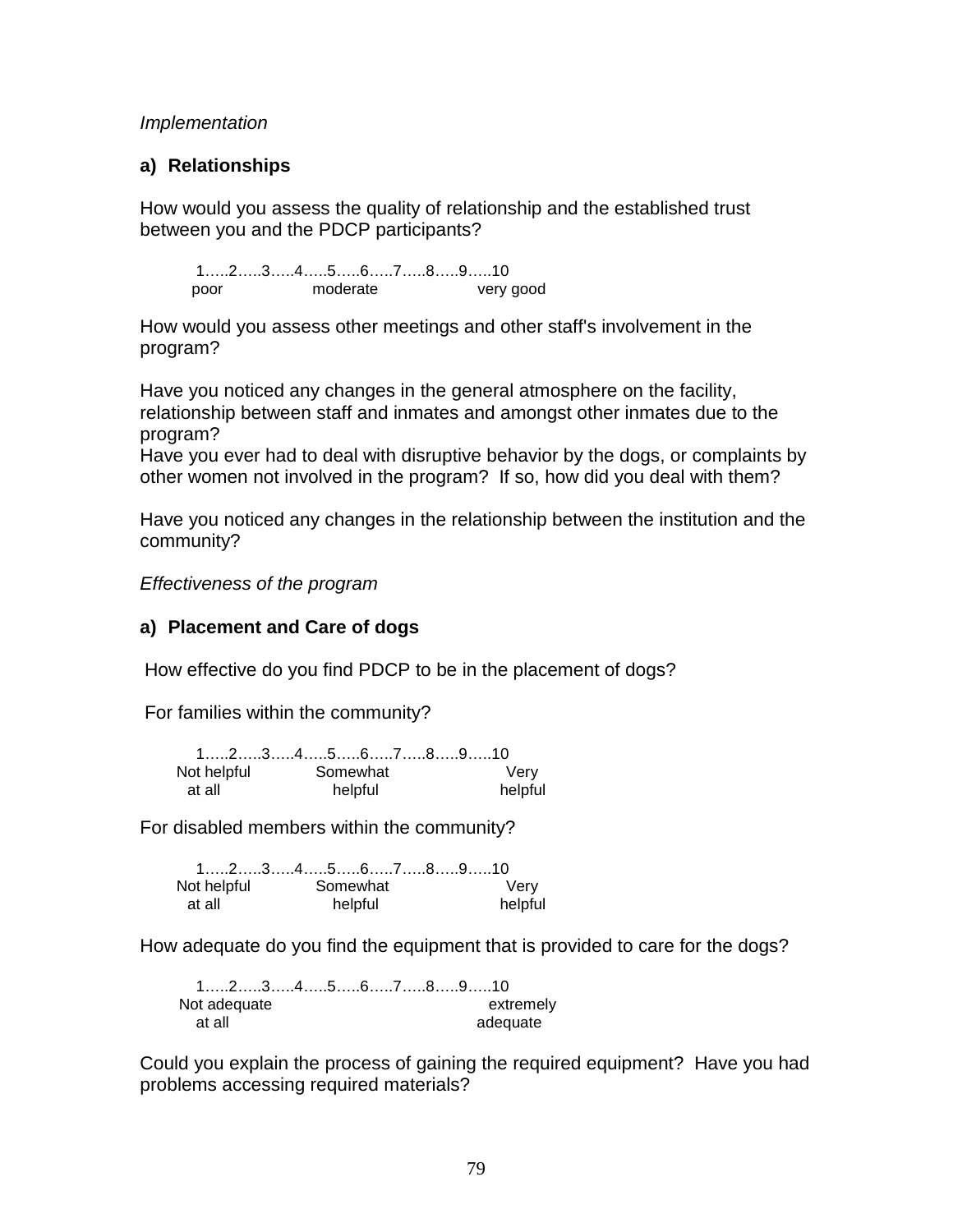# **a) Changes in Participants**

Have you noticed any changes in the participants since their involvement in the program?

How they deal with personal issues, incarceration, etc.?

## *Unintended effects*

Do you think that the program reinforces effects of other programs or has other long- term positive effects, in the case of participants and/or all inmates? Do participants have a tendency to spend too much time with their dog? Do participants tend to develop some form of 'elitism' due to their involvement in the program?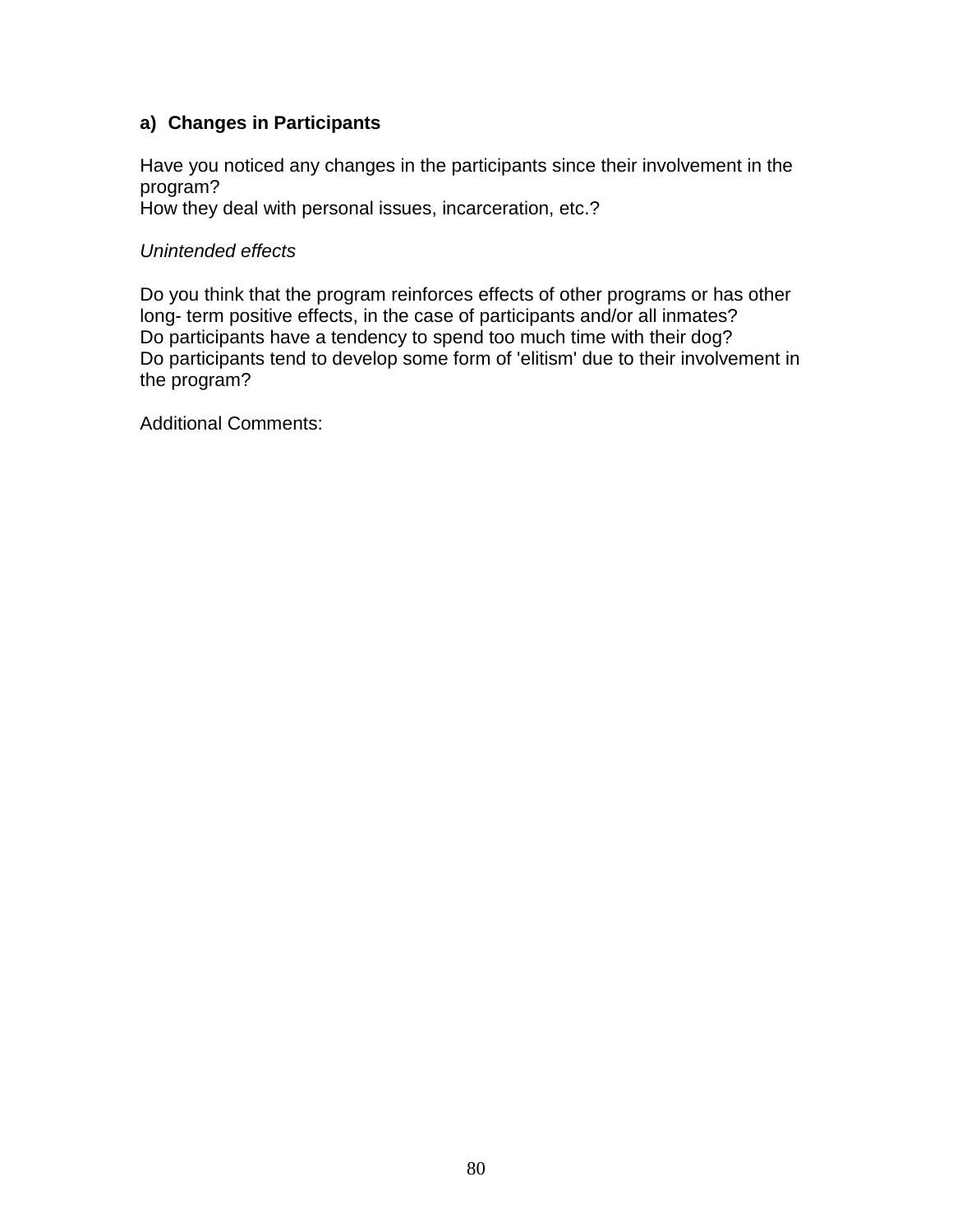## **Guide for interviews with staff**

Do you have a caseload? Are any of your cases involved in the PDCP?

If you are comfortable in answering this question, what is your position at the

facility?

Please tell us what is your perception of the PDCP?

How do you feel about inmates training dogs?

Do you see effective impacts (within the institution, outside of the institution or otherwise) resulting directly from program activities?

Do you see this program as producing positive/negative results above and beyond that of required programming? Does the program impact other programs in any way?

Do you see any benefits or hindrances of having this program at your facility for participants, recipients and staff?

How do you perceive its effect on the relationship among inmates; inmates and staff?

Has the canine program impacted the institutional environment/atmosphere in any way? If yes, how?

Do you believe that the program is ever used inappropriately (i.e., for alternate purposes, such as socializing, to evade work or other programs, etc.)?

Have you noticed any changes in the relationship between the institution and the

community?

Have you noticed any changes (mentally, physically etc.) in the women involved

in the program?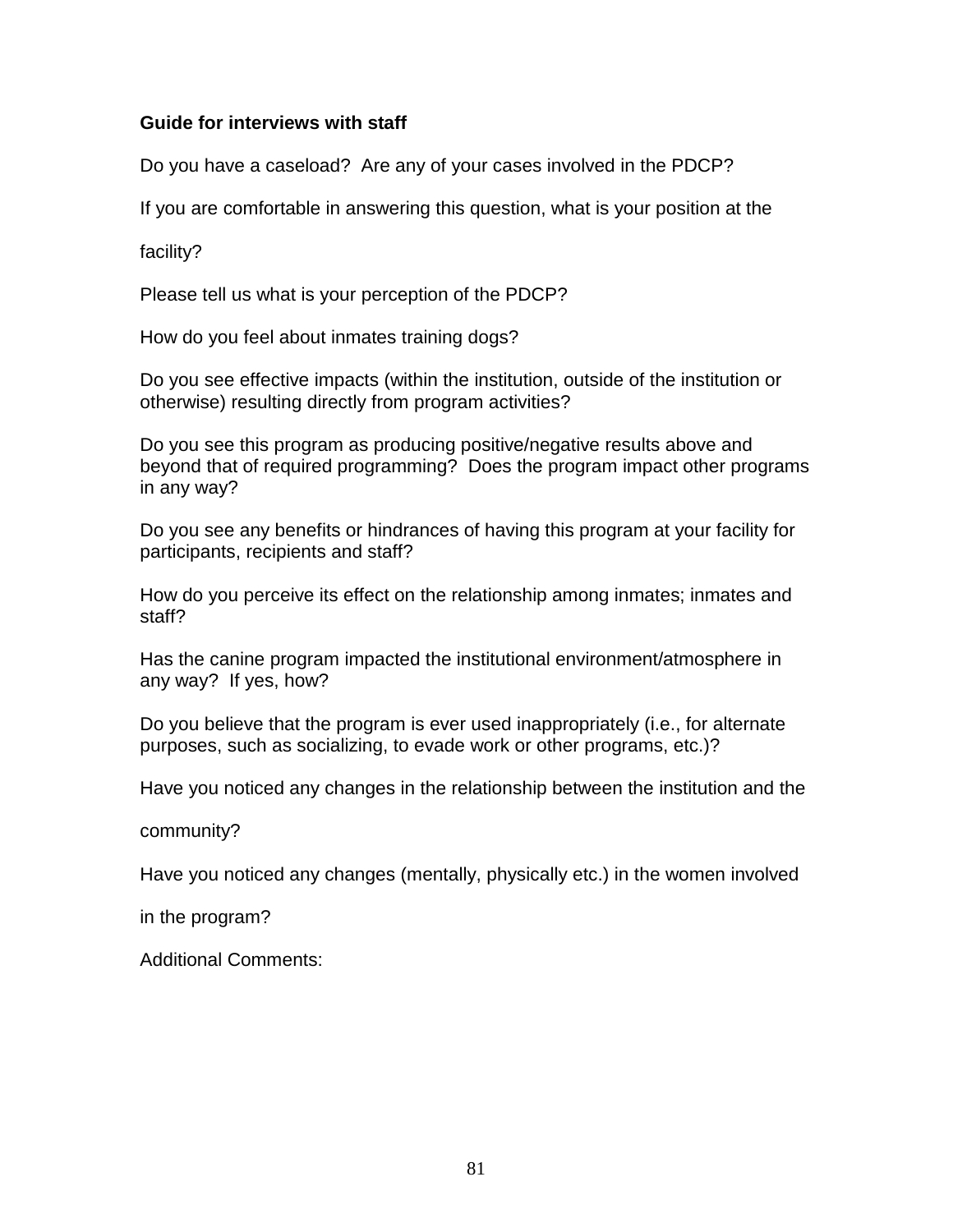## **Guide for the interview with program participants**

\*\*\*\*Before we get started with specifics regarding the canine program, I'd like to get a general feel for how you feel about treatment programs in general…

Why do you think you need treatment? How do you feel treatment will help you to meet these needs?

If you were to compare yourself to others in this place would you say you are in greater or lesser need of treatment? Who are you comparing yourself to?

How did you find out about treatment? (i.e., what steps did he/she take in order to pursue treatment?)\*\*\*\*

We will continue now with a discussion regarding the canine program in particular.

Establishing the PDCP

# **a) Training**

How helpful did you find the canine program training?

|             | $1, \ldots, 2, \ldots, 3, \ldots, 4, \ldots, 5, \ldots, 6, \ldots, 7, \ldots, 8, \ldots, 9, \ldots, 10$ |         |
|-------------|---------------------------------------------------------------------------------------------------------|---------|
| Not helpful | Somewhat                                                                                                | Verv    |
| at all      | helpful                                                                                                 | helpful |

Do you feel that you covered enough/too many topics during the training?

Was the time devoted to them sufficient?

Were all of the training sessions well paced and easily understood? If yes, how/explain.

How often do professionals from outside of Nova come in to run Phase 1 sessions for the canine program? Can you provide a few examples?

Does using the facilitator's dog for training during phase one work well? If yes, why?

Did you feel prepared to take on a dog of your own for phase two? If yes, in what way? If no, why?

How was the transition from using the facilitator's dog to having your own dog?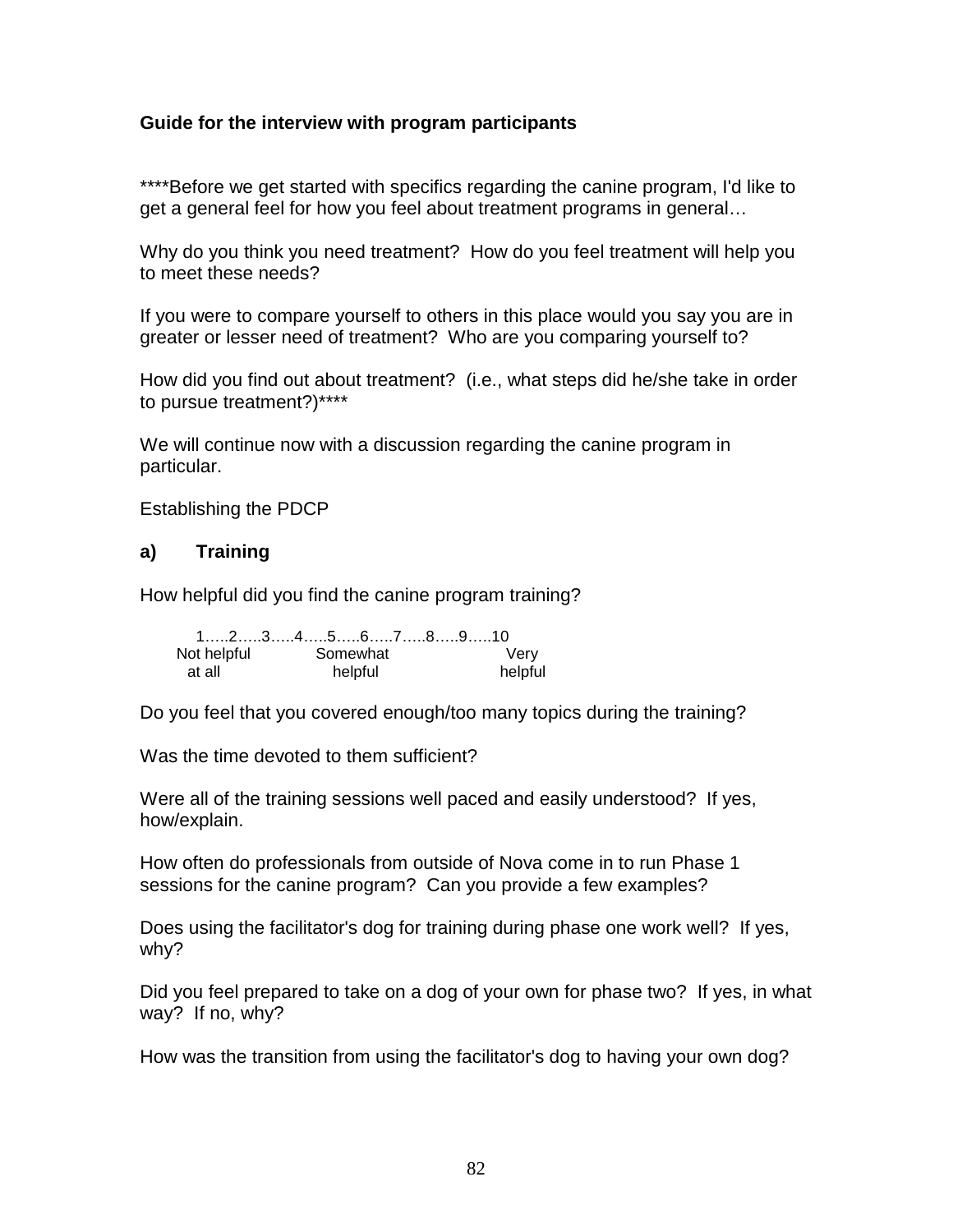Were there any surprises when you took on your own dog for phase two? If yes, explain.

Do you ever hear complaints from non-program participants regarding dogs in the houses? If yes, explain.

How often do you receive feedback regarding your performance in the canine program? In what form?

How often do you have the opportunity to display your achievements gained through the canine program? How do these opportunities make you feel?

## **a) Balancing PDCP duties with other activities at the facility**

Was your attendance of the training sessions supported?

1…..2…..3…..4…..5…..6…..7…..8…..9…..10 Not at all Somewhat Entirely

Were staff members expecting you to be somewhere else or to be engaged in some other activity? If yes, explain.

Was there a graduation ceremony? Who was invited? How did you feel about it?

How easy do you find it to fit the program duties with your other duties and work?

1…..2…..3…..4…..5…..6…..7…..8…..9…..10 very hard very easy

How satisfied are you with assistance you are getting for fitting in your program duties with other duties and work you are expected to complete?

1…..2…..3…..4…..5…..6…..7…..8…..9…..10 not at all very satisfied

Have you noticed any resistance to the program either by staff or inmates? If

yes, explain.

To what extent do you feel that the process of releasing the dogs into the community is going smoothly?

1…..2…..3…..4…..5…..6…..7…..8…..9…..10 Not at all Somewhat **Entirely**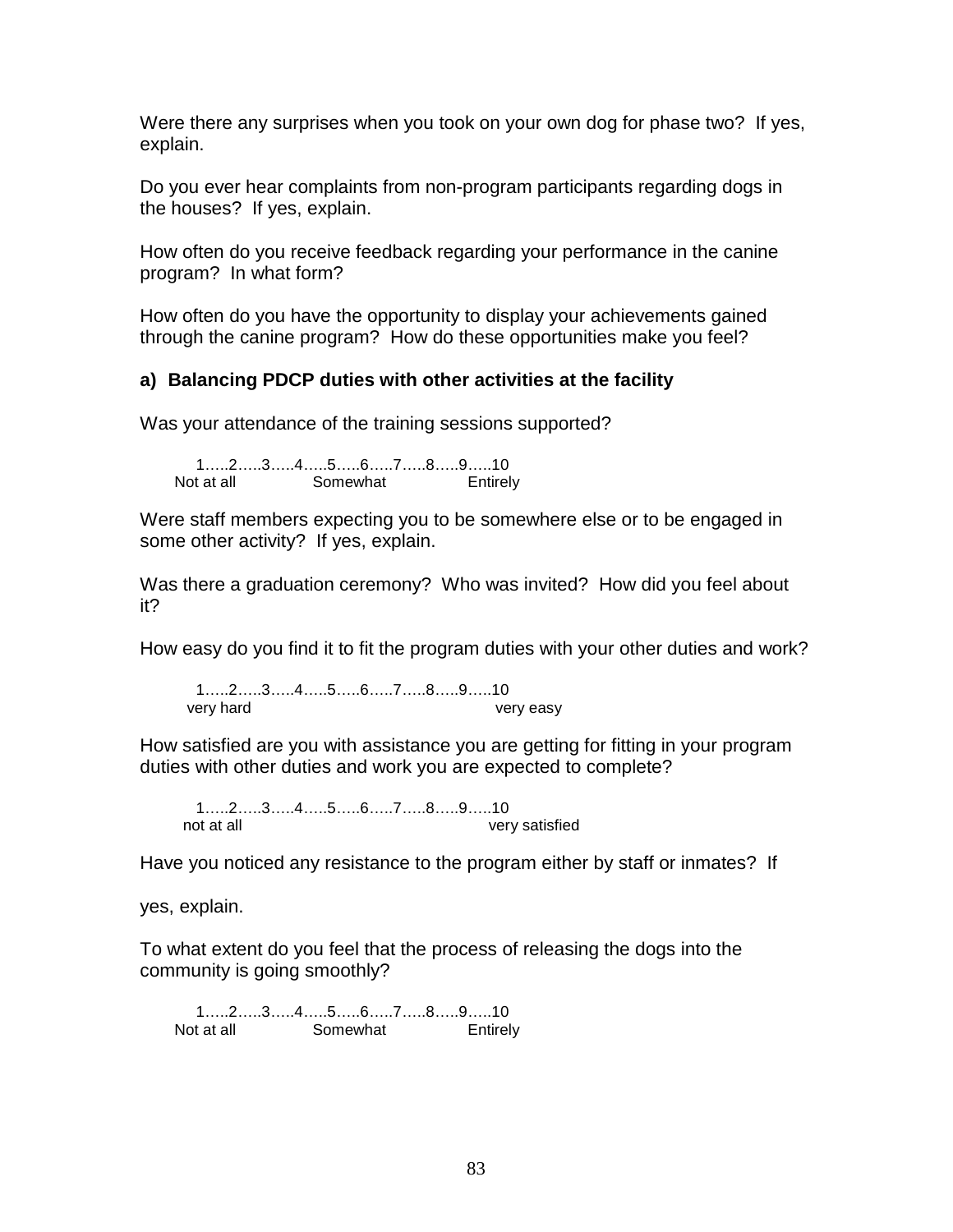*Implementation*

# **a) Relationships**

How do you feel about the idea of inmates training dogs?

How satisfied are you with the availability of the program facilitator to have consultations with you when you need them?

1…..2…..3…..4…..5…..6…..7…..8…..9…..10 not at all very satisfied

How would you describe the facilitator's relationship with you?

How satisfied are you with support and relationships from other program participants?

1…..2…..3…..4…..5…..6…..7…..8…..9…..10 not at all very satisfied

How satisfied are you with support and relationships from other women not involved in the program?

1…..2…..3…..4…..5…..6…..7…..8…..9…..10 not at all very satisfied

How would you assess the quality of relationship and the established trust between you and your dog?

1…..2…..3…..4…..5…..6…..7…..8…..9…..10 poor moderate very good

Have you ever had to deal with disruptive behavior by your dog, or complaints by other women not involved in the program? If so, how did you deal with them?

How do you feel about other meetings regarding the canine program (e.g., Steering Committee)?

Have you noticed any changes in the relationship between the institution and the community?

*Effectiveness of the program and unintended effects*

# **a) Placement and Care of dogs**

How effective do you find PDCP to be in the placement of dogs?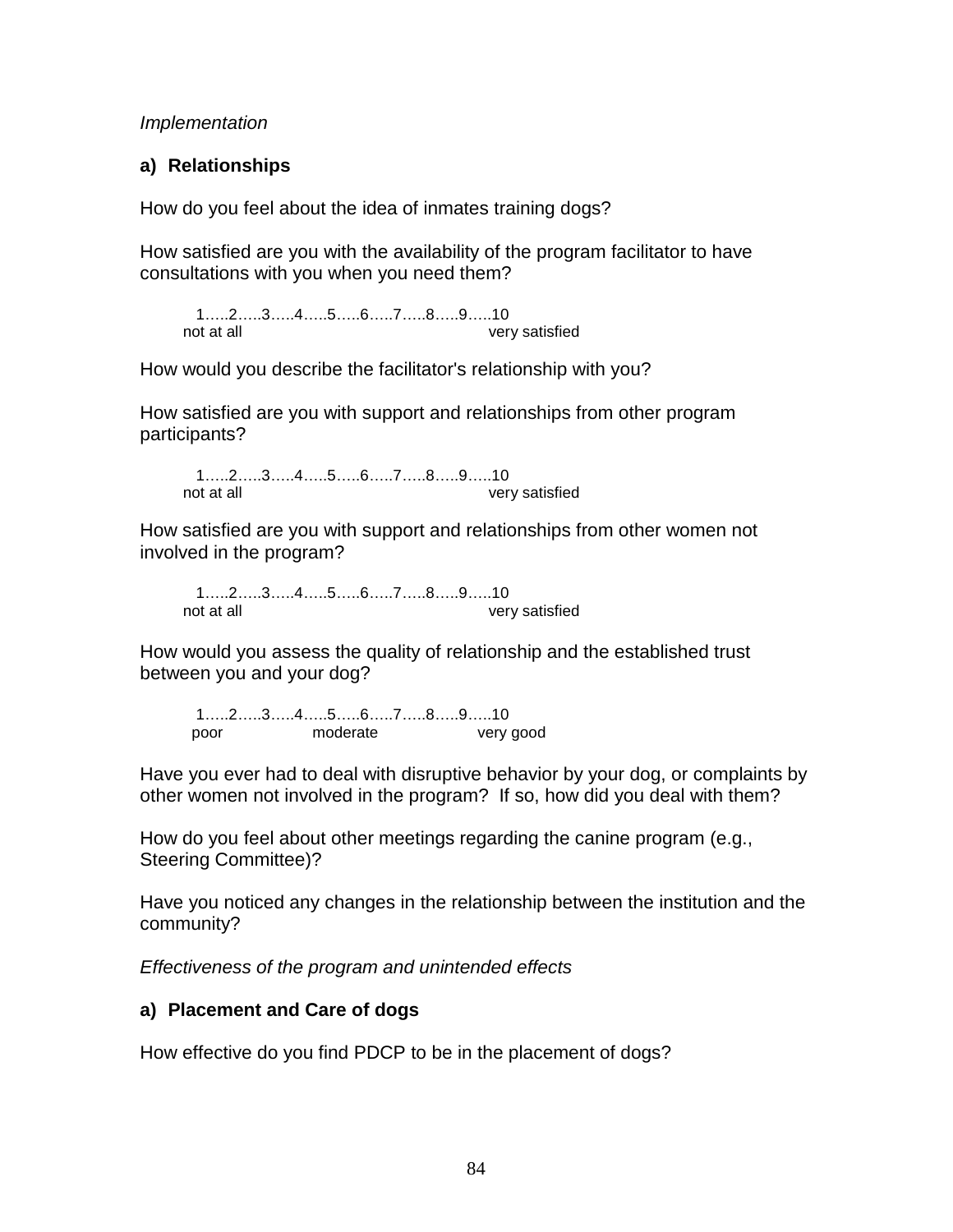For families within the community?

1…..2…..3…..4…..5…..6…..7…..8…..9…..10 Not helpful Somewhat at all helpful helpful

For disabled members within the community?

1…..2…..3…..4…..5…..6…..7…..8…..9…..10 Not helpful Somewhat Very at all helpful helpful

How adequate do you find the equipment that is provided to care for the dogs?

|              |  |  |  |  | $1, \ldots, 2, \ldots, 3, \ldots, 4, \ldots, 5, \ldots, 6, \ldots, 7, \ldots, 8, \ldots, 9, \ldots, 10$ |  |
|--------------|--|--|--|--|---------------------------------------------------------------------------------------------------------|--|
| Not adequate |  |  |  |  | extremely                                                                                               |  |
| at all       |  |  |  |  | adequate                                                                                                |  |

Do you ever have problems accessing the materials required for the program? If yes, explain.

## **a) Changes in Participants**

Did you change in any way (physically, mentally etc.) as a result of being a program participant (for example, how you deal with your personal issues, incarceration)?

Did your role in the inmate group change? If yes, how?

Did your relationship and behavior towards institutional staff change? If yes, how?

Do you feel that you are in charge of the program, or rather, that you are being directed to a great extent by the facilitator and/or other staff? Explain.

Do you see aspects of operant conditioning extending to other areas of your life? If yes, can you provide a few examples?

Have you ever had one of your dogs adopted?

If yes, can you explain how this experience made you feel? If negative, how did you deal with these feelings and did you have support from staff at the institution? Did you learn anything from this experience?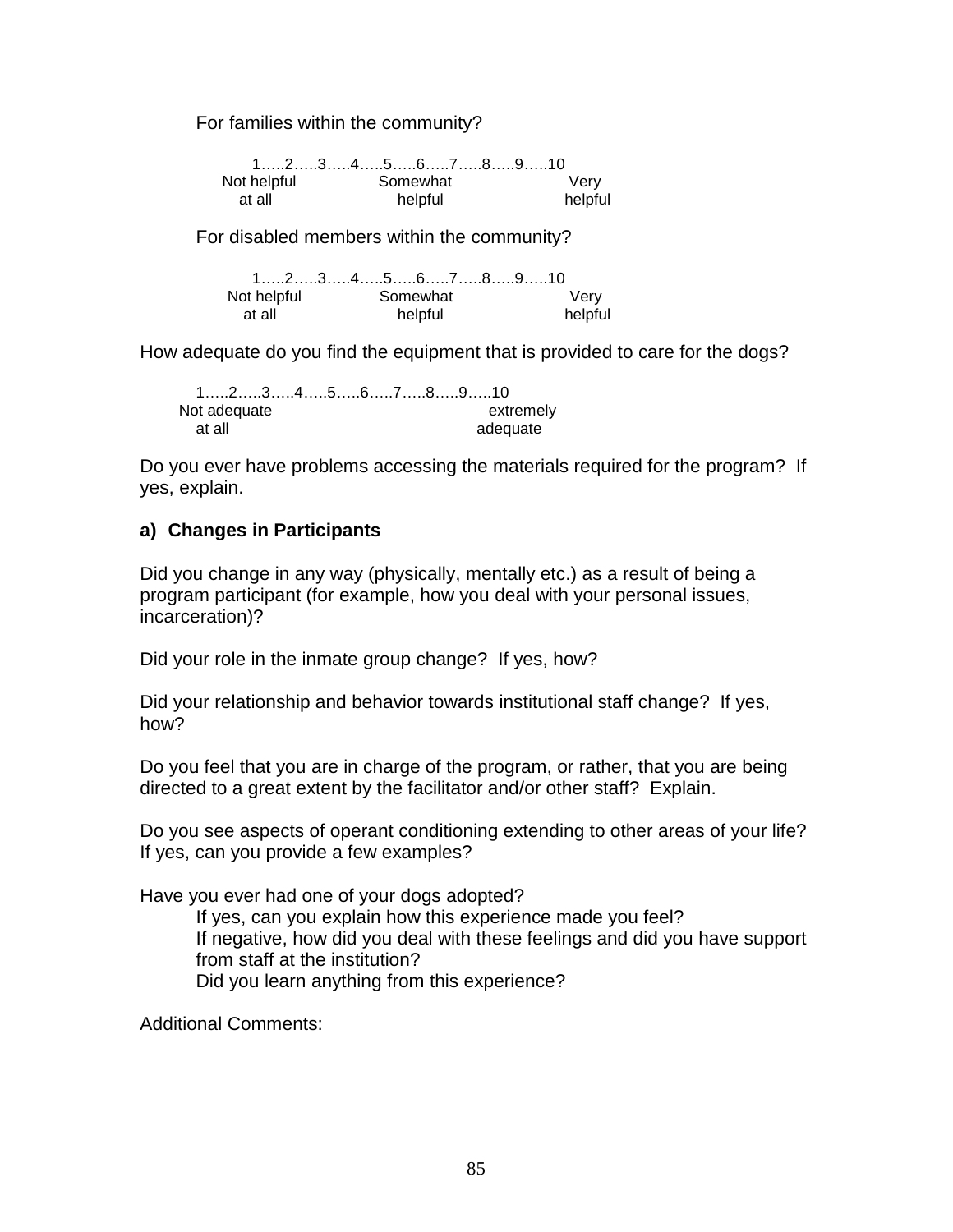## **Guide for interview with inmates at Nova not in program**

\*\*\*\*Before we get started with specifics regarding the canine program, I'd like to get a general feel for how you feel about treatment programs in general…

Why do you think you need treatment? How do you feel treatment will help you to meet these needs?

If you were to compare yourself to others in this place would you say you are in greater or lesser need of treatment? Who are you comparing yourself to?

How did you find out about treatment? (i.e., what steps did he/she take in order to pursue treatment?)\*\*\*\*

We will continue now with a discussion regarding the canine program in

particular.

Please tell us what is your perception of the PDCP?

How do you feel about inmates training dogs?

Do you see any benefits or hindrances of having this program at your facility for participants, recipients and staff? If yes, explain.

How do you perceive its effect on the relationship among inmates; inmates and staff?

Does it affect the atmosphere at the facility in any way? If yes, explain.

Do you believe that the program is ever used inappropriately (i.e., for alternate purposes, such as socializing, to evade work or other programs, etc.)? If yes, how?

Have you noticed any changes in the relationship between the institution and the community? If yes, explain.

Have you noticed any changes (positive or negative) in the women involved in the program? If yes, how?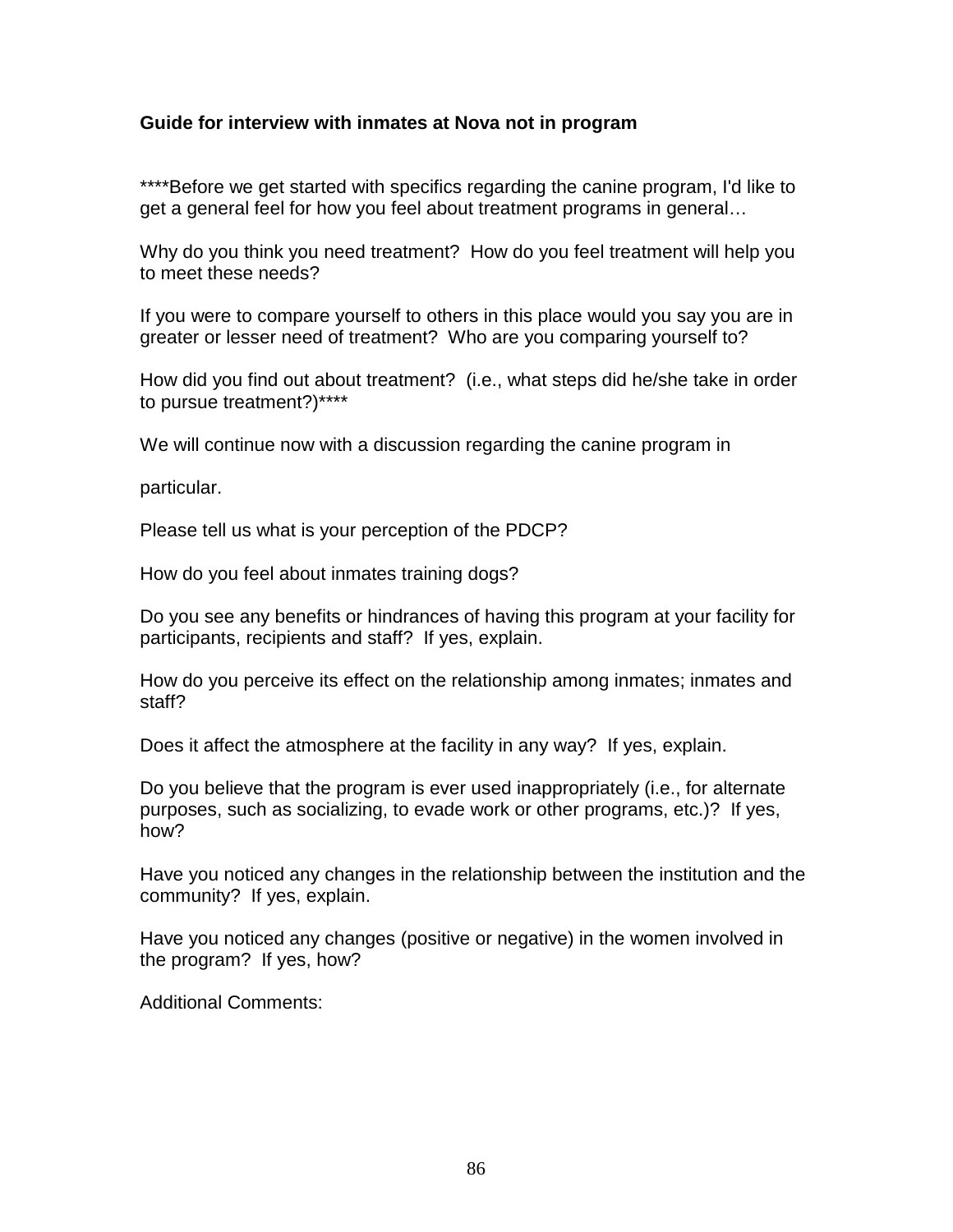## **Guide for interviews with adoptive homes**

Would you please tell me about your experience with the canine program was like?

Why did you adopt the dog?

How long have you had your dog?

Is there anything you particularly liked or disliked about the process of receiving your dog?

Are there any changes in the process that you would recommend?

How do you find the behavior/nature of your dog?

How do you feel about the very notion of inmates training dogs?

Have you noticed any changes in the relationship between the institution and the community that you may attribute to the program?

Has your experience with the canine program impacted your opinions/perceptions/relationships with Nova Institution in any way? If yes, how?